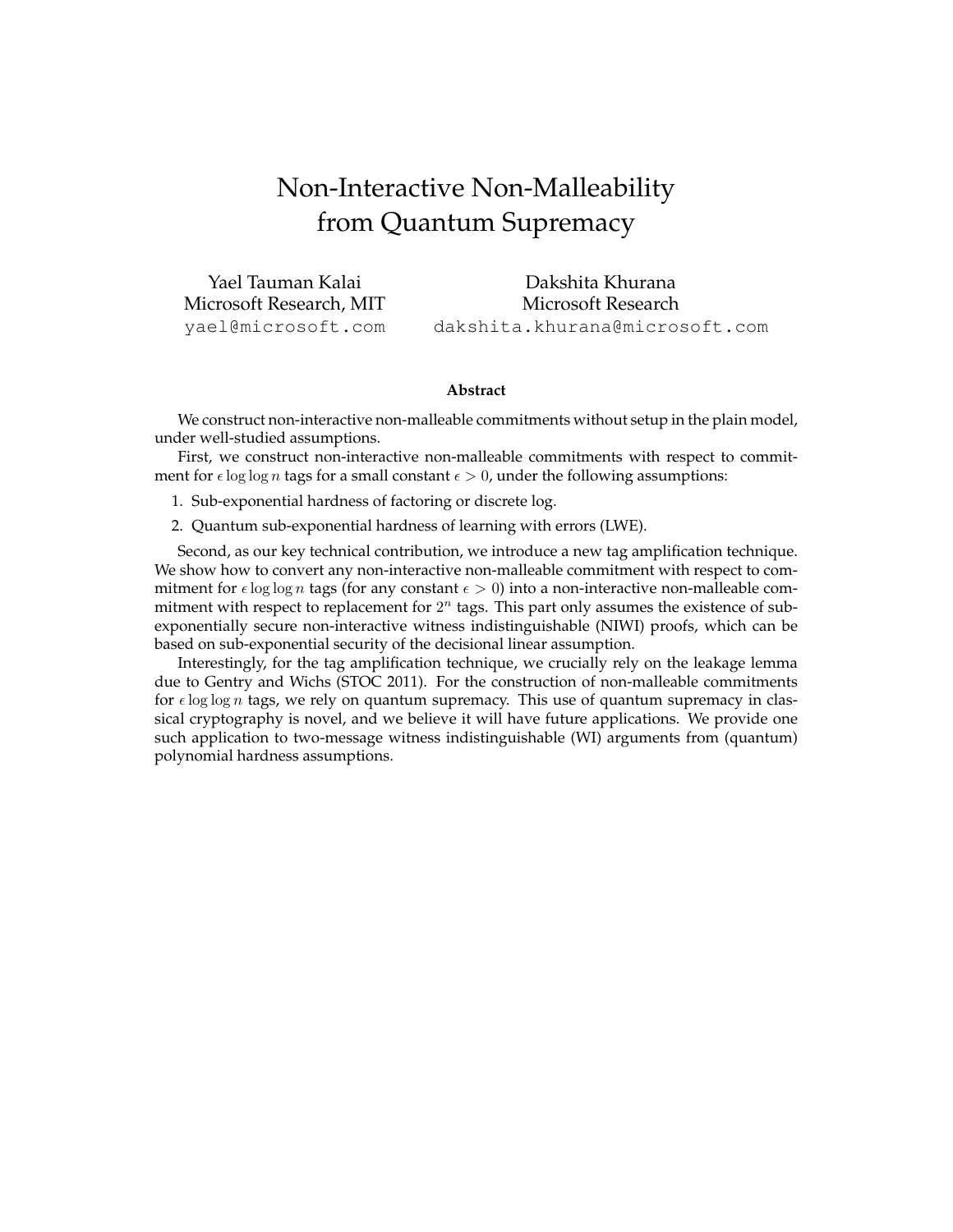# <span id="page-1-0"></span>**Contents**

| $\mathbf{1}$   | <b>Introduction</b>                                                                                                                                                                                                                   | 1              |  |  |  |  |
|----------------|---------------------------------------------------------------------------------------------------------------------------------------------------------------------------------------------------------------------------------------|----------------|--|--|--|--|
|                | 1.1<br><b>Our Results</b>                                                                                                                                                                                                             | $\overline{2}$ |  |  |  |  |
|                | Non-interactive non-malleable commitments for $O(\log \log n)$ tags. $\dots \dots$<br>1.1.1                                                                                                                                           | 3              |  |  |  |  |
|                | Non-interactive Tag Amplification from NIWIs<br>1.1.2                                                                                                                                                                                 | $\overline{4}$ |  |  |  |  |
|                | 1.2                                                                                                                                                                                                                                   | 5              |  |  |  |  |
|                | 1.3                                                                                                                                                                                                                                   | 6              |  |  |  |  |
| $\overline{2}$ | <b>Overview of Techniques</b>                                                                                                                                                                                                         | 7              |  |  |  |  |
|                | 2.1                                                                                                                                                                                                                                   | $\overline{7}$ |  |  |  |  |
|                | 2.1.1                                                                                                                                                                                                                                 | 7              |  |  |  |  |
|                | 2.1.2                                                                                                                                                                                                                                 | 8              |  |  |  |  |
|                | 2.1.3                                                                                                                                                                                                                                 | 10             |  |  |  |  |
|                | Non-Malleable Commitments with respect to Commitment for $\epsilon \log \log n$ Tags<br>2.2                                                                                                                                           | 11             |  |  |  |  |
| 3              | <b>Definitions</b>                                                                                                                                                                                                                    |                |  |  |  |  |
|                | 3.1                                                                                                                                                                                                                                   | 13             |  |  |  |  |
|                | 3.2                                                                                                                                                                                                                                   | 16             |  |  |  |  |
| 4              | <b>Non-Malleable Commitments for Small Tags</b>                                                                                                                                                                                       | 17             |  |  |  |  |
|                | Non-Malleable Commitment Scheme for $\eta \cdot \log \log n$ Tags $\dots \dots \dots \dots \dots$<br>4.1                                                                                                                              | 17             |  |  |  |  |
|                | Instantiating the Assumption entertainment of the Assumption entertainment of the Assumption entertainment of the Assumption entertainment of the Assumption entertainment of the Assumption entertainment of the Assumption e<br>4.2 | 23             |  |  |  |  |
| 5              | <b>Non-Malleability Amplification</b>                                                                                                                                                                                                 |                |  |  |  |  |
| 6              | <b>Putting Things Together: Non-Malleable Commitments for All Tags</b>                                                                                                                                                                | 47             |  |  |  |  |
|                | <b>References</b>                                                                                                                                                                                                                     | 51             |  |  |  |  |
|                | A Two Message Arguments from Quantum Polynonial Hardness                                                                                                                                                                              | 52             |  |  |  |  |
|                |                                                                                                                                                                                                                                       | 52             |  |  |  |  |
|                |                                                                                                                                                                                                                                       | 52             |  |  |  |  |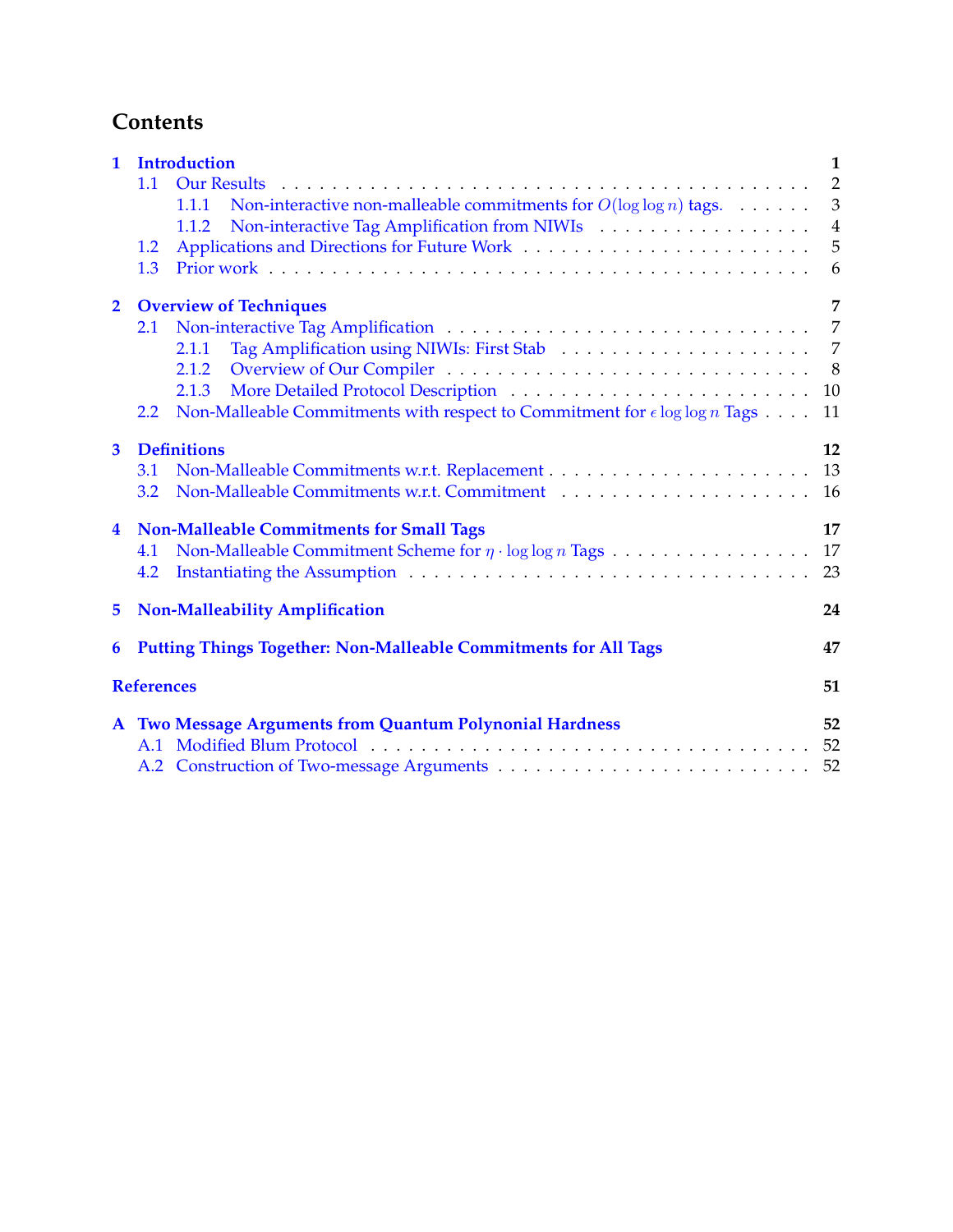# <span id="page-2-0"></span>**1 Introduction**

Non-malleability, first introduced by Dolev, Dwork and Naor [\[DDN91\]](#page-51-0) aims to counter the ubiquitous problem of man-in-the-middle (MIM) attacks on cryptographic protocols. A MIM adversary participates in two or more instantiations of a protocol, trying to use information obtained in one execution to breach security in the other protocol execution. A non-malleable protocol should ensure that such an adversary gains no advantage. A long-standing problem in this area has been to build non-malleable protocols, without any additional setup or rounds of interaction. In this paper, we develop techniques to address this question based on well-studied assumptions. We focus on a core non-malleable primitive – a commitment scheme.

**Non-interactive Commitments.** A non-interactive commitment scheme consists of a commitment algorithm, that on input a message  $m$  and randomness  $r$ , outputs a string commitment to m, which is denoted by com $(m;r)^1$  $(m;r)^1$ . A commitment scheme is required to be both binding and hiding. The (statistical) binding requirement asserts that a commitment cannot be opened to two different messages  $m \neq m'$ , namely, there do not exist  $m \neq m'$  and randomness  $r, r'$  such that  $\mathsf{com}(m;r) = \mathsf{com}(m';r').$  The (computational) hiding property asserts that for any two messages, m and  $m'$  (of the same length), the distributions com $(m)$  and com $(m')$  are computationally indistinguishable. We note that one could also consider computational binding and statistical hiding, however such commitment schemes are known to require at least two rounds of interaction when dealing with non-uniform adversaries. The focus of this work is on the non-interactive setting.

**Non-interactive non-malleable commitments.** Loosely speaking, a commitment scheme is said to be non-malleable if no MIM adversary, given a commitment com $(m)$ , can efficiently generate a commitment com $(m')$ , such that the message  $m'$  is related to the original message  $m$ .

Non-malleable commitments are among the core building blocks of various cryptographic protocols such as coin-flipping, secure auctions, electronic voting, general multi-party computation protocols, and non-malleable proof systems. Therefore, they have a direct impact on the round complexity of such protocols. For example, many constructions of concurrent MPC against Byzantine adversaries are bottlenecked by the round complexity of non-malleable commitments.

As such, there has been a long line of work on constructing non-malleable commitments in the plain model in as few rounds as possible (e.g [\[DDN91,](#page-51-0) [Bar02,](#page-49-1) [PR05a,](#page-52-0) [PR08,](#page-52-1) [LPV,](#page-52-2) [PPV08,](#page-52-3) [LP09,](#page-52-4) [Wee10,](#page-52-5) [PW10,](#page-52-6) [LP,](#page-52-7) [Goy11,](#page-51-1) [GLOV12,](#page-51-2) [GRRV14,](#page-51-3) [GPR16,](#page-51-4) [COSV16,](#page-50-0) [COSV17,](#page-50-1) [Khu17,](#page-51-5) [LPS17,](#page-52-8) [KS17\]](#page-52-9)). So far, the only known constructions of non-interactive non-malleable commitments (without setup) are the ones by Pandey, Pass and Vaikuntanathan [\[PPV08\]](#page-52-3), based on a strong non-falsifiable assumption, and Bitansky and Lin [\[BL18\]](#page-50-2), based on a relatively new assumption about subexponential incompressible functions. We elaborate on these related works in [Section 1.3.](#page-7-0)

Indeed, constructing non-interactive non-malleable commitment schemes (without setup) from standard assumptions, has been a long standing open problem and is the focus of this work.

Three primary flavours of non-malleability have been considered in the literature:

• **Non-malleability with respect to commitment.** Intuitively, non-malleability with respect to commitment, which is the strongest of the three definitions, requires that for any two messages  $m_0, m_1 \in \{0, 1\}^p$ , the distributions  $(\text{Com}(m_0), \widetilde{m}_0)$  and  $(\text{Com}(m_1), \widetilde{m}_1)$  are computa-<br>tionally indictinguishable. Here  $\widetilde{m}_1$  is the message committed to by the MIM given  $\text{Com}(m_1)$ . tionally indistinguishable. Here  $\widetilde{m}_b$  is the message committed to by the MIM given Com $(m_b)$ , and is set to  $\perp$  if the adversary given Com( $m_b$ ) outputs  $\tilde{c}$  for which there do not exist any

<span id="page-2-1"></span><sup>&</sup>lt;sup>1</sup>We will sometimes omit explicitly writing the randomness  $r$ .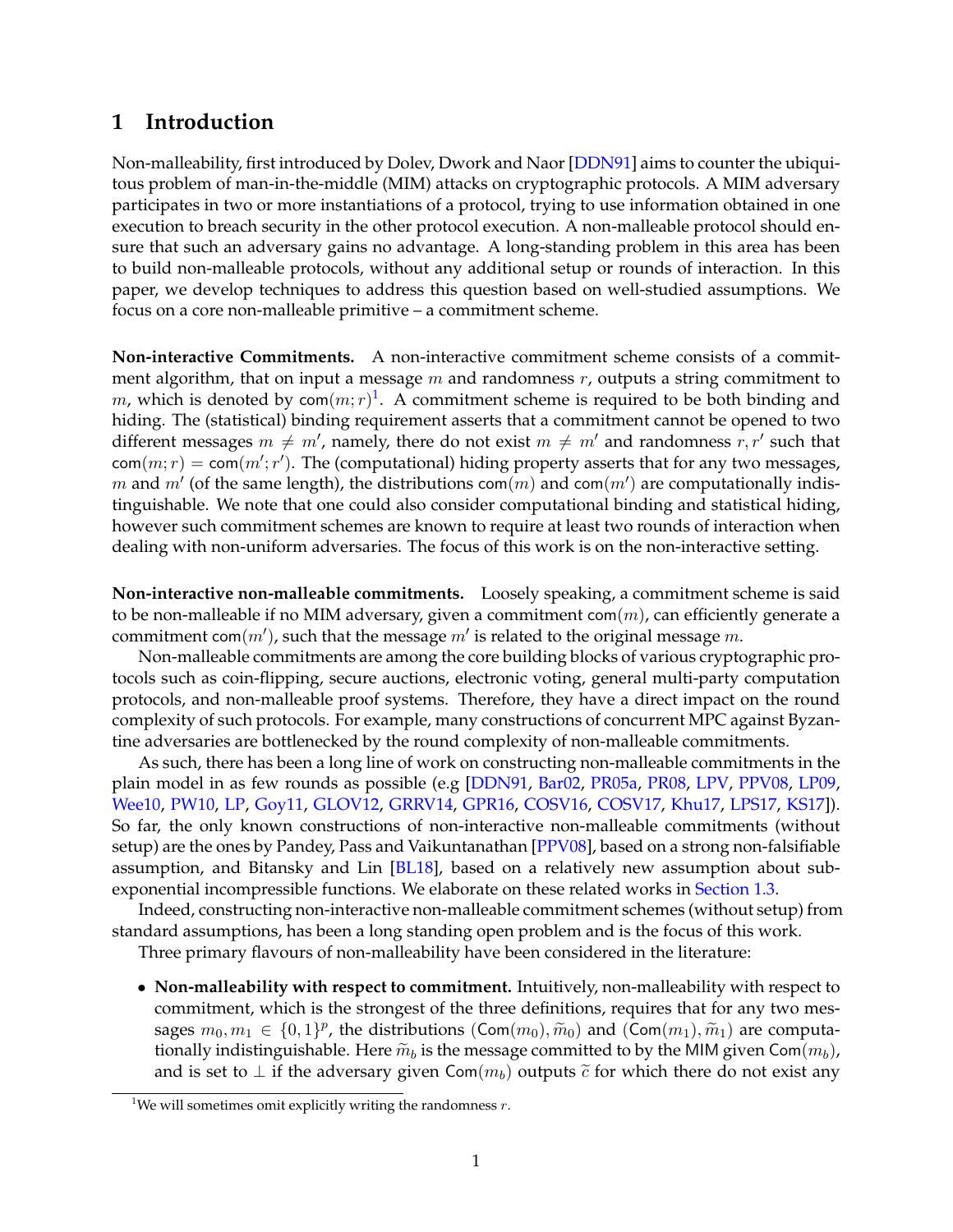$(\widetilde{m}, \widetilde{r})$  such that  $\widetilde{c} = \text{com}(\widetilde{m}; \widetilde{r})$ . It was shown by [\[BFMR18\]](#page-50-3) that in the case of non-interactive commitments, non-malleability w.r.t. commitment is equivalent to CCA-security.

- **Non-malleability with respect to replacement.** A weaker, yet natural, notion of malleabil-ity is non-malleability with respect to replacement [\[Goy11\]](#page-51-1). This requires that for any two messages  $m_0, m_1 \in \{0, 1\}^p$ , the distributions  $(\text{Com}(m_0), \widetilde{m}_0)$  and  $(\text{Com}(m_1), \widetilde{m}_1)$  are indistin-<br>quickable *ulterator*  $\widetilde{\mathfrak{m}}$ ,  $\widetilde{\mathfrak{m}}$ ,  $\neq +\frac{2}{3}$ . This is exactly like non-malleability with r guishable *whenever*  $\widetilde{m}_0$ ,  $\widetilde{m}_1 \neq \perp$ .<sup>[2](#page-3-1)</sup> This is exactly like non-malleability with respect to com-<br>mitmont, over that the adversary is allowed to perform "colocitive about" attacks, where mitment, except that the adversary is allowed to perform "selective abort" attacks, where the event that the adversary committed to an invalid message, is allowed to be correlated with the honest message. This guarantees that a man-in-the-middle adversary cannot commit to *valid* messages that are related to the message committed in an honest protocol. We observe that the proofs in [\[BFMR18\]](#page-50-3) demonstrate that non-interactive non-malleability w.r.t. replacement is equivalent to a weaker form of CCA-security. We further elaborate upon this in [Section 1.2.](#page-6-0)
- Non-malleability with respect to opening. This is an even weaker<sup>[3](#page-3-2)</sup>, yet natural notion, which requires that for any two messages  $m_0, m_1$ , the joint distribution of  $(\text{Com}(m_0), \widetilde{m}_0)$ and (Com( $m_1$ ),  $\widetilde{m}_1$ ) are indistinguishable *whenever*  $\widetilde{m}_0$ ,  $\widetilde{m}_1 \neq \perp$ , where  $\widetilde{m}_b$  is the message opened by the MIM given  $Com(m_b)$ .

This work focuses on the first two definitions. We also note that all non-malleable commitment schemes assume that parties have "tags" (or id's), and require non-malleability to hold whenever the adversary is trying to commit w.r.t. tag that is different from an honest tag. We differentiate between the following two settings:

- One-to-one setting, where the man-in-the-middle (MIM) gets a single committed message and generates a single commitment.
- Many-to-many (concurrent) setting, where the MIM receives many commitments and is allowed to generate many commitments. Here, the guarantee is that for any two sets of committed messages sent to the MIM, the joint distribution of these committed messages and the messages that the MIM commits to, are indistinguishable.

In this work, we focus on the one-to-one definition. But as a stepping stone, we define and construct many-to-many *same-tag* non-malleable commitments. This is similar to the many-to-many notion, except that it restricts the MIM to use the same tag in all commitments that he outputs.

## <span id="page-3-0"></span>**1.1 Our Results**

In this paper, we first construct non-malleable commitments w.r.t. commitment for  $\epsilon \log \log n$  tags (for some small constant  $\epsilon > 0$ ) in the many-to-many same-tag setting, based on well-studied hardness assumptions, which we elaborate on below. Then we present a general "tag amplification" compiler that converts any non-malleable commitment w.r.t. replacement with  $\epsilon \log \log n$  tags in the many-to-many same tag setting, into a non-malleable commitment w.r.t. replacement with  $2^n$ tags in the one-to-one setting, assuming sub-exponential NIWI (which can in turn be based on the sub-exponential decisional linear (DLIN) assumption).

For the first result, our contribution is primarily conceptual, and relies on using *quantum supremacy*. Our second result contains the bulk of the technical difficulty. In this part, we make a

<span id="page-3-1"></span><sup>&</sup>lt;sup>2</sup>As earlier,  $\widetilde{m}_b$  denotes the message committed to by the MIM given Com( $m_b$ ).

<span id="page-3-2"></span> $3$ Non-malleability w.r.t. replacement implies non-malleability w.r.t. opening, as defined by Goyal et al. [\[GKS16\]](#page-51-6).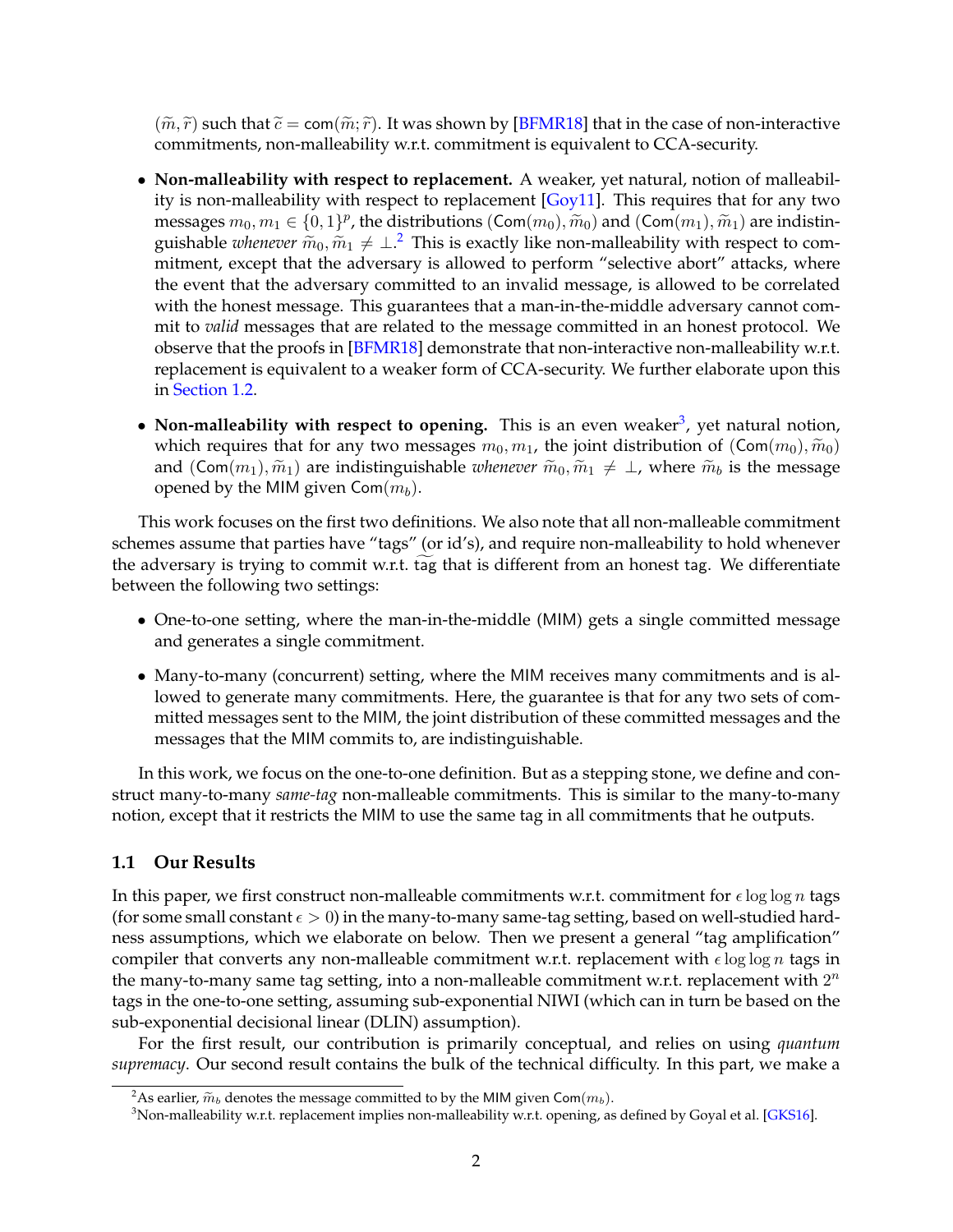<span id="page-4-3"></span>novel use of the leakage lemma due to Gentry and Wichs [\[GW11\]](#page-51-7). The use of the leakage lemma in this context is surprising, since a-priori the problem of non-malleability seems quite unrelated to leakage. In what follows, we state our results in more detail.

#### <span id="page-4-0"></span>**1.1.1 Non-interactive non-malleable commitments for**  $O(\log \log n)$  **tags.**

We construct non-interactive non-malleable commitments w.r.t. commitment for  $\epsilon \log \log n$  tags (for a small constant  $\epsilon > 0$ ) assuming:

- Sub-exponential hardness of factoring or discrete log.
- Sub-exponential hardness of learning with errors (LWE) or learning parity with noise (LPN) against quantum circuits.

More generally, we construct non-malleable commitments w.r.t. commitment for  $\epsilon \log \log n$  tags from any sub-exponentially secure bit commitment for 2 tags (denoted by com<sub>0</sub> and com<sub>1</sub>), for which the hiding property of com<sub>0</sub> holds even given an oracle that breaks com<sub>1</sub>, and similarly the hiding property of com<sub>1</sub> holds even given an oracle that breaks com<sub>0</sub>. Such commitments are known as *adaptive* or CCA-secure commitments [\[PPV08,](#page-52-3) [LP12\]](#page-52-10) [4](#page-4-1) .

<span id="page-4-2"></span>**Informal Theorem 1.** *Assuming the existence of sub-exponentially secure many-to-many CCA bit commitments for* 2 *tags, there exist many-to-many same-tag non-interactive non-malleable string commitments with respect to commitment for*  $\epsilon$  log log *n tags (for a small constant*  $\epsilon > 0$ ).

To achieve this, we rely on the leveraging technique of Pass and Wee [\[PW10\]](#page-52-6) that allows us to construct, from any sub-exponentially secure non-interactive commitment, a series of  $\epsilon \log \log n$ commitments, each harder than the previous one.

In [Section 2.2,](#page-12-0) we give an overview of the proof of Informal Theorem [1.](#page-4-2) However, our main conceptual novelty in this part, which we describe next, is the idea of constructing an adaptive or parallel-CCA secure commitment scheme for 2 tags using *quantum supremacy*.

**Using Quantum Supremacy.** Loosely speaking, in order to construct an adaptive commitment for 2 tags, we need two axes of hardness: One axis in which com<sub>0</sub> is harder than com<sub>1</sub>, and the other in which com<sub>1</sub> is harder than com<sub>0</sub>.

We build such an axis by relying on quantum supremacy, which is the ability of quantum computers to solve problems (such as factoring) that are believed to be hard for classical computers. Namely, we construct two commitment algorithms com $<sub>0</sub>$  and com<sub>1</sub> such that for quantum algo-</sub> rithms, breaking com<sub>1</sub> is harder than breaking com<sub>0</sub>, and yet for classical algorithms, breaking  $com<sub>0</sub>$  is harder than breaking com<sub>1</sub>.

This is achieved by instantiating  $com<sub>1</sub>$  as a post-quantum secure commitment (such as one based on LWE or LPN [\[GHKW17\]](#page-51-8)); and instantiating com<sub>0</sub> as a post-quantum *insecure* commitment (such as one based on factoring or discrete log via Goldreich-Levin [\[Lev87\]](#page-52-11)), albeit with a much larger security parameter. Now, given a BQP oracle, com<sub>1</sub> is secure but com<sub>0</sub> is not; at the same time, classical machines can break com<sub>1</sub> faster than they can break com<sub>0</sub>. We prove the following claim:

**Informal Claim 1.** *Assuming sub-exponential hardness of factoring or discrete log, and sub-exponential quantum hardness of LWE or LPN, there exist sub-exponentially secure many-to-many CCA bit commitments for* 2 *tags.*

<span id="page-4-1"></span><sup>&</sup>lt;sup>4</sup>We interpret these as CCA-secure commitments for the sake of simplcity of our proof, but in the non-interactive setting [\[BFMR18\]](#page-50-3), these are equivalent to many-many non-malleable commitments w.r.t. commitment.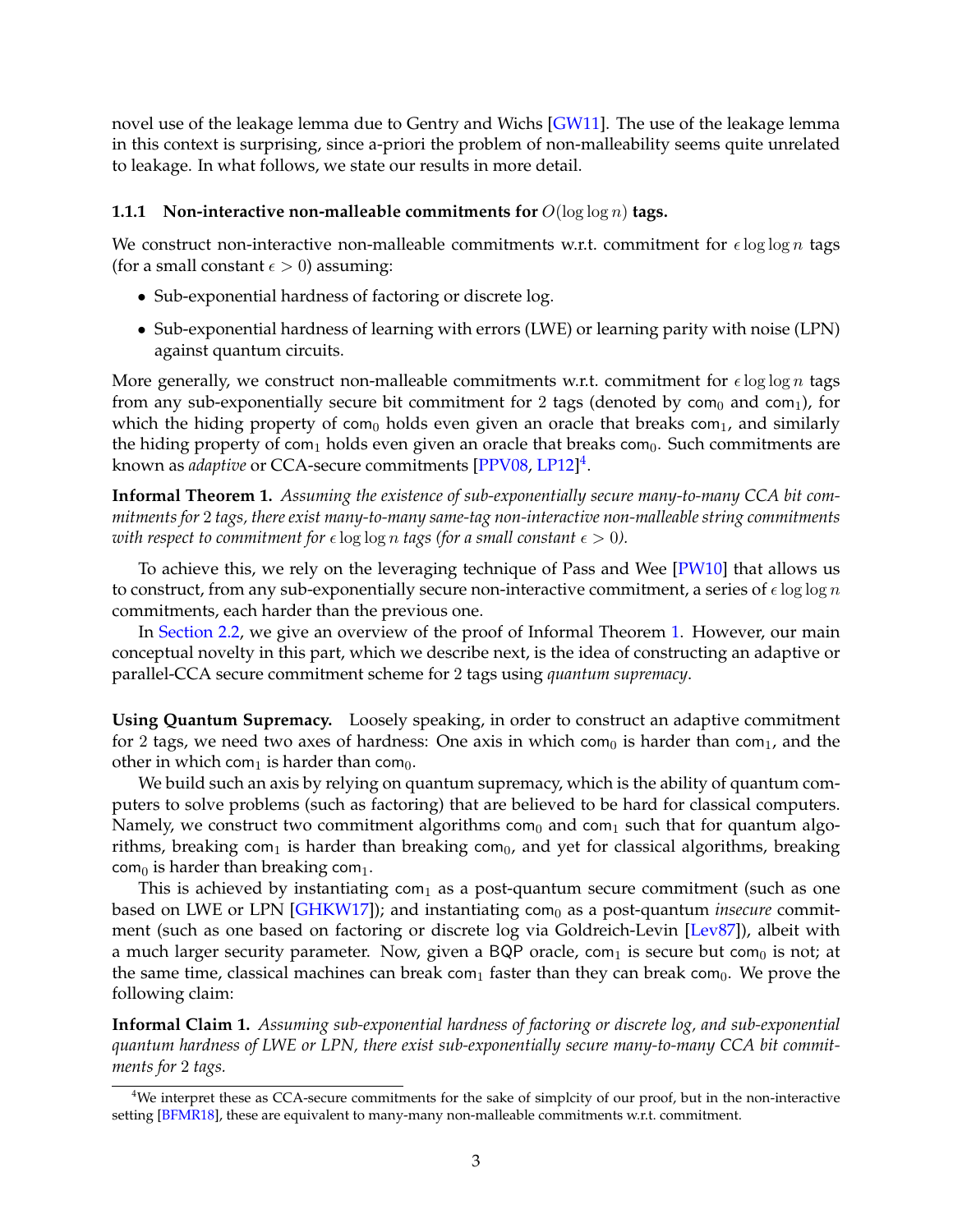<span id="page-5-1"></span>Combining this with Informal Theorem [1,](#page-4-2) we have:

**Informal Theorem 2.** *Assuming sub-exponential hardness of factoring or discrete log, and sub-exponential quantum hardness of LWE or LPN, there exist many-to-many same-tag non-interactive non-malleable commitments with respect to commitment for*  $\epsilon$  log log *n tags, for a small constant*  $\epsilon > 0$ *.* 

Prior to this work, obtaining non-interactive non-malleable commitments w.r.t. commitment, even for just two tags, required the non-standard assumption that there exist sub-exponential incompressible one-way functions, and either sub-exponentially secure time-lock puzzles or subexponentially secure one-way functions admitting hardness amplification exist [\[BL18\]](#page-50-2). The work of [\[LPS17\]](#page-52-8) constructed non-interactive non-malleable commitments *w.r.t. extraction* (which is similar to w.r.t. replacement) for  $O(\log \log n)$  tags assuming sub-exponentially secure time-lock puzzles or sub-exponentially secure one-way functions that admit hardness amplification [\[BL18\]](#page-50-2) We show that non-interactive non-malleable commitments w.r.t. commitment for  $\epsilon \log \log n$  tags (in fact, even parallel CCA commitments for 2 tags) can be constructed based on much more wellstudied assumptions than previously known.

We believe that this idea of using quantum supremacy may have other applications in classical cryptography. In particular, the technique of complexity leveraging, which breaks hardness of one primitive while retaining hardness of another, is extensively used in cryptography. Whenever this technique is used, the resulting scheme needs to rely on super-polynomial (and often subexponential) hardness assumptions. We believe that in several such applications, the complexity leveraging technique can be replaced with quantum supremacy, thus converting such superpolynomial hardness assumptions to quantum polynomial hardness assumptions. For example, using our ideas, one can appropriately instantiate the protocols in [\[JKKR17\]](#page-51-9) to obtain two-message witness indistinguishable protocols based on quantum-polynomial hardness of LWE, and polynomially hard one-way functions (such as those based on factoring or discrete log) that are invertible in BQP. We give details of this construction in [Appendix A.](#page-53-0)

We also remark that one can substitute the assumption on sub-exponential quantum hardness of LWE with sub-exponentially secure time-lock puzzles [\[LPS17\]](#page-52-8), or sub-exponentially secure oneway functions [\[BL18\]](#page-50-2) admitting hardness amplification, to obtain (many-to-many) non-malleable commitments w.r.t. replacement for  $\epsilon \log \log n$  tags.

#### <span id="page-5-0"></span>**1.1.2 Non-interactive Tag Amplification from NIWIs**

Our more involved technical contribution is a non-interactive tag amplification technique that relies only on sub-exponentially secure non-interactive witness indistinguishable (NIWI) proofs.

**Informal Theorem 3** (Tag Amplification from NIWIs)**.** *Assuming many-to-many same-tag non-malleable commitments with respect to replacement for*  $\epsilon$  log log n *tags (for an arbitrarily small constant*  $\epsilon > 0$ ) and *sub-exponentially secure NIWIs, there exist non-interactive non-malleable commitments with respect to replacement for* 2 n *tags.*

We note that sub-exponentially secure NIWIs can be constructed assuming the sub-exponential hardness of the decisional linear problem [\[GOS12\]](#page-51-10), or from derandomization assumptions [\[BOV07\]](#page-50-4), or assuming indistinguishability obfuscation [\[BP15\]](#page-50-5). Interestingly, to prove this theorem, we crucially rely on the Gentry-Wichs leakage lemma [\[GW11\]](#page-51-7). We provide a high-level overview of this amplification technique, as well as its proof, in [Section 2.1.](#page-8-1)

To summarize, assuming sub-exponential hardness of factoring or discrete log, as well as subexponential quantum hardness of LWE or LPN, there exist: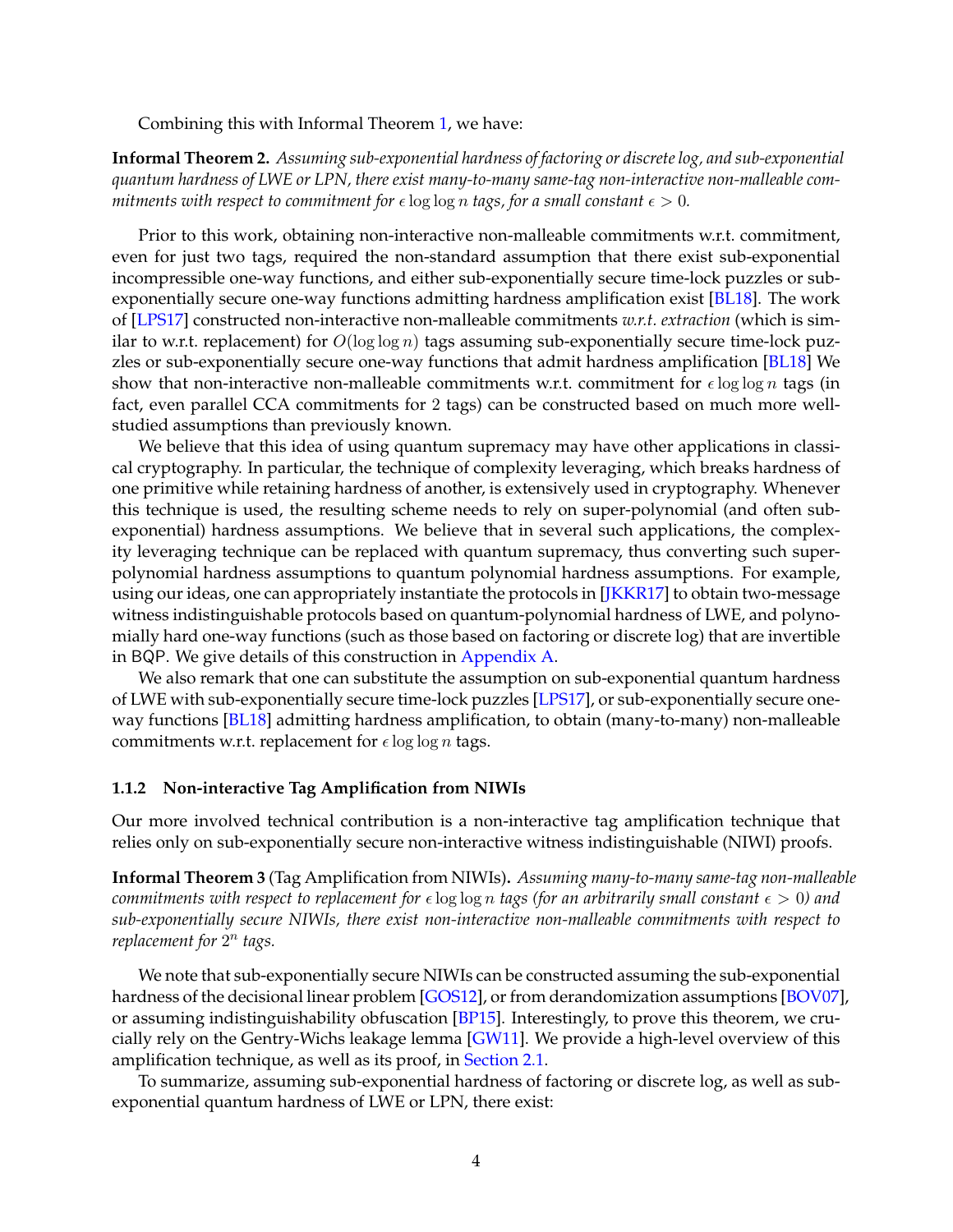- <span id="page-6-1"></span>• Non-interactive non-malleable commitments with respect to commitment for  $\epsilon \log \log n$  tags.
- Non-interactive non-malleable commitments with respect to replacement for  $2^n$  tags, additionally assuming sub-exponentially secure NIWIs.

## <span id="page-6-0"></span>**1.2 Applications and Directions for Future Work**

As mentioned above, our final result (for  $2^n$  tags) satisfies non-malleability w.r.t. replacement. In what follows, we motivate and give some additional perspectives on this notion.

• Non-malleable commitments wr.t. replacement imply the indistinguishability-based notion of non-malleable commitments w.r.t. opening, as defined in  $[CGM<sup>+</sup>16, GKS16]$  $[CGM<sup>+</sup>16, GKS16]$  $[CGM<sup>+</sup>16, GKS16]$ . Therefore, we obtain non-interactive non-malleable commitments w.r.t. opening from well-studied assumptions.

**Informal Theorem 4.** *Assuming sub-exponential hardness of discrete log or factoring, sub-exponential quantum hardness of LWE or LPN, and sub-exponentially secure NIWIs, there exist non-interactive non-malleable commitments w.r.t. opening (for* 2 n *tags).*

- It was shown by [\[BFMR18\]](#page-50-3) that the definitions of non-malleability w.r.t. commitment and (one-to-one) CCA-security are equivalent in the setting of non-interactive commitments. We observe that their proofs also imply equivalence between non-malleability w.r.t. replacement and a weaker notion of one-to-one CCA-security, where if the adversary queries the CCA oracle with a commitment to an invalid value, the oracle is allowed to respond with any arbitrary value of its choice.
- Non-interactive non-malleable commitments w.r.t. opening are known to be equivalent to block-wise non-malleable codes  $[CGM<sup>+</sup>16]$  $[CGM<sup>+</sup>16]$  with two blocks. Block-wise non-malleable codes are a strengthening of the notion of split-state non-malleable codes. Using our result, we obtain the first block-wise non-malleable codes that only require two blocks (or states), based on well-studied assumptions.

**Informal Theorem 5.** *Assuming sub-exponential hardness of discrete log or factoring, sub-exponential quantum hardness of LWE or LPN, and sub-exponentially secure NIWIs, there exist* 2*-block blockwise non-malleable codes.*

• When restricted to adversaries that only output valid commitments, the notions of nonmalleability w.r.t. replacement and non-malleability w.r.t. commitment are equivalent. Therefore, non-malleable commitments w.r.t. replacement can be combined with an appropriate ZK proof of validity of the commitment (as is implicit in [\[GRRV14,](#page-51-3) [COSV16\]](#page-50-0)) to obtain nonmalleable commitments w.r.t. commitment. For instance, (sub-exponential) NIWI and (subexponential) keyless collision resistant hash functions against *uniform adversaries* are known to imply one-message zero-knowledge with soundness against uniform (sub-exponential time) adversaries [\[BP04,](#page-50-7) [LPS17\]](#page-52-8), and admitting a non-uniform simulator. Combining these with our non-malleable commitments w.r.t. replacement, we have the following theorem.

**Informal Theorem 6.** *Assuming sub-exponential hardness of discrete log or factoring against nonuniform adversaries, sub-exponential quantum hardness of LWE or LPN against non-uniform adversaries, sub-exponentially secure keyless collision-resistant hash functions against uniform adversaries, and sub-exponentially secure NIWIs against uniform adversaries, there exist non-interactive non-malleable commitments w.r.t. commitment against uniform adversaries.*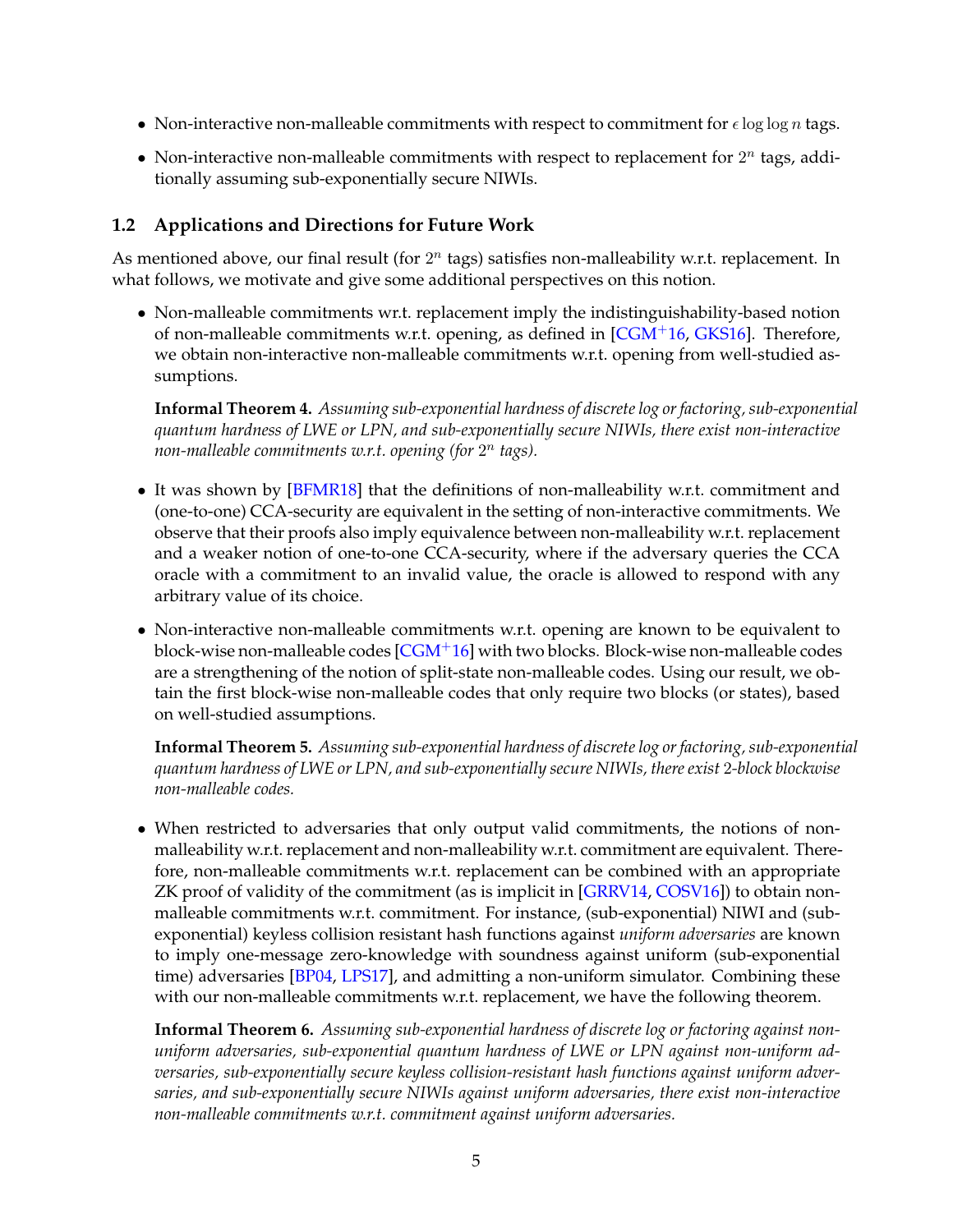<span id="page-7-1"></span>Similarly, our commitment with can be appended with one-message ZK arguments of validity of the commitments, against any restricted class of adversaries, to yield non-malleable commitments w.r.t. commitment, against the same restricted classes of adversaries.

- Non-malleable commitments w.r.t. replacement are known to be sufficient for MPC [\[Goy11\]](#page-51-1). We believe that our constructions of non-malleable commitments w.r.t. replacement will help obtain constructions of two-message concurrent secure computation against malicious adversaries (with super-polynomial simulation) from well-studied assumptions. A detailed exploration is beyond the scope of this work.
- The recent works of [\[KY18,](#page-52-12) [FF18\]](#page-51-11) give constructions of non-malleable point obfuscation and non-malleable digital lockers from strong variants of the DDH assumption. We believe that our commitments will find applications to achieving non-malleability in context of witness encryption, obfuscation and many other inherently non-interactive primitives, based on well-studied assumptions.

## <span id="page-7-0"></span>**1.3 Prior work**

The work of [\[LPS17\]](#page-52-8) constructed non-interactive non-malleable commitments w.r.t. commitment against a restricted class of *uniform* man-in-the-middle adversaries, assuming sub-exponentially secure time-lock puzzles, sub-exponential NIWI and sub-exponential collision-resistant hash functions against uniform adversaries.  $[BDK+18]$  $[BDK+18]$  in very recent independent work construct a significantly weaker object that they call non-interactive quasi-non-malleable commitments, based on well-studied assumptions. These commitments guarantee security against adversaries running in a-priori bounded polynomial time  $O(n^c)$ , but allow honest parties to run in longer (polynomial) time. These are used as a stepping stone in  $[BDK+18]$  $[BDK+18]$  to build non-malleable codes against bounded polynomial time tampering.

In this paper, our focus is on the non-interactive setting in the plain model against all polynomialsized adversaries. In this setting, constructions of non-malleable commitments have remained elusive, except based on non-standard assumptions. In particular, prior to our work, there were only two known constructions, described below.

Pandey et al. [\[PPV08\]](#page-52-3) constructed non-interactive concurrent non-malleable commitments w.r.t. commitment, starting from a non-falsifiable assumption, that already incorporates a strong form of non-malleability called *adaptive* injective one-way functions. Very recently, Bitansky and Lin [\[BL18\]](#page-50-2) constructed concurrent non-interactive non-malleable commitments w.r.t. commitment, based on the (relatively new, non-standard) assumption that there exist sub-exponential incompressible functions, sub-exponentially secure NIWI proofs, and either sub-exponential injective one-way functions that admit hardness amplification or sub-exponential time-lock puzzles.

**Non-Interactive Tag Amplification.** Tag amplification has been extensively studied in the nonmalleability literature (e.g. [\[DDN91,](#page-51-0) [LP09,](#page-52-4) [Wee10,](#page-52-5) [LPS17,](#page-52-8) [BL18\]](#page-50-2)). Of these, only the recent work of [\[BL18\]](#page-50-2) considers tag amplification in the non-interactive setting against general adversaries. [\[BL18\]](#page-50-2) make a relatively non-standard assumption about the existence of sub-exponential incompressible one-way functions, in addition to assuming the existence of a sub-exponentially secure NIWI proofs.

Our tag amplification technique only assumes the existence of a sub-exponentially secure NIWI proof. However, while our tag amplification technique yields commitments that are non-malleable w.r.t. replacement, the one in [\[BL18\]](#page-50-2) yields commitments that are (concurrent) nonmalleable w.r.t. commitment.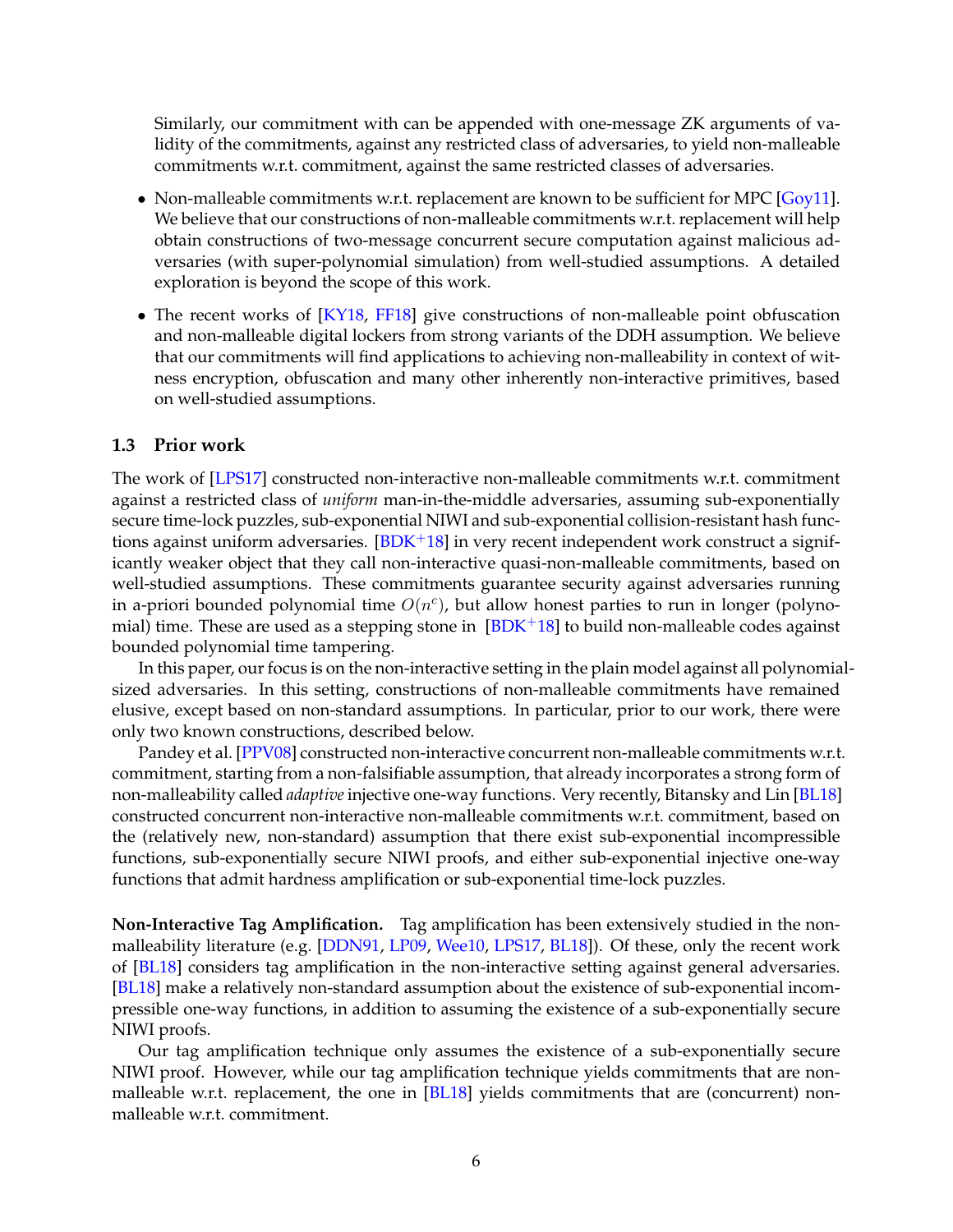# <span id="page-8-6"></span><span id="page-8-0"></span>**2 Overview of Techniques**

We now proceed to an informal overview of our techniques. We start by describing our key technical contribution: our tag amplification compiler. We then proceed to describe our new constructions of non-malleable commitments for small tags, which satisfy many-to-many same-tag non-malleability with respect to commitment.

## <span id="page-8-1"></span>**2.1 Non-interactive Tag Amplification**

Our starting point is the following basic idea. Start with a non-malleable commitment scheme com for tags in  $[\alpha]$  where  $\alpha \leq \mathsf{poly}(n)$ , and obtain a scheme Com for tags in  $\big[2^{\alpha/2}\big]$ , as follows: To commit to a message m with respect to a tag T, first compute  $\{t_1, t_2, \ldots t_{\alpha/2}\}$ , such that each  $t_i = (i||T_i)$  where  $T_i$  denotes the  $i^{th}$  bit of  $T^5$  $T^5$ . Let

$$
\mathsf{Com}_T(m) \triangleq \{\mathsf{com}_{t_i}(m)\}_{i \in [\alpha/2]}.
$$

Note that for any two tags  $T = \{t_1, t_2, \ldots, t_{\alpha/2}\}$  and  $\widetilde{T} = \{\widetilde{t}_1, \widetilde{t}_2, \ldots, \widetilde{t}_{\alpha/2}\}$  such that  $\widetilde{T} \neq T$ , there exists at least one index *i* such that  $\tilde{t}_i \notin \{t_1, t_2, \ldots t_{\alpha/2}\}$ . Therefore, if the underlying com is  $\alpha/2$ -to-1 non-malleable, then given Com $_T(m)=\{\mathsf{com}_{t_i}(m)\}_{i\in[\alpha/2]'}$  it should be hard to generate  $\text{com}_{\tilde{t}_i}(m')$  for a related message m'. This seems to suggest that an adversary cannot generate a *valid* commitment can  $(\tilde{\infty})$  to a validad message  $\tilde{\infty}$  i.e. that the resulting scheme is non-mallachla with commitment com $_{\widetilde{\tau}}(\widetilde{m})$  to a related message  $\widetilde{m}$ , i.e., that the resulting scheme is non-malleable w.r.t. replacement.

However, the security of this scheme completely breaks down even if the adversary receives *two commitments*. Specifically, an adversary that receives two commitments  $\textsf{Com}_T(m)$  and  $\textsf{Com}_{T'}(m)$ with different tags  $T = \{t_1, t_2, \ldots, t_{\alpha/2}\}$  and  $T' = \{t'_1, t'_2, \ldots, t'_{\alpha/2}\}$ , can easily output Com $_{\widetilde{T}}(m)$ , where  $\widetilde{T} = \{t_1, \ldots t_{\alpha/4}, t'_{\alpha/4+1}, \ldots t'_{\alpha_2}\}$ . In other words, the resulting scheme *does not satisfy* manyto-1 non-malleability (or even 2-to-1 non-malleability), and is only non-malleable in the 1-to-1 setting.

Thus, using this idea we can go from  $\eta \log \log n$  tags to  $2^{\frac{\eta}{2} \log \log n} = \log^{\frac{\eta}{2}} n$  tags, but cannot continue further, since this compiler uses an underlying commitment which is many-to-one nonmalleable (or more specifically,  $\alpha/2$ -to-1 non-malleable).

The blueprint in [\[KS17\]](#page-52-9) describes how this problem can be solved using a NIZK, which requires the existence of a common random string (which we want to avoid). Namely, they show that if we append to the commitment  $C=\{\mathsf{com}_{t_i}(m)\}_{i\in[\alpha/2]}$  a NIZK proof that all these  $\alpha/2$  commitments com $_{t_i}$  are to the same message  $m$ , then one can indeed prove that this resulting scheme is many-to-one non-malleable $^6$  $^6$ . Instead, in this work, we rely on non-interactive proofs satisfying a weaker hiding property, i.e., witness indistinguishability $^7$  $^7$ . This introduces several problems and bottlenecks that do not come up when using NIZKs. In particular, techniques in [\[KS17\]](#page-52-9) rely on the reduction's ability to generate "simulated" proofs, a notion that is not applicable when using NIWIs. We discuss these barriers in further detail below.

## <span id="page-8-2"></span>**2.1.1 Tag Amplification using NIWIs: First Stab**

While NIWI proofs have been extremely useful in a wide variety of cryptographic settings, they often become meaningless when trying to prove NP statements that have a single witness, such as

<span id="page-8-4"></span><span id="page-8-3"></span><sup>&</sup>lt;sup>5</sup>Our actual encoding of T to  $\{t_1, t_2, \ldots t_{\alpha/2}\}$  is slightly more sophisticated, but achieves the same effect.

<span id="page-8-5"></span> $6T$ o be precise, they need to rely on the fact that the NIZK is "more secure" than the underlying commitment scheme.  $<sup>7</sup>$ As with NIZKs used in [\[KS17\]](#page-52-9), we also require our NIWI to be more secure than the underlying commitment,</sup>

which results in a sub-exponential assumption on the NIWI.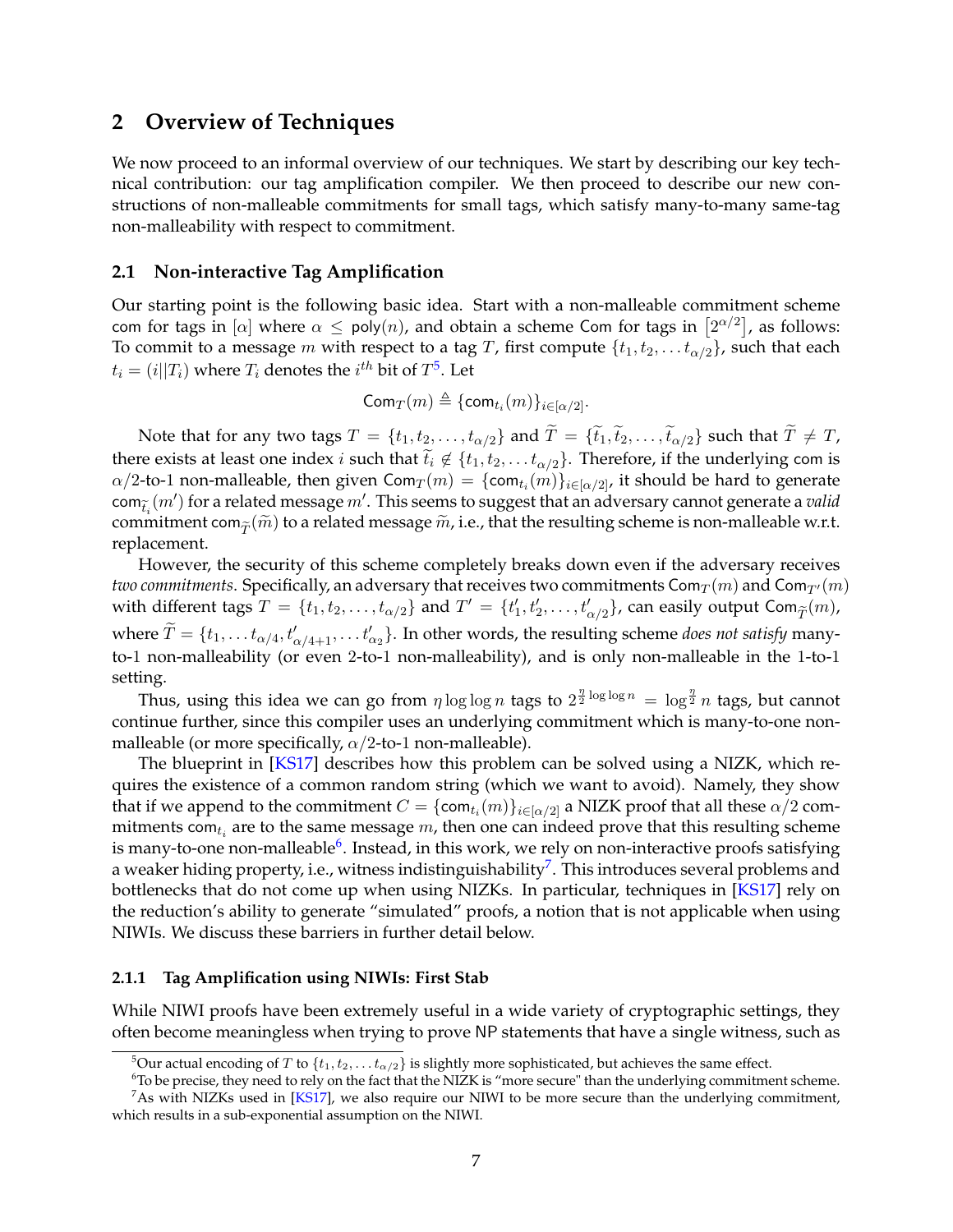the one described above. Typically, NIWI proofs are only useful for statements that have at least two independent witnesses.

One can create a statement with two independent witnesses by repeating the blueprint twice in parallel. Namely, commit to a message m by computing  $C_1 = \{\mathsf{com}_{t_i}(m; r_{i,1})\}_{i \in [\alpha/2]}, C_2 =$  $\{\textsf{com}_{t_i}(m; r_{i,2})\}_{i \in [\alpha/2]}$  where  $\{r_{i,b}\}_{i \in [\alpha/2], b \in \{0,1\}} \overset{\$}{\leftarrow} \{0,1\}^*$ , and add a NIWI proving that all the commitments, in either  $C_1$  or  $C_2$ , are to the same message.

Indeed, one can easily prove that if the underlying scheme for  $\alpha$  tags is  $(\alpha/2)$ -to-1 non-malleable, then the resulting scheme is one-to-one non-malleable w.r.t. replacement $^8$  $^8$ .

Unfortunately, it is not clear if the resulting scheme satisfies even 2-to-1 non-malleability (w.r.t. replacement). Roughly speaking, the problem is as follows. For simplicity, consider a MIM that obtains commitments which are both commitments to  $m_1$  or both to  $m_2$ , and tries to copy  $m_1$ (or  $m_2$ ). A natural approach to rule out such a MIM would be to rely on an intermediate hybrid, in which the MIM obtains a commitment to  $(m_1, m_2)$ . $^9$  $^9$  Unfortunately, we have no way to use a hybrid argument to rule out a MIM that does the following:

- In the first hybrid, on input commitments to  $(m_1, m_1)$ , outputs a (valid) commitment to  $m_1$ .
- In the intermediate hybrid, on input commitments to  $(m_1, m_2)$ , outputs an invalid commitment where the first repetition in the MIM's commitment consists of all commitments to  $m_1$ , and the second repetition consists of all commitments to  $m_2$ , and these commitments are accompanied with an accepting NIWI proof.
- In the final hybrid, on input commitments to  $(m_2, m_2)$ , outputs a (valid) commitment to  $m_2$ .

The problem is that neither of the two pairs of adjacent hybrids can be used to get a contradiction to the one-to-one non-malleability, because neither are violating the non-malleability criterium w.r.t. replacement<sup>[10](#page-9-3)</sup>.

However, as we already noted above, many-to-one non-malleability is essential if we want to use the compiler again. In fact, it may seem like the NIWIs were not useful at all, since we could get one-to-one non-malleability even for the basic scheme described at the beginning of this overview, which did not require any NIWI (or NIZK). While at first, this approach seems to be inherently problematic, we will now describe how we can nevertheless rely on NIWIs to obtain our desired compiler, as follows

## <span id="page-9-0"></span>**2.1.2 Overview of Our Compiler**

Our idea is to have each commitment consist of at least  $(\ell + 1)$  repetitions (as opposed to only 2), where  $\ell$  is the number of commitments that the adversary can receive (on the left). Additionally, the committer is required to provide a NIWI proof that in all but one of these parallel executions, the messages committed across all  $\alpha/2$  tags are identical. That is, in a valid commitment, all  $(\ell + 1)$ repetitions commit to the same message.

Now, when we perform the same hybrid argument as above where we change one left commitment in each hybrid, we have the following invariant: in all but one repetition, by the soundness of the NIWI, the messages committed by the MIM are identical for all tags. This helps us argue

<span id="page-9-1"></span> $8$ On the other hand, if we used a NIZK, the resulting scheme would be many-to-1 non-malleable w.r.t. commitment. Obtaining non-malleability w.r.t. replacement appears to be inherent unless one relies on NIZKs (and a CRS).

<span id="page-9-3"></span><span id="page-9-2"></span><sup>&</sup>lt;sup>9</sup>This is the standard approach used in all previous work on this topic.

<sup>&</sup>lt;sup>10</sup>This problem can be avoided by relying on NIZKs which would prevent the MIM from behaving as in the intermediate hybrid. However, we cannot rely on NIZKs because they require a CRS.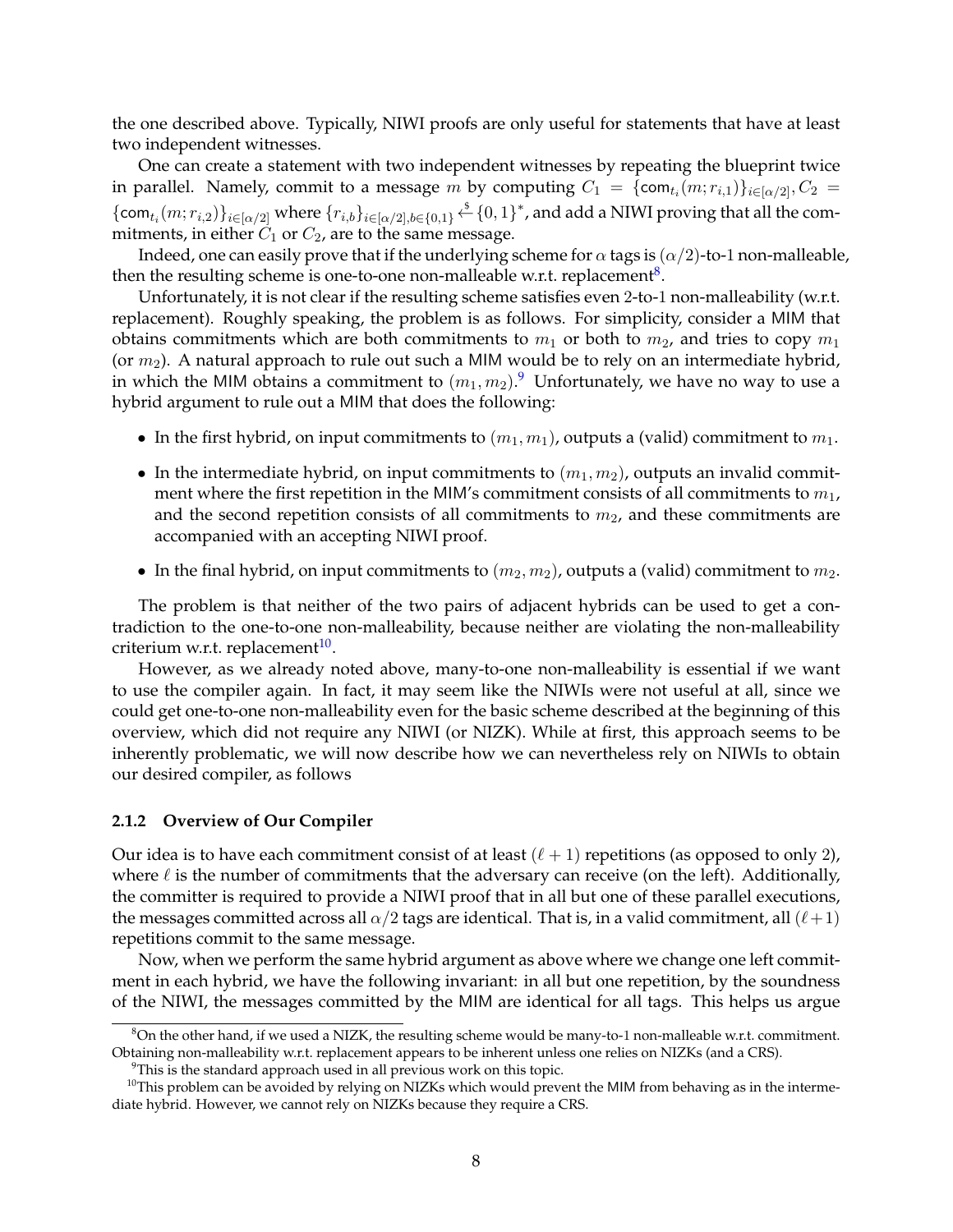<span id="page-10-3"></span>that the MIM is forced to change the message in *at most one repetition in every hybrid.* We give a more detailed explanation in [Section 2.1.3.](#page-11-0)

Since there are  $(\ell + 1)$  repetitions and only  $\ell$  hybrids, we then deduce that messages in at least one repetition must remain unchanged at the end of *all*  $\ell$  *hybrids*<sup>[11](#page-10-0)</sup>. Therefore, no adversary can commit to a *valid* message that is related to the messages committed to in the left executions.

We show that this compiler works even if the underlying scheme is non-malleable w.r.t. replacement (as opposed to being non-malleable w.r.t. commitment). However, there is a loss in parameters when applying this compiler, i.e., the compiler converts any  $\ell$ -to-z non-malleable commitment w.r.t. replacement into an  $\ell'$ -to-z' non-malleable commitment w.r.t. replacement, where  $\ell'$ and  $z'$  are smaller than  $\ell$  and  $z$ . We do not discuss exact parameter constraints here, but refer the reader to [Theorem 2](#page-25-1) for details.

**Technical Bottlenecks.** The intuition above seems to imply that the adversary cannot convert a commitment to  $m$  to a commitment to a related message  $m'$ . However, to formally prove that this construction satisfies the definition of non-malleability w.r.t. replacement<sup>[12](#page-10-1)</sup>, we need to argue that there exists an (inefficient) extractor  $V_{\text{Real}}(\tau_{\text{Real}})$  corresponding to the transcript of a "real" experiment with honest messages  $(m_1, \ldots m_\ell)$ , and an (inefficient) extractor  $\mathcal{V}_{\text{Ideal}}(\tau_{\text{Ideal}})$  corresponding to the transcript of an "ideal" experiment with honest messages  $(0, 0, \ldots, 0)$ , such that the joint distribution of the view of the MIM in the real experiment and the values output by  $V_{\text{Real}}$ , is indistinguishable from the joint distribution of the view of the MIM in the ideal experiment and the values output by  $V_{\text{Ideal}}$ . Furthermore, whenever the MIM generates a "valid" commitment  $\tilde{c}$ to a message  $\tilde{m}$  in either the real or ideal experiment,  $V_{\text{Real}}$  and  $V_{\text{Ideal}}$  are required to output  $\tilde{m}$ . Therefore, we need to define distributions  $V_{\text{Real}}(\tau_{\text{Real}})$  and  $V_{\text{Ideal}}(\tau_{\text{Ideal}})$ , and ensure that they are indistinguishable.

It is tempting to define  $\mathcal{V}_{\mathsf{Real}}$  and  $\mathcal{V}_{\mathsf{Ideal}}$  to output  $\widetilde{M}$  corresponding to the MIM's commitment string  $\tilde{c}$ , if there exists  $\tilde{r}$  such that  $\tilde{c} = \text{com}(\widetilde{M}, \tilde{r})$ , and otherwise output ⊥. However, as observed by the intuition above, these distributions will not necessarily be indistinguishable.<sup>[13](#page-10-2)</sup> Namely, the adversary may generate valid commitments when given commitments to  $m$  and commit to  $\bot$ when given commitments to 0.

Intuitively, to make these distributions indistinguishable, we will introduce some "slack", and sometimes output a valid message even though the adversary did not commit to a "perfectly valid" message. The question is the following: Suppose that the adversary outputs a commitment that is "close to" being a valid commitment to a message  $\tilde{m}$ . Should the extractors  $V_{\text{Real}}$  or  $V_{\text{Ideal}}$ output  $\tilde{m}$  or output ⊥? This is precisely where the leakage lemma of Gentry and Wichs [\[GW11\]](#page-51-7) plays a crucial role. This decision of whether to output  $\tilde{m}$  or output  $\perp$  will be dictated by a leakage function. We will need to "carry over" this leakage function across hybrids by relying on the leakage lemma. The proof of non-malleability of this amplification step is the primary technical contribution of our paper. There are many additional technical subtleties that were not discussed. For instance, in order to argue that the compiler can be applied several times, we work with a strong variant of non-malleability w.r.t. replacement (which only strengthens our final result). We give a more detailed protocol description in [Section 2.1.3,](#page-11-0) and refer the reader to [Section 5](#page-25-0) for details of the proof.

<span id="page-10-0"></span><sup>&</sup>lt;sup>11</sup>To simplify our proof, we rely on 10 $\ell$  repetitions (instead of  $\ell + 1$ ) repetitions, to ensure that the messages in *most* repetitions remain unchanged.

<span id="page-10-1"></span> $12$ We refer the reader to [Definition 3](#page-15-0) for a one-to-one definition, and [Definition 2](#page-15-1) for a many-to-many definition.

<span id="page-10-2"></span><sup>&</sup>lt;sup>13</sup>We note that these distributions are indeed indistinguishable if the adversary always generates valid commitments.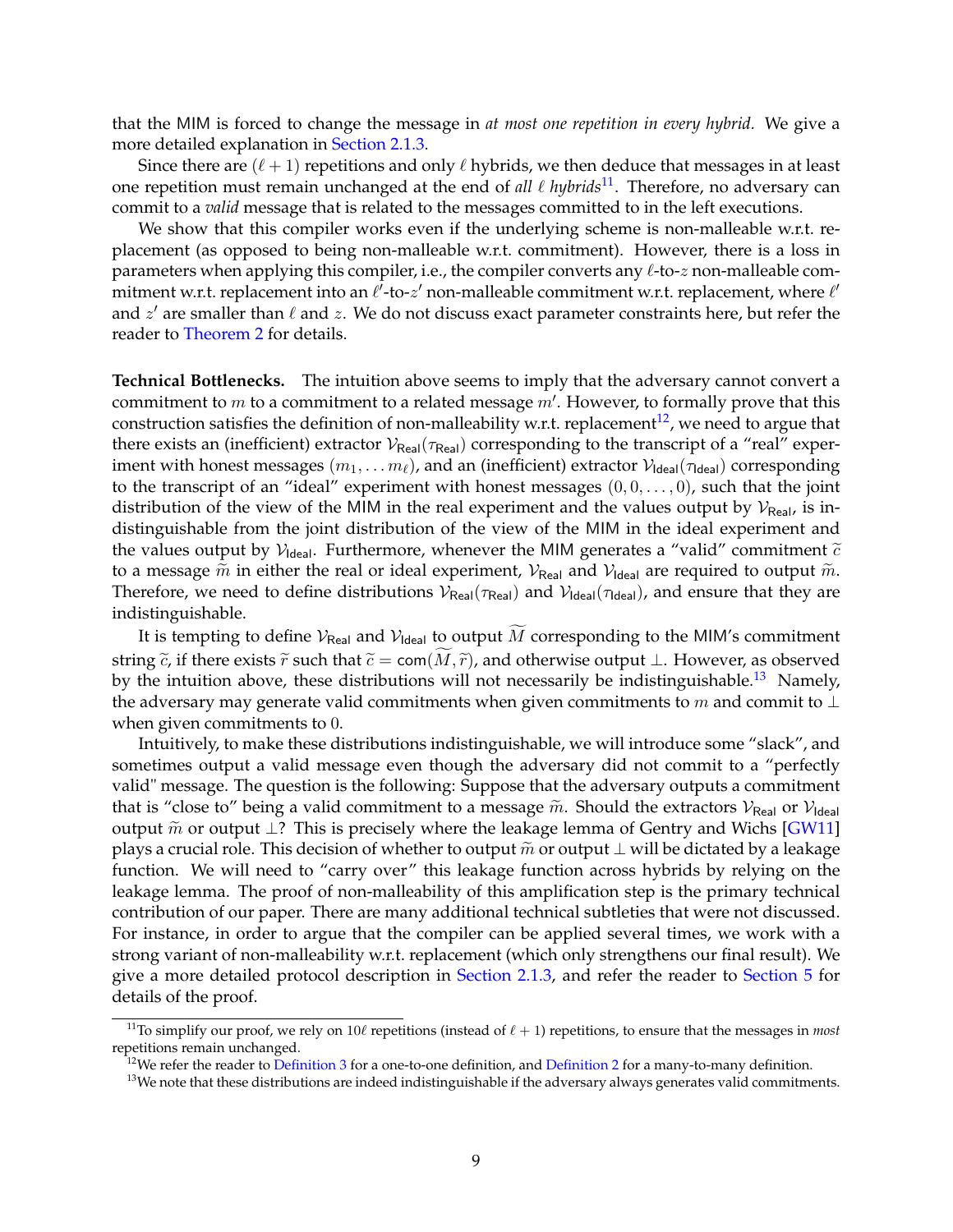**Putting Things Together.** We now describe how we use this compiler to obtain our final result, i.e. non-malleable commitments for  $2^n$  tags. Our starting point is our scheme for  $\eta \log \log n$  tags which is many-to-many same-tag non-malleable w.r.t. commitment, and in particular is many-to-many same-tag non-malleable w.r.t. replacement (we give an overview of this scheme in [Sec](#page-12-0)[tion 2.2\)](#page-12-0). We will use the compiler above *three times*: First we convert the scheme for  $\eta \log \log n$ tags into a scheme for  $\log^{n/2}(n)$  tags, then we convert the resulting scheme for  $\log^{n/2}(n)$  tags into a scheme for  $2^{\log^{\epsilon} n}$  tags (for a small constant  $\epsilon > 0$ ). We apply the compiler one final time to the scheme for  $2^{\log^{\epsilon} n}$  tags to get a scheme for  $\omega(n^{\log n})$  tags.

We note that it is not clear that we can run the compiler on itself many times, since every time we run the compiler, there is a loss in parameters. However, we set parameters carefully so that this nevertheless goes through.

To go from  $n^{\log n}$  tags to  $2^n$  tags, we use the (standard) idea of relying on sub-exponentially secure signatures. Specifically, to commit to a message  $m$  with tag  $T \in [2^n]$ , we generate a random pair sk, vk of signing and verification keys for the underlying scheme, where the verification key is of length  $\log^2 n$  bits. We use vk as our "small" tag for the non-malleable commitment, and sign the larger tag  $T \in [2^n]$  with sk. The security of this construction follows by the (sub-exponential) unforgeability of the underlying signature scheme. We refer the reader to [Section 6](#page-48-0) for more details.

## <span id="page-11-0"></span>**2.1.3 More Detailed Protocol Description**

Finally, to help the reader navigate our tag amplification protocol, we now give a slightly more detailed description of our protocol, and the intuition for non-malleability. As mentioned above, to commit to message m with tag  $T = \{t_1, t_2, \ldots t_{\alpha/2}\}\$ , the committer commits to the message  $k = 10\ell$  times in parallel with tags  $\{t_1, t_2, \ldots t_{\alpha/2}\}\$ , using fresh randomness each time.

Our protocol is described informally in [Figure 1.](#page-12-1) Note that the protocol is not many-to-many, because as explained above, the size of the resulting commitment grows linearly with  $\ell$ .

Roughly, we prove that if our underlying commitment scheme com is many-to-z non-malleable w.r.t. replacement, and is secure against  $2^y$ -sized adversaries, then the resulting scheme is  $\ell$ -to- $y$ non-malleable w.r.t. replacement, for any y and  $\ell$  such that  $\ell \cdot y < \frac{z}{10}$ . We require the NIWI to be WI against poly $(T)$ -time adversaries, where  $T$  is the time required to brute-force break com.

**Intuition for Non-Malleability.** For simplicity, let us consider a MIM adversary that on input  $\ell$ commitments, with corresponding tags  $T_1, T_2, \ldots T_\ell$ , outputs a single commitment  $\widetilde{c}$  with tag  $T$  (in our actual proof, the MIM is allowed to output multiple commitments, albeit using the same tag). our actual proof, the MIM is allowed to output multiple commitments, albeit using the same tag).

We need to argue that the MIM on input  $\ell$  commitments to messages  $m_1, \ldots, m_\ell$  cannot output a *valid* commitment to a related message  $\tilde{m}$ . As eluded to earlier, this is done via a hybrid argument. Let us suppose for contradiction that on input commitments to  $m_1, \ldots, m_\ell$ , the adversary outputs a valid commitment to  $\widetilde{m}$ .

We consider a hybrid where the first honest commitment (on the left) is generated as a commitment to 0 (but the rest are commitments to  $m_2, \ldots, m_\ell$ ). Letting  $T_1 := \{t_{1,1}, t_{1,2}, \ldots, t_{1,\alpha/2}\}$ , one can argue that the joint distribution of the message  $\widetilde{m}$  committed by the MIM using small tag  $\tilde{t}_1 \notin \{t_{1,1}, t_{1,2}, \ldots t_{1,\alpha/2}\}\$  in all k repetitions, cannot change. This follows from the many-to-z nonmalleability with respect to commitment of com for  $z \geq k$  (and relying on the fact that NIWI is hard against poly $(T)$ -time adversaries).

Furthermore, by the soundness of the MIM's NIWI, this implies that the MIM continues to commit to  $\tilde{m}$  in at least (k – 1) of his repetitions. This implies that the MIM continues to commit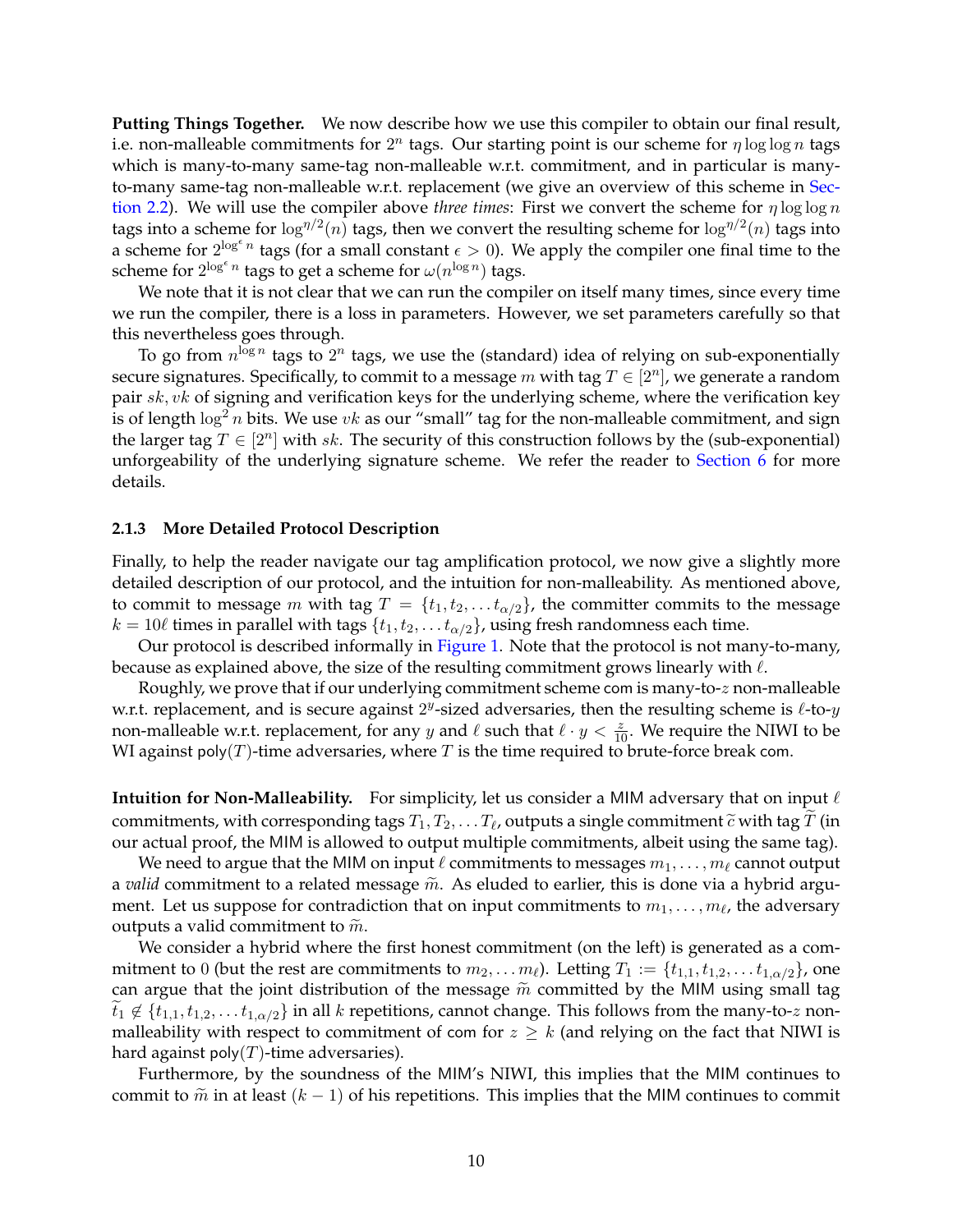<span id="page-12-3"></span><span id="page-12-1"></span>**Parameters:** Set  $k = 10\ell$ . **Committer Input:** Message  $M \in \{0,1\}^{p(n)}$ , and tag  $\{t_1, t_2, \ldots t_{\alpha/2}\}.$ **Commit Stage:**

## 1. **Committer Message.**

- For every  $\lambda \in [\alpha/2]$  and every  $j \in [k]$ , sample randomness  $r_{\lambda,j} \stackrel{\$}{\leftarrow} \{0,1\}^{\text{poly}(n)}$  and compute  $C_{\lambda,j} = \text{\textsf{com}}_{t_\lambda}(M;r_{\lambda,j}).$
- Use witness  $J = [k-1], \{M, r_{\lambda,j}\}_{\lambda \in [t/2], j \in J}$  to compute a NIWI proof  $\Pi$  that there exists  $J \subseteq [k]$  of size at least  $(k - 1)$ , such that the following is true:
- For every  $j \in J$ ,  $\exists M_j$ ,  $\{r_{\lambda,j}\}_{\lambda \in [\alpha/2]}$  so that  $\{C_{\lambda,j} = \textsf{com}_{t_\lambda}(M_j;r_{\lambda,j})\}_{\lambda \in [\alpha/2]}.$
- Send to the receiver the message

$$
(\mathsf{tag}, \{(C_{\lambda,j}, t_\lambda)\}_{\lambda \in [t/2], j \in [k]}, \Pi)
$$

• **Receiver Acceptance.** Accept the comitment if and only if the proof Π verifies.

**Reveal Stage:** The committer sends M and  $\{r_{\lambda,j}\}_{\lambda \in [t/2], \lambda \in [k]}$  to the receiver.

**Receiver Output:** The receiver accepts the decommitment if all  $k \cdot \alpha/2$  are valid commitments to M.

Figure 1: Round-Preserving Tag Amplification

to  $\tilde{m}$  in least (k − 1) of the repetitions, *for every tag*. Using a similar argument to the one above, one can argue that on input  $\ell$  commitments to messages  $0, 0, m_3, \ldots, m_\ell$  (i.e., with the first two messages replaced by 0), the MIM continues to commit to  $\tilde{m}$  in at least  $(k-2)$  repetitions, for every tag.

Continuing this way, we observe that the MIM continues to commit to  $\tilde{m}$  in at least  $(k - \ell)$ repetitions, with respect to every tag, on input  $\ell$  commitments to messages  $(0, 0, \ldots, 0)$ . Therefore on input  $(0, 0, \ldots 0)$ , the MIM either continues to commit to  $\tilde{m}$  or commits to  $\perp$ , and therefore,  $\tilde{m}$ must be unrelated to m. This is the key intuition for the security of our scheme.

As explained above, the actual analysis of indistinguishability of the *joint distribution* of the protocol transcript and messages committed by the MIM is quite involved, and requires multiple careful applications to the leakage lemma [\[GW11\]](#page-51-7). We refer the reader to [Section 5](#page-25-0) for details.

## <span id="page-12-0"></span>**2.2 Non-Malleable Commitments with respect to Commitment for**  $\epsilon$  log log n Tags

To conclude this overview, we give a brief description of how we build a non-malleable commitment for  $\epsilon \log \log n$  tags, where  $\epsilon > 0$  is a small constant, from sub-exponential adaptive commit-ments for two tags<sup>[14](#page-12-2)</sup>. This uses ideas similar to those in [\[LPS17,](#page-52-8) [KS17\]](#page-52-9).

Assume the existence of adaptive commitments com<sub>0</sub>, com<sub>1</sub>, and oracles  $\mathcal{O}_0$ ,  $\mathcal{O}_1$  such that com<sub>0</sub> is *sub-exponentially* hard to invert given oracle  $\mathcal{O}_1$ , but com<sub>1</sub> is invertible in the presence of  $\mathcal{O}_1$ . Similarly, com<sub>1</sub> is *sub-exponentially* hard to invert given oracle  $\mathcal{O}_0$ , but com<sub>0</sub> is invertible in the presence of  $\mathcal{O}_0$ .

<span id="page-12-2"></span> $14$ Recall that we build adaptive commitments for two tags using quantum supremacy, as discussed in [Section 1.1.](#page-3-0) We refer the reader to [Section 4.2](#page-24-0) for further details.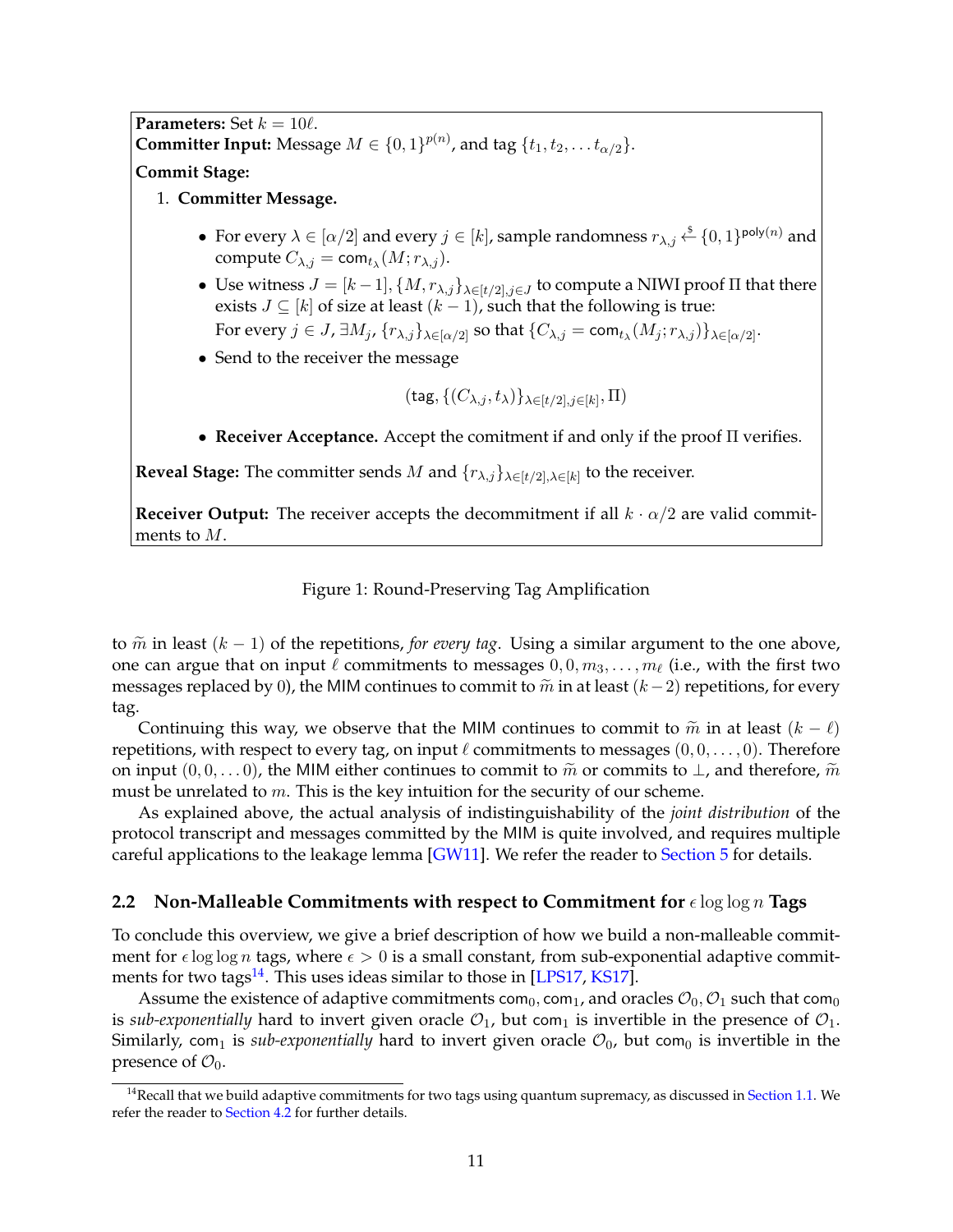<span id="page-13-1"></span>We rely on a technique of Pass and Wee  $[PW10]$  to show that from any such adaptive commitments, one can derive a sequence of (bit) commitments  $\{\mathsf{com}_{d,i}\}_{d\in\{0,1\},i\in[\zeta]}$ , where  $\zeta=\epsilon\log\log n$ for a small constant  $0 < \epsilon < 1$ , and where

$$
\mathsf{com}_{d,i}:\{0,1\}\times\{0,1\}^{\ell_{d,i}(n)}\to\{0,1\}^*
$$

such that for each  $d \in \{0, 1\}$ ,

$$
\ell_{d,1} = \omega(\log n) < \ell_{d,2} < \ldots < \ell_{d,\zeta-1} < \ell_{d,\zeta} \triangleq n
$$

and for every  $i, j, k \in [\zeta]$  for which  $k > i$ , inverting com<sub>d,k</sub> relative to the oracle  $\mathcal{O}_{1-d}$  requires more time than jointly inverting com<sub>d,i</sub> and com<sub>1−d,j</sub>, relative to the oracle  $\mathcal{O}_{1-d}$ .

In order to commit to a bit b with tag  $\in$   $[\zeta]$ , the committer first XOR secret shares bit b to obtain two shares  $b_1$  and  $b_2$ . The commitment to  $b$  simply consists of  $\left(\textsf{com}_{0,\textsf{tag}}(b_1),\textsf{com}_{1,\zeta-\textsf{tag}}(b_2)\right)$ .

Analysis. Suppose there exists a MIM adversary that on input a commitment to bit b with respect to tag tag, commits to a related bit  $b'$  with respect to tag  $\neq$  tag. We have the following possibilities:

- If tag > tag, then breaking com<sub>0,tag</sub> relative to oracle  $\mathcal{O}_1$  is harder than jointly breaking com<sub>0.tag</sub> and com<sub>1, $\zeta$ –tag relative to  $\mathcal{O}_1$ .</sub>
- If tag  $< \widetilde{\text{tag}}$ , then breaking com<sub>1, $\zeta$ -tag relative to  $\mathcal{O}_0$  is harder than jointly breaking com<sub>0,tag</sub></sub> and com<sub>1, $\zeta$ –tag relative to  $\mathcal{O}_0$ .</sub>

In the first case, we extract the bit b' committed by the MIM by jointly breaking  $com_{0,\widetilde{tag}}$  and  $com_{0,\widetilde{tag}}$  and if b' is related to b we get a sentre distinct to the hardness of breaking  $\text{com}_{1,\zeta-\text{tag}}$  relative to  $\mathcal{O}_1$ , and if  $b'$  is related to  $b$ , we get a contradiction to the hardness of breaking com<sub>0,tag</sub> relative to  $\mathcal{O}_1$ . We can use a similar argument in the second case.

We also observe that we can allow the MIM to generate an arbitrary number of commitments on the right with the same tag, and rely on the same assumptions to argue that the joint distribution of bits committed by the MIM (in many right commitments) remains independent of the honest bit. This gives us many-to-many same tag non-malleable commitments with respect to commitment for  $\epsilon$  log log n tags. For simplicity, we only focused on bit commitments in this overview. However it is easy to extend this construction to obtain string commitments for  $\epsilon \log \log n$  tags, based on sub-exponential adaptive bit commitments for two tags. We give a formal construction and proof in [Section 4.1.](#page-18-1)

# <span id="page-13-0"></span>**3 Definitions**

Let  $n$  denote the security parameter. In all our definitions, the input message to the commitment scheme will be sampled from  $\{0,1\}^p$  for a polynomially bounded function  $p = p$ .

For any  $T = T(n)$ , we use  $\mathcal{X} \approx_{poly(T(n))} \mathcal{Y}$  to denote two distributions such that for every  $(T(n))^{O(1)}$ -size distinguisher D,

$$
\Pr[\mathcal{D}(x) = 1 | x \stackrel{\$}{\leftarrow} \mathcal{X}] - \Pr[\mathcal{D}(x) = 1 | x \stackrel{\$}{\leftarrow} \mathcal{Y}] = {\sf negl}(n).
$$

We denote by  $\mathcal{X} \approx \mathcal{Y}$ , the event that  $\mathcal{X} \approx_{\text{poly}(n)} \mathcal{Y}$ .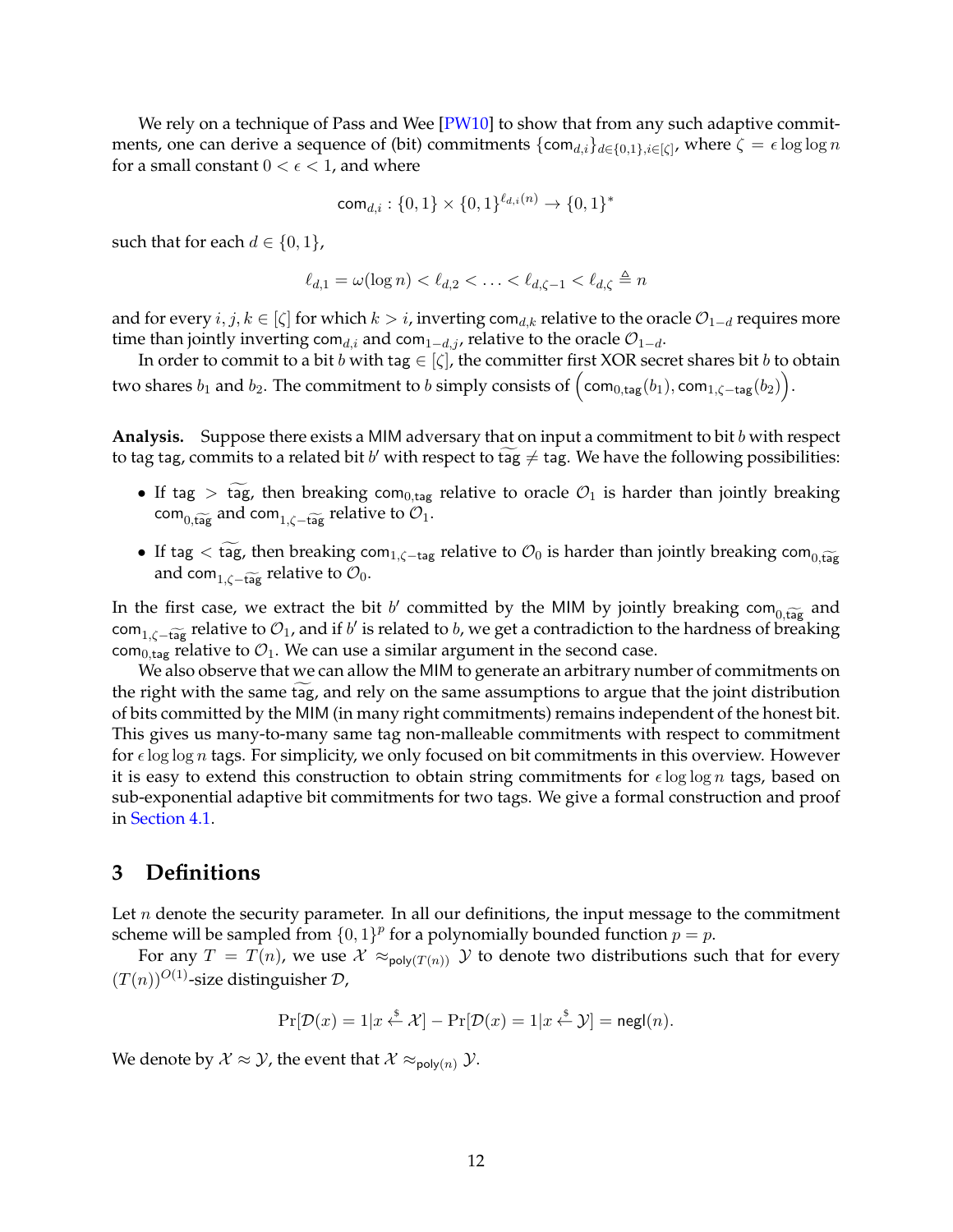### <span id="page-14-3"></span><span id="page-14-0"></span>**3.1 Non-Malleable Commitments w.r.t. Replacement**

In this section, we present the main definition of non-malleability that we achieve, which is known as *non-malleability w.r.t. replacement* ( [\[Goy11\]](#page-51-1)). This definition is weaker than the original definition of non-malleability, which is known as *non-malleability with respect to commitment* (and is formally defined in Section [3.2\)](#page-17-0).

Non-malleability considers a man-in-the-middle that receives a commitment to a message  $m \in \{0,1\}^p$  and generates a new commitment  $\tilde{c}$ . We say that the man-in-the-middle commits<br>to  $\pm$  if there does not evict any  $(\tilde{\infty}, \tilde{\infty})$  such that  $\tilde{\epsilon} = \text{com}(\tilde{\infty}, \tilde{\infty})$ . Intuitively, the definition of to  $\perp$  if there does not exist any  $(\widetilde{m}, \widetilde{r})$  such that  $\widetilde{c} = \text{com}(\widetilde{m}; \widetilde{r})$ . Intuitively, the definition of nonmalleability with respect to commitment requires that for any two messages  $m_0, m_1 \in \{0, 1\}^p$ , the joint distributions of  $(Com(m_0), \widetilde{m}_0)$  and  $(Com(m_1), \widetilde{m}_1)$  are indistinguishable, where  $\widetilde{m}_b$  is the message committed to by the MIM given  $Com(m_b)$ . The definition of non-malleability w.r.t. replacement (that we achieve) intuitively requires this to hold only conditioned on  $\widetilde{m}_0, \widetilde{m}_1 \neq \perp$ .

We emphasize that we consider the case where the MIM gets a single committed message and generates a single commitment. This is known as the "one-to-one" definition. A stronger definition is the "many-to-many" definition (also known as concurrent non-malleability), where the MIM receives many commitments and is allowed to generate many commitments, and the guarantee is that for any two sets of messages committed to and sent to the MIM, the joint distribution of these commitments and the messages committed to by the MIM, are indistinguishable.

<span id="page-14-2"></span>**Definition 1** (**Non-Malleable Commitments w.r.t. Replacement).** *A non-interactive non-malleable (one-to-one) string commitment scheme with* N *tags consists of a probabilistic poly-time algorithm* C*, that* takes as input a message  $m \in \{0,1\}^p$ , randomness  $r \in \{0,1\}^{\mathsf{poly}(n)}$ , and a  $\mathsf{tag} \in [N]$ , and outputs a *commitment* com<sub>tag</sub> $(m; r)$ *. It is said to be non-malleable w.r.t. replacement if the following two properties hold:*

- 1. **Statistical binding.** *There do not exist*  $m_0, m_1 \in \{0, 1\}^p$ ,  $r_0, r_1 \in \{0, 1\}^{\text{poly}(n)}$  and  $\text{tag}_0, \text{tag}_1 \in$ [*N*] *such that*  $m_0 \neq m_1$  *and* com<sub>tag<sub>0</sub></sub> $(m_0; r_0) = \text{com}_{\text{tag}_1}(m_1; r_1)$ *.*
- 2. **One-to-One Non-malleability.** For any poly-size adversary A, any  $m \in \{0,1\}^p$  and any tag  $\in$  $[N]$ , there exist (possibly inefficient) functions  $V_{\text{Real}}$  and  $V_{\text{Ideal}}$  such that the following holds:
	- (a) Sample  $r \stackrel{\text{{\ensuremath{\mathcal{S}}}}}{\longleftarrow} \{0,1\}^{\text{poly}(n)}$  and set  $c = \text{com}_{\text{tag}}(m;r)$ *. Let*  $(\tilde{c},z) = \mathcal{A}(c)$ *. If there exists*  $\widetilde{\text{tag}} \in \mathbb{R}$  $[N] \setminus \{\text{tag}\}, \widetilde{M} \in \{0,1\}^{p(n)}$  and  $\widetilde{r} \in \{0,1\}^{\text{poly}(n)}$  such that  $\widetilde{c} = \text{com}_{\widetilde{\text{tag}}}(M; \widetilde{r})$  then  $\widetilde{m} = \widetilde{M}$ , otherwise no restrictions are placed on  $\widetilde{m}$ . We require that *otherwise no restrictions are placed on*  $\widetilde{m}$ *. We require that*

$$
\Pr[\mathcal{V}_{\mathsf{Real}}(c, \widetilde{c}) = \widetilde{m}] = 1 - \mathsf{negl}(n).
$$

(b) Sample  $r_{\text{Ideal}} \stackrel{\$}{\leftarrow} \{0,1\}^{\text{poly}(n)}$  and set  $c_{\text{Ideal}} = \text{com}_{\text{tag}}(0^p; r_{\text{Ideal}})$ . Let  $(\widetilde{c}_{\text{Ideal}}, 2_{\text{Ideal}}) = \mathcal{A}(c_{\text{Ideal}})$ . *If there exists*  $\widetilde{\text{tag}} \in [N] \setminus \{\text{tag}\}, \widetilde{M}_{\text{ideal}} \in \{0, 1\}^{p(n)} \text{ and } \widetilde{r}_{\text{ideal}} \in \{0, 1\}^{p \text{oly}(n)} \text{ such that}$  $\widetilde{c}_{\text{Ideal}} = \text{com}_{\widetilde{\text{tag}}}(\widetilde{M}_{\text{Ideal}}; \widetilde{r}_{\text{Ideal}})$  *then*  $\widetilde{m}_{\text{Ideal}} = \widetilde{M}_{\text{Ideal}}$ , otherwise no restrictions are placed on  $\widetilde{m}_{\text{Ideal}}$ . We require that

$$
\Pr[\mathcal{V}_{\mathsf{Ideal}}(c_{\mathsf{Ideal}}, \widetilde{c}_{\mathsf{Ideal}}) = \widetilde{m}_{\mathsf{Ideal}}] = 1 - \mathsf{negl}(n).
$$

*(c) We require:*

 $(c, \widetilde{c}, z, \mathcal{V}_{\mathsf{Real}}(c, \widetilde{c})) \approx_c (c_{\mathsf{Ideal}}, \widetilde{c}_{\mathsf{Ideal}}, z_{\mathsf{Ideal}}, \mathcal{V}_{\mathsf{Ideal}}(c_{\mathsf{Ideal}}, \widetilde{c}_{\mathsf{Ideal}})).$ 

*over the randomness of sampling r, r*<sub>Ideal</sub> <sup>[15](#page-14-1)</sup>.

<span id="page-14-1"></span><sup>&</sup>lt;sup>15</sup>Note that this definition explicitly considers auxiliary information  $z$ , but is equivalent to one that does not consider z. We explicitly consider z for convenience.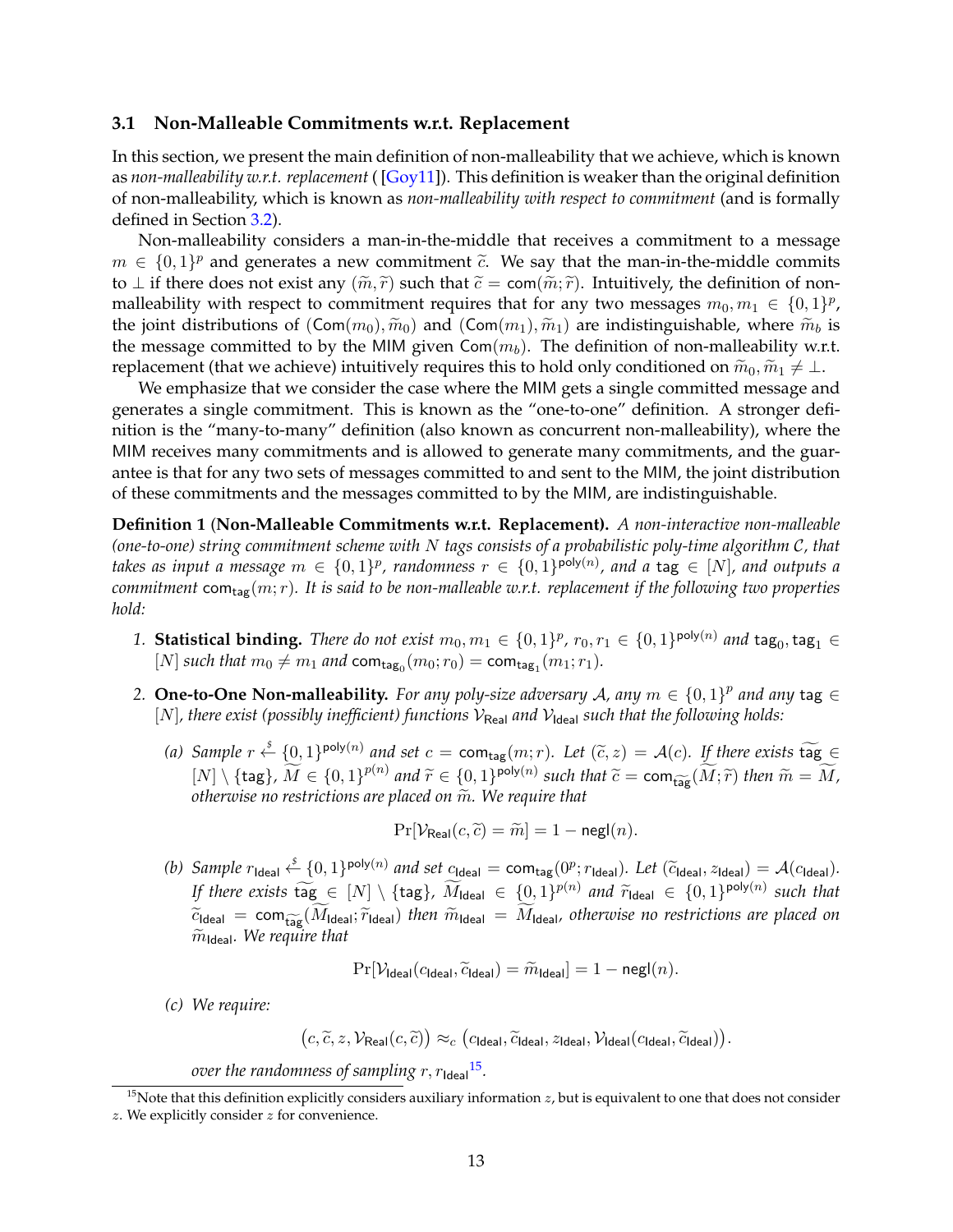We next present an (intermediate) security definition that we use as a stepping stone to achieve our main result. This is a many-to-many version of [Definition 1,](#page-14-2) that restricts the adversary to use the same tag in all commitments that he outputs.

<span id="page-15-1"></span>**Definition 2** ( $\ell$ -to- $y$  Same-tag Non-malleable Commitments w.r.t. Replacement). *A non-interactive non-malleable commitment scheme with* N *tags consists of a probabilistic poly-time algorithm* C*, that takes* as input a message  $m\in\{0,1\}^p$  , randomness  $r\in\{0,1\}^{\mathsf{poly}(n)}$  , and a  $\mathsf{tag}\in[N]$  , and outputs a commitment com<sub>tag</sub> $(m; r)$ *. It is said to be*  $\ell$ *-to-y same-tag non-malleable w.r.t. replacement for polynomials*  $\ell(\cdot)$  *and*  $y(\cdot)$ *, if the following two properties hold:*

- 1. **Statistical binding.** *There do not exist*  $m_0, m_1 \in \{0, 1\}^p$ ,  $r_0, r_1 \in \{0, 1\}^{\text{poly}(n)}$  and  $\text{tag}_0, \text{tag}_1 \in$ [*N*] *such that*  $m_0 \neq m_1$  *and* com<sub>tag<sub>0</sub></sub> $(m_0; r_0) = \text{com}_{\text{tag}_1}(m_1; r_1)$ *.*
- 2.  $\ell$ -to-y **Non-malleability.** For any poly-size adversary A, any  $m_1, \ldots, m_\ell \in \{0, 1\}^p$ , and any  $\deg_1,\ldots,\deg_\ell\in [N]$ , there exist (possibly inefficient) functions  $\mathcal{V}_{\sf Real}$  and  $\mathcal{V}_{\sf Ideal}$  such that the follow*ing holds:*
	- (a)  $\text{Sample } r_1, \ldots, r_\ell \stackrel{\text{s}}{\leftarrow} \{0, 1\}^{\text{poly}(n)}$ , set  $c_i = \text{com}_{\text{tag}_i}(m_i; r_i)$  for every  $i \in [\ell]$ , and let  $(\widetilde{c}_1, \ldots, \widetilde{c}_y, z) =$  $\mathcal{A}(c_1,\ldots,c_\ell)$ . *If there exists* tag  $\in [N] \setminus \{ \text{tag}_i \}_{i \in [\ell]}$  such that  $\widetilde{c}_1, \ldots \widetilde{c}_y$  all use tag, then continue. Otherwise *set*  $(\widetilde{m}_1, \ldots \widetilde{m}_n)$  = abort.  $\widetilde{P}$  *For each*  $i \in [y]$ , if there exists  $\widetilde{M}_i \in \{0,1\}^p$  and  $\widetilde{r}_i \in \{0,1\}^{\text{poly}(n)}$  for which  $\widetilde{c}_i = \text{com}_{\widetilde{\text{tag}}}(\widetilde{M}_i; \widetilde{r}_i)$ ,  $\delta s$ et  $\widetilde{m}_i = M_i$ , and otherwise no restrictions are placed on  $\widetilde{m}_i$ . We require that

$$
\Pr[\mathcal{V}_{\mathsf{Real}}(c_1,\ldots,c_\ell,\widetilde{c}_1,\ldots\widetilde{c}_y)=(\widetilde{m}_1,\ldots,\widetilde{m}_y)]=1-\mathsf{negl}(n)
$$

(b) Sample  $r_{\mathsf{Ideal},1}, \ldots, r_{\mathsf{Ideal},\ell} \stackrel{\hspace{0.1em}\mathsf{\scriptscriptstyle\$}}{\leftarrow} \{0,1\}^{\mathsf{poly}(n)}$ , set  $c_{\mathsf{Ideal},i} = \mathsf{com}_{\mathsf{tag}_i}(0^p; r_{\mathsf{Ideal},i})$  for every  $i \in [\ell]$ , *and let*  $(\widetilde{c}_{\text{Ideal},1}, \ldots, \widetilde{c}_{\text{Ideal},y}, z_{\text{Ideal}}) = \mathcal{A}(c_{\text{Ideal},1}, \ldots, c_{\text{Ideal},\ell}).$ *If there exists*  $\text{tag } \in [N] \setminus \{\text{tag}_i\}_{i \in [\ell]}$  such that  $\widetilde{c}_{\text{ideal},1}, \ldots \widetilde{c}_{\text{ideal},y}$  all use tag, then continue. *Otherwise set*  $(\widetilde{m}_{\text{Ideal},1}, \ldots \widetilde{m}_{\text{Ideal},n}) =$  abort.

*For each*  $i \in [y]$ , if there exists  $\widetilde{M}_{\text{Ideal},i} \in \{0,1\}^p$  and  $\widetilde{r}_{\text{Ideal},i} \in \{0,1\}^{\text{poly}(n)}$  for which  $\widetilde{c}_{\text{Ideal},i} =$  $\text{com}_{\widetilde{\text{Lip}}}(\widetilde{M}_{\text{Ideal},i}; \widetilde{r}_{\text{Ideal},i})$ *, set*  $\widetilde{m}_{\text{Ideal},i} = \widetilde{M}_{\text{Ideal},i}$ *, and otherwise no restrictions are placed on*  $\widetilde{m}_{\text{Ideal},i}$ *. We require that* 

$$
\Pr[\mathcal{V}_{\mathsf{Ideal}}(c_{\mathsf{Ideal},1},\ldots,c_{\mathsf{Ideal},\ell},\widetilde{c}_{\mathsf{Ideal},1},\ldots,\widetilde{c}_{\mathsf{Ideal},y})=(\widetilde{m}_{\mathsf{Ideal},1},\ldots,\widetilde{m}_{\mathsf{Ideal},y})]=1-\mathsf{negl}(n)
$$

*(c) We require:*

 $((c_1, \ldots c_\ell),(\widetilde{c}_1, \ldots \widetilde{c}_y), z, \mathcal{V}_{\mathsf{Real}}(c_1, \ldots, c_\ell.\widetilde{c}_1, \ldots \widetilde{c}_y)) \approx_c$ 

 $((c_{\text{Ideal},1}, \ldots c_{\text{Ideal},\ell}),(\widetilde{c}_{\text{Ideal},1}, \ldots \widetilde{c}_{\text{Ideal},y}), z_{\text{Ideal}}, \mathcal{V}_{\text{Ideal}}(c_{\text{Ideal},1}, \ldots, c_{\text{Ideal},\ell}, \widetilde{c}_{\text{Ideal},1}, \ldots \widetilde{c}_{\text{Ideal},y}))$ 

*over the randomness of sampling*  $r_1, \ldots, r_\ell$  *and*  $r_{\text{Ideal},1}, \ldots, r_{\text{Ideal},\ell}$ *.* 

In what follows, we define a slight strengthening of  $\ell$ -to-y same-tag non-malleability w.r.t. replacement. Namely, in the definition below we allow the MIM to *obtain as input* some restricted auxiliary information on the honest messages and randomness.

<span id="page-15-0"></span>Definition 3 ( $\ell$ -to- $y$  Same-tag Auxiliary-Input Non-malleable Commitments w.r.t. Replacement). *A non-interactive non-malleable commitment scheme with* N *tags consists of a probabilistic poly-time al*gorithm C, that takes as input a message  $m\in\{0,1\}^p$ , randomness  $r\in\{0,1\}^{\mathsf{poly}(n)}$ , and a  $\mathsf{tag}\in[N]$ , and *outputs a commitment* com<sub>tag</sub> $(m; r)$ *. It is said to be*  $\ell$ *-to-y same-tag auxiliary-input non-malleable w.r.t. replacement for polynomials*  $\ell(\cdot)$  *and*  $y(\cdot)$ *, if the following two properties hold:*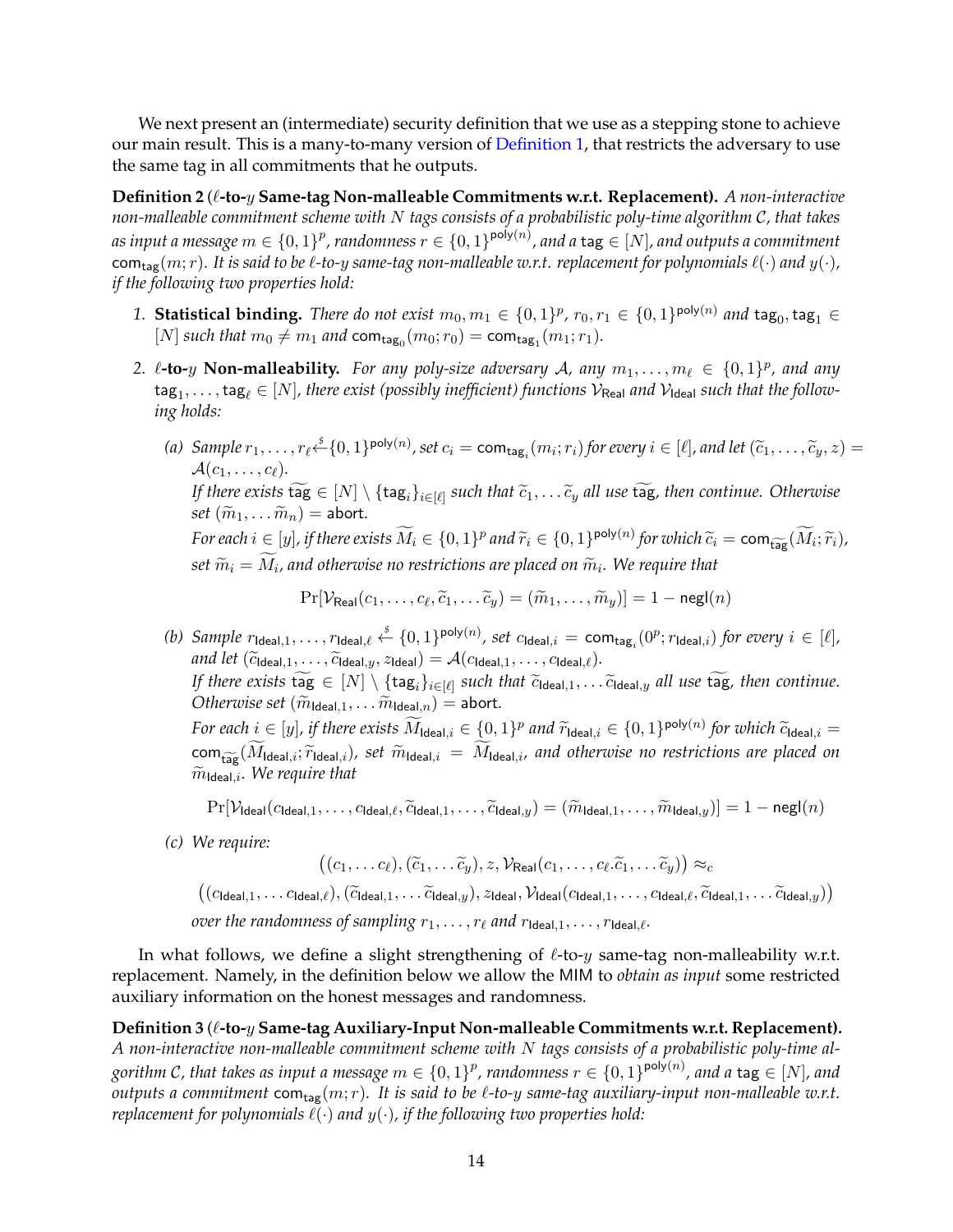- 1. **Statistical binding.** *There do not exist*  $m_0, m_1 \in \{0,1\}^p$ *,*  $r_0, r_1 \in \{0,1\}^{\mathsf{poly}(n)}$  *and*  $\mathsf{tag}_0, \mathsf{tag}_1 \in$ [*N*] *such that*  $m_0 \neq m_1$  *and* com<sub>tag<sub>0</sub></sub> $(m_0; r_0) = \text{com}_{\text{tag}_1}(m_1; r_1)$ *.*
- 2.  $\ell$ **-to-**y **Non-malleability.** *There exists a function*  $t_V : \mathbb{N} \to \mathbb{N}$  *such that the following holds.*

 $Fix$  any messages  $m_1, \ldots m_\ell \in \{0,1\}^p$ , any  $\mathsf{tag}_1, \ldots$   $\mathsf{tag}_\ell$ , and any efficient auxiliary input functions  $\mathsf{aux}_1, \mathsf{aux}_2, \ldots, \mathsf{aux}_\ell$ , where for every  $i \in [\ell]$ ,  $\mathsf{aux}_i$  *takes as input the commitments*  $(c_1, \ldots c_\ell)$  *together*  $w$ ith the messages and randomness used to compute  $(c_1, \ldots c_{i-1}, c_{i+1}, \ldots, c_\ell)$ . Set  $T_V(n) = 2^{t_V(n)}.$ *For every*  $\beta \in [\ell]$  *define*  $\ell$  *commitments*  $c_{\beta,1}, \ldots, c_{\beta,\ell}$ *, where*  $c_{\beta,i} = \textsf{com}_{\textsf{tag}_i}(0^p; r_i)$  *for every*  $i \in [\beta]$ *, and*  $c_{\beta,i} = \text{com}_{\text{tag}_i}(m_i; r_i)$  *for every*  $i \in [\beta + 1, \ell]$ *, where*  $r_1, \ldots, r_\ell \stackrel{s}{\leftarrow} \{0, 1\}^{\text{poly}(n)}$ *. Suppose that for every*  $\beta \in [0, \ell - 1]$ *,* 

$$
(c_{\beta,1},\ldots,c_{\beta,\ell},\mathsf{aux}_{\beta}(c_{\beta,1},\ldots,c_{\beta,\ell},(0^p)_{\times(\beta-1)},m_{\beta+1},\ldots,m_{\ell},r_1,\ldots,r_{\beta-1},r_{\beta+1},\ldots,r_{\ell})) \approx_{T_V(n)}(1)
$$

<span id="page-16-0"></span> $(c_{\beta,1}, \ldots, c_{\beta,\ell}, \textsf{aux}_{\beta+1}(c_{\beta,1}, \ldots, c_{\beta,\ell}, (0^p)_{\times(\beta)}, m_{\beta+2}, \ldots, m_{\ell}, r_1, \ldots, r_{\beta}, r_{\beta+2}, \ldots, r_{\ell}))$ 

where  $\mathsf{aux}_0 \triangleq \mathsf{aux}_\ell$ .

*Fix any polynomial-size adversary* A, and for every  $\beta \in [0, \ell]$  *let* 

 $(\widetilde{c}_{\beta,1},\ldots,\widetilde{c}_{\beta,y},z_{\beta})=\mathcal{A}(c_{\beta,1},\ldots,c_{\beta,\ell},\mathsf{aux}_{\beta}(c_{\beta,1},\ldots c_{\beta,\ell},(0^p)_{\times(\beta-1)},m_{\beta+1},\ldots,m_{\ell},r_1,\ldots,r_{\beta-1},r_{\beta+1},\ldots,r_{\ell})).$ 

*We require that there exist (possibly inefficient) functions*  $V_{\text{Real}}$  *and*  $V_{\text{Ideal}}$ *, each computable in time*  $T_V(n)$ , such that:

*(a)* If there exists tag  $\in [N] \setminus \{\text{tag}_i\}_{i \in [\ell]}$  such that  $\widetilde{c}_{0,1}, \ldots, \widetilde{c}_{0,y}$  all use tag tag, then continue.<br>Otherwise set  $(\widetilde{\mathfrak{m}})$  and  $\mathfrak{m}$  is the such that  $\widetilde{c}_{0,1}, \ldots, \widetilde{c}_{0,y}$  all use tag *Otherwise set*  $(\widetilde{m}_1, \ldots \widetilde{m}_n) =$  abort.  $\widetilde{F}$  *For each*  $i \in [y]$ , if there exists  $\widetilde{M}_i \in \{0,1\}^p$  and  $\widetilde{r}_i \in \{0,1\}^{\text{poly}(n)}$  for which  $\widetilde{c}_{0,i} = \text{com}_{\widetilde{\text{tag}}}(\widetilde{M}_i; \widetilde{r}_i)$ ,  $\delta s$ et  $\widetilde{m}_i = M_i$ , and otherwise no restrictions are placed on  $\widetilde{m}_i$ . We require that

 $Pr[\mathcal{V}_{\text{Real}}(c_{0,1}, \ldots, c_{0,\ell}, a_0, \widetilde{c}_{0,1}, \ldots, \widetilde{c}_{0,u}) = (\widetilde{m}_1, \ldots, \widetilde{m}_u)] = 1 - negl(n)$ 

*where*  $a_0 = aux_0(c_{0,1}, \ldots, c_{0,\ell}, m_1, \ldots, m_{\ell-1}, r_1, \ldots r_{\ell-1}).$ 

*(b)* If there exists tag  $\in [N] \setminus \{\text{tag}_i\}_{i \in [\ell]}$  such that  $\widetilde{c}_{\ell,1}, \ldots, \widetilde{c}_{\ell,y}$  all use tag tag, then continue.<br>Otherwise set  $(\widetilde{\mathfrak{m}})$  and  $\mathfrak{m}$  is the such that  $\widetilde{c}_{\ell,1}, \ldots, \widetilde{c}_{\ell,y}$  all use *Otherwise set*  $(\widetilde{m}_1, \ldots \widetilde{m}_n) =$  abort.  $\widetilde{P}$  *For each*  $i \in [y]$ , if there exists  $\widetilde{M}_i \in \{0,1\}^p$  and  $\widetilde{r}_i \in \{0,1\}^{\text{poly}(n)}$  for which  $\widetilde{c}_{\ell,i} = \text{com}_{\widetilde{\text{tag}}}(\widetilde{M}_i; \widetilde{r}_i)$ ,  $\delta s$ et  $\widetilde{m}_i = M_i$ , and otherwise no restrictions are placed on  $\widetilde{m}_i$ . We require that

$$
\Pr[\mathcal{V}_{\mathsf{Ideal}}(c_{\ell,1},\ldots,c_{\ell,\ell},\mathsf{a}_{\ell},\widetilde{c}_{\ell,1},\ldots,\widetilde{c}_{\ell,y})=(\widetilde{m}_1,\ldots,\widetilde{m}_y)]=1-\mathsf{negl}(n)
$$

*where*  $a_{\ell} = \text{aux}_{\ell}(c_{\ell,1}, \ldots, c_{\ell,\ell}, (0^p)_{\times (\ell-1)}, r_1, \ldots r_{\ell-1}).$ 

*(c) We require:*

$$
((c_{0,1},\ldots c_{0,\ell}),\mathsf{a}_0,(\widetilde{c}_{0,1},\ldots\widetilde{c}_{0,y}),z_0,\mathcal{V}_{\mathsf{Real}}(c_{0,1},\ldots,c_{0,\ell},\mathsf{a}_0,\widetilde{c}_{0,1},\ldots\widetilde{c}_{0,y})) \approx_c ((c_{\ell,1},\ldots c_{\ell,\ell}),\mathsf{a}_{\ell},(\widetilde{c}_{\ell,1},\ldots\widetilde{c}_{\ell,y}),z_{\ell},\mathcal{V}_{\mathsf{Ideal}}(c_{\ell,1},\ldots,c_{\ell,\ell},\mathsf{a}_{\ell},\widetilde{c}_{\ell,1},\ldots\widetilde{c}_{\ell,y}))
$$

*over the randomness of sampling*  $c_{0,1}, \ldots, c_{0,\ell}$  *and*  $c_{\ell,1}, \ldots, c_{\ell,\ell}$ *.* 

**Remark 1.** *One can strengthen these definitions, to require non-malleability to hold for* any two sets of  ${\rm messages}~(m_1^1,\ldots m_\ell^1)$  and  $(m_1^2,\ldots,m_\ell^2)$ , such that  $\mathcal{V}_{\sf Real}$  *(as before) considers an experiment where the* honest committer generates commitments to  $(m^1_1, \dots m^1_\ell)$ , whereas V<sub>Ideal</sub> considers an experiment where the honest committer generates commitments to  $(m_1^2,\ldots,m_\ell^2)$  (instead of generating commitments to 0s). *The proofs of [Theorem 1](#page-21-0) and [Theorem 2](#page-25-1) show that our constructions also satisfy this stronger definition.*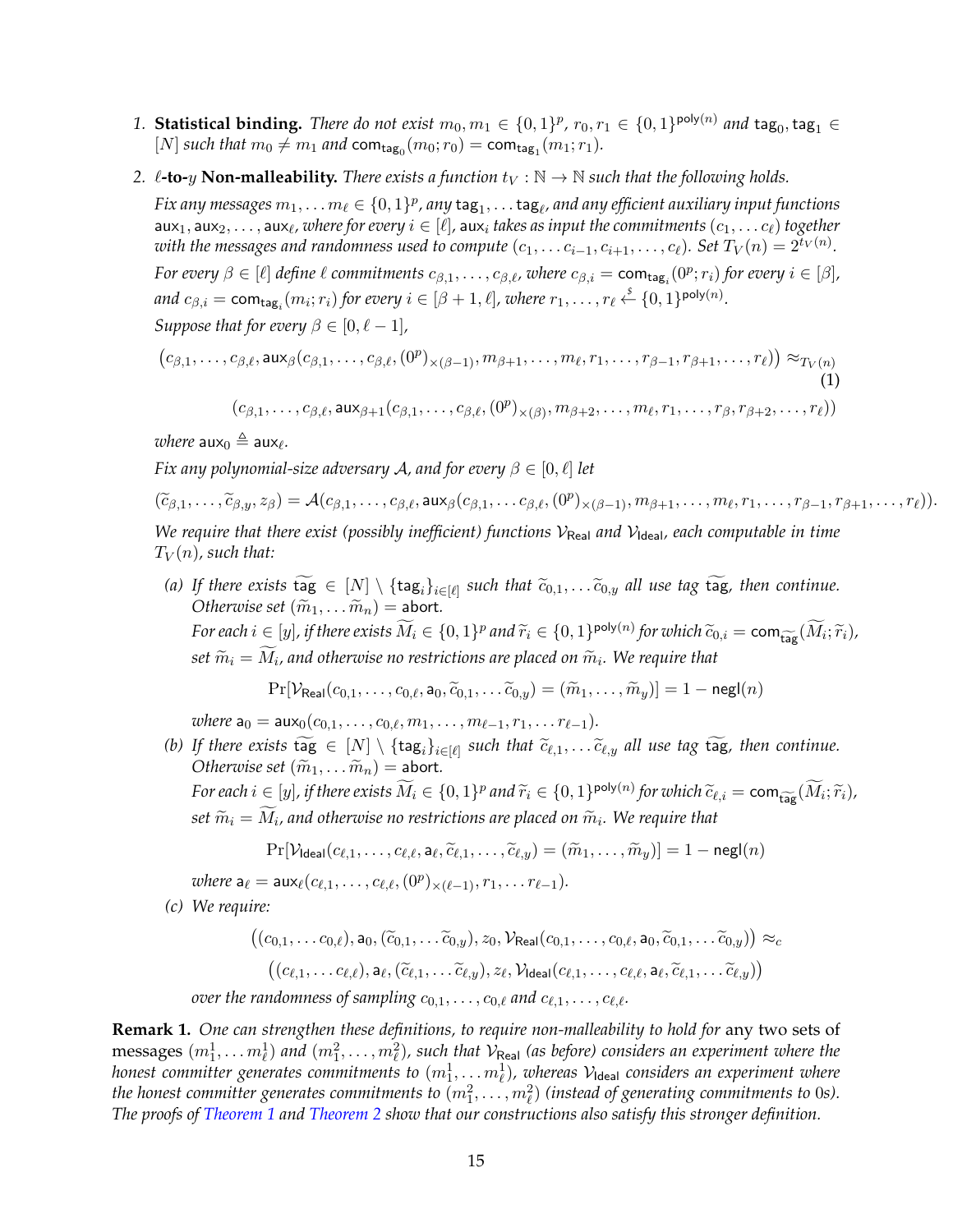## <span id="page-17-2"></span><span id="page-17-0"></span>**3.2 Non-Malleable Commitments w.r.t. Commitment**

In this section, we consider the stronger definition of non-malleability with respect to commitment [\[PR05b\]](#page-52-13). This definition is sometimes considered in the many-to-many setting (known as concurrent non-malleability), where the adversary (man-in-the-middle) receives many commitments "on the left" and generates many commitments "on the right". It is also sometimes considered in the one-to-one setting, where the man-in-the-middle receives a single commitment "on the left" and generates a single commitment "on the right". In what follows we present a hybrid between these two variants, where we require the MIM to use the same tag in all "right" commitments, and we refer to this as the many-to- $k$  same-tag variant. This hybrid definition is used as a stepping stone to achieve our main result.

<span id="page-17-1"></span>**Definition 4** ( $\ell$ -to-Many Same-tag Non-malleable Commitments with respect to Commitment). *A non-interactive non-malleable commitment scheme with* N *tags consists of a probabilistic poly-time al*gorithm C, that takes as input a message  $m\in\{0,1\}^p$ , randomness  $r\in\{0,1\}^{\mathsf{poly}(n)}$ , and a tag  $\mathsf{tag}\in[N]$ , and outputs a commitment  $com_{tag}(m; r)$ *. It is said to be*  $\ell$ *-to-many same-tag non-malleable with respect to commitment if the following properties hold.*

- 1. **Statistical binding.** *There do not exist*  $m_0, m_1 \in \{0,1\}^p$ *,*  $r_0, r_1 \in \{0,1\}^{\mathsf{poly}(n)}$  *and*  $\mathsf{tag}_0, \mathsf{tag}_1 \in$ [*N*] *such that*  $m_0 \neq m_1$  *and* com<sub>tag<sub>0</sub></sub> $(m_0; r_0) = \text{com}_{\text{tag}_1}(m_1; r_1)$ *.*
- *2.* `**-to-many Non-malleability.** *There exists a (possibly inefficient) function* V *such that the following holds:*
	- For any  $m_1, \ldots, m_\ell \in \{0, 1\}^p$ , any  $r_1, \ldots, r_\ell \in \{0, 1\}^{\text{poly}(n)}$ , and any  $\text{tag}_1, \ldots, \text{tag}_\ell \in [N]$ ,  $set\ c_i = \text{com}_{\text{tag}_i}(m_i; r_i)$  *for every*  $i \in [\ell]$ *, and let*  $(\widetilde{c}_1, \ldots, \widetilde{c}_k, z) = \mathcal{A}(c_1, \ldots, c_\ell)$ *. If there exists* tag  $\in [N] \setminus \{ \text{tag}_i \}_{i \in [\ell]}$  such that  $\widetilde{c}_1, \ldots \widetilde{c}_y$  all use tag, then continue. Otherwise *set*  $(\widetilde{m}_1, \ldots \widetilde{m}_n)$  = abort.  $\widetilde{P}$  *For each*  $i \in [k]$ , if there exists  $\widetilde{M}_i \in \{0,1\}^p$  and  $\widetilde{r}_i \in \{0,1\}^{\text{poly}(n)}$  for which  $\widetilde{c}_i = \text{com}_{\widetilde{\text{tag}}}(M_i, \widetilde{r}_i)$ ,  $\epsilon$  *set*  $\widetilde{m}_i = M_i$ , and otherwise set  $\widetilde{m}_i = \bot$ . *We require that*  $V(c_1, \ldots, c_\ell, \widetilde{c}_1, \ldots, \widetilde{c}_k) = (\widetilde{m}_1, \ldots, \widetilde{m}_k)$ .
	- $\bullet$  For any  $r_{\mathsf{Ideal},1}, \ldots, r_{\mathsf{Ideal},\ell} \in \{0,1\}^{\mathsf{poly}(n)}$ , any  $\mathsf{tag}_1, \ldots, \mathsf{tag}_\ell \in [N]$ , set  $c_{\mathsf{Ideal},i} = \mathsf{com}_{\mathsf{tag}_i}(0^p; r_{\mathsf{Ideal},i})$ *for every*  $i \in [\ell]$ *, and let*  $(\widetilde{c}_{\text{Ideal},1}, \ldots, \widetilde{c}_{\text{Ideal},k}, z_{\text{Ideal}}) = \mathcal{A}(c_{\text{Ideal},1}, \ldots, c_{\text{Ideal},\ell}).$ *If there exists*  $\text{tag } \in [N] \setminus \{\text{tag}_i\}_{i \in [\ell]}$  such that  $\widetilde{c}_{\text{ideal},1}, \ldots \widetilde{c}_{\text{ideal},y}$  all use  $\text{tag}$ , then continue. *Otherwise set*  $(\widetilde{m}_1, \ldots \widetilde{m}_n) =$  abort.

 $\tilde{P}$ *For each*  $i \in [k]$ *, if there exists*  $\widetilde{M}_{\text{ideal},i} \in \{0,1\}^p$  and  $\widetilde{r}_{\text{ideal},i} \in \{0,1\}^{\text{poly}(n)}$  for which  $\widetilde{c}_i =$  $\text{com}_{\text{tar}}(\widetilde{M}_{\text{Ideal},i}; \widetilde{r}_{\text{Ideal},i})$ *, set*  $\widetilde{m}_{\text{Ideal},i} = \widetilde{M}_{\text{Ideal},i}$ *, and otherwise set*  $\widetilde{m}_{\text{Ideal},i} = \bot$ *. We require that*

$$
\mathcal{V}(c_{\text{Ideal},1},\ldots,c_{\text{Ideal},\ell},\widetilde{c}_{\text{Ideal},1},\ldots,\widetilde{c}_{\text{Ideal},k})=(\widetilde{m}_{\text{Ideal},1},\ldots,\widetilde{m}_{\text{Ideal},k}).
$$

• For any  $m_1, \ldots, m_\ell \in \{0, 1\}^p$ , any  $\texttt{tag}_1, \ldots, \texttt{tag}_\ell \in [N]$ , and for  $r_1, \ldots, r_\ell \stackrel{s}{\leftarrow} \{0, 1\}^{\textsf{poly}(n)}$  and  $r_{\mathsf{Ideal},1},\ldots,r_{\mathsf{Ideal},\ell} \stackrel{\hspace{0.1em}\mathsf{\scriptscriptstyle\$}}{\leftarrow} \{0,1\}^{\mathsf{poly}(n)}$ , set  $c_i = \mathsf{com}_{\mathsf{tag}_i}(m_i;r_i)$  and  $c_{\mathsf{Ideal},i} = \mathsf{com}_{\mathsf{tag}_i}(0^p;r_{\mathsf{Ideal},i})$ *for every*  $i \in [\ell]$ *. Then,* 

$$
(c_1,\ldots,c_\ell,\widetilde{c}_1,\ldots,\widetilde{c}_k,z),\mathcal{V}(c_1,\ldots,c_\ell,\widetilde{c}_1,\ldots,\widetilde{c}_k)\approx_c
$$

 $(c_{\text{Ideal},1}, \ldots, c_{\text{Ideal},\ell}, \widetilde{c}_{\text{Ideal},1}, \ldots, \widetilde{c}_{\text{Ideal},k}, z_{\text{Ideal}}), \mathcal{V}(c_{\text{Ideal},1}, \ldots, c_{\text{Ideal},\ell}, \widetilde{c}_{\text{Ideal},1}, \ldots, \widetilde{c}_{\text{Ideal},k}).$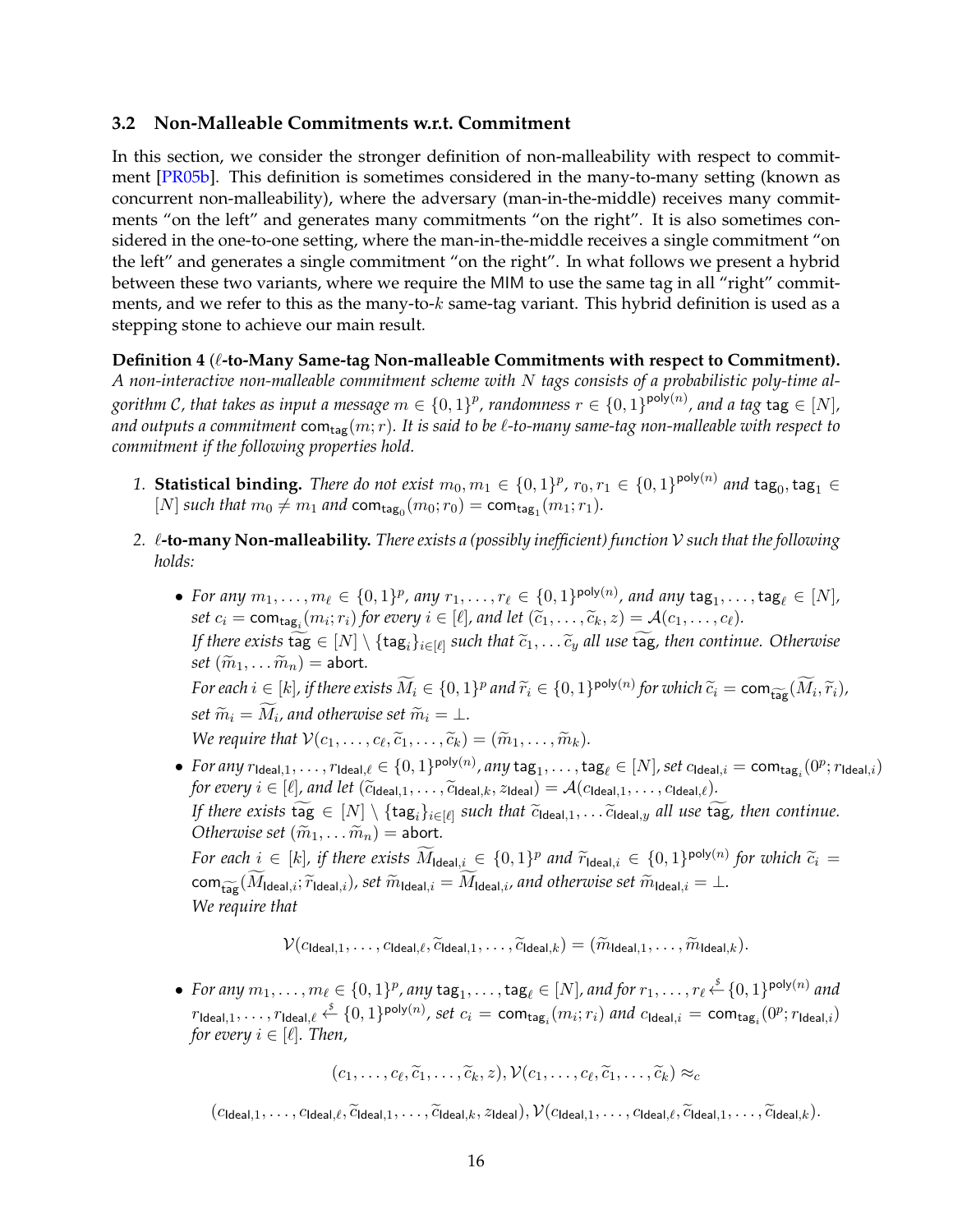<span id="page-18-6"></span>A hybrid argument from Lin *et. al* [\[LPV\]](#page-52-2) shows that [Definition 4](#page-17-1) above is equivalent to the seemingly weaker definition of 1-to-many same-tag non-malleability, and the seemingly stronger definition of many-to-many same-tag non-malleability, both defined below.

<span id="page-18-4"></span>**Definition 5** (1**-to-many Same-tag Non-malleable Commitments with respect to Commitment).** *We say that a commitment scheme is* 1*-to-many same-tag non-malleable with respect to commitment if the scheme satisfies [Definition 4](#page-17-1) for*  $\ell(n) = 1$ *.* 

<span id="page-18-2"></span>**Definition 6** (**Many-to-many Same-tag Non-malleable Commitments with respect to Commitment).** *We say that a commitment scheme is many-to-many same-tag non-malleable with respect to commitment if for every polynomial*  $\ell(\cdot)$ *, it is*  $\ell$ *-to-many same-tag non-malleable w.r.t. commitment (as in [Definition 4\)](#page-17-1).*

<span id="page-18-5"></span>**Remark 2.** We note that [Definition 6](#page-18-2) is strictly stronger than [Definition 3.](#page-15-0) Any  $\ell$ -to-many same-tag non*malleable commitment w.r.t. commitment* com *is also an* `*-to-many same-tag auxiliary-input non-malleable commitment w.r.t. replacement for any polynomial*  $\ell$ *.* 

*This follows by setting*  $t_V(n) = p + \text{poly}(n)$ , *i.e.*, the time required to brute-force break the com $m$ itment, such that  $V$  is computable in time at most  $\mathsf{poly}(2^{t_V(n)})$ ,. We can then carrying out a hybrid argument (due to Lin et al. [\[LPV\]](#page-52-2)). In the  $i^{th}$  hybrid for  $i \in [y]$ ,  $(c_1, \ldots c_i)$  are generated as commitments to  $0^p$ , and  $(c_{i+1}, \ldots c_y)$  are generated as commitments to  $(m_{i+1}, \ldots, m_y)$ ; as defined,  $\textsf{aux}_i$  is generated as *a function of all but the randomness used to generate the* i th *commitment. Indistinguishability between* Hybrid<sub>i</sub> and Hybrid<sub>i+1</sub> follows by non-malleability w.r.t. commitment of com applied to  $c_i$ , and by the  $T_V(n)$ -indistinguishability of  $(\mathsf{aux}_i, \mathsf{aux}_{i+1}).$ 

# <span id="page-18-0"></span>**4 Non-Malleable Commitments for Small Tags**

In this section, we construct a many-to-many same-tag non-malleable commitment scheme with respect to commitment [\(Definition 6\)](#page-18-2) for  $\eta \cdot \log \log(n)$  tags, for a small constant  $\eta > 0$ . This scheme can be used to instantiate our compiler from [Section 5](#page-25-0) (see [Section 6](#page-48-0) for details).

## <span id="page-18-1"></span>**4.1 Non-Malleable Commitment Scheme for** η · log log n **Tags**

In this section, we construct a many-to-many same-tag non-malleable commitment scheme w.r.t. commitment [\(Definition 6\)](#page-18-2) for  $\zeta = \eta \cdot \log \log n$  tags, for a small enough constant  $\eta > 0$ , based on the following assumption about non-interactive bit commitments.

<span id="page-18-3"></span>**Assumption 1.** There exist non-interactive bit commitments  $\mathsf{com}_0: \{0,1\} \times \{0,1\}^n \to \{0,1\}^{L(n)}$  and  $\mathsf{com}_1: \{0,1\} \times \{0,1\}^n \to \{0,1\}^{L(n)}$  with the following properties.

*1.* There exists an oracle relative to which  $com_0$  is *sub-exponentially* hiding, but  $com_1$  is ex**tractable.** There exists an (inefficient, possibly randomized) oracle  $\mathcal{O}_1$  and a poly-size algorithm  $\mathcal{A}_1$ such that for every  $n \in \mathbb{N}$  and every  $(m, r) \in \{0, 1\} \times \{0, 1\}^n$ ,

$$
\Pr[\mathcal{A}_1^{\mathcal{O}_1}(\mathsf{com}_1(m;r)) = (m,r)] = 1 - \mathsf{negl}(n).
$$

*where the probability is over the randomness of*  $\mathcal{O}_1$ . Moreover, on input any string c for which  $\exists (m, r)$  *such that*  $c = \text{com}_1(m; r)$ *, we require that*  $\mathcal{A}_1^{\mathcal{O}_1}$  *output*  $\bot$ *.*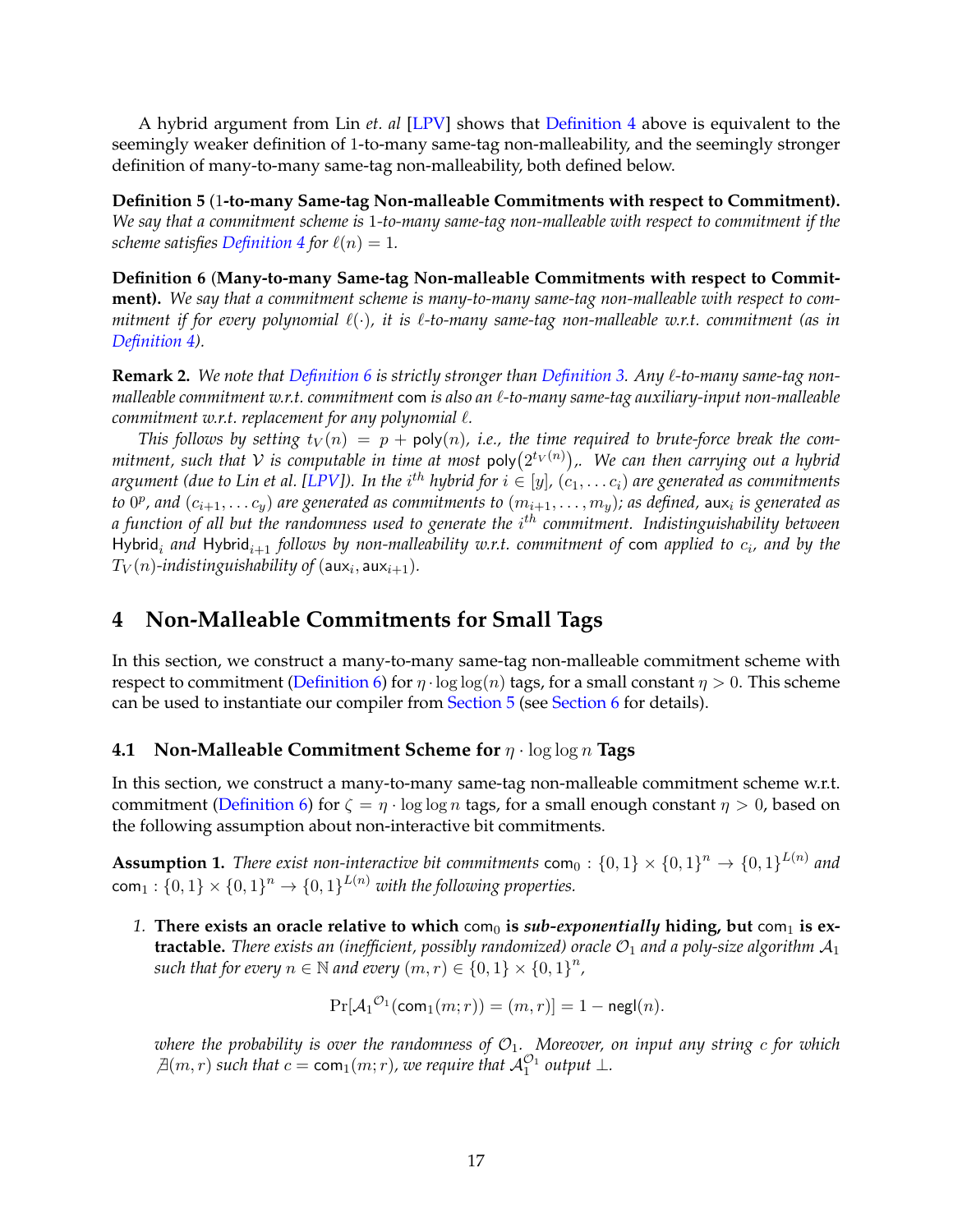<span id="page-19-0"></span>*Yet, there exists a constant*  $\delta > 0$  *such that for every*  $n \in \mathbb{N}$ *, every <code>poly</code>*  $\left( 2^{n^{\delta}} \right)$ *-size adversary*  $\mathcal{A}$ *, and every pair of messages*  $m_1$  *and*  $m_2$  *in*  $\{0, 1\}$ *,* 

$$
\left|\Pr[\mathcal{A}^{\mathcal{O}_1}(\mathsf{com}_0(m_1;r))=1]-\Pr[\mathcal{A}^{\mathcal{O}_1}(\mathsf{com}_0(m_2;r))=1]\right|=\mathsf{negl}(n),
$$

where the probability is over  $r \stackrel{\hspace{0.1em}\mathsf{\scriptscriptstyle\$}}{\leftarrow} \{0,1\}^n$  and over the randomness of  $\mathcal{O}_1.$ 

2. **There exists an oracle relative to which** com<sub>1</sub> is *sub-exponentially* hard to invert but com<sub>0</sub> is **invertible.** *There exists an (inefficient, possibly randomized) oracle*  $\mathcal{O}_0$  *and a poly-size algorithm*  $\mathcal{A}_0$ such that for every  $n \in \mathbb{N}$  and every  $(m, r) \in \{0, 1\} \times \{0, 1\}^n$ ,

$$
\Pr[\mathcal{A}_0^{\mathcal{O}_0}(\mathsf{com}_0(m;r))=(m,r)]=1-\mathsf{negl}(n)
$$

*where the probability is over the randomness of*  $\mathcal{O}_0$ . Moreover, on input any string c for which  $\mathcal{A}(m,r)$  *such that*  $c = \text{com}_0(m;r)$ *, we require that*  $\mathcal{A}_0^{\mathcal{O}_0}$  *output*  $\perp$ *.* 

*Yet, there exists a constant*  $\delta > 0$  *such that for every*  $n \in \mathbb{N}$ *, every <code>poly</code>*  $\left( 2^{n^{\delta}} \right)$ *-size adversary*  $\mathcal{A}$ *, and every pair of messages*  $m_1$  *and*  $m_2$  *in*  $\{0, 1\}$ *,* 

$$
\left|\Pr[\mathcal{A}^{\mathcal{O}_0}(\mathsf{com}_1(m_1;r))=1]-\Pr[\mathcal{A}^{\mathcal{O}_0}(\mathsf{com}_1(m_2;r))=1]\right|=\mathsf{negl}(n),
$$

where the probability is over  $r \stackrel{\hspace{0.1em}\mathsf{\scriptscriptstyle\$}}{\leftarrow} \{0,1\}^n$  and over the randomness of  $\mathcal{O}_0.$ 

In [Section 4.2,](#page-24-0) we describe how to instantiate this assumption based on specific cryptographic assumptions. Pass and Wee [\[PW10\]](#page-52-6) showed that [Assumption 1](#page-18-3) can be used to derive a sequence of commitments, described below.

There exist inefficient (possibly randomized) oracles  $\mathcal{O}_0$ ,  $\mathcal{O}_1$ , a small constant  $\eta > 0$ , and a sequence  $\{\textsf{com}_{b,i}\}_{b\in\{0,1\},i\in[\zeta]}$  of commitment functions, where  $\zeta = \eta \cdot \log \log(n)$  and

$$
\mathsf{com}_{b,i} : \{0,1\} \times \{0,1\}^{\ell_{b,i}(n)} \to \{0,1\}^{L(\ell_{b,i}(n))}
$$

such that for each  $b \in \{0, 1\}$ ,

$$
\ell_{b,1} = \omega(\log n^{\log \log n}) < \ell_{b,2} < \ldots < \ell_{b,\zeta-1} < \ell_{b,\zeta} \triangleq n
$$

and for every  $i, j, k \in [\zeta]$  such that  $k > i$ , inverting com<sub>b,k</sub> relative to the oracle  $\mathcal{O}_{1-b}$  requires more time than jointly inverting com<sub>b,i</sub> and com<sub>1−b,j</sub> relative to the oracle  $\mathcal{O}_{1-b}$ .

Formally, for every  $b \in \{0, 1\}$  and every  $i \in [\zeta - 1]$  there exists a  $T_{b,i}$  · poly $(n)$ -size algorithm  $\mathcal{A}_{b,i}$ such that for every  $j\in [\zeta]$ , every messages  $m_1,m_2\in \{0,1\}$ , every  $r\in \{0,1\}^{\ell_{b,i}}$  and  $r'\in \{0,1\}^{\ell_{1-b,j}}$ ,

$$
\Pr\Big[\big(\mathcal{A}_{b,i}^{\mathcal{O}_{1-b}}(\mathsf{com}_{b,i}(m_1;r)) = (m_1,r)\big) \ \wedge \ \ \big(\mathcal{A}_{b,i}^{\mathcal{O}_{1-b}}(\mathsf{com}_{1-b,j}(m_2;r')) = (m_2,r')\big)\Big] = 1 - \mathsf{negl}(n),
$$

where the probability is over the randomness of  $O_{1-b}$ . Moreover, on input any element outside the range of com $_{b,i}$  or com $_{1-b,j}$ ,  $\mathcal{A}_{b,i}^{\mathcal{O}_{1-b}}$  outputs  $\bot.$ 

Yet, for every poly $(T_{b,i})$ -size adversary A and every  $k > i$ ,

$$
\left|\Pr[\mathcal{A}^{\mathcal{O}_{1-b}}(\mathsf{com}_{b,k}(m_1;r))=1]-\Pr[\mathcal{A}^{\mathcal{O}_{1-b}}(\mathsf{com}_{b,k}(m_2;r))=1]\right|=\mathsf{negl}(n),
$$

where the probability is over  $r \leftarrow \{0,1\}^{\ell_{b,k}(n)}$  and over the randomness of  $\mathcal{O}_{1-b}.$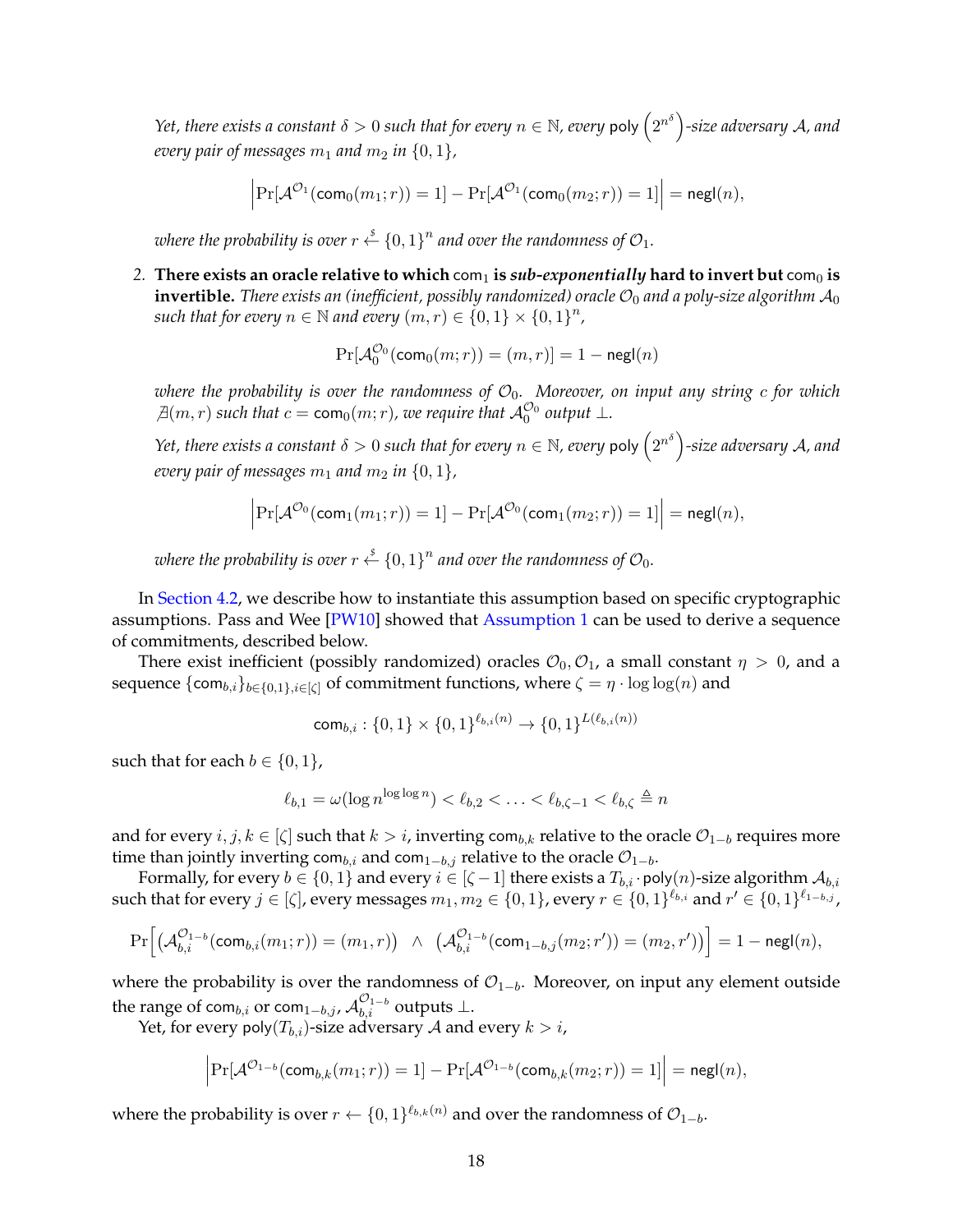<span id="page-20-0"></span>**Overview of the construction of the commitment sequence.** This is only for completeness and is taken from Pass and Wee [\[PW10\]](#page-52-6). This sequence of commitments is constructed as follows. For every  $b \in \{0,1\}$  and every  $i \in [0,\zeta-1]$ , set  $\ell_{b,i+1} = \ell_{b,i}^{1/\delta}$  (where  $\delta \in (0,1)$  is the constant from [Assumption 1\)](#page-18-3). Note that if  $\eta < \frac{1}{\log 1/\delta}$  then setting  $\delta' \triangleq \eta \cdot \log(1/\delta) < 1$ , the following holds

$$
\ell_{b,0} = (\ell_{b,\zeta})^{\delta^{\zeta}} = (\ell_{b,\zeta})^{(1/\log n)^{\delta'}} = n^{(1/\log n)^{\delta'}} = 2^{\log n^{(1-\delta')}}.
$$

For every  $i\in[\zeta]$  and  $b\in\{0,1\}$ , the commitment com $_{b,i}:\{0,1\}\times\{0,1\}^{\ell_{b,i}(n)}\to\{0,1\}^{L(\ell_{b,i}(n))}$  is defined by

 $\text{com}_{b,i}(m;r) = \text{com}_b(m;r)$  where  $\text{com}_b$  is invoked with security parameter  $\ell_{b,i}(n)$ .

**Remark 3.** In what follows we think of  $com_b: \{0,1\} \times \{0,1\}^* \rightarrow \{0,1\}^*$ , where inputs of length n are *mapped to inputs of length*  $L(n)$ *.* 

For every  $b \in \{0,1\}$  and every  $i \in [\zeta -1]$ , setting  $T_{b,i} = 2^{\ell_{b,i}}$ ,

$$
T_{b,i+1} = 2^{\ell_{b,i+1}} = 2^{\ell_{b,i}^{1/\delta}} = T_{b,i}^{\omega(1)},
$$

as desired, where the latter equality follows from the fact that  $\delta$  is a constant smaller than 1.

For every  $b \in \{0,1\}$  and every  $i \in [\zeta]$ , consider the algorithm  $\mathcal{A}_{b,i}$  that inverts com $_{b,i}$  by enumerating over all possible  $r\in\{0,1\}^{\ell_{b,i}}$ , and outputs  $\perp$  if no such  $r$  is found. Clearly,  $\mathcal{A}_{b,i}$  runs in time at most  $T_{b,i}$  · poly $(n)$ . Moreover, for any  $j \in [\zeta]$  and any  $r' \in \{0,1\}^{\ell_{1-b,j}}$ , the algorithm  $\mathcal{A}_{b,i}$ , on input com $_{1-b,j}(r')$  and given oracle access to  $\mathcal{O}_{1-b}$ , runs in poly-time and outputs  $\mathcal{A}_{1-b}^{\mathcal{O}_{1-b}}$  $_{1-b}^{\mathcal{O}_{1-b}}(f_{1-b,j}(r')).$ Thus, for every  $b \in \{0,1\}$  and every  $i \in [\zeta - 1]$ ,  $\mathcal{A}_{b,i}$  is a  $T_{b,i}$  · poly $(n)$ -size algorithm such that for every  $j\in [\zeta]$ , every  $m_1,m_2\in \{0,1\}$ , every  $r\in \{0,1\}^{\ell_{b,i}}$  and every  $r'\in \{0,1\}^{\ell_{1-b,j}}$ ,

$$
\Pr\Big[\big(\mathcal{A}_{b,i}^{\mathcal{O}_{1-b}}(\mathsf{com}_{b,i}(m_1;r)) = (m_1,r)\big) \ \wedge \ \ \big(\mathcal{A}_{b,i}^{\mathcal{O}_{1-b}}(\mathsf{com}_{1-b,j}(m_2;r')) = (m_2,r')\big)\Big] = 1 - \mathsf{negl}(n),
$$

where the probability is over the randomness of  $\mathcal{O}_{1-b}$ , as desired.

By sub-exponential hardness of com<sub>b</sub> in the presence of  $\mathcal{O}_{1-b}$  (which is implied by Assump-tion [1\)](#page-18-3), it follows that for  $k \geq (i+1)$ , inverting com<sub>b,k</sub> given oracle to  $\mathcal{O}_{1-b}$  requires circuits of size greater than poly  $\left(2^{\ell_{b,i+1}^s}\right)=$  poly  $(2^{\ell_{b,i}})=$  poly  $(T_{b,i}).$  Therefore, for any poly $(T_{b,i})$ -size adversary  ${\cal A}$ and every  $k > i$ ,

$$
\Big|\mathrm{Pr}[\mathcal{A}^{\mathcal{O}_{1-b}}(\mathrm{com}_{b,k}(m_1;r))=1]-\mathrm{Pr}[\mathcal{A}^{\mathcal{O}_{1-b}}(\mathrm{com}_{b,k}(m_2;r))=1]\Big|=\mathrm{negl}(n),
$$

where the probability is over  $r \stackrel{\$}{\leftarrow} \{0,1\}^{\ell_{b,k}(n)}$  and over the randomness of  $\mathcal{O}_{1-b}$ , as desired. The fact that  $\ell_{b,0} \geq 2^{\log n^{(1-\delta')}}$  (for some constant  $\delta' < 1$ ), implies that for  $i \in [\zeta]$ ,

$$
T_{b,i} \triangleq 2^{\ell_{b,i}} \ge 2^{\log^c n},
$$

for every constant  $c \in \mathbb{N}$ .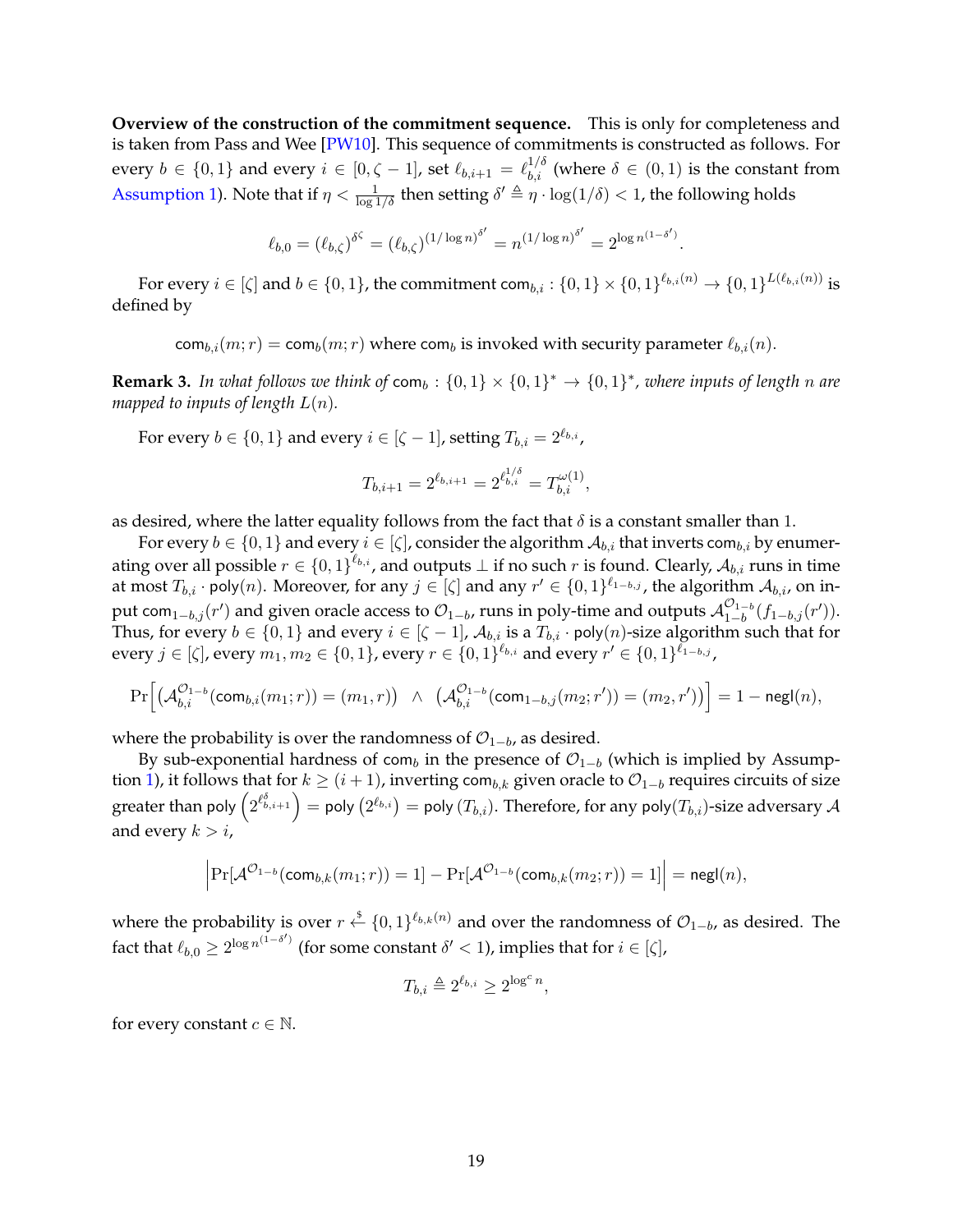<span id="page-21-2"></span>**Our construction of non-malleable commitments for**  $\zeta(n)$  **tags To commit to a message**  $m =$  $(m_1,\ldots,m_p)\in\{0,1\}$  with respect to tag, using randomness  $(r_i,s_i,a_i)_{i\in[p]}$ , where for every  $i\in[p]$ ,  $r_i,s_i\stackrel{\hspace{0.1em}\mathsf{\scriptscriptstyle\$}}{\leftarrow}\{0,1\}^{\ell_{0,\mathsf{tag}}}\times\{0,1\}^{\ell_{1,\zeta-\mathsf{tag}}}$  and  $a_i\stackrel{\hspace{0.1em}\mathsf{\scriptscriptstyle\$}}{\leftarrow}\{0,1\}$ , our commitment algorithm is defined by:

$$
\begin{aligned} &\mathsf{Com}_\mathsf{tag}\Big(m; (r_i, s_i, a_i)_{i \in [p]}\Big)\\ &= \Big(\mathsf{tag}, \big(\mathsf{com}_{0,\mathsf{tag}}(a_i;r_i)\big)_{i \in [p]}, \big(\mathsf{com}_{1,\zeta-\mathsf{tag}}(m_i \oplus a_i;s_i)\big)_{i \in [p]}\Big). \end{aligned}
$$

<span id="page-21-0"></span>**Theorem 1.** If [Assumption 1](#page-18-3) holds, then there exists a constant  $\eta > 0$  such that Com<sub>tag</sub> is a non-interactive *many-to-many same-tag non-malleable commitment scheme w.r.t. commitment [\(Definition 6\)](#page-18-2)* for  $\zeta = \eta$ . log log(n) *tags, against all* 2 poly(log n) *-size adversaries.*

*Proof.* The fact that Com is statistically binding follows from the fact that  $com_{b,i}$  are all statistically binding, which in turn follows from the fact that com<sub>0</sub> and com<sub>1</sub> are statistically binding. We next argue that Com is many-to-many same-tag non-malleable w.r.t. commitment [\(Definition 6\)](#page-18-2), against all  $2^{\mathsf{poly}(\log n)}$ -size adversaries. To this end, it suffices to prove that it is 1-to-many same-tag non-malleable w.r.t. commitment [\(Definition 5\)](#page-18-4), against all  $2^{poly(\log n)}$ -size adversaries. This follows by a hybrid argument of [\[LPV\]](#page-52-2), which proves that any commitment scheme that satisfies [Definition 5](#page-18-4) also satisfies <del>[Definition 6](#page-18-2)</del> (and this hybrid argument also holds for  $2^{\mathsf{poly}(\log n)}$ -size adversaries).

To prove non-malleability, fix a  $2^{poly(\log n)}$ -size adversary  $\mathcal A$ , and fix any  $k\leq \mathsf{poly}(n).$  Given a message  $m = (m_1, \ldots, m_p) \in \{0,1\}^{p}$ , <sup>[16](#page-21-1)</sup> we consider the following distribution:

Choose at random  $b \stackrel{\$}{\leftarrow} \{0,1\}$  and  $R \stackrel{\$}{\leftarrow} \{0,1\}^{\text{poly}(n)}$ . If  $b=0$  then let  $c = \mathsf{Com}_{\mathsf{tag}}(0^p;R)$ . If  $b=1$ then let  $c = \textsf{Com}_{\textsf{tag}}(m; R)$ . Let

$$
(\mathsf{tag}, \widetilde{c}_1, \ldots, \widetilde{c}_k) = \mathcal{A}(c).
$$

Consider the joint distribution

$$
(c,\widetilde{c}_1,\ldots \widetilde{c}_k,\widetilde{m}_1,\ldots \widetilde{m}_k),
$$

where for every  $i \in [k]$ , if there exists  $M_i \in \{0,1\}^p$  and randomness  $R_i \in \{0,1\}^{\text{poly}(n)}$  such that  $\widetilde{c}_i = \textsf{com}_{\widetilde{\textsf{tag}}}(M_i, R_i)$ , then  $\widetilde{m}_i = M_i$ ; else  $\widetilde{m}_i = \bot$ .

To prove that this construction satisfies [Definition 5,](#page-18-4) it suffices to prove that for every  $2^{\mathsf{poly}(\log n)}$ size adversary  $D$  and every message  $m$ ,

$$
\Pr[\mathcal{D}(c, \widetilde{c}_1, \dots, \widetilde{c}_k, \widetilde{m}_1, \dots, \widetilde{m}_k) = b] = \frac{1}{2} + \mathsf{negl}(n).
$$

To prove this, it suffices to show that for every  $2^{\mathsf{poly}(\log n)}$ -size adversary  ${\mathcal D}$  and every message  $m$ , if  $Pr[\widetilde{\text{tag}} > \text{tag}] \ge \frac{1}{\text{poly}}$  $\frac{1}{\text{poly}(n)}$  for some polynomial poly $(\cdot)$ , then

$$
\Pr[\mathcal{D}(c, \widetilde{c}_1, \dots, \widetilde{c}_k, \widetilde{m}_1, \dots, \widetilde{m}_k) = b | \widetilde{\text{tag}} > \text{tag} = \frac{1}{2} + \text{negl}(n),
$$

and if  $\Pr[\mathsf{tag} < \mathsf{tag}] \geq \frac{1}{\mathsf{poly}}$  $\frac{1}{\text{poly}(n)}$  for some polynomial poly $(\cdot)$ , then

$$
\Pr[\mathcal{D}(c, \widetilde{c}_1, \dots, \widetilde{c}_k, \widetilde{m}_1, \dots, \widetilde{m}_k) = b | \widetilde{\text{tag}} < \text{tag} | = \frac{1}{2} + \text{negl}(n).
$$

<span id="page-21-1"></span><sup>&</sup>lt;sup>16</sup>We overload notation, here  $m_i$  denotes the  $i^{th}$  bit of  $m$ , and below each  $\widetilde{m}_i$  consists of  $p$  bits.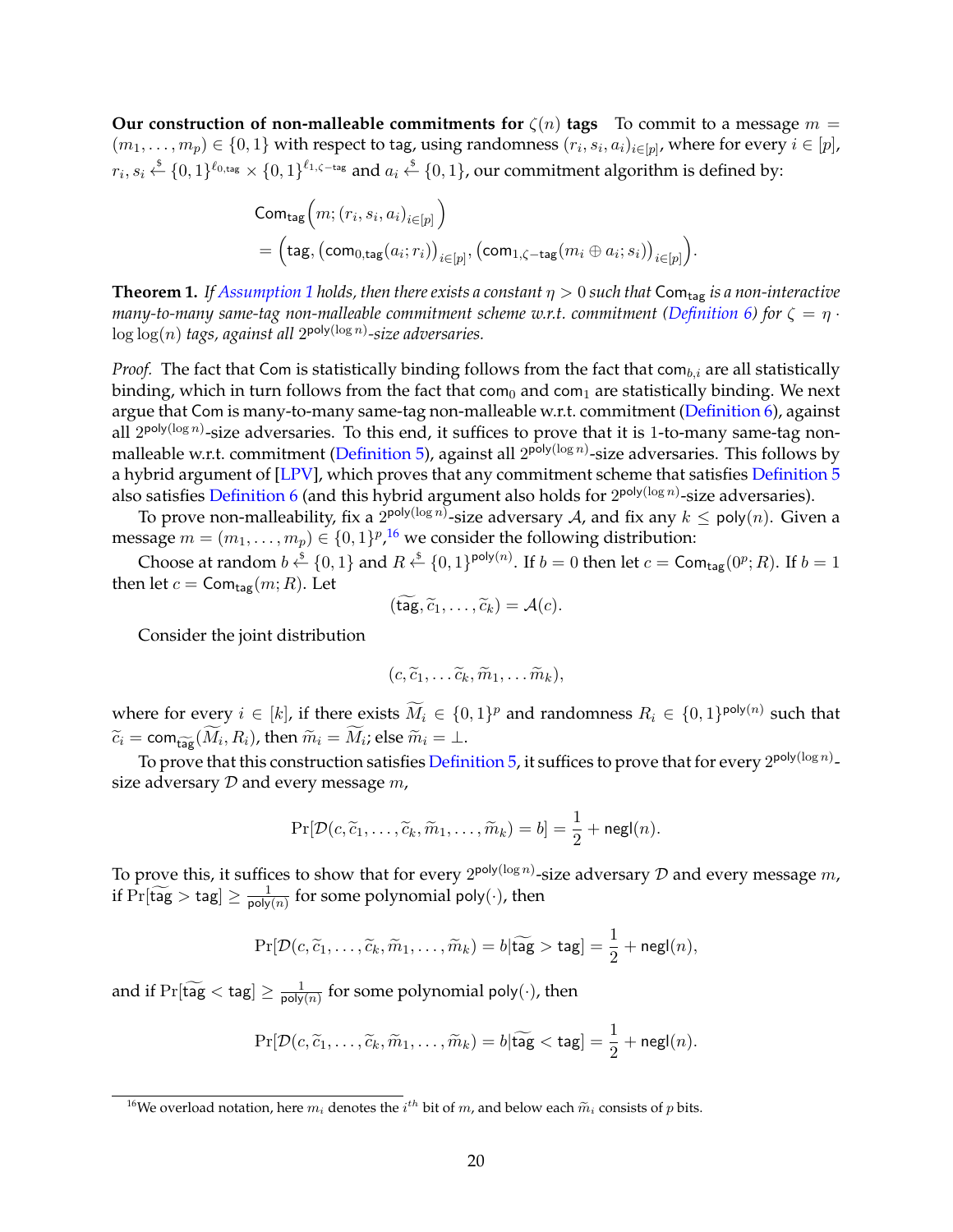Suppose that  $Pr[\widetilde{\text{tag}} > \text{tag}] = \widehat{p} = \frac{1}{\text{poly}}$  $\frac{1}{\text{poly}(n)}$ . Note that tag  $>$  tag implies,  $\zeta$  – tag  $< \zeta$  – tag.

Suppose for the sake of contradiction that there exists a  $2^{poly(\log n)}$ -size distinguisher  ${\cal D}$  and a non-negligible function ∆ such that

$$
\Pr[\mathcal{D}(c,\widetilde{c}_1,\ldots,\widetilde{c}_k,\widetilde{m}_1,\ldots,\widetilde{m}_k)=b|\widetilde{\text{tag}}> \text{tag}]\geq \frac{1}{2}+\Delta. \tag{2}
$$

Consider the following hybrid distributions  $H_0, \ldots, H_p$ , where  $H_\alpha$  is defined by choosing  $m' =$  $(m_1,\ldots,m_\alpha,0,\ldots 0)\in\{0,1\}^p$  and setting  $c=\mathsf{Com}_\mathsf{tag}(m';r)$  for a randomly chosen  $r \xleftarrow{\$} \{0,1\}^{\mathsf{poly}(n)}.$ 

By a standard hybrid argument, we conclude that there exists  $\alpha\in\{0,1\ldots,p\}$  and a  $2^{\mathsf{poly}(\log n)}$ size distinguisher  $\mathcal{D}'$  such that

<span id="page-22-0"></span>
$$
\Pr[\mathcal{D}'(c,\widetilde{c}_1,\ldots,\widetilde{c}_k,\widetilde{m}_1,\ldots,\widetilde{m}_k|\widetilde{\mathsf{tag}} > \mathsf{tag},H_\alpha) = 0] - \Pr[\mathcal{D}'(c,\widetilde{c}_1,\ldots,\widetilde{c}_k,\widetilde{m}_1,\ldots,\widetilde{m}_k|\widetilde{\mathsf{tag}} > \mathsf{tag},H_{\alpha+1}) = 0] \ge \frac{\Delta}{p+1}.
$$
\n(3)

Note that this implies that  $\widetilde{m}_{\alpha+1} = 1$ , since otherwise  $H_{\alpha}$  and  $H_{\alpha+1}$  are identical.

We use  $\mathcal D$  to construct a poly $(T_{1,\xi-\tilde{\text{tag}}})$ -size adversary  $\mathcal B^{\mathcal O_0}$  that breaks the hiding property of com<sub>1, $\zeta$ -tag, contradicting the security property of com<sub>1, $\zeta$ -tag</sub>. Recall that</sub>

$$
\begin{aligned} &\mathsf{Com}_{\mathsf{tag}}\Big(m; (r_i, s_i, a_i)_{i \in [p]}\Big)\\ &= \Big(\mathsf{tag}, \big(\mathsf{com}_{0,\mathsf{tag}}(a_i;r_i)\big)_{i \in [p]}, \big(\mathsf{com}_{1,\zeta-\mathsf{tag}}(m_i \oplus a_i;s_i)\big)_{i \in [p]}\Big). \end{aligned}
$$

Fix any tag  $\in$  [ $\zeta]$ . The algorithm  $\mathcal{B}^{\mathcal{O}_0}$ , given input a string  $C$  in the range of com $_{1,\zeta-\textsf{tag}}$ , and oracle access to  $D$  does the following:

- 1. For each  $j \in [p]$  sample  $r_j \stackrel{\$}{\leftarrow} \{0,1\}^{\ell_{0,\text{tag}}}$  and compute  $y_j = \text{com}_{0,\text{tag}}(a_j; r_j)$ .
- 2. For each  $j \in [\alpha] \cup [\alpha+2, p]$ , sample  $s_j \xleftarrow{\$} \{0,1\}^{\ell_{1,\zeta-\text{tag}}}$  and compute  $w_j = \text{com}_{1,\zeta-\text{tag}}(m_j \oplus a_j; s_j)$ .
- 3. Let  $w_{\alpha+1} = C$ .
- 4. Let  $c = (\text{tag}, \{y_j\}_{j \in [p]}, \{w_j\}_{j \in [p]}).$
- 5. Obtain  $(\widetilde{\mathsf{tag}}, \widetilde{c}_1, \ldots, \widetilde{c}_k) = \mathcal{A}(c)$ .
- 6. If  $\widetilde{\mathsf{tag}} < \mathsf{tag}$ , then output a randomly chosen  $b \overset{\$}{\leftarrow} \{0,1\}.$
- 7. For each  $\kappa \in [k]$ , do the following:
	- Parse  $\widetilde{c}_\kappa = (\widetilde{\text{tag}}, {\{\widetilde{y}_j^{\kappa}\}_{j \in [p]}}, {\{\widetilde{w}_j^{\kappa}\}_{j \in [p]}}).$
	- For each  $j \in [p]$ , compute  $(\widetilde{a}_j^{\kappa}, \widetilde{r}_j^{\kappa}) = \mathcal{A}_{1,\zeta \widetilde{\mathsf{tag}}}^{\mathcal{O}_0}(\widetilde{y}_j^{\kappa})$  and  $(\widetilde{a'}_j^{\kappa})$  $\left(\begin{matrix} \beta_j^{\kappa} , \widetilde{\delta}_j^{\kappa} \end{matrix}\right) = \mathcal{A}^{\mathcal{O}_0}_{1, \zeta - \widetilde{\mathsf{tag}}}(\widetilde{w}_j^{\kappa}).$
	- If there exists  $j \in [p]$  such that  $a_j^k = \perp$  or  $a_j'^k = \perp$ , then set  $m_k = \perp$ .
	- Else, set  $m_{\kappa} = (m_1^{\kappa}, m_2^{\kappa}, \dots m_p^{\kappa})$ , where  $m_j^{\kappa} = a_j^{\kappa} \oplus a_j^{\kappa}$ .

Recall that for every tag  $\in [\zeta]$ ,  $\mathcal{A}_{1,\zeta-\widetilde{\mathfrak{tag}}}^{O_0}$  is a  $T_{1,\zeta-\widetilde{\mathfrak{tag}}}$  · poly $(n)$ -size oracle-aided algorithm that:

• Inverts com<sub>0,tag</sub> on *any* element in the image of com<sub>0,tag</sub> with overwhelming probability (over the randomness of  $\mathcal{O}_0$ ), and outputs  $\perp$  on input any element outside the image of  $\mathsf{com}_{0,\widetilde{\mathsf{tag}}}.$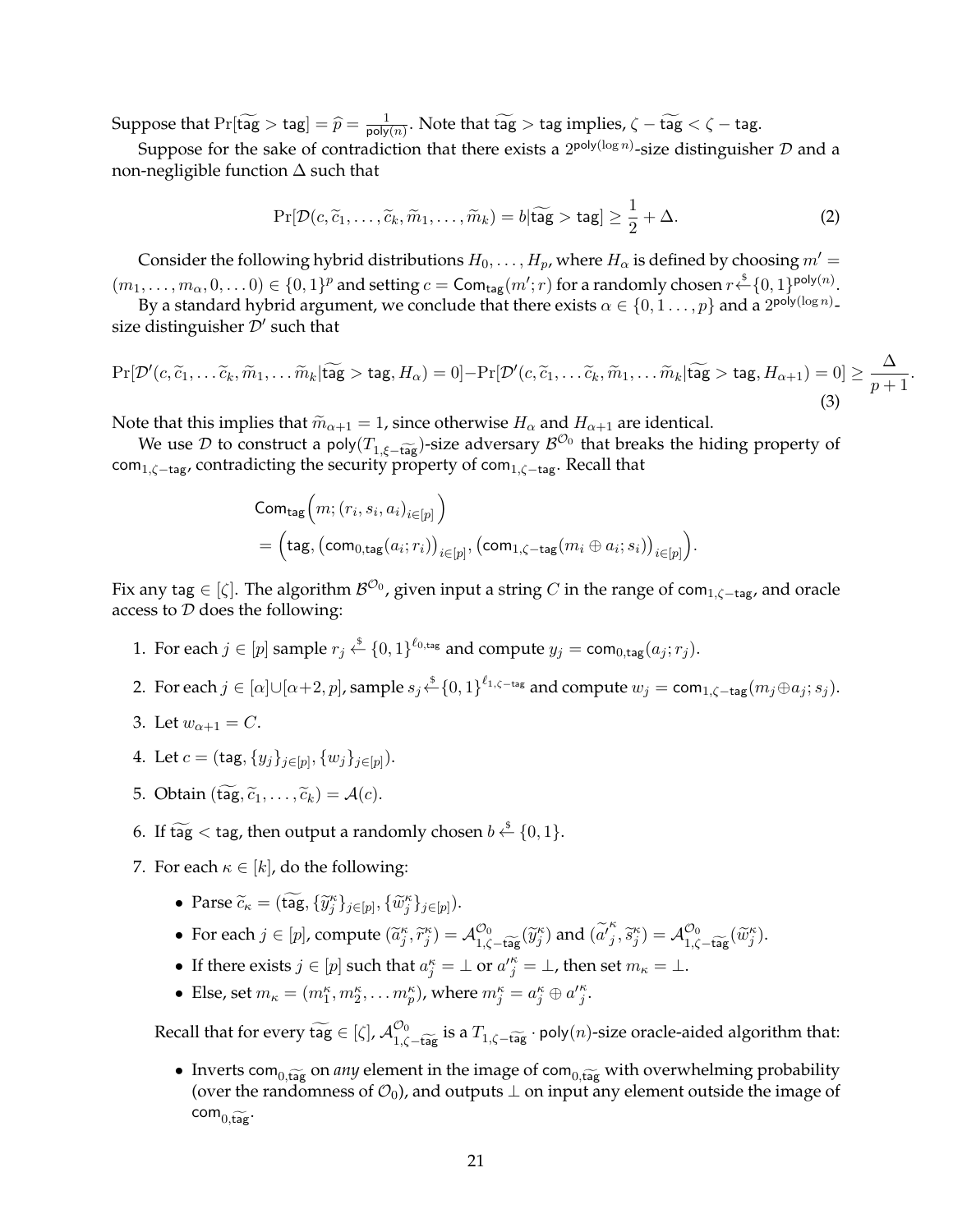• Inverts com<sub>1, $\zeta$ –tag</sub> on *any* element in the image of com<sub>1, $\zeta$ –tage with overwhelming prob-</sub> ability (over the randomness of  $\mathcal{O}_0$ ), and outputs  $\perp$  on input any element outside the image of com $_{1,\zeta-\widetilde{\mathfrak{tag}}^*}$ .

Therefore,  $(\widetilde{m}_1, \ldots \widetilde{m}_k)$  are all extracted correctly with overwhelming probability.

- 8. Compute  $e = \mathcal{D}'(c, \widetilde{c}_1, \ldots, \widetilde{c}_k, \widetilde{m}_1, \ldots, \widetilde{m}_k).$
- 9. If  $e = 0$ , output  $b' = a_{\alpha+1}$ .
- 10. If  $e = 1$ , sample and output a uniformly random bit  $b'$ .

By Equation [\(3\)](#page-22-0), together with the fact that  $\widetilde{m}_1, \ldots, \widetilde{m}_k$  were computed correctly with overwhelming probability,

$$
\Pr[e = 0 | (\widetilde{\text{tag}} > \text{tag}) \wedge (a_{\alpha+1} \oplus b = 0)] -
$$

$$
\Pr[e = 0 | (\widetilde{\text{tag}} > \text{tag}) \wedge (a_{\alpha+1} \oplus b = 1)] \ge \frac{\Delta}{p+1}
$$

.

Since  $a_{\alpha+1}\overset{\hspace{0.1em}\mathsf{\scriptscriptstyle\$}}{\leftarrow}\{0,1\}$  (independently of  $b$ ), this implies that

$$
\Pr[(a_{\alpha+1} \oplus b = 0) \land (e = 0)|\widehat{\text{tag}} > \text{tag}] -
$$
  

$$
\Pr[(a_{\alpha+1} \oplus b = 1) \land (e = 0)|\widehat{\text{tag}} > \text{tag}] \ge \frac{\Delta}{2(p+1)}.
$$

which in turn implies that

$$
\Pr[(b'=b) \land (e=0)|\widetilde{\text{tag}} > \text{tag}] -
$$
  

$$
\Pr[(b' \neq b) \land (e=0)|\widetilde{\text{tag}} > \text{tag}] \ge \frac{\Delta}{2(p+1)}.
$$

which implies

$$
\Pr[(b'=b) ~\wedge~ (e=0)|\widetilde{\text{tag}} > \text{tag}] = \frac{1}{2}\Pr[(e=0)|\widetilde{\text{tag}} > \text{tag}] + \frac{\Delta}{4(p+1)}
$$

Also note that we sample  $b'$  uniformly at random if  $e = 1$ . Therefore,

$$
Pr[(b' = b) \land (e = 1)|\widetilde{\mathsf{tag}} > \mathsf{tag}] -
$$
  

$$
Pr[(b' \neq b) \land (e = 1)|\widetilde{\mathsf{tag}} > \mathsf{tag}] = 0
$$

which implies

$$
\Pr[(b'=b) \ \land \ (e=1)|\widetilde{\text{tag}} > \text{tag}] = \frac{1}{2}\Pr[(e=1)|\widetilde{\text{tag}} > \text{tag}]
$$

This implies that

$$
\Pr[\mathcal{B}^{\mathcal{O}_0}(\mathsf{com}_{1, \zeta - \widehat{\mathsf{tag}}}(b)) = b | \widetilde{\mathsf{tag}} > \mathsf{tag}] \ge \frac{1}{2} + \frac{\Delta}{4(p+1)} - \mathsf{negl}(n),
$$

contradicting [Assumption 1.](#page-18-3)

The case where  $Pr[\widetilde{\text{tag}} < \text{tag}] = \frac{1}{\text{poly}(n)}$ , is identical to the previous case, with the roles of com<sub>0</sub> and com<sub>1</sub> reversed, thus we omit the proof.

This completes the proof of non-malleability.

 $\Box$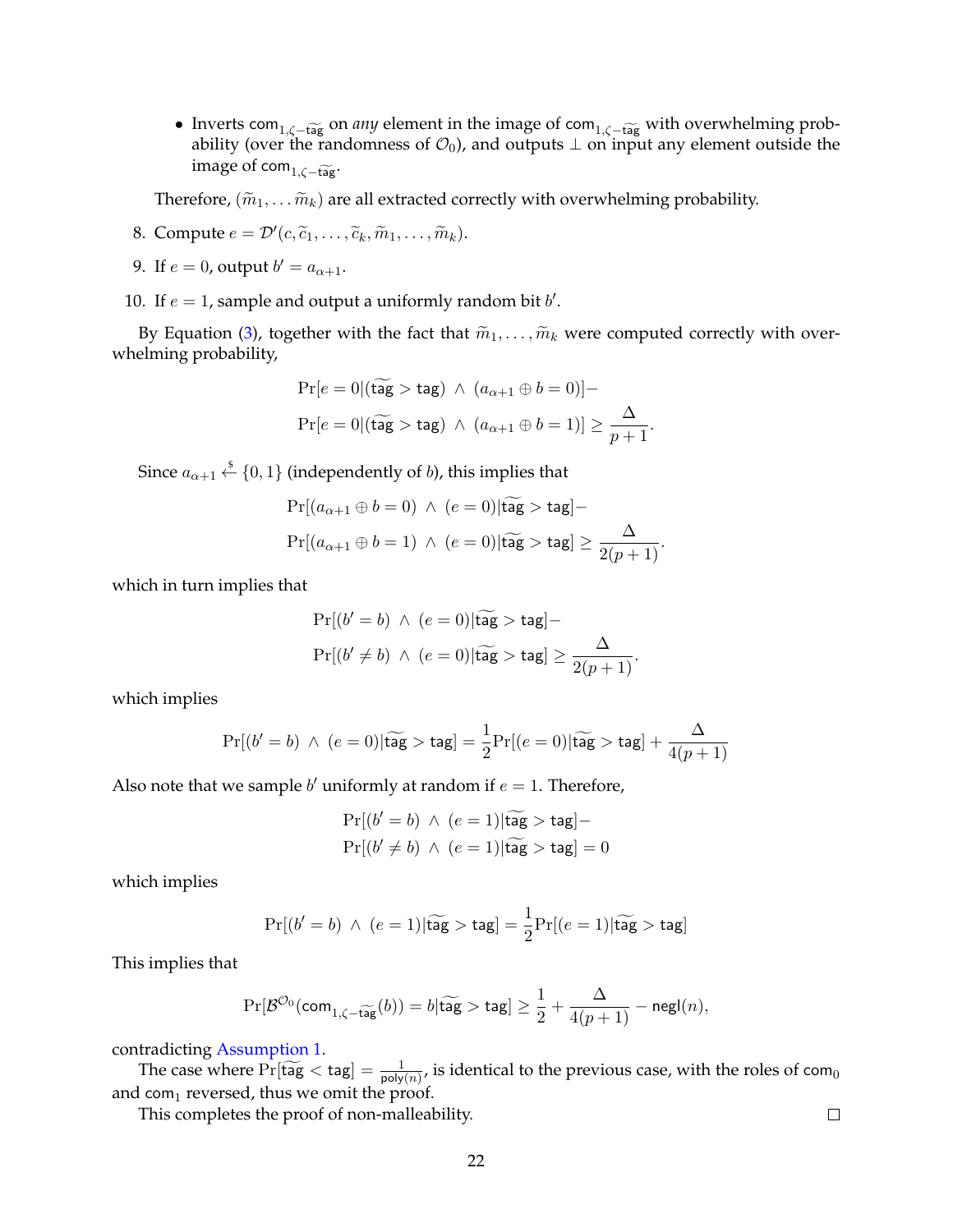## <span id="page-24-1"></span><span id="page-24-0"></span>**4.2 Instantiating the Assumption**

**Claim 1.** Assume the existence of constants  $\delta > \delta' > 0$ , and two families of non-interactive bit commit $ments C_0: \{0,1\}\times \{0,1\}^n \rightarrow \{0,1\}^*$  and  $\mathcal{C}_1: \{0,1\}\times \{0,1\}^{n^\delta} \rightarrow \{0,1\}^*$ , so that:

• For every  $2^{n^{2\delta}}$ -size adversary A,

$$
|\Pr[\mathcal{A}(\mathcal{C}_0(0;r))=0]-\Pr[\mathcal{A}(\mathcal{C}_0(1;r))=0]|=\mathsf{negl}(n)
$$

*over the randomness of sampling r*  $\overset{\hspace{0.1em}\mathsf{\scriptscriptstyle\$}}{\leftarrow} \{0,1\}^n.$ 

• There exists a polynomial-size algorithm  $A_0$  such that for every string  $c$ ,  $A_0^{\text{BQP}}(c)$  outputs  $(b, r) \in$  $\{0,1\}^{n+1}$ , such that

$$
\Pr[(c = C_0(b, r)) \vee (\exists (b', r') \text{ such that } c = C_0(b'; r'))] = 1 - \text{negl}(n)
$$

• For every  $2^{n^{\delta'}}$ -size adversary A,

$$
|\Pr[\mathcal{A}^{\mathsf{BQP}}(\mathcal{C}_1(0;r))=0]-\Pr[\mathcal{A}^{\mathsf{BQP}}(\mathcal{C}_1(1;r))=0]|=\mathsf{negl}(n)
$$

*over the randomness of sampling*  $r \overset{\hspace{0.1em}\mathsf{\scriptscriptstyle\$}}{\leftarrow} \{0,1\}^{n^{\delta}}.$ 

*Then [Assumption 1](#page-18-3) follows by defining*

$$
com_0(b; r_1, r_2, \ldots r_n) \triangleq C_0(b; r_1, r_2, \ldots r_n),
$$

*and*

$$
com_1(b; r_1, r_2, \ldots r_n) \triangleq C_1(b; r_1, r_2, \ldots r_n)
$$

and setting  $\mathcal{O}_0 = \mathsf{BQP}$  and  $\mathcal{O}_1 = \mathsf{DTIME}(2^{n^{\delta}}).$ 

Concretely, it suffices to instantiate  $C_0$  to be any non-interactive commitment scheme whose hiding is based on the sub-exponential hardness of any problem that is invertible given a BQP oracle; for example, subexponential hardness of Factoring of Discrete Log.

Such a commitment can be obtained from any injective one-way function  $F_0: \{0,1\}^n \rightarrow \{0,1\}^*$ for which the one-wayness of  $F_0$  is based on the sub-exponential hardness of Factoring (or Discrete Log), and that  $F_0$  is invertible everywhere given access to an oracle that breaks Factoring (or Discrete Log) respectively. Given such an injective one-way function, the bit commitment  $C_0$  can be defined as follows: On input bit b and randomness  $r, s \in \{0,1\}^n$ , output  $F_0(r), s, (\langle r, s \rangle \oplus b)$ . By the Goldreich-Levin hardcore theorem, the bit  $b$  is computationally hidden as long as the function  $F_0$  is one-way.

 $C_1$  can be instantiated as any commitment where the hiding property holds against sub-exponential quantum adversaries. Such commitments were recently constructed by [\[GHKW17\]](#page-51-8) assuming subexponential quantum hardness of lattice-based problems, such as the learning with errors (LWE) problem or the learning parity with noise (LPN) problem. These can also be instantiated based on any injective one-way functions with sub-exponential quantum hardness, by relying on the hardcore bit technique as described above.

Below, we describe how a simplification of the assumption above gives tag-based (many-tomany) adaptive commitments for two tags, based only on sub-exponential hardness of factoring/discrete log, and quantum polynomial hardness of LWE.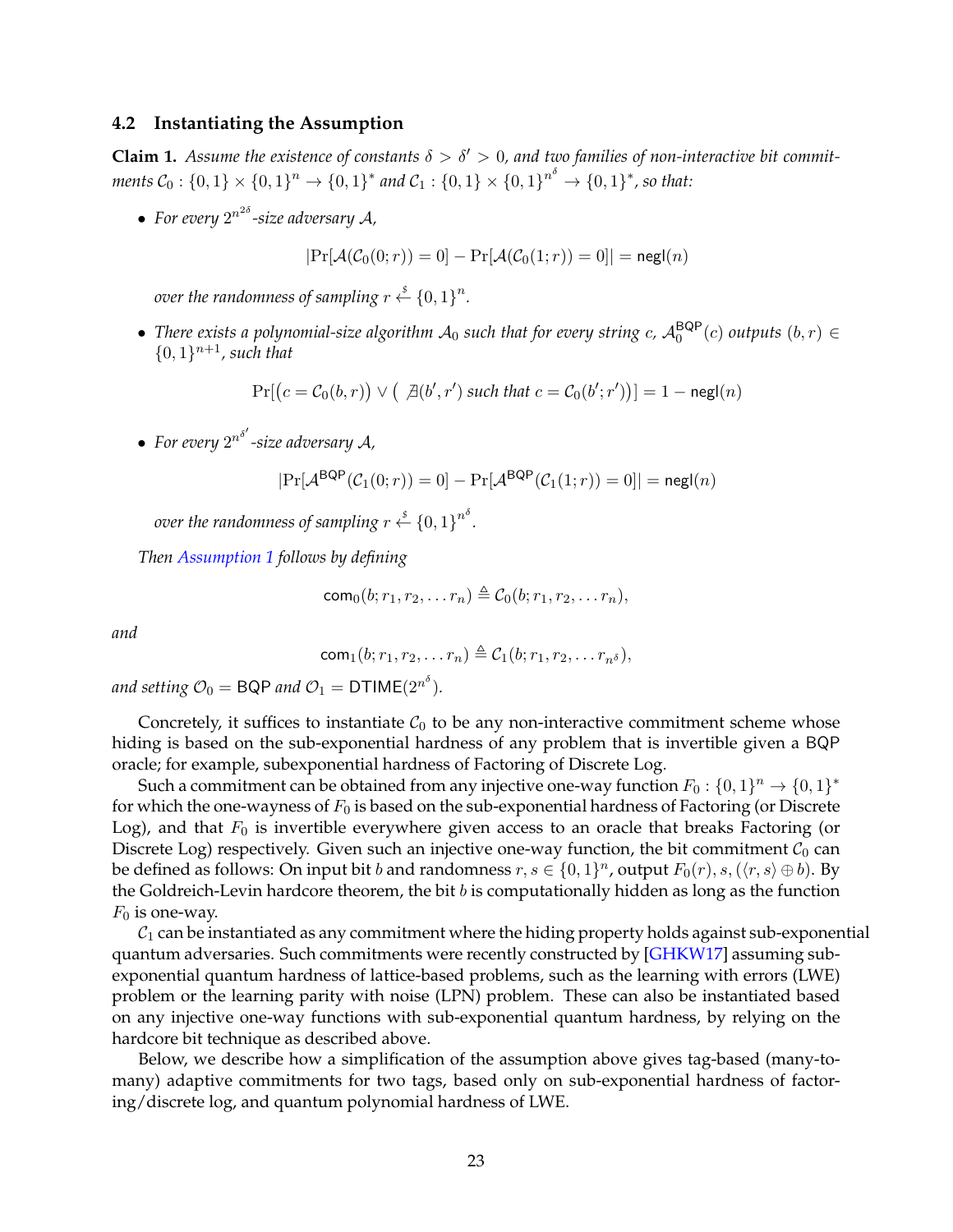<span id="page-25-2"></span>**Remark 4.** Assume the existence of a constant  $0 < \delta < 1$  and two families of bit commitments  $C_0$ :  $\{0,1\}\times \{0,1\}^{n^{1/\delta}} \to \{0,1\}^*$  and  $\mathcal{C}_1:\{0,1\}\times \{0,1\}^n \to \{0,1\}^*$ , such that the following is true:

• For every  $2^n$ -size adversary  $A$ ,

 $|\Pr[\mathcal{A}(\mathcal{C}_0(0; r)) = 0] - \Pr[\mathcal{A}(\mathcal{C}_0(1; r)) = 0]| = {\sf negl}(n)$ 

*over the randomness of sampling*  $r \overset{\hspace{0.1em}\mathsf{\scriptscriptstyle\$}}{\leftarrow} \{0,1\}^{n^{1/\delta}}.$ 

• There exists a polynomial-size algorithm  $\mathcal{A}_0$  such that for every string  $c$ ,  $\mathcal{A}_0^{\sf BQP}(c)\to(b,r)$  such that

 $Pr[(c = C_0(b, r)) \vee (\exists b', r' \text{ such that } c = C_0(b'; r'))] = 1 - negl(n)$ 

• *For every poly-size adversary* A*,*

$$
|\Pr[\mathcal{A}^{\mathsf{BQP}}(\mathcal{C}_1(0;r)) = 0] - \Pr[\mathcal{A}^{\mathsf{BQP}}(\mathcal{C}_1(1;r)) = 0]| = \mathsf{negl}(n)
$$

*over the randomness of sampling*  $r \stackrel{\hspace{0.1em}\mathsf{\scriptscriptstyle\$}}{\leftarrow} \{0,1\}^n.$ 

*Then, a tag-based adaptive commitment scheme for two tags, against polynomial-sized adversaries, can be defined as follows:*  $\text{com}_0 \triangleq C_0$  *and*  $\text{com}_1 \triangleq C_1$ ;  $\mathcal{O}_0 = \text{BQP}$  *and*  $\mathcal{O}_1 = \text{DTIME}(2^n)$ *.* 

*By [\[PPV08\]](#page-52-3), this implies non-interactive many-to-many non-malleable commitment for two tags. In this case,*  $C_0$  *can be instantiated as any non-interactive bit commitment whose hardness is based on the sub-exponential hardness of factoring or discrete log, and* C<sup>1</sup> *as a non-interactive bit commitment based on quantum polynomial hardness of LWE or LPN [\[GHKW17\]](#page-51-8).*

# <span id="page-25-0"></span>**5 Non-Malleability Amplification**

In this section, we present a non-interactive amplification technique to bootstrap non-malleable commitments for small tags into non-malleable commitments for large tags.

We present a compiler that converts any  $5\ell t$ -to-z same-tag *auxiliary-input* non-malleable commitment scheme *w.r.t. replacement* [\(Definition 3\)](#page-15-0) for tags in [t] into an  $\ell$ -to-y same-tag *auxiliary-input* non-malleable commitment scheme *w.r.t. replacement* [\(Definition 3\)](#page-15-0) for tags in  $\begin{bmatrix} t \end{bmatrix}$  $t/2$  $\setminus$ , for any  $y$ 

and any  $\ell$  such that  $\ell y \leq \frac{z}{10}$ . We describe our compiler in [Figure 2.](#page-26-0) We emphasize that the size of the resulting commitment scheme grows linearly with  $\ell$ .

We denote the commitment scheme for tags in  $[t]$  by Com. We require the scheme Com to be secure against  $\mathcal T$ -size adversaries, for  $\mathcal T = \mathsf{poly}(n \cdot 2^y).$ 

Let  $T_V : \mathbb{N} \to \mathbb{N}$  denote the time bound associated with Com (i.e., the time required to compute  $V_{\text{Real}}$  and  $V_{\text{Ideal}}$ ). Our compiler assumes the existence of a NIWI (non-interactive witness indistinguishable) proof system, where witness indistinguishability holds against poly $(T_V, \mathcal{T})$ -size adversaries. From now, we assume for simplicity (and without loss of generality) that  $T_V \geq \mathcal{T}$ .

<span id="page-25-1"></span>**Theorem 2.** For any polynomials  $y, z, \ell$  and  $t$ , where  $\ell y \leq \frac{z}{10}$ , assuming Com is  $5\ell t$ -to-z same-tag auxiliary-input non-malleable w.r.t. replacement [\(Definition 3\)](#page-15-0) for tags in [t] against poly $\left(n\cdot2^{y}\right)$ -size *adversaries, and assuming sub-exponentially secure NIWI, the scheme in [Figure 2](#page-26-0) is* `*-to-*y *same-tag* auxiliary-input non-malleable w.r.t. replacement [\(Definition 3\)](#page-15-0) for tags in  $\left[\binom{t}{t}\right]$  $t/2$  $\setminus$ *against polynomial size adversaries.*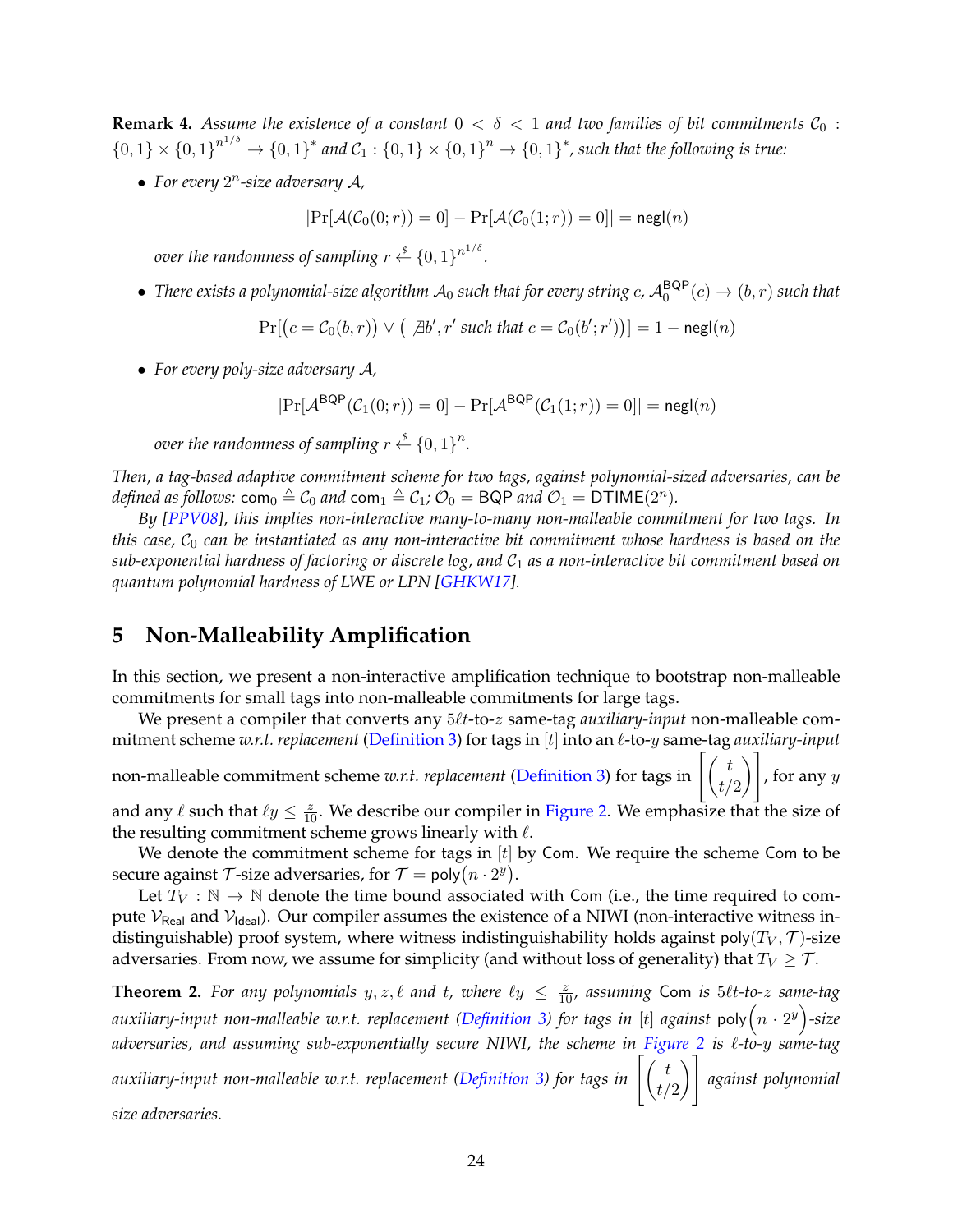<span id="page-26-0"></span>**Parameters:** Set  $k = 10\ell$  and let  $\mathbb{T}$  denote the unordered set of all possible subsets of  $[t]$  of size  $t/2$ .

**Language** L: We define the language  $L = \{ \{C_{\lambda,j}, s_{\lambda}\}_{\lambda \in [t/2], j \in [k]} : \exists J \subset [k], |J| = k - 1\}$  $1, \ \exists \{M_j, r_{\lambda,j}\}_{j\in J, \lambda\in [t/2]}$  s.t.  $C_{\lambda,j} = \mathsf{Com}_{s_\lambda}(M_j; r_{\lambda,j}) \ \forall j\in J, \lambda\in [t/2] \}.$ 

.

**Committer Input:** Message  $M \in \{0,1\}^{p(n)}$ , and tag tag  $\in [N]$ , where  $N = \begin{pmatrix} t & t \\ t & t \end{pmatrix}$  $t/2$  $\setminus$ 

**Commit Stage:** To commit to a message M w.r.t. tag tag, do the following:

- 1. Pick the  $i^{th}$  element in  $\mathbb{T}$ , for  $i = \text{tag.}$  Denote this element by  $\{s_1, \ldots, s_{t/2}\}.$
- 2. **Committer Message.** For every  $\lambda \in [t/2]$  and every  $j \in [k]$ , sample randomness  $r_{\lambda,j} \stackrel{\hspace{0.1em}\mathsf{\scriptscriptstyle\$}}{\leftarrow} \{0,1\}^{\mathsf{poly}(n)}$  and compute  $C_{\lambda,j}$  = Com $_{s_{\lambda}}(M;r_{\lambda,j})$ . Use witness  $J$  =  $[k] \setminus \{1\}$ ,  $\{M, r_{\lambda,j}\}_{\lambda \in [t/2], j \in J}$  to compute a NIWI proof  $\Pi$  for the statement:

$$
\{(C_{\lambda,j},s_{\lambda})\}_{\lambda\in[t/2],j\in[k]}\in L.
$$

Send to the receiver the message

$$
(\mathsf{tag}, \{(C_{\lambda,j}, s_\lambda)\}_{\lambda \in [t/2], j \in [k]}, \Pi)
$$

3. **Receiver Acceptance.** The receiver accepts the commitment  $(\text{tag}, \{ (C_{\lambda,i}, s_{\lambda}) \}, \Pi)$  if and only if the proof  $\Pi$  is accepted by the verifier of the NIWI system and  $\{s_{\lambda}\}_{\lambda \in [t/2]}$ is the  $i^{th}$  element in  $\mathbb T$  for  $i = \mathsf{tag}.$ 

**Reveal Stage:** The committer sends the message M and the randomness  $\{r_{\lambda,j}\}_{\lambda \in [t/2], \lambda \in [k]}$ to the receiver.

**Receiver Output:** The receiver verifies that all the commitments were correctly decommitted, and accepts the decommitment  $(M, \{r_{\lambda,j}\}_{\lambda \in [t/2], j \in [k]})$  if and only if  $\forall \lambda,j\in [t/2]\times [k] \ : \ C_{\lambda,j} = \mathsf{Com}_{s_\lambda}(M;r_{\lambda,j}).$ 

## Figure 2: Round-Preserving Tag Amplification

We will later invoke the compiler presented in [Figure 2](#page-26-0) with the scheme for  $\eta \cdot \log \log n$  tags, that we constructed in [Section 4,](#page-18-0) to obtain a scheme for  $(\log n)^{\epsilon}$  tags for some small constant  $\epsilon > 0$ . Then we will invoke this compiler again on the resulting scheme to obtain a scheme for  $2 \log^2 n$ , and then a third (and final) time on the resulting scheme to obtain a scheme for  $n^{\log n}$  tags. We refer to [Section 6](#page-48-0) for details.

*Proof.* Statistical binding of the protocol in [Figure 2](#page-26-0) follows directly from the statistical binding property of the underlying commitment scheme Com. Computational hiding follows from the hiding of the underlying commitments, and the witness indistinguishability property of Π. Since the proof of non-malleability subsumes hiding, we directly prove non-malleability below. Specifically, we prove auxiliary-input non-malleability w.r.t. replacement for  $T_V' = T_V + (n \cdot 2^y)^{c \log n}$ , where  $T_V$  is the running time of  $V_{\text{Real}}$  and  $V_{\text{Ideal}}$  corresponding to the underlying scheme Com, and where  $c \in \mathbb{N}$  is a constant that will be specified towards the end of the proof. As mentioned above, throughout the proof, we assume for simplicity that  $T_V > \mathsf{poly}(n \cdot 2^y)$  for all polynomials  $\mathsf{poly}(\cdot)$ .

To this end, fix any poly-size adversary  ${\cal A}$ , any messages  $m_1,\ldots,m_\ell \, \in \, \{0, 1\}^{p(n)}$ , and any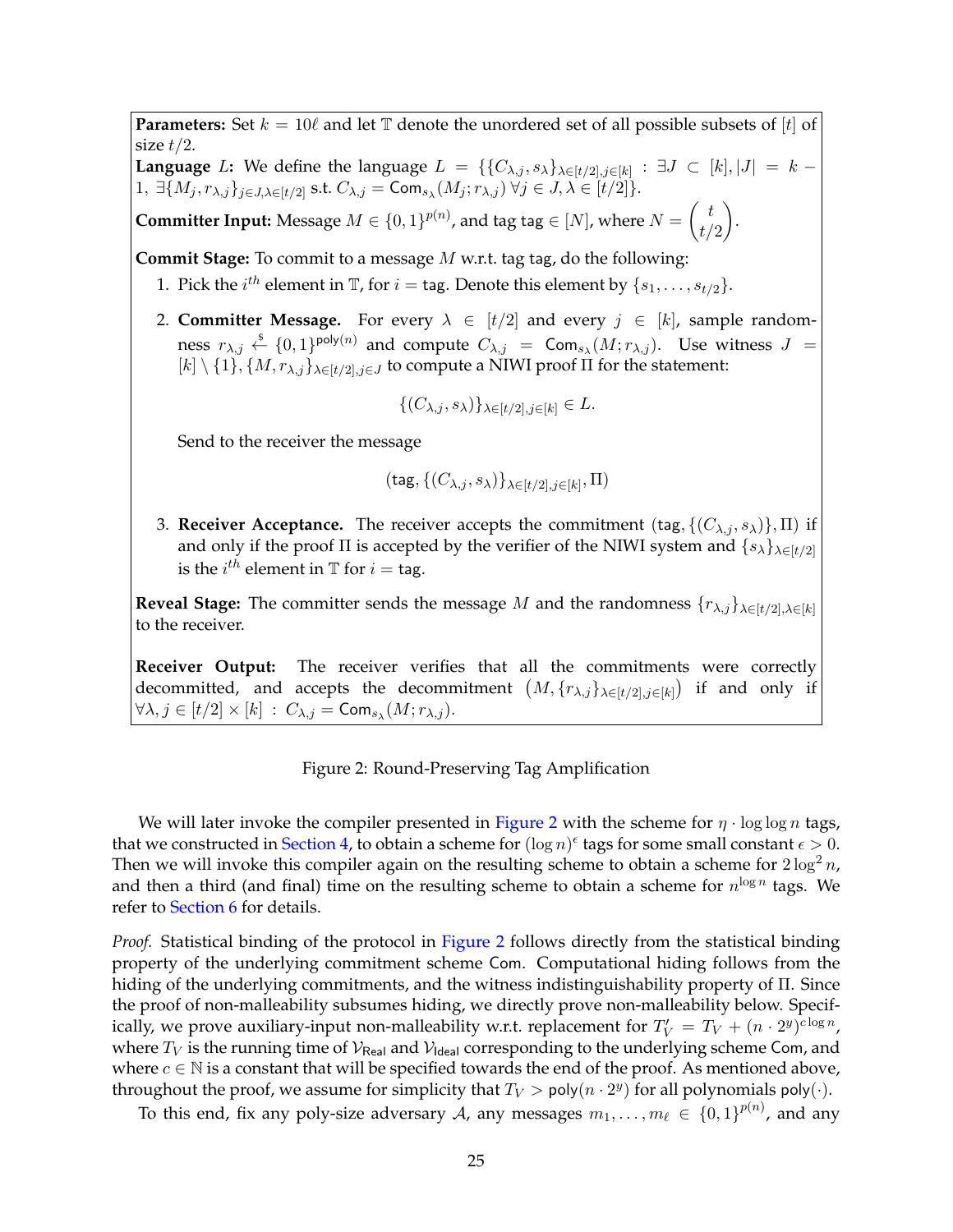tags tag $_1,\ldots,$  tag $_\ell \in [N]$ , where  $N = \left(\frac{t}{t}\right)$  $t/2$ ). Let  $(aux_1, ...aux_\ell)$  denote any auxiliary information functions according [Definition 3.](#page-15-0) We use  $Com<sub>s</sub>$  to denote the non-malleable commitment for small tags and com<sub>tag</sub> to denote the scheme from [Figure 2.](#page-26-0) For every  $\beta \in [0, \ell]$  we define  $\tau_\beta$  as follows:

- Set  $c_{\beta,\alpha} = \text{com}_{\text{tag}_\alpha}(0^p; r_\alpha)$  where  $r_\alpha \stackrel{\$}{\leftarrow} \{0,1\}^*$ , for every  $\alpha \in [1,\beta]$ .
- Set  $c_{\beta,\alpha} = \text{com}_{\text{tag}_\alpha}(m_\alpha; r_\alpha)$  where  $r_\alpha \stackrel{\$}{\leftarrow} \{0,1\}^*$ , for every  $\alpha \in [\beta + 1, \ell]$ .
- Set  $\tau_{\beta} \triangleq (c_{\beta,1}, \ldots c_{\beta,\ell}, a_{\beta}, \tilde{c}_1, \ldots, \tilde{c}_v, z_{\beta})$  where

$$
\mathsf{a}_{\beta} = \mathsf{aux}_{\beta}(c_{\beta,1},\ldots,c_{\beta,\ell},(0^p)_{\times[\beta-1]},m_{\beta+1},\ldots,m_{\ell},r_1,\ldots r_{\beta-1},r_{\beta+1},\ldots r_{\ell})
$$

and 
$$
(\tilde{c}_1, \ldots \tilde{c}_y, z_\beta) = \mathcal{A}(c_{\beta,1}, \ldots c_{\beta,\ell}, a_\beta).
$$

We need to prove that there exist (inefficient) functions  $V_{\text{real}}$  and  $V_{\text{ideal}}$  satisfying the validity condition in [Definition 3](#page-15-0) such that

$$
\Big(\tau_0, \mathcal{V}_{\mathsf{Real}}(\tau_0)\Big) \approx \Big(\tau_\ell, \mathcal{V}_{\mathsf{Ideal}}(\tau_\ell)\Big).
$$

We defer the description  $V_{\text{Real}}$  and  $V_{\text{Ideal}}$  to the end of this proof. In what follows, we consider an experiment where the PPT man-in-the-middle adversary  $A$  receives input commitments  $c_i$  for every  $i \in [\ell]$ , and define a function that extracts the values committed by A.

To this end, we parse tag output by  $A$  as comprising of an unordered set of small tags, denoted by  $\{\widetilde{s}_1, \widetilde{s}_2, \ldots, \widetilde{s}_{t/2}\}$ , and  $\text{tag}_i = \{s_{1,i}, s_{2,i}, \ldots, s_{t/2,i}\}$  for  $i \in [\ell]$ . We note that if  $\text{tag}_i \notin \{\text{tag}_1, \ldots, \text{tag}_\ell\}$ ,

then for every  $i \in [\ell]$  there exists at least one index  $\lambda_i \in [t/2]$  such that  $\widetilde{s}_{\widetilde{\lambda}_i} \notin \{s_{1,i}, s_{2,i}, \ldots, s_{t/2,i}\}$ . As an intermediate step, for every  $\beta \in [\ell]$ , we define (inefficient) functions  $\mathcal{V}_{\beta,\text{real}}(\tau)$  and  $\mathcal{V}_{\beta,\text{ideal}}(\tau)$  as follows:

$$
\mathcal{V}_{\beta,\text{real}}(\tau)=(\chi_1,\ldots,\chi_y)
$$

where each  $\chi_i = (M_i, \psi_i)$ , and  $M_i$  is a value extracted from the commitment  $\tilde{c}_i$ . We require that for each  $i \in [y]$  the extracted value  $M_i$  is correct whenever  $\widetilde{c}_i$  is a valid commitment. More specifically,<br> $\mathcal{C}_{i,j}$  is defined as follows:  $\mathcal{V}_{\beta, \text{real}}(\tau)$  is defined as follows:

- Parse  $\tau = (c_1, \ldots c_\ell, \mathsf{a}, \widetilde{c}_1, \ldots \widetilde{c}_y, z).$
- Parse  $c_{\beta} = (\mathsf{tag}_{\beta}, \{(C_{\lambda,j}, s_{\lambda})\}_{\lambda \in [t/2], j \in [k]}, \Pi).$
- For each  $i \in [y]$ , parse  $\widetilde{c}_i = (\widetilde{\text{tag}}, \{(\widetilde{C}_{\lambda,j}^i, \widetilde{s}_\lambda)\}_{\lambda \in [t/2], j \in [k]}, \Pi_i)$ .
- For every  $i \in [y]$  such that  $\Pi_i$  is rejected, set  $\chi_i = \mathsf{REJECT}$  (note that this step is efficient).
- For tag  $= \{\widetilde{s}_1,\ldots,\widetilde{s}_{t/2}\}$ , let  $\lambda_\beta$  denote the smallest index such that  $\widetilde{s}_{\widetilde{\lambda}_\beta}\not\in \{s_{1,\beta},s_{2,\beta},\ldots,s_{t/2,\beta}\}.$
- Extract  $(\chi_1, \ldots \chi_n)$  from  $(\widetilde{c}_1, \ldots \widetilde{c}_n)$  as follows:
	- 1. We define auxiliary-input functions  $\{au_{\lambda,j}\}_{\lambda \in [t/2], j \in [k]}$  for the underlying commitment scheme Com, as follows: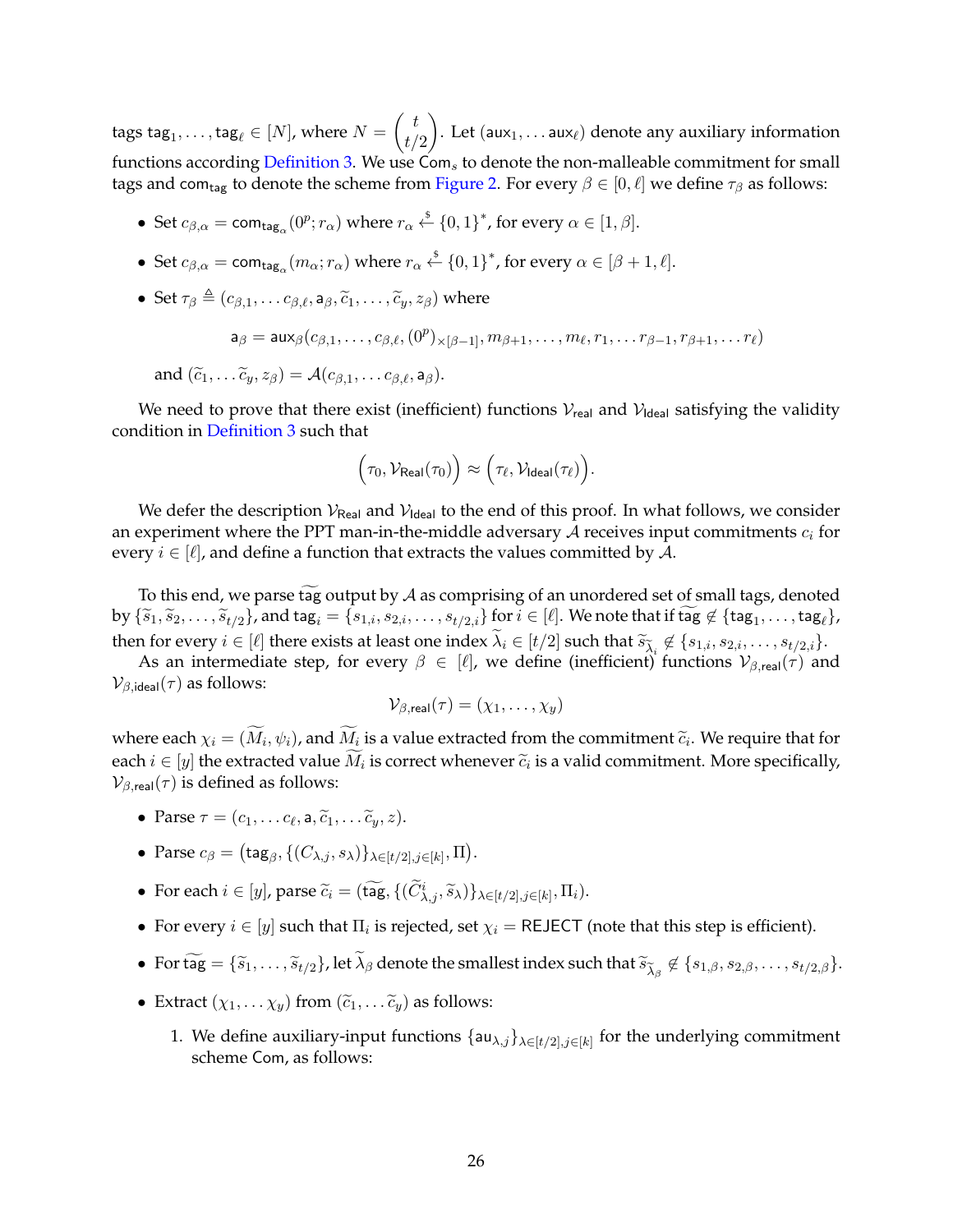(a) For each  $j' \in [k]$  define an auxiliary input function  $\mathsf{au}_{j'}$ , that on input

$$
\left(\{C'_{\lambda,j},s'_\lambda\}_{\lambda\in[t/2],j\in[k]},\{M'_{\lambda,j}\}_{\lambda\in[t/2],j\in[k]\backslash\{j'\}},\{r'_{\lambda,j}\}_{\lambda\in[t/2],j\in[k]\backslash\{j'\}}\right)
$$

sets

$$
X = \{(C'_{\lambda,j}, s'_\lambda)\}_{\lambda \in [t/2], j \in [k]} \text{ and } W = \left( [k] \setminus \{j'\}, \{M_{\lambda,j}, r_{\lambda,j}\}_{\lambda \in [t/2], j \in [k] \setminus \{j'\}} \right).
$$

If  $R_L(X,W)=1$  then it outputs a NIWI for the statement  $X\in L^{17}$  $X\in L^{17}$  $X\in L^{17}$ , else it outputs  $\bot.$ 

- (b) For all  $\lambda \in [t/2]$  and  $j \in [k]$ , set au $_{\lambda,j} =$  au $_j{}^{18}$  $_j{}^{18}$  $_j{}^{18}$ .
- 2. We define an adversary  $\mathcal{A}'$  for the underlying commitment Com, that has  $\beta, m_1, \ldots m_\ell,$  tag $_1, \ldots$  tag $_\ell$ hardwired, and on input  $\left(\{(C'_{\lambda,j},s'_\lambda)\}_{\lambda\in[t/2],j\in[k]},$  au $'\right)$  does the following:
	- **–** Sample  $r_1, \ldots r_\ell \overset{\hspace{0.1em}\mathsf{\scriptscriptstyle\$}}{\leftarrow} \{0, 1\}^*.$
	- **−** For all  $i \in [\ell] \setminus {\beta}$ , generate  $c_i$  using randomness  $r_i$ , according to the distribution of  $c_{\beta-1,i}$  defined above.
	- $\,$  Set  $c_{\beta} = \bigl( \mathsf{tag}_\beta, \{(C'_{\lambda,j}, s'_\lambda)\}_{\lambda \in [t/2], j \in [k]}, \mathsf{au}' \bigr).$
	- $-$  Compute  ${\sf a}_\beta = \mathsf{aux}_\beta(c_1, \ldots c_\ell, (0^p)_{\times (\beta-1)}, m_{\beta+1}, \ldots m_\ell, r_1, \ldots r_{\beta-1}, r_{\beta+1}, \ldots r_\ell).$
	- **–** Execute  $\mathcal{A}(c_1, \ldots, c_\ell, \mathsf{a}_\beta)$  to obtain  $(\widetilde{c}_1, \ldots, \widetilde{c}_y, z_\beta)$ .
	- **–** Let  $Z = (z_{\beta}, c_1, \ldots, c_{\beta-1}, c_{\beta+1}, \ldots, c_{\ell}, \tilde{c}_1, \ldots, \tilde{c}_y).$
	- **–** For each  $i \in [y]$ , parse  $\widetilde{c}_i = (\widetilde{\text{tag}}, \{(\widetilde{C}_{\lambda,j}^i, \widetilde{s}_\lambda)\}_{\lambda \in [t/2], j \in [k]}, \Pi_i).$
	- $-$  Output  $(\{(\widetilde{C}_{\widetilde{\lambda}_{\beta},j}^i, \widetilde{s}_{\widetilde{\lambda}_{\beta}})\}_{i \in [y], j \in [k]}, Z\Big).$
- 3. For all  $\lambda \in [t/2]$  and  $j \in [k]$ , set  $m_{\lambda,i} = m_{\beta}$ .
- 4. For all  $\lambda \in [t/2]$  and  $j \in [k]$ , set  $s_{\lambda,j} = s'_{\lambda}$ , where  $\{s'_\lambda\}_{\lambda \in [t/2]}$  are the input tags.
- 5. For  $\{m_{\lambda,j}\}_{\lambda\in[t/2],j\in[k]},\{s_{\lambda,j}\}_{\lambda\in[t/2],j\in[k]},\{a\mathsf{u}_{\lambda,j}\}_{\lambda\in[t/2],j\in[k]}$ , and  $\mathcal{A}'$  defined above, there exist distributions  $\mathcal{V}_{\text{Real}}$  and  $\mathcal{V}_{\text{Ideal}}$  corresponding to the commitment scheme Com, satisfying <mark>Definition</mark> 3, which we denote by  $v_\mathsf{Real}$  and  $v_\mathsf{Ideal}$ . $^{19}$  $^{19}$  $^{19}$  Compute

$$
\{X_{\widetilde{\lambda}_{\beta},j}^i\}_{i\in[y],j\in[k]}=v_{\mathsf{Real}}\Big(\{C_{\lambda,j},s_{\lambda})\}_{\lambda\in[t/2],j\in[k]},\Pi,\{(\widetilde{C}_{\widetilde{\lambda}_{\beta},j}^i,\widetilde{s}_{\widetilde{\lambda}_{\beta}})\}_{i\in[y],j\in[k]}\Big).
$$

- 6. For each  $i \in [y]$ , if there exists a message  $\widetilde{M}$  and subset  $J \subseteq [k]$  where  $|J| \geq (\frac{3k}{4} + 1 \beta)$ , such that for all  $j \in J$ ,  $X^i_{\widetilde{\lambda}_\beta,j} = \widetilde{M}$ , set  $\chi_i = (\widetilde{M},|J|)$ , else set  $\chi_i = \bot$ .
- Output  $(\chi_1, \ldots \chi_u)$ .

We define  $V_{\beta,\text{ideal}}(\tau)$  identically to  $V_{\beta,\text{real}}$ , except that in Step 5, it computes

$$
\{X_{\widetilde{\lambda}_{\beta},j}^i\}_{i\in[y],j\in[k]}=v_{\text{Ideal}}\Big(\{C_{\lambda,j},s_{\lambda})\}_{\lambda\in[t/2],j\in[k]},\Pi,\{(\widetilde{C}_{\widetilde{\lambda}_{\beta},j}^i,\widetilde{s}_{\widetilde{\lambda}_{\beta}})\}_{i\in[y],j\in[k]}\Big).
$$

We have the following observation about the efficiency of  $\mathcal{V}_{\beta,\text{ideal}}$  and  $\mathcal{V}_{\beta,\text{real}}$  for  $\beta \in [\ell].$ 

<span id="page-28-0"></span><sup>&</sup>lt;sup>17</sup>Refer to [Figure 2](#page-26-0) for a description of the language  $L$ .

<span id="page-28-2"></span><span id="page-28-1"></span><sup>&</sup>lt;sup>18</sup>Note that  $au_{\lambda,j}$  as a function gets as input additional messages and randomness, which he ignores.

<sup>&</sup>lt;sup>19</sup>While [Definition 3](#page-15-0) considers a vector of messages  $m_1, \ldots, m_\ell$ , (respectively tags  $t_1, \ldots, t_\ell$  and commitments  $c_1, \ldots c_\ell$ ), here and in the rest of the proof, we often abuse notation and denote the  $t\ell/2$  "left" messages as a  $t \times \ell/2$ *matrix* of messages (and similarly for tags and commitments).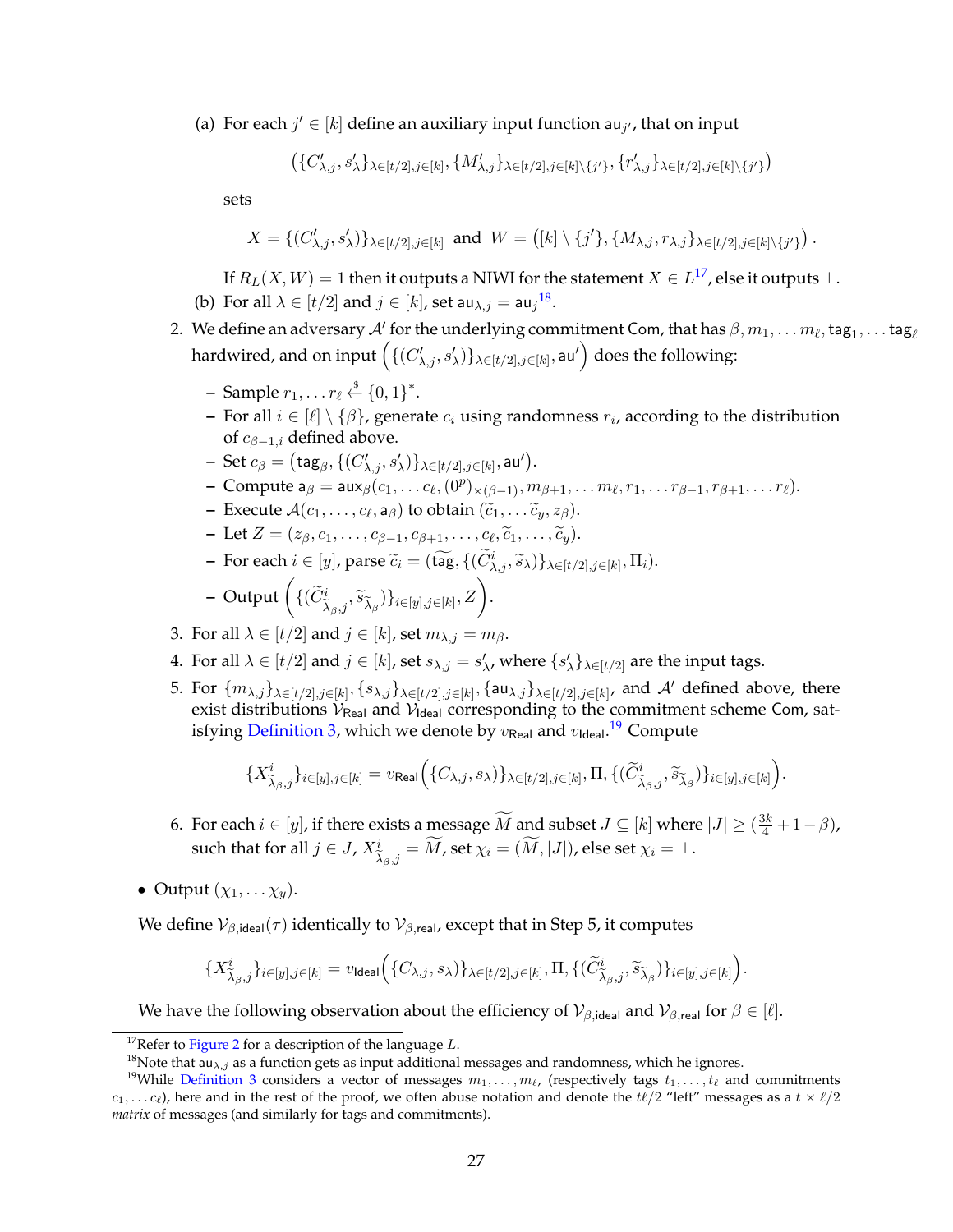**Claim 2.** *For every*  $\beta \in [\ell]$ , the function  $V_{\beta, \text{ideal}}$  and the function  $V_{\beta, \text{real}}$  are computable in time  $T_V(n)$  + poly(n) *where*  $T_V(n)$  *is the time required to compute*  $V_{\text{Real}}$  *and*  $V_{\text{Ideal}}$  *for* Com.

We will make use of  $\mathcal{V}_{1,real}$  and  $\mathcal{V}_{\ell,ideal}$  to define the functions  $\mathcal{V}_{Real}$  and  $\mathcal{V}_{Ideal}$  respectively. Before describing these functions, we prove some lemmas about the distributions output by the functions  $\mathcal{V}_{\beta, \text{real}}, \mathcal{V}_{\beta, \text{ideal}}$  described above.

<span id="page-29-0"></span>**Lemma 1.** *For all*  $\beta \in [\ell]$ *,* 

$$
\Big(\tau_{\beta-1},\mathcal{V}_{\beta,\text{real}}(\tau_{\beta-1})\Big) \approx_{\text{poly}(n\cdot 2^{y})} \Big(\tau_{\beta},\mathcal{V}_{\beta,\text{ideal}}(\tau_{\beta})\Big)
$$

*where*  $\tau_{\beta-1}, \tau_{\beta}$  *are defined above.* 

*Proof.* Fix any  $\beta \in [\ell]$ . Note that  $c_{\beta,\alpha} \equiv c_{\beta-1,\alpha}$  for every  $\alpha \neq \beta$ , and the only difference between the two distributions is the following.

- $c_{\beta-1,\beta} \stackrel{\$}{\leftarrow} \mathsf{com}_{\mathsf{tag}_\beta}(m_\beta)$  whereas  $c_{\beta,\beta} \stackrel{\$}{\leftarrow} \mathsf{com}_{\mathsf{tag}_\beta}(0)$ .
- $\tau_{\beta-1}$  is defined with auxiliary-input function aux $_{\beta-1}$ , whereas  $\tau_{\beta}$  is defined with auxiliaryinput function aux $\beta$ .

We prove this lemma via two hybrid experiments. These hybrids rely on auxiliary-input non-malleability w.r.t. replacement [\(Definition 3\)](#page-15-0) of Com for tags in [t], against poly $(n \cdot 2^y)$ -size machines. We will also rely on the witness indistinguishability of the NIWI against poly $(T_V)$ -size machines.

In the following hybrids, we start with  $(\tau_{\beta-1},\mathcal{V}_{\beta,\mathsf{real}}(\tau_{\beta-1})).$  We then switch from using aux $_{\beta-1}$ to using aux<sub>β</sub> in  $\tau_{\beta-1}$ . Finally, we switch from generating the  $\beta^{th}$  commitment as a commitment to  $m_\beta$  to generating it as a commitment to  $0^p$ . We note the differences between the hybrids by underlining them.

Hybrid $_0$ : This hybrid is defined as follows:

- Compute  $(c_1, \ldots c_\ell) := (c_{\beta-1,1}, \ldots c_{\beta-1,\ell})$  as described above, by sampling randomness  $(r_1, \ldots, r_\ell)$ .
- Compute  $a_{\beta-1} := \text{aux}_{\beta-1}(c_1, \ldots c_\ell, (0^p)_{\times (\beta-2)}, m_\beta, \ldots, m_\ell, r_1, \ldots r_{\beta-2}, r_\beta, \ldots r_\ell).$
- Obtain  $(\tilde{c}_1, \ldots \tilde{c}_y, z) = \mathcal{A}(c_1, \ldots c_\ell, a_{\beta-1}).$
- Set  $\tau_{\beta-1} = (c_1, \ldots c_\ell, a_{\beta-1}, \widetilde{c}_1, \ldots, \widetilde{c}_y, z).$
- Output  $(\tau_{\beta-1}, \mathcal{V}_{\beta, \text{real}}(\tau_{\beta-1}))$  for  $\mathcal{V}_{\beta, \text{real}}$  defined above.

Hybrid<sub>1</sub>: This is the same as the previous hybrid, except that it uses aux<sub>β</sub> instead of aux<sub>β-1</sub>. Formally, this hybrid is defined as follows:

- Compute  $(c_1, \ldots c_\ell) := (c_{\beta-1,1}, \ldots c_{\beta-1,\ell})$  as described above, by sampling randomness  $(r_1, \ldots, r_\ell)$ .
- Compute  $a_{\beta} := \text{aux}_{\beta}(c_1, \ldots c_{\ell}, (\theta^p)_{\times (\beta-1)}, m_{\beta+1}, \ldots, m_{\ell}, r_1, \ldots r_{\beta-1}, r_{\beta+1}, \ldots r_{\ell}).$
- Obtain  $(\widetilde{c}_1, \ldots \widetilde{c}_y, z) = \mathcal{A}(c_1, \ldots c_\ell, a_\beta).$
- Set  $\tau = (c_1, \ldots c_\ell, a_\beta, \widetilde{c}_1, \ldots, \widetilde{c}_y, z).$
- Output  $(\tau, \mathcal{V}_{\beta, \text{real}}(\tau))$  for  $\mathcal{V}_{\beta, \text{real}}$  defined above.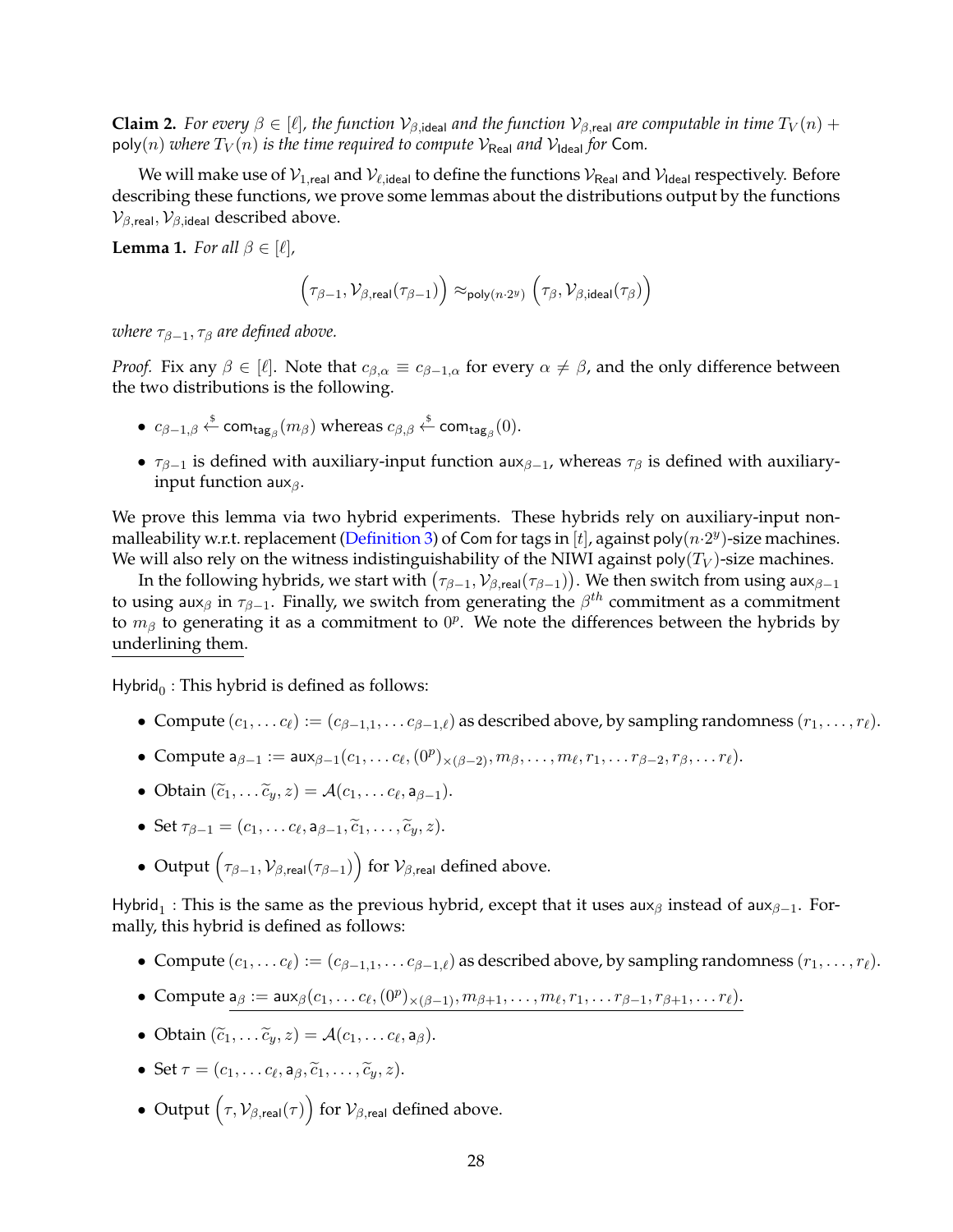Recall that in both Hybrid<sub>0</sub> and Hybrid<sub>1</sub>,  $(c_1, \ldots c_\ell)$  are generated according to the distribution  $(c_{\beta-1,1}, \ldots, c_{\beta-1,\ell})$ . By Equation [\(1\)](#page-16-0) (see [Definition 3\)](#page-15-0)

 $(c_{\beta-1,1},\ldots,c_{\beta-1,\ell},\mathsf{aux}_{\beta-1}(c_{\beta-1,1},\ldots c_{\beta-1,\ell},m_1,\ldots,m_{\beta-2},m_\beta,\ldots,m_\ell,r_1,\ldots r_{\beta-2},r_\beta,\ldots r_\ell))\approx_{\mathsf{poly}(T_V)}$  $(c_{\beta-1,1}, \ldots c_{\beta-1,\ell}, \mathsf{aux}_\beta(c_{\beta-1,1}, \ldots c_{\beta-1,\ell}, m_1, \ldots, m_{\beta-1}, m_{\beta+1}, \ldots, m_\ell, r_1, \ldots r_{\beta-1}, r_{\beta+1}, \ldots r_\ell)).$ 

This, together with the fact that A runs in polynomial time and  $V_{\beta,real}(\tau)$  can be computed in time  $T_V$  + poly(*n*), implies that

$$
\mathsf{Hybrid}_{0} \approx_{\mathsf{poly}(T_V)} \mathsf{Hybrid}_{1}.
$$

Hybrid $_2$  : This is the same as the previous hybrid, except that it computes  $c_\beta$  as a commitment to  $0$ (instead of a commitment to  $m_\beta$ ). It uses  $\mathcal{V}_{\beta, \text{ideal}}$  instead of  $\mathcal{V}_{\beta, \text{real}}$  to compute  $\chi_1, \dots \chi_y$ . Formally, this hybrid is defined as follows:

- Compute  $(c_1, \ldots c_\ell) := (c_{\beta,1}, \ldots c_{\beta,\ell})$  as described above, by sampling randomness  $(r_1, \ldots, r_\ell)$ .
- Compute  $a_{\beta} := \text{aux}_{\beta}(c_1, \ldots c_{\ell}, (\theta^p)_{\times (\beta-1)}, m_{\beta+1}, \ldots, m_{\ell}, r_1, \ldots r_{\beta-1}, r_{\beta+1}, \ldots r_{\ell}).$
- Obtain  $(\widetilde{c}_1, \ldots \widetilde{c}_y, z) = \mathcal{A}(c_1, \ldots c_\ell, a_\beta).$
- Set  $\tau_{\beta} = (c_1, \ldots c_{\ell}, a_{\beta}, \tilde{c}_1, \ldots, \tilde{c}_y, z).$
- Output  $(\tau_\beta,\mathcal{V}_{\beta,\text{ideal}}(\tau_\beta))$  for  $\mathcal{V}_{\beta,\text{ideal}}$  defined above.

Note that  $c_1, \ldots c_{\beta-1}, c_{\beta+1}, \ldots c_\ell$  are generated identically in Hybrid $_1$  and Hybrid $_2.$  We prove that Hybrid<sub>1</sub>  $\approx_{\text{poly}(n\cdot 2^y)}$  Hybrid<sub>2</sub> by poly $(n\cdot 2^y)$  non-malleability of the underlying commitment scheme Com.

To this end, suppose there exists a poly $(n \cdot 2^y)$ -time distinguisher that distinguishes Hybrid<sub>1</sub> and Hybrid<sub>2</sub> with advantage  $1/\text{poly}(n \cdot 2^y)$  (for infinitely many  $n \in \mathbb{N}$ ). We will use this distinguisher to contradict  $kt/2$ -to- $ky$  same-tag auxiliary-input non-malleability w.r.t. replacement of Com against poly $(n \cdot 2^y)$ -size adversaries, according to [Definition 3,](#page-15-0) as follows.

We define auxiliary-input functions  $\{au_{\lambda,j}\}_{\lambda\in[t/2],j\in[k]}$ , an adversary  $\mathcal{A}'$ , and messages and tags corresponding to the underlying commitment scheme Com. These are defined identically to the ones defined in the description of  $\mathcal{V}_{\beta,real}$  and  $\mathcal{V}_{\beta,ideal}$ . We recall the definitions below.

- 1. We define  $\{au_{\lambda,j}\}_{\lambda \in [t/2], j \in [k]}$  as follows:
	- (a) For each  $j' \in [k]$ , define an auxiliary input function au<sub>j</sub> that on input

$$
\left(\{C'_{\lambda,j},s'_\lambda\}_{\lambda\in[t/2],j\in[k]},\{M'_{\lambda,j}\}_{\lambda\in[t/2],j\in[k]\backslash\{j'\}},\{r'_{\lambda,j}\}_{\lambda\in[t/2],j\in[k]\backslash\{j'\}}\right),
$$

sets

$$
X=\{(C'_{\lambda,j},s'_\lambda)\}_{\lambda\in[t/2],j\in[k]} \text{ and } W=\left([k]\setminus\{j'\},\{M_{\lambda,j},r_{\lambda,j}\}_{\lambda\in[t/2],j\in[k]\setminus\{j'\}}\right).
$$

If  $R_L(X,W)=1$ , then it outputs a NIWI for the statement  $X\in L^{20}$  $X\in L^{20}$  $X\in L^{20}$ , else it outputs  $\bot.$ 

(b) For all  $\lambda \in [t/2]$  and  $j \in [k]$ , set au $\lambda, j = \text{au}_j^{21}$  $\lambda, j = \text{au}_j^{21}$  $\lambda, j = \text{au}_j^{21}$ .

<span id="page-30-0"></span><sup>&</sup>lt;sup>20</sup>Refer to [Figure 2](#page-26-0) for a description of the language  $L$ .

<span id="page-30-1"></span><sup>&</sup>lt;sup>21</sup>Note that  $au_{\lambda,j}$  takes as input additional messages and randomness which he ignores.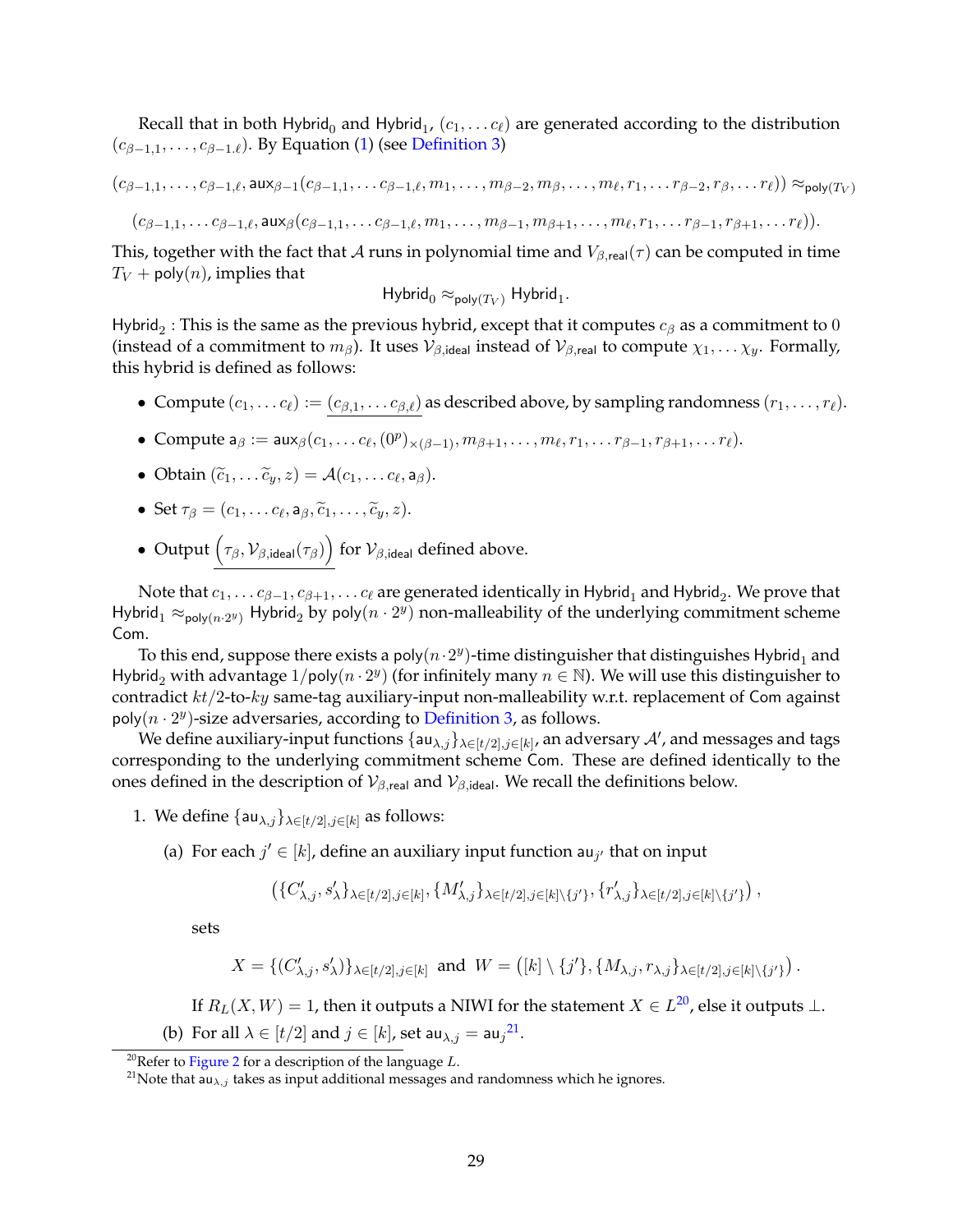2. We define adversary  $\mathcal{A}'$  that has  $\beta, m_1, \ldots m_\ell,$  tag $_1, \ldots$  tag $_\ell$  hardwired, and on input

$$
\left(\{(C'_{\lambda,j},s'_\lambda)\}_{\lambda\in[t/2],j\in[k]},\mathsf{au}'\right),
$$

does the following:

- (a) Sample  $r_1, \ldots r_\ell \stackrel{\$}{\leftarrow} \{0, 1\}^*$ .
- (b) For all  $i \in [\ell] \setminus \{\beta\}$ , generate  $c_i$  using randomness  $r_i$ , according to the distribution of  $c_{\beta-1,i}$  defined above.
- (c) Set  $c_{\beta} = (\text{tag}_{\beta}, \{(C'_{\lambda,j}, s'_{\lambda})\}_{\lambda \in [t/2], j \in [k]}, \text{au}')$ .
- (d) Compute  $a_{\beta} = \mathsf{aux}_{\beta}(c_1, \ldots c_{\ell}, (0^p)_{\times (\beta-1)}, m_{\beta+1}, \ldots m_{\ell}, r_1, \ldots r_{\beta-1}, r_{\beta+1}, \ldots r_{\ell}).$
- (e) Execute  $\mathcal{A}(c_1, \ldots, c_\ell, a_\beta)$  to obtain  $(\widetilde{c}_1, \ldots, \widetilde{c}_y, z)$ .
- (f) Set  $Z = (z, c_1, \ldots, c_\beta, c_{\beta+1}, \ldots, c_\ell, \widetilde{c}_1, \ldots, \widetilde{c}_y).$
- (g) For each  $i \in [y]$ , parse  $\widetilde{c}_i = (\widetilde{\text{tag}}, \{(\widetilde{C}^i_{\lambda,j}, \widetilde{s}_\lambda)\}_{\lambda \in [t/2], j \in [k]}, \Pi_i)$ .
- (h) Output  $(\{(\widetilde{C}_{\widetilde{\lambda}_{\beta},j}^i, \widetilde{s}_{\widetilde{\lambda}_{\beta}})\}_{i \in [y], j \in [k]}, Z).$
- 3. For all  $\lambda \in [t/2]$  and  $j \in [k]$ , set  $m_{\lambda,j} = m_{\beta}$ .
- 4. For all  $\lambda \in [t/2]$  and  $j \in [k]$ , set  $s_{\lambda,j} = s'_{\lambda}$ , where  $\{s'_{\lambda}\}_{\lambda \in [t/2]}$  are the input tags.

Note that  $\{m_{\lambda,j}\}_{\lambda\in[t/2],j\in[k]},\{s_{\lambda,j}\}_{\lambda\in[t/2],j\in[k]},\{ \sf{au}_{\lambda,j}\}_{\lambda\in[t/2],j\in[k]}$ , as defined above, satisfy Equation [\(1\)](#page-16-0) [\(Definition 3\)](#page-15-0), corresponding to the underlying commitment Com. Therefore, for

$$
\{m_{\lambda,j}\}_{\lambda\in[t/2],j\in[k]},\{s_{\lambda,j}\}_{\lambda\in[t/2],j\in[k]},\{\mathsf{au}_{\lambda,j}\}_{\lambda\in[t/2],j\in[k]},\mathcal{A}'
$$

there exist distributions  $V_{\text{Real}}$  and  $V_{\text{Ideal}}$ , which we denote by  $v_{\text{Real}}$  and  $v_{\text{Ideal}}$ , such that:

<span id="page-31-0"></span>
$$
(\tau_0, v_{\text{Real}}(\tau_0)) \approx_{\text{poly}(n \cdot 2^y)} (\tau_{kt/2}, v_{\text{Ideal}}(\tau_{kt/2}))
$$
\n(4)

where  $\tau_0=\left(\{C_{\lambda,j}^0\}_{\lambda\in[t/2],j\in[k]},\mathsf{au}^0,\mathcal{A}'(\{C_{\lambda,j}^0\}_{\lambda\in[t/2],j\in[k]},\mathsf{au}^0)\right)$  is such that for every  $\lambda\in[t/2],j\in[k]$  $[k]$ ,

- $r_{\lambda,j} \stackrel{\$}{\leftarrow} \{0,1\}^*$ ,
- $\bullet \ \ C^0_{\lambda,j}= \mathsf{Com}_{\mathsf{tag}_{\lambda,j}}(m_\beta,r_{\lambda,j}),$  and
- $\bullet$  au<sup>0</sup> = au<sub>kt/2</sub> ({C<sup>0</sup><sub>λ,j</sub>}<sub>λ∈[t/2],j∈[k]</sub>, (m<sub>β</sub>)<sub>×(kt/2−1)</sub>, {r<sub>λ,j</sub>}<sub>(λ,j)∈[t/2]×[k]\{(t/2,k)}).</sub>

 $\text{Similarly, } \tau_{kt/2} \ = \ \big(\{C^{kt/2}_{\lambda,j}\}_{\lambda \in [t/2], j \in [k]}, \mathsf{au}^{kt/2}, \mathcal{A}'(\{C^{kt/2}_{\lambda,j}\}_{\lambda \in [t/2], j \in [k]}, \mathsf{au}^{kt/2})\big) \text{ is such that for every }$  $\lambda \in [t/2], j \in [k],$ 

- $r_{\lambda,j} \stackrel{\$}{\leftarrow} \{0,1\}^*$ ,
- $\bullet \enspace C_{\lambda,j}^{kt/2} = \mathsf{Com}_{\mathsf{tag}_{\lambda,j}}(0^p, r_{\lambda,j}),$  and
- $\bullet$  au $^{kt/2} =$  au $_{t/2,k}(\{C^0_{\lambda,j}\}_{\lambda \in [t/2], j \in [k]}, (0)_{\times (kt/2-1)}, \{r_{\lambda,j}\}_{(\lambda,j) \in [t/2] \times [k] \setminus \{(t/2,k)\}}).$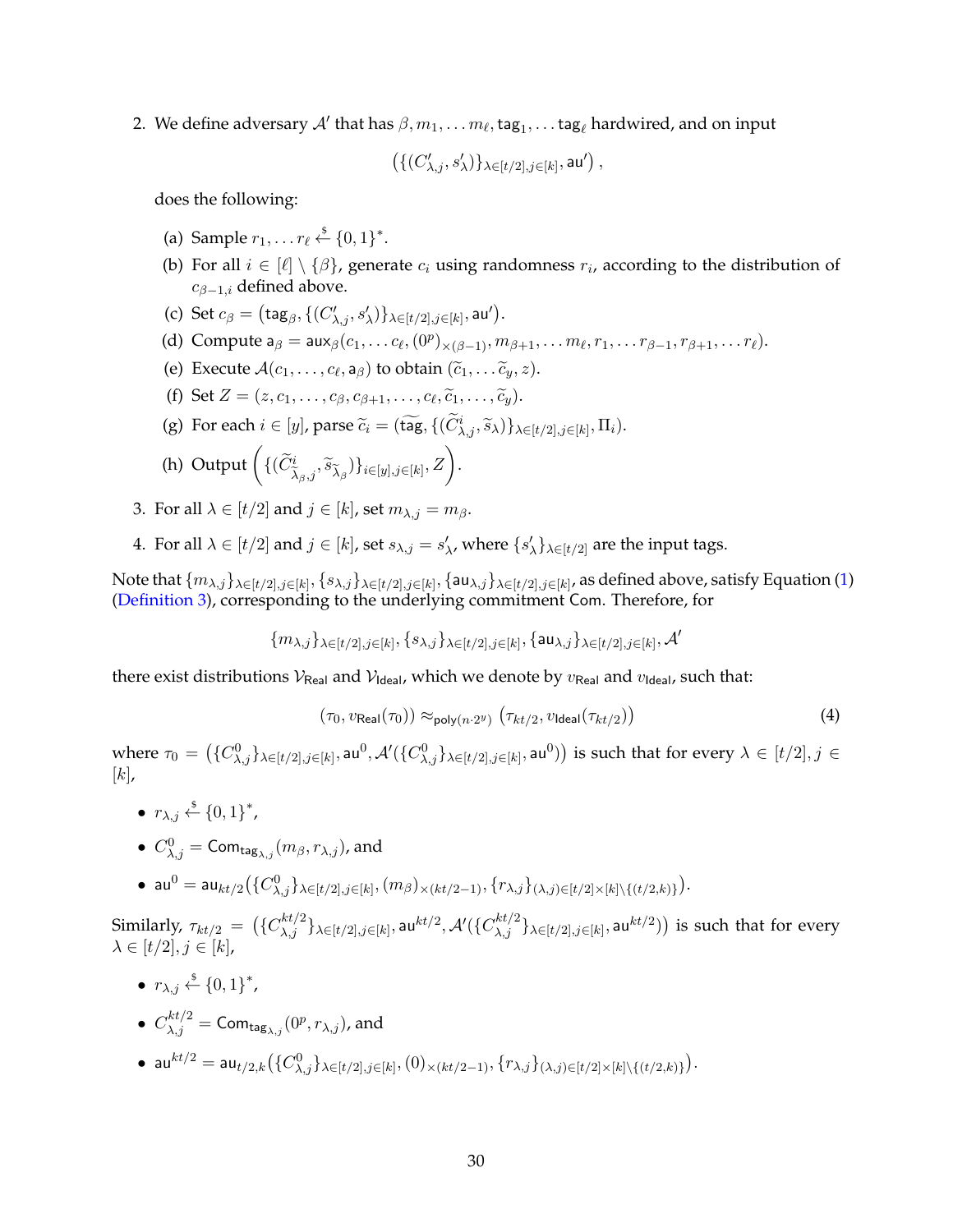<span id="page-32-1"></span>Note that  $Hybrid<sub>1</sub>$  outputs

$$
(c_{\beta-1,1},\ldots,c_{\beta-1,\ell},a_{\beta},\widetilde{c}_1,\ldots,\widetilde{c}_y,z,v_{\mathsf{Real}}(\tau_0))
$$

which is efficiently computable from

$$
(\tau_0, v_{\mathsf{Real}}(\tau_0))\,.
$$

Similarly,  $Hybrid<sub>2</sub>$  outputs

$$
(c_{\beta,1},\ldots,c_{\beta,\ell},\mathsf{a}_{\beta},\widetilde{c}_1,\ldots,\widetilde{c}_y,z,v_{\mathsf{Ideal}}(\tau_{tk/2})
$$

which is efficiently computable from

$$
\big(\tau_{kt/2},v_{\mathsf{Ideal}}(\tau_{kt/2})\big)\,.
$$

Therefore, if there exists a poly $(n \cdot 2^y)$ -time distinguisher  $\mathcal D$  such that for infinitely many  $n \in \mathbb N$ 

$$
\Big\vert \mathrm{Pr}[\mathcal{D}(\mathsf{Hybrid}_1) = 1] - \mathrm{Pr}[\mathcal{D}(\mathsf{Hybrid}_2) = 1] \Big\vert \geq \frac{1}{\mathsf{poly}(n \cdot 2^y)},
$$

then there exists a poly $(n \cdot 2^y)$ -time distinguisher  $\mathcal{D}'$  such that for infinitely many  $n \in \mathbb{N}$ 

$$
\Big|\Pr[\mathcal{D}'\big(\tau_0, v_{\mathsf{Real}}(\tau_0)\big) = 1] - \Pr[\mathcal{D}'\big(\tau_{t/2,k}, v_{\mathsf{Ideal}}(\tau_{t/2,k})\big) = 1]\Big| \ge \frac{1}{\mathsf{poly}(n \cdot 2^y)}
$$

contradicing Equation [\(4\)](#page-31-0), as desired.

These two hybrids prove that

$$
\Big(\tau_{\beta-1},\mathcal{V}_{\beta,\text{real}}(\tau_{\beta-1})\Big)\approx_{\text{poly}(n\cdot 2^y)}\Big(\tau_{\beta},\mathcal{V}_{\beta,\text{ideal}}(\tau_{\beta})\Big),
$$

completing the proof of the lemma.

It is tempting to try to prove that for every  $\beta \in [\ell - 1]$ ,

<span id="page-32-0"></span>
$$
\left(\tau, \mathcal{V}_{\beta, \text{ideal}}(\tau)\right) \approx \left(\tau, \mathcal{V}_{\beta+1, \text{real}}(\tau)\right),\tag{5}
$$

and then use [Lemma 1,](#page-29-0) together with a standard hybrid argument, to argue that

$$
\Big(\tau_0,\mathcal{V}_{1,\mathsf{real}}(\tau_0)\Big) \approx \Big(\tau_\ell,\mathcal{V}_{\beta,\mathsf{ideal}}(\tau_\ell)\Big),
$$

and thus define  $\mathcal{V}_{\mathsf{Real}}$  according to  $(\tau_0, \mathcal{V}_{1,\mathsf{real}}(\tau_0))$ , while converting each  $(M_i, \psi_i)$  to  $\overline{M}_i$ ; and similarly, define  $V_{\text{Ideal}}$  according to  $(\tau_\ell, \mathcal{V}_{\ell, \text{ideal}}(\tau_\ell))$ , while converting each  $(\bar{M}_i, \psi_i)$  to  $\bar{M}_i$ .

Unfortunately, Equation [\(5\)](#page-32-0) is not necessarily true. Equation [\(5\)](#page-32-0) is true if we assume the adversary always generates valid commitments. However, for a general adversary, it may be the case that  $\mathcal{V}_{\beta,\text{ideal}}(\tau)$  outputs  $\bot$ , whereas  $\mathcal{V}_{\beta+1,\text{real}}(\tau)$  does not. The reason is two-fold: First,  $\mathcal{V}_{\beta+1,\text{real}}$ extracts the commitments corresponding to  $\widetilde{s}_{\lambda_{\beta+1}}$  whereas  $\mathcal{V}_{\beta,\text{ideal}}$  extracts the commitments corresponding to  $\widetilde{s}_{\widetilde{\lambda}_{\beta}}$ . Second,  $\mathcal{V}_{\beta+1, \text{real}}$  is "more forgiving" than  $\mathcal{V}_{\beta, \text{ideal}}$ .

Jumping ahead, to make the distributions  $\mathcal{V}_{\beta,\text{ideal}}(\tau)$  and  $\mathcal{V}_{\beta+1,\text{real}}(\tau)$  indistinguishable, we need to sometimes convert the output of  $\mathcal{V}_{\beta+1,real}(\tau)$  to  $\perp$ . We do this by using the leakage lemma due to Gentry and Wichs [\[GW11\]](#page-51-7), as follows.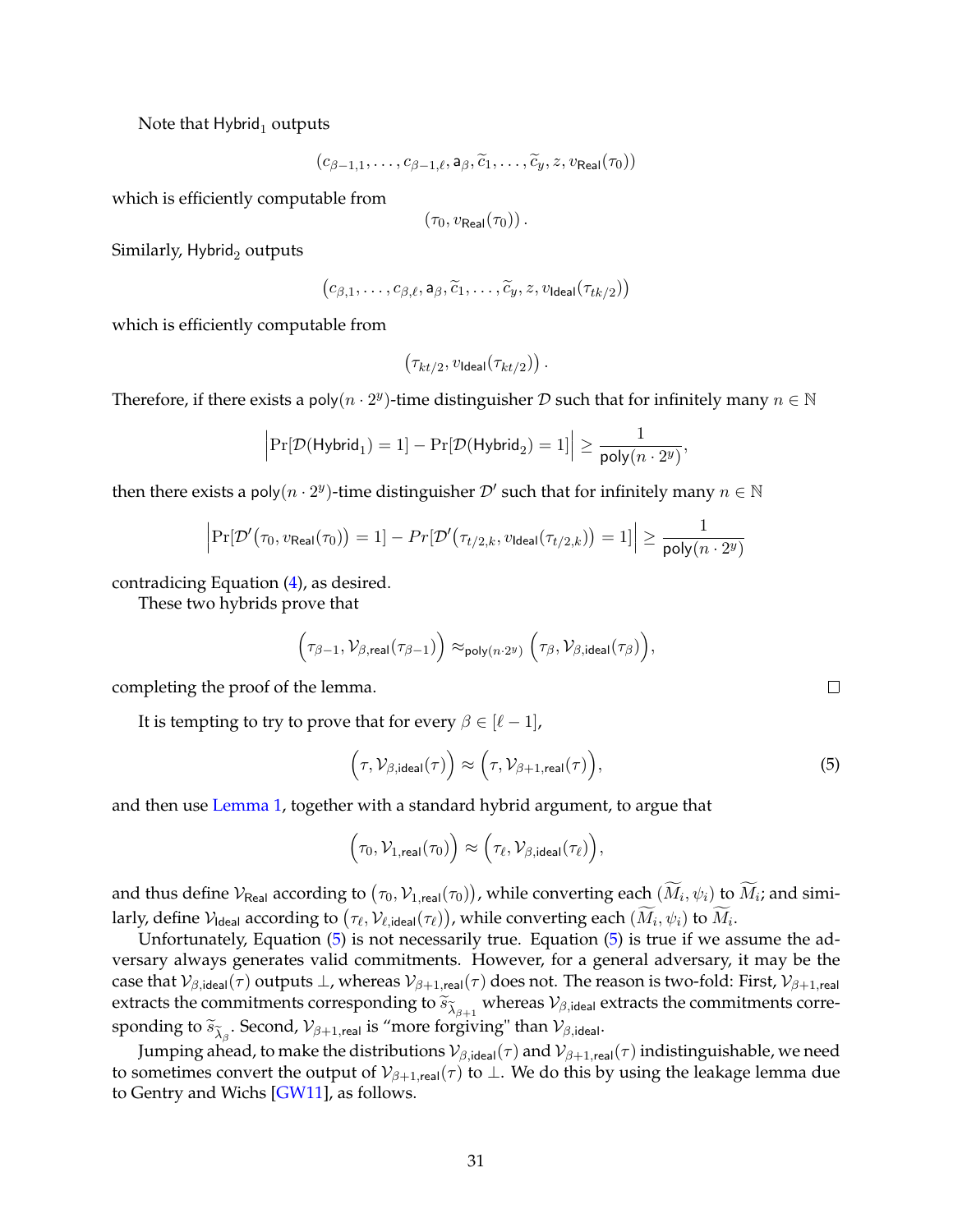<span id="page-33-3"></span>In the next part of the proof, we fix any  $\beta \in [\ell - 1]$  and consider the distributions  $\mathcal{V}_{\beta,\text{ideal}}(\tau_{\beta})$ and  $\mathcal{V}_{\beta+1, \text{real}}(\tau_{\beta}).$ 

In what follows, we consider an arbitrary transcript  $\tau$ , and for any  $\beta \in [\ell - 1]$  and any  $i \in [y]$ , we denote the output of  $\mathcal{V}_{\beta,\text{ideal}}(\tau)$  by  $(\chi_1,\dots\chi_y)$ , and denote by  $\mathcal{V}_{\beta,\text{ideal}}^i(\tau)$  the value  $\chi_i$ . Similarly, we denote the output of  $\mathcal{V}_{\beta+1,real}(\tau)$  by  $(\chi_1,\ldots\chi_y)$ , and denote by  $\mathcal{V}_{\beta+1,real}^i(\tau)$  the value  $\chi_i$ . Note that the output  $\chi_i$  of  $\mathcal{V}_{\beta,\mathsf{ideal}}^i$  only depends on values  $\{\widetilde{M}_{\widetilde{\lambda}_{\beta},j}\}_{j\in[k]}$  corresponding to the  $i^{th}$  right commitments with (small) tag  $\widetilde{s}_{\widetilde{\lambda}_{\beta}} \notin \{s_{1,\beta}, \ldots s_{\ell,\beta}\}$ , whereas the output  $\chi_i$  of  $\mathcal{V}_{\beta+1, \mathsf{real}}^i$ only depends on the values  $\{\widetilde{M}_{\widetilde{\lambda}_{\beta+1},j}\}_{j\in[k]}$  corresponding to the  $i^{th}$  commitments with (small) tag  $\widetilde{s}_{\widetilde{\lambda}_{\beta+1}} \notin \{s_{1,\beta+1}, \ldots s_{\ell,\beta+1}\}.$ 

Note that since REJECT is efficiently computable, if  $\mathcal{V}_{\beta,\text{ideal}}^i(\tau) = \text{REJECT }$  then  $\mathcal{V}_{\beta+1,\text{real}}^i(\tau) =$ REJECT. Moreover, if  $\Pi_i$  is an accepting proof, then by the soundness of the NIWI proof system, $^{22}$  $^{22}$  $^{22}$  $\{\widetilde{M}_{\widetilde{\lambda}_{\beta},j}\}_{j\in[k]}$  and  $\{\widetilde{M}_{\widetilde{\lambda}_{\beta+1},j}\}_{j\in[k]}$  in the  $i^{th}$  commitment share at least  $(k-1)$  elements. Therefore, by the soundness of the NIWI, the following holds for all  $\tau$ , where  $\tau = (c_1, \dots c_\ell, \widetilde{c}_1, \dots \widetilde{c}_y, z)$  denotes any transcript of an execution.

1. 
$$
V_{\beta,\text{ideal}}^i(\tau) = (\widetilde{M}, \psi) \text{ for } \psi \in \left[ \left( \frac{3k}{4} + 1 - \beta \right), k \right] \implies
$$
  
\n $V_{\beta+1,\text{real}}^i(\tau) = (\widetilde{M}, \psi') \text{ where } \psi' \in \{\psi - 1, \psi, \psi + 1\} \text{ and } \psi' \leq k.$   
\n2.  $V_{\beta,\text{ideal}}^i(\tau) = \bot \implies V_{\beta+1,\text{real}}^i(\tau) \in \{\bot\} \cup \{(\widetilde{M}, \psi')\}_{\widetilde{M} \in \{0,1\}^{p(n)}} \text{ for } \psi' \in \left\{(\frac{3k}{4} - \beta), (\frac{3k}{4} - \beta + 1)\right\}.$ 

Next we prove that if  $\mathcal{V}_{\beta,\mathsf{ideal}}^i(\tau)\neq \bot$ , then one can efficiently compute  $\mathcal{V}_{\beta+1,\mathsf{real}}^i(\tau)$  from  $\mathcal{V}_{\beta,\mathsf{ideal}}^i(\tau)$ given only 2 additional bits of (inefficient) leakage. To this end, we define an (inefficient) leakage function  $\pi^i_\beta(\cdot)$  with range  $\{0,-1,1,*\}$ , and an efficient function  $f^i$  such that for every transcript  $\tau$ ,

<span id="page-33-2"></span>
$$
\mathcal{V}_{\beta+1,\text{real}}^{i}(\tau) = f^{i}(\mathcal{V}_{\beta,\text{ideal}}^{i}(\tau), \pi_{\beta}^{i}(\tau))
$$
\n(6)

whenever  $\pi^i_\beta(\tau) \neq *$ .

Intuitively, the leakage value  $0$  indicates that  $\mathcal{V}_{\beta+1, \sf real}^i(\tau)$  is identical to  $\mathcal{V}_{\beta, \sf ideal}^i(\tau).$  The leakage values  $\{-1,1\}$  indicate that  $\mathcal{V}_{\beta,\mathsf{ideal}}^i(\tau)$  contains some message and value  $\psi$ , and  $\mathcal{V}_{\beta+1,\mathsf{real}}^i(\tau)$  contains the same message and  $\psi \pm 1$ . The leakage value  $*$  indicates failure. We formally define  $\pi^i_\beta$ and  $f^i$  in [Figure 3.](#page-34-0)

Note that the leakage  $\pi_\beta$  consists of  $2y$  bits. Recall that by [Lemma 1,](#page-29-0) the distributions  $(\tau_{\beta-1},\mathcal{V}_{\beta,\mathsf{real}}(\tau_{\beta-1}))$ and  $(\tau_\beta, \mathcal{V}_{\beta,{\sf ideal}}(\tau_\beta))$  are poly $(n\cdot 2^y)$ -indistinguishable. Therefore, we can rely on the Gentry-Wichs leakage lemma [\[GW11\]](#page-51-7) (stated below, and adapted to our regime) to argue that there exists an augmentation function  $\widehat{\pi}_{\beta-1}$  such that

$$
\left(\tau_{\beta-1},\mathcal{V}_{\beta,\mathsf{real}}(\tau_{\beta-1}),\pi_{\beta-1}(\tau_{\beta-1})\right) \approx \left(\tau_{\beta},\mathcal{V}_{\beta,\mathsf{ideal}}(\tau_{\beta}),\widehat{\pi}_{\beta-1}(\tau_{\beta})\right).
$$

<span id="page-33-1"></span>**Lemma 2.** *[\[GW11,](#page-51-7) [JP14,](#page-51-12) [CLP15\]](#page-50-8) Let* X *and* Y *be any two distributions that cannot be distinguished with advantage more than by machines of size* T*. Then, for any leakage function* π *that outputs* γ *bits, there exists a function*  $\hat{\pi}$  *such that* 

$$
(x, \pi(x))
$$
 and  $(y, \hat{\pi}(y))$  for  $x \leftarrow X$  and  $y \leftarrow Y$ 

<span id="page-33-0"></span><sup>&</sup>lt;sup>22</sup>For simplicity, we rely on deterministically verifiable NIWIs. Known NIWIs [\[BOV07,](#page-50-4) [GOS12\]](#page-51-10) satisfy this condition.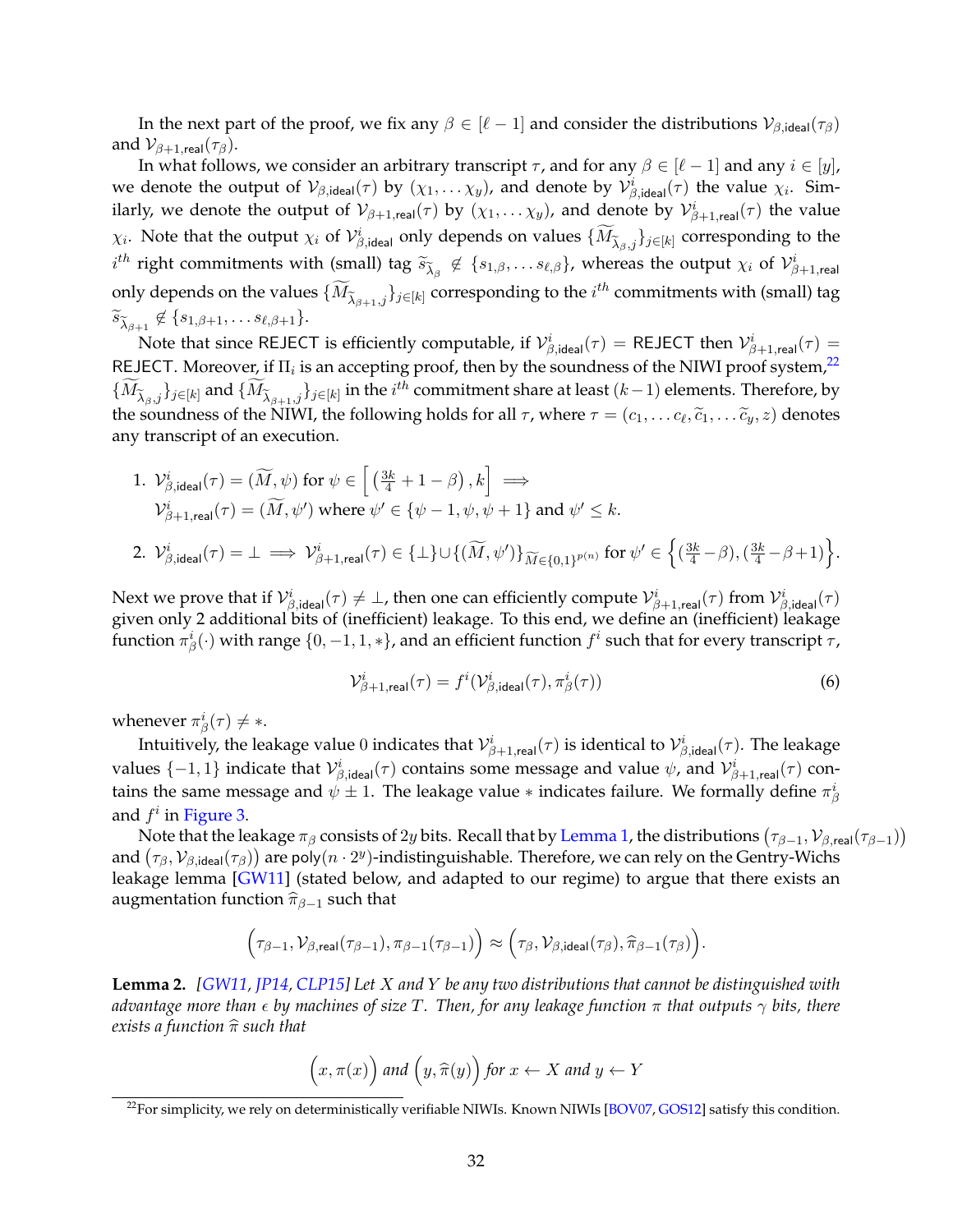<span id="page-34-0"></span>1. 
$$
\Pi_i
$$
 rejects  $\iff \mathcal{V}_{\beta, \text{ideal}}^i(\tau_{\beta}) = \mathcal{V}_{\beta+1, \text{real}}^i(\tau_{\beta}) = \text{REJECT.}$   
\n2. If  $\mathcal{V}_{\beta, \text{ideal}}^i(\tau) = (\widetilde{M}, \psi)$  and  $\mathcal{V}_{\beta+1, \text{real}}^i(\tau) = (\widetilde{M}, \psi')$  then  
\n• Set  $\pi_{\beta}^i(\tau) = \psi' - \psi^a$ .  
\n• Define  $f^i((\widetilde{M}, \psi), \Pi) = (\widetilde{M}, \psi + \Pi)$  if  $\Pi \in \{-1, 0, 1\}$  and  $f^i((\widetilde{M}, \psi), *) = \bot$ .<sup>b</sup>  
\n3. If  $\mathcal{V}_{\beta, \text{ideal}}^i(\tau) = \bot$  then set  
\n• Set  $\pi_{\beta}^i(\tau) = 0 \iff \mathcal{V}_{\beta+1, \text{real}}^i(\tau) = \bot$   
\n• Set  $\pi_{\beta}^i(\tau) = * \iff \mathcal{V}_{\beta+1, \text{real}}^i(\tau) = (M, \frac{3k}{4} - \beta + b)$  for  $b \in \{0, 1\}$ .  
\n• Define  $f^i(\bot, \cdot) = \bot$ .  
\n**Defining**  $\pi_{\beta}$ . Define  $\pi_{\beta} = (\pi_{\beta}^1, \pi_{\beta}^2, \ldots, \pi_{\beta}^y)$ .  
\n**Defining**  $f$ . Define  $f((\chi_1, \ldots \chi_y), \pi_{\beta}(\tau)) = (\chi'_1, \ldots, \chi'_y)$ , where  $\chi'_i = f^i(\chi_i, \pi_{\beta}^i(\tau))$ .  
\n" $\text{Note that } \psi' = (\psi \pm 1)$ .  
\n<sup>a</sup> Note that in this case,  $\Pi \neq *$ , but we define  $f$  on the entire domain for completeness.

Figure 3: The definition of  $\pi_\beta$  and f.

<span id="page-34-2"></span><span id="page-34-1"></span>cannot be distinguished with advantage more than 2 $\epsilon$ , by machines of size  $\left(\frac{\epsilon^4 T}{2\gamma\cdot \log T}\right)$  $\frac{\epsilon^4 T}{2^{\gamma} \cdot \log T}$ <sup> $\frac{1}{3}$ </sup>. [23](#page-34-3) *Furthermore, if*  $X \approx_{poly(T)} Y$  and  $H_{\infty}(X)$ ,  $H_{\infty}(Y) \ge \omega(\log(T) + \log^2(n))$ , then in time  $2^{O(\gamma)} \cdot (n \cdot y)$  $\int T\Big)^{\log n}$  one can compute  $\widehat{\pi }$  for which

$$
\Big(x, \pi(x)\Big)\approx_{\mathsf{poly}(T/2^{\gamma})} \Big(y, \widehat{\pi}(y)\Big).
$$

We next describe how we use [Lemma 1](#page-29-0) and [Lemma 2](#page-33-1) to complete the proof of [Theorem 2.](#page-25-1) Recall that in order to show that the scheme in [Figure 2](#page-26-0) satisfies [Definition 3,](#page-15-0) we need to define  $\mathcal{V}_{\mathsf{real}}$  and  $\mathcal{V}_{\mathsf{ideal}}$  and prove that  $\bigl(\tau_0,\mathcal{V}_{\mathsf{real}}(\tau_0)\bigr) \approx \bigl(\tau_\ell,\mathcal{V}_{\mathsf{Ideal}}(\tau_\ell)\bigr).$ 

## **First attempt at defining**  $V_{\text{Real}}$  and  $V_{\text{Ideal}}$ .

For simplicity, we assume that  $\pi^i_\beta(\tau_\beta) \neq *$  for every  $i \in [y]$  and every  $\beta \in [1, \ell].$ 

Fix any  $\beta \in [\ell]$ . By [Lemma 1,](#page-29-0)

<span id="page-34-4"></span>
$$
\left(\tau_{\beta}, \mathcal{V}_{\beta, \text{ideal}}(\tau_{\beta})\right) \approx_{\text{poly}(n \cdot 2^y)} \left(\tau_{\beta-1}, \mathcal{V}_{\beta, \text{real}}(\tau_{\beta-1})\right). \tag{7}
$$

By Equation [\(6\)](#page-33-2), with our simplifying assumption,

<span id="page-34-5"></span>
$$
\mathcal{V}_{\beta,\text{real}}(\tau_{\beta-1}) = f(\mathcal{V}_{\beta-1,\text{ideal}}(\tau_{\beta-1}), \pi_{\beta-1}(\tau_{\beta-1})).\tag{8}
$$

<span id="page-34-3"></span><sup>&</sup>lt;sup>23</sup>Note that this statement is not asymptotic. In the next sentence we state an asymptotic version that suffices for our applications.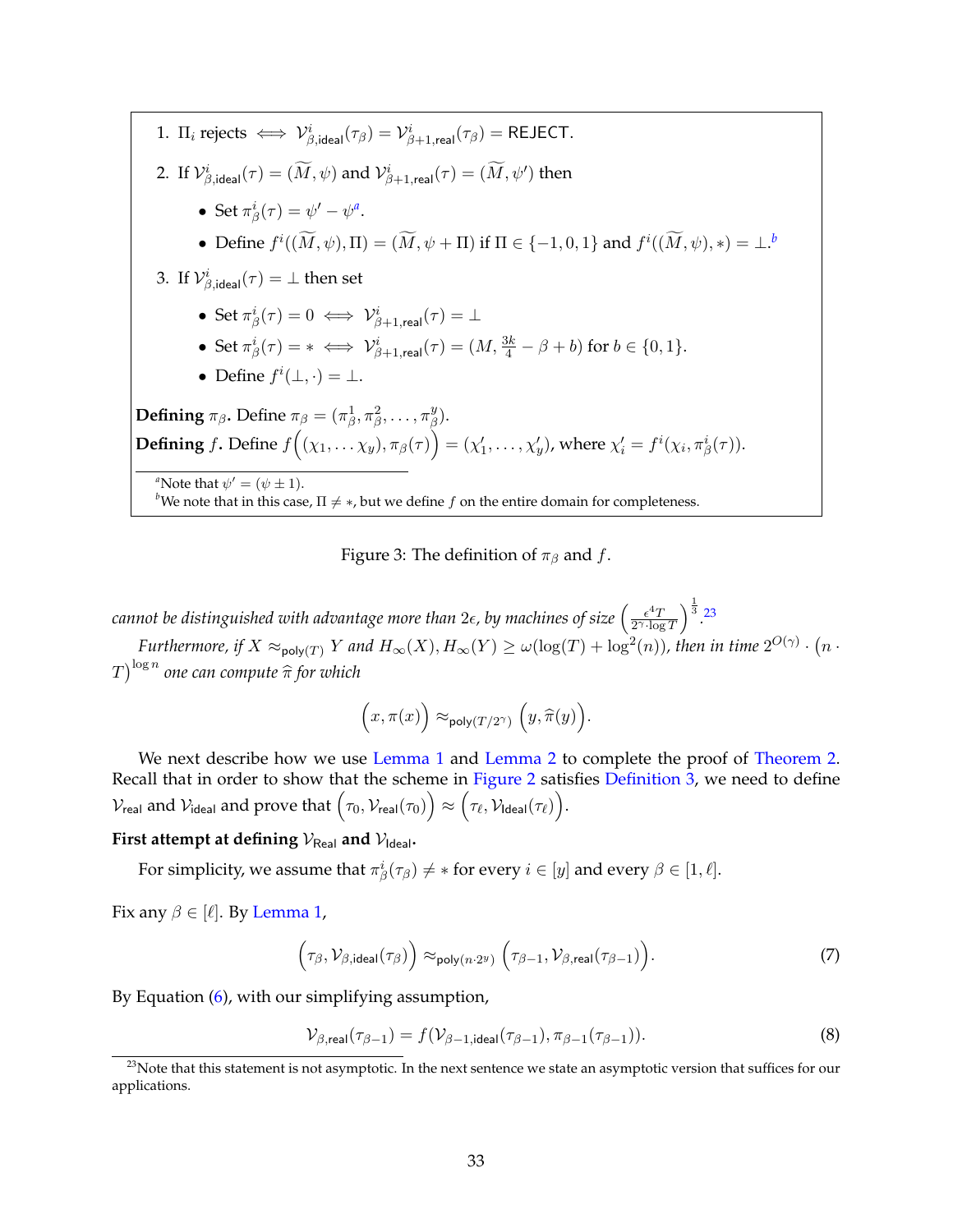Combining Equation [\(7\)](#page-34-4) and Equation [\(8\)](#page-34-5),

<span id="page-35-0"></span>
$$
\left(\tau_{\beta}, \mathcal{V}_{\beta, \text{ideal}}(\tau_{\beta})\right) \approx_{\text{poly}(n \cdot 2^y)} \left(\tau_{\beta-1}, f\left(\mathcal{V}_{\beta-1, \text{ideal}}(\tau_{\beta-1}), \pi_{\beta-1}(\tau_{\beta-1})\right)\right). \tag{9}
$$

Setting  $\beta = \ell$  in Equation [\(9\)](#page-35-0),

<span id="page-35-1"></span>
$$
\left(\tau_{\ell}, \mathcal{V}_{\ell, \text{ideal}}(\tau_{\ell})\right) \approx_{\text{poly}(n \cdot 2^y)} \left(\tau_{\ell-1}, f\left(\mathcal{V}_{\ell-1, \text{ideal}}(\tau_{\ell-1}), \pi_{\ell-1}(\tau_{\ell-1})\right)\right). \tag{10}
$$

**We will denote the left hand side of Equation [\(10\)](#page-35-1)** by  $J_{\ell}(\tau_{\ell})$ , and the right hand side by  $J_{\ell-1}(\tau_{\ell-1})$ . Thus,

$$
J_{\ell}(\tau_{\ell}) \approx_{\text{poly}(n\cdot 2^y)} J_{\ell-1}(\tau_{\ell-1}).
$$

Next, we will derive a sequence  $J_{\ell-2}(\tau_{\ell-2}), J_{\ell-3}(\tau_{\ell-3}), \ldots, J_1(\tau_1), J_0(\tau_0)$ , and prove that for every  $\alpha \in [\ell - 1, \ldots, 0],$ 

$$
J_{\alpha+1}(\tau_{\alpha+1}) \approx J_{\alpha}(\tau_{\alpha}).
$$

To this end, setting  $\beta = \ell - 1$  in Equation [\(9\)](#page-35-0),

<span id="page-35-2"></span>
$$
\left(\tau_{\ell-1}, \mathcal{V}_{\ell-1, \text{ideal}}(\tau_{\ell-1})\right) \approx_{\text{poly}(n\cdot 2^y)} \left(\tau_{\ell-2}, f(\mathcal{V}_{\ell-2, \text{ideal}}(\tau_{\ell-2}), \pi_{\ell-2}(\tau_{\ell-2}))\right). \tag{11}
$$

Since the output of  $\pi_{\ell-1}$  consists of 2y bits, set  $\hat{\pi}_{\ell-1}$  according to the leakage lemma [\(Lemma 2\)](#page-33-1) for Equation [\(11\)](#page-35-2) so that:

<span id="page-35-3"></span>
$$
\left(\tau_{\ell-1},\mathcal{V}_{\ell-1,\text{ideal}}(\tau_{\ell-1}),\pi_{\ell-1}(\tau_{\ell-1})\right) \approx \left(\tau_{\ell-2},f\left(\mathcal{V}_{\ell-2,\text{ideal}}(\tau_{\ell-2}),\pi_{\ell-2}(\tau_{\ell-2})\right),\widehat{\pi}_{\ell-1}(\tau_{\ell-2})\right). \tag{12}
$$

**Remark 5.** *We note that according to [Lemma 2,](#page-33-1)* the leakage  $\hat{\pi}_{\ell-1}$  *is a function of* ( $\tau_{\ell-2}$ ,  $V_{\ell-2,ideal}(\tau_{\ell-2})$ ) *and not only of*  $\tau_{\ell-2}$ *. However, to avoid cluttering of notation, we denote*  $\hat{\pi}_{\ell-1}(\tau_{\ell-2}, \mathcal{V}_{\ell-2,ideal}(\tau_{\ell-2}))$  *by*  $\hat{\pi}_{\ell-1}(\tau_{\ell-2})$ . We use similar notation throughout the proof.

Because  $f$  is an efficient function, we can apply it to Equation [\(12\)](#page-35-3) so that:

<span id="page-35-5"></span>
$$
\left(\tau_{\ell-1}, f(\mathcal{V}_{\ell-1, \text{ideal}}(\tau_{\ell-1}), \pi_{\ell-1}(\tau_{\ell-1}))\right) \approx \left(\tau_{\ell-2}, f\left(f(\mathcal{V}_{\ell-2, \text{ideal}}(\tau_{\ell-2}), \pi_{\ell-2}(\tau_{\ell-2})\right), \widehat{\pi}_{\ell-1}(\tau_{\ell-2})\right). \tag{13}
$$

Define  $\eta_{\ell-2}(\cdot)$  and  $h(\cdot)$  such that for all  $\tau$  and all  $i\in[y]^{24}$  $i\in[y]^{24}$  $i\in[y]^{24}$ ,

If 
$$
\pi_{\ell-2}^i(\tau) = \ast
$$
 or  $\hat{\pi}_{\ell-1}^i(\tau) = \ast$ , set  $\eta_{\ell-2}^i(\tau) = \ast$ .  
\nElse, set  $\eta_{\ell-2}^i(\tau) = \pi_{\ell-2}^i(\tau) + \hat{\pi}_{\ell-1}^i(\tau)$ .  
\n $h^i((\widetilde{M}, \psi), \eta) = (\widetilde{M}, \psi + \eta)$  if  $\eta \neq \ast$ , and  $h^i(\bot, \cdot) = h^i(\cdot, \ast) = \bot$ .

Note that

$$
f(f(\mathcal{V}_{\ell-2,\text{ideal}}(\tau_{\ell-2}),\pi_{\ell-2}(\tau_{\ell-2})),\widehat{\pi}_{\ell-1}(\tau_{\ell-2}))=h(\mathcal{V}_{\ell-2,\text{ideal}}(\tau_{\ell-2}),\eta_{\ell-2}(\tau_{\ell-2}))
$$

Substituting into Equation [\(13\)](#page-35-5), we have:

<span id="page-35-6"></span>
$$
\left(\tau_{\ell-1}, f(\mathcal{V}_{\ell-1, \text{ideal}}(\tau_{\ell-1}), \pi_{\ell-1}(\tau_{\ell-1}))\right) \approx \left(\tau_{\ell-2}, h(\mathcal{V}_{\ell-2, \text{ideal}}(\tau_{\ell-2}), \eta_{\ell-2}(\tau_{\ell-2}))\right). \tag{14}
$$

**We denote the right hand side of Equation [\(14\)](#page-35-6) by**  $J_{\ell-2}(\tau_{\ell-2})$ **.** 

<span id="page-35-4"></span><sup>&</sup>lt;sup>24</sup>We note that h is identical to f, except that it operates over a larger leakage domain.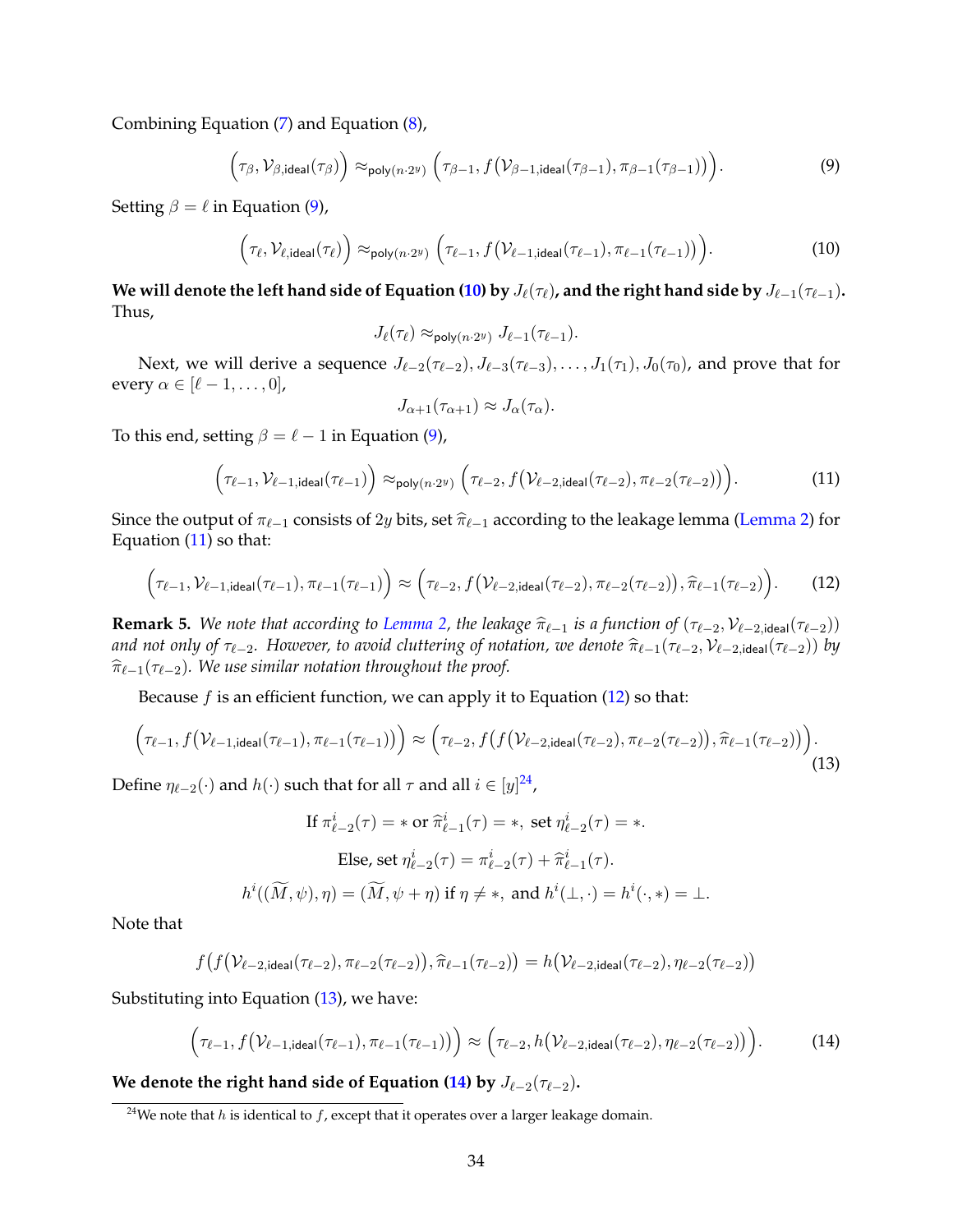Note that the left hand side of the Equation [\(14\)](#page-35-6) is  $J_{\ell-1}(\tau_{\ell-1})$ , and thus

$$
J_{\ell-1}(\tau_{\ell-1}) \approx J_{\ell-2}(\tau_{\ell-2}).
$$

Next, setting  $\beta = (\ell - 2)$  in Equation [\(9\)](#page-35-0) we have:

<span id="page-36-0"></span>
$$
\left(\tau_{\ell-2}, \mathcal{V}_{\ell-2, \text{ideal}}(\tau_{\ell-2})\right) \approx_{\text{poly}(n\cdot 2^y)} \left(\tau_{\ell-3}, f\left(\mathcal{V}_{\ell-3, \text{ideal}}(\tau_{\ell-3}), \pi_{\ell-3}(\tau_{\ell-3})\right)\right). \tag{15}
$$

Since the output of  $\eta_{\ell-2}$  consists of  $O(y)$  bits, set  $\hat{\eta}_{\ell-2}$  according to the leakage lemma [\(Lemma 2\)](#page-33-1) for Equation  $(15)$  so that:

<span id="page-36-3"></span>
$$
\left(\tau_{\ell-2},\mathcal{V}_{\ell-2,\text{ideal}}(\tau_{\ell-2}),\eta_{\ell-2}(\tau_{\ell-2})\right) \approx \left(\tau_{\ell-3},f\left(\mathcal{V}_{\ell-3,\text{ideal}}(\tau_{\ell-3}),\pi_{\ell-3}(\tau_{\ell-3})\right),\widehat{\eta}_{\ell-2}(\tau_{\ell-3})\right). \tag{16}
$$

Because  $h$  is an efficient function, applying it to both sides of the equation above:

<span id="page-36-1"></span>
$$
\left(\tau_{\ell-2}, h(\mathcal{V}_{\ell-2, \text{ideal}}(\tau_{\ell-2}), \eta_{\ell-2}(\tau_{\ell-2}))\right) \approx \left(\tau_{\ell-3}, h\left(f\left(\mathcal{V}_{\ell-3, \text{ideal}}(\tau_{\ell-3}), \pi_{\ell-3}(\tau_{\ell-3})\right), \widehat{\eta}_{\ell-2}(\tau_{\ell-3})\right)\right). (17)
$$

Define  $\eta_{\ell-3}(\cdot)$  such that for all  $\tau$  and all  $i \in [y]$ ,

$$
\text{If } \pi_{\ell-3}^i(\tau) = * \text{ or } \widehat{\eta}_{\ell-2}^i(\tau) = *, \text{ set } \eta_{\ell-3}^i(\tau) = *,
$$
\n
$$
\text{Else set } \eta_{\ell-3}^i(\tau) = \pi_{\ell-3}^i(\tau) + \widehat{\eta}_{\ell-2}^i(\tau).
$$
\n
$$
\text{At } h^i((\widetilde{M}, \psi), n) = (\widetilde{M}, \psi + n) \text{ if } n \neq * \text{ and } h^i(\psi) = h^i(\psi) \text{ for } i \neq n.
$$

Note that  $h^i((\widetilde{M}, \psi), \eta) = (\widetilde{M}, \psi + \eta)$  if  $\eta \neq *,$  and  $h^i(\bot, \cdot) = h^i(\cdot, *) = \bot$ .

Therefore,

$$
h(f(\mathcal{V}_{\ell-3,\text{ideal}}(\tau_{\ell-3}),\pi_{\ell-3}(\tau_{\ell-3})),\widehat{\eta}_{\ell-2}(\tau_{\ell-3}))=h(\mathcal{V}_{\ell-3,\text{ideal}}(\tau_{\ell-3}),\eta_{\ell-3}(\tau_{\ell-3})).
$$

Substituting into Equation [\(17\)](#page-36-1), we have:

<span id="page-36-2"></span>
$$
\left(\tau_{\ell-2}, h(\mathcal{V}_{\ell-2, \text{ideal}}(\tau_{\ell-2}), \eta_{\ell-2}(\tau_{\ell-2}))\right) \approx \left(\tau_{\ell-3}, h(\mathcal{V}_{\ell-3, \text{ideal}}(\tau_{\ell-3}), \eta_{\ell-3}(\tau_{\ell-3}))\right)
$$
(18)

**We denote the right hand side of Equation [\(18\)](#page-36-2) by**  $J_{\ell-3}(\tau_{\ell-3})$ **.** 

Note that the left hand side of the Equation [\(18\)](#page-36-2) is  $J_{\ell-2}(\tau_{\ell-2})$ , and thus

$$
J_{\ell-2}(\tau_{\ell-2}) \approx J_{\ell-3}(\tau_{\ell-3}).
$$

Similarly, for all  $\alpha \in [1, \ell - 4]$ , we define  $\eta_{\alpha}(\cdot)$  that outputs  $O(y \cdot \log \ell)$  bits, and define

$$
J_{\alpha}(\tau_{\alpha}) \triangleq h(\mathcal{V}_{\alpha,\text{ideal}}(\tau_{\alpha}), \eta_{\alpha}(\tau_{\alpha})).
$$

The same argument as above implies that for every  $\alpha \in [\ell - 1]$ ,

$$
(\tau_{\alpha+1}, J_{\alpha+1}(\tau_{\alpha+1})) \approx (\tau_{\alpha}, J_{\alpha}(\tau_{\alpha})).
$$

This follows by setting  $\beta = (\alpha + 1)$  in Equation [\(9\)](#page-35-0), and then applying the sequence of Equations [\(16,](#page-36-3) [17,](#page-36-1) [18\)](#page-36-2) with  $(\alpha + 1)$  instead of  $(\ell - 2)$ .

Therefore, we conclude that

<span id="page-36-4"></span>
$$
(\tau_{\ell}, J_{\ell}(\tau_{\ell})) \approx (\tau_1, J_1(\tau_1)). \tag{19}
$$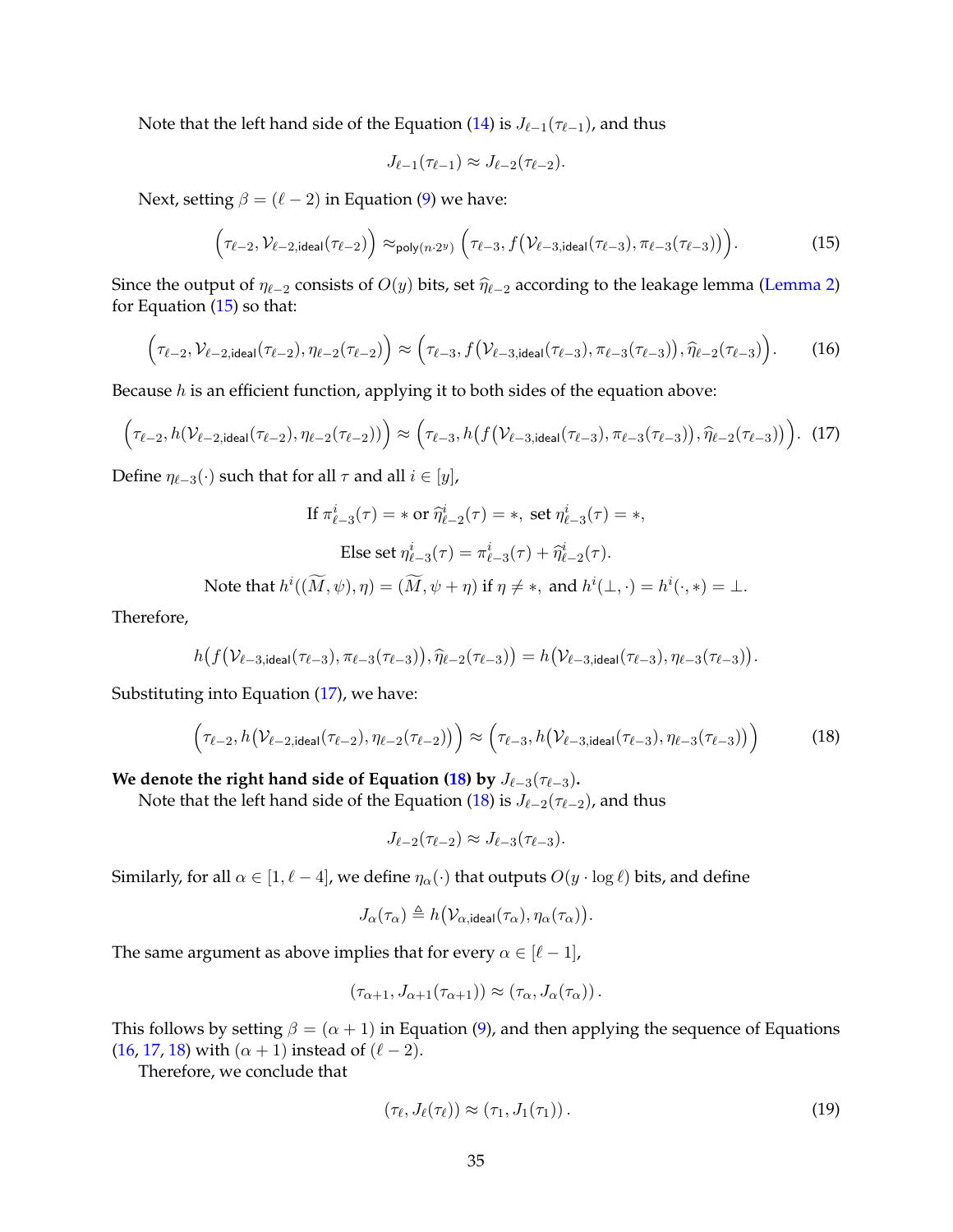Recall that we need to prove that

$$
(\tau_{\ell},J_{\ell}(\tau_{\ell}))\approx (\tau_0,J_0(\tau_0)),
$$

for some  $J_0$ , which we define next. To this end, by [Lemma 1](#page-29-0) (for  $\beta = 1$ ):

<span id="page-37-0"></span>
$$
(\tau_1, \mathcal{V}_{1, ideal}(\tau_1)) \approx_{\text{poly}(n \cdot 2^y)} (\tau_0, \mathcal{V}_{1, real}(\tau_0)).
$$
\n(20)

Set  $\hat{\eta}_1$  according to the leakage lemma [\(Lemma 2\)](#page-33-1) for Equation [\(20\)](#page-37-0),

$$
(\tau_1, \mathcal{V}_{1, \text{ideal}}(\tau_1), \eta_1(\tau_1)) \approx (\tau_0, \mathcal{V}_{1, \text{real}}(\tau_0), \widehat{\eta}_1(\tau_0))
$$

Because  $h$  is an efficient function,

$$
\left(\tau_1, h(\mathcal{V}_{1,ideal}(\tau_1), \eta_1(\tau_1))\right) \approx \left(\tau_0, h(\mathcal{V}_{1,real}(\tau_0), \widehat{\eta}_1(\tau_0))\right).
$$
\n(21)

Thus,

$$
\left(\tau_1, J_1(\tau_1)\right) \approx \left(\tau_0, h\big(\mathcal{V}_{1,\text{real}}(\tau_0), \widehat{\eta}_1(\tau_0)\big)\right) \triangleq \left(\tau_0, J_0(\tau_0)\right),\tag{22}
$$

which together with Equation  $(19)$ , implies that

<span id="page-37-1"></span>
$$
\left(\tau_{\ell}, J_{\ell}(\tau_{\ell})\right) \approx \left(\tau_0, J_0(\tau_0)\right),\tag{23}
$$

as desired.

Thus, under the assumption that  $(\pi_\beta^i \neq *)$  for all  $i \in [y]$  and all  $\beta \in [1, \ell - 1]$ , we can define *F* as a function that on input a tuple  $(\chi_1, \ldots, \chi_y)$  outputs  $(\widetilde{m}_1, \ldots, \widetilde{m}_y)$  such that for all  $i \in [y]$ , if  $\chi_i=(\widetilde{M},\psi)$  for some  $\widetilde{M}\in\{0,1\}^p$  and some  $\psi\geq 0$ , then  $\widetilde{m}_i=\widetilde{M}$ , else  $\widetilde{m}_i=\bot$ . We can then define,

$$
\mathcal{V}_{\mathsf{Real}}(\tau_0) = F(J_0(\tau_0))
$$

and

$$
\mathcal{V}_{\text{Ideal}}(\tau_{\ell}) = F(J_{\ell}(\tau_{\ell}))
$$

and by Equation [\(23\)](#page-37-1) conclude that

$$
\Big(\tau_0, \mathcal{V}_{\mathsf{Real}}(\tau_0)\Big) \approx \Big(\tau_\ell, \mathcal{V}_{\mathsf{Ideal}}(\tau_\ell)\Big),
$$

as desired.

However, the assumption that  $\pi^i_\beta\neq *$  for all  $i\in[y]$  and all  $\beta\in[1,\ell-1]$ , is not necessarily true. In what follows, we remove this assumption. To that end, we need to define the distributions  $\mathcal{V}_{\text{Real}}$ and  $V_{\text{Ideal}}$  differently, to ensure indistinguishability even when for some  $\beta \in [1, \ell - 1]$  and some  $i\in[y]$ ,  $\pi^i_\beta$  = \*.

## Defining  $V_{\text{Real}}$  and  $V_{\text{Ideal}}$  in the general case.

Note that if  $\pi^i_\beta(\tau_\beta)\neq *$  for all  $i\in[y]$ , then Equation [\(8\)](#page-34-5) holds. However, if  $\pi^i_\beta(\tau_\beta)=*$  for some  $i \in [y]$ , then Equation [\(8\)](#page-34-5) does not hold. In this case,

$$
\mathcal{V}_{\beta+1,\mathsf{real}}^i(\tau_{\beta}) = (\widetilde{M},\frac{3k}{4}-\beta+b) \text{ for some } \widetilde{M} \text{ and some } b \in \{0,1\}, \text{ whereas}
$$
  

$$
f^i(\mathcal{V}_{\beta,\mathsf{ideal}}^i(\tau_{\beta}),\pi_\beta^i(\tau_{\beta})) = \bot.
$$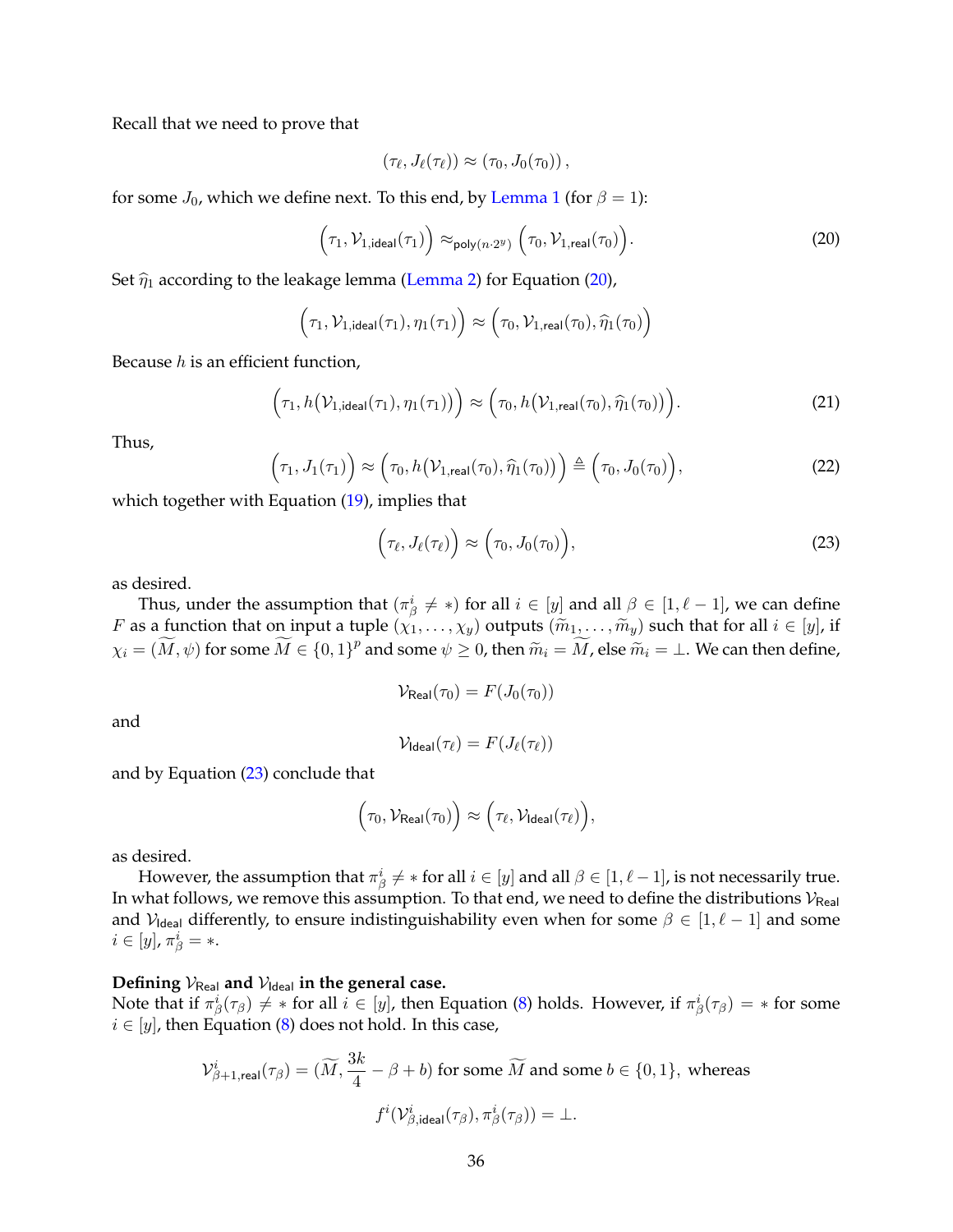We next define an efficient function g and inefficient leakage functions  $\phi_\beta$  for every  $\beta \in [1, \ell - 1]$ , such that  $g$  applied to  $\mathcal{V}_{\beta+1}$  sometimes changes a value  $(\widetilde{M}, \frac{3k}{4} - \beta + b)$  to  $\bot$ , ensuring that

<span id="page-38-1"></span>
$$
g(\mathcal{V}_{\beta+1,\text{real}}(\tau_{\beta}), \phi_{\beta}(\tau_{\beta})) = f(\mathcal{V}_{\beta,\text{ideal}}(\tau_{\beta}), \pi_{\beta}(\tau_{\beta})).
$$
\n(24)

To this end, we define the leakage function  $\phi_\beta=(\phi_\beta^1,\dots \phi_\beta^y)$  such that for every  $i\in[y]$  and every transcript  $\tau$ ,

- $\bullet \ \ (\phi^i_\beta(\tau) = \ast) \iff (\pi^i_\beta(\tau) = \ast).$
- $\phi^i_\beta(\tau) = 0$  otherwise.

Define the function g that takes input x and  $\Phi \in \{0,*\}$  such that for all x,

- $g(x, 0) = x$ ,
- $q(x, *) = \bot$ .

For any  $\mathcal{X} = (\chi_1, \ldots, \chi_y)$  and any leakage value  $\Phi \in \{0,*\}^y$ , define  $\chi'_i \triangleq g(\chi_i, \Phi_i)$  and set  $g(\mathcal{X},\Phi)=(\chi_1'\ldots,\chi_y')$  <sup>[25](#page-38-0)</sup>. Note that for every  $\beta\in[1,\ell-1]$ , the functions g and  $\phi_\beta$  defined above, satisfy Equation  $(24)$ , as desired.

Recall that by [Lemma 1,](#page-29-0) for every  $\beta \in [0, \ell - 1]$ ,

$$
\Big(\tau_{\beta+1},\mathcal{V}_{\beta+1,\mathsf{ideal}}({\tau_{\beta+1}}),\Big)\approx_{\mathsf{poly}(n\cdot 2^y)}\Big(\tau_{\beta},\mathcal{V}_{\beta+1,\mathsf{real}}({\tau_{\beta}})\Big).
$$

We set  $\widehat{\phi}_{\beta}$  according to the leakage lemma [\(Lemma 2\)](#page-33-1)<sup>[26](#page-38-2)</sup>, so that

<span id="page-38-5"></span>
$$
\left(\tau_{\beta+1}, \mathcal{V}_{\beta+1, \text{ideal}}(\tau_{\beta+1}), \widehat{\phi}_{\beta}(\tau_{\beta+1})\right) \approx_{\text{poly}(n\cdot 2^y)} \left(\tau_{\beta}, \mathcal{V}_{\beta+1, \text{real}}(\tau_{\beta}), \phi_{\beta}(\tau_{\beta})\right),\tag{25}
$$

and rely on the fact that g is efficiently computable, to conclude that for all  $\beta \in [1, \ell - 1]$ :

<span id="page-38-3"></span>
$$
\left(\tau_{\beta+1}, g(\mathcal{V}_{\beta+1,ideal}(\tau_{\beta+1}), \widehat{\phi}_{\beta}(\tau_{\beta+1}))\right) \approx_{\text{poly}(n\cdot 2^y)} \n\left(\tau_{\beta}, g(\mathcal{V}_{\beta+1,real}(\tau_{\beta}), \phi_{\beta}(\tau_{\beta}))\right) = \n\left(\tau_{\beta}, f(\mathcal{V}_{\beta,ideal}(\tau_{\beta}), \pi_{\beta}(\tau_{\beta}))\right).
$$
\n(26)

Setting  $\beta = \ell - 1$  in Equation [\(26\)](#page-38-3), we have:

$$
\left(\tau_{\ell}, g(\mathcal{V}_{\ell, \text{ideal}}(\tau_{\ell}), \widehat{\phi}_{\ell-1}(\tau_{\ell}))\right) \approx_{\text{poly}(n \cdot 2^y)} \left(\tau_{\ell-1}, f(\mathcal{V}_{\ell-1, \text{ideal}}(\tau_{\ell-1}), \pi_{\ell-1}(\tau_{\ell-1}))\right). \tag{27}
$$

Setting  $\beta = (\ell - 2)$  in Equation [\(26\)](#page-38-3),

<span id="page-38-4"></span>
$$
\left(\tau_{\ell-1}, g\left(\mathcal{V}_{\ell-1, \text{ideal}}(\tau_{\ell-1}), \widehat{\phi}_{\ell-2}(\tau_{\ell-1})\right)\right) \approx_{\text{poly}(n\cdot 2^y)} \left(\tau_{\ell-2}, f\left(\mathcal{V}_{\ell-2, \text{ideal}}(\tau_{\ell-2}), \pi_{\ell-2}(\tau_{\ell-2})\right)\right) \tag{28}
$$

<span id="page-38-2"></span><span id="page-38-0"></span><sup>&</sup>lt;sup>25</sup>Here, we overload notation and allow g to take as input an individual pair  $\chi$  or a tuple of pairs  $(\chi_1, \ldots \chi_y)$ .

<sup>&</sup>lt;sup>26</sup>Note that when applying [Lemma 2,](#page-33-1) we have a poly $(n \cdot 2^y)$  loss in security. Therefore, this usage cannot be made repeatedly, more than a constant number of times. This is the first application, and we will use this lemma three times.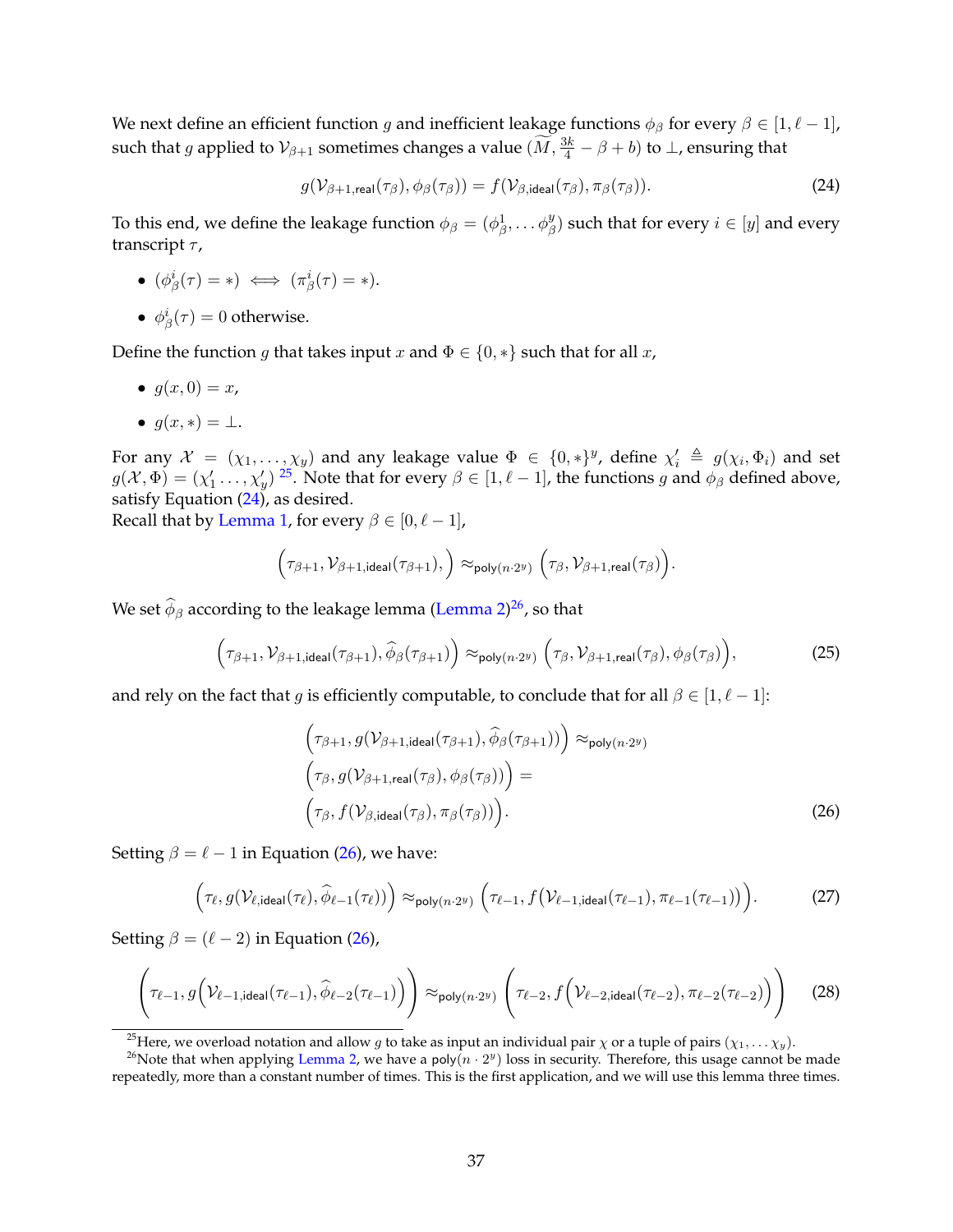Since  $\pi_{\ell-1}$  outputs  $2y$  bits, we will set  $\widehat{\pi}_{\ell-1}$  according to the leakage lemma [\(Lemma 2\)](#page-33-1) $^{27}$  $^{27}$  $^{27}$  for Equation [\(28\)](#page-38-4) such that

$$
\left(\tau_{\ell-1},g\Bigl(\mathcal V_{\ell-1,\text{ideal}}(\tau_{\ell-1}),\widehat{\phi}_{\ell-2}(\tau_{\ell-1})\Bigr),\pi_{\ell-1}(\tau_{\ell-1})\right)\approx_{\text{poly}(n\cdot 2^y)}\left(\tau_{\ell-2},f\Bigl(\mathcal V_{\ell-2,\text{ideal}}(\tau_{\ell-2}),\pi_{\ell-2}(\tau_{\ell-2})\Bigr),\widehat{\pi}_{\ell-1}(\tau_{\ell-2})\right)
$$

Because the function  $f$  is efficient, we conclude that

$$
\left(\tau_{\ell-1}, f\left(g\left(\mathcal{V}_{\ell-1,ideal}(\tau_{\ell-1}), \widehat{\phi}_{\ell-2}(\tau_{\ell-1})\right), \pi_{\ell-1}(\tau_{\ell-1})\right)\right) \approx_{\text{poly}(n\cdot 2^y)} \left(\tau_{\ell-2}, f\left(f\left(\mathcal{V}_{\ell-2,ideal}(\tau_{\ell-2}), \pi_{\ell-2}(\tau_{\ell-2})\right), \widehat{\pi}_{\ell-1}(\tau_{\ell-2})\right)\right)
$$

We define  $\eta_{\ell-2}$  exactly as before, such that for all  $\tau$  and all  $i \in [y]$ ,

$$
\eta_{\ell-2}^i(\tau) = * \iff \pi_{\ell-2}^i(\tau) = * \text{ or } \hat{\pi}_{\ell-1}^i(\tau) = *
$$
  
Else, 
$$
\eta_{\ell-2}^i(\tau) = \pi_{\ell-2}^i(\tau) + \hat{\pi}_{\ell-1}^i(\tau).
$$

Recall that  $h^i((\widetilde{M}, \psi), \eta) = (\widetilde{M}, \psi + \eta)$  if  $\eta \neq *,$  and  $h^i(\bot, \cdot) = h^i(\cdot, *) = \bot$ .

By definition,

$$
f(f(\mathcal{V}_{\ell-2,\text{ideal}}(\tau_{\ell-2}),\pi_{\ell-2}(\tau_{\ell-2})),\widehat{\pi}_{\ell-1}(\tau_{\ell-2})=h(\mathcal{V}_{\ell-2,\text{ideal}}(\tau_{\ell-2}),\eta_{\ell-2}(\tau_{\ell-2})).
$$

Thus,

$$
\left(\tau_{\ell-1}, f\left(g\left(\mathcal{V}_{\ell-1, \text{ideal}}(\tau_{\ell-1}), \widehat{\phi}_{\ell-2}(\tau_{\ell-1})\right), \pi_{\ell-1}(\tau_{\ell-1})\right)\right) \approx_{\text{poly}(n\cdot 2^y)} \left(\tau_{\ell-2}, h\left(\mathcal{V}_{\ell-2, \text{ideal}}(\tau_{\ell-2}), \eta_{\ell-2}(\tau_{\ell-2})\right)\right)
$$
\n(29)

Similarly, setting  $\beta = (\ell - 3)$  in Equation [\(26\)](#page-38-3),

<span id="page-39-2"></span>
$$
\left(\tau_{\ell-2}, g\left(\mathcal{V}_{\ell-2, \text{ideal}}(\tau_{\ell-2}), \widehat{\phi}_{\ell-3}(\tau_{\ell-2})\right)\right) \approx_{\text{poly}(n\cdot 2^y)} \left(\tau_{\ell-3}, f\left(\mathcal{V}_{\ell-3, \text{ideal}}(\tau_{\ell-3}), \pi_{\ell-3}(\tau_{\ell-3})\right)\right) \tag{30}
$$

Since  $\eta_{\ell-2}$  outputs  $O(y)$  bits, we will set  $\widehat{\eta}_{\ell-2}$  according to the leakage lemma [\(Lemma 2\)](#page-33-1)<sup>[28](#page-39-1)</sup> for Equation [\(30\)](#page-39-2) such that

<span id="page-39-3"></span>
$$
\left(\tau_{\ell-2}, g\left(\mathcal{V}_{\ell-2, \text{ideal}}(\tau_{\ell-2}), \widehat{\phi}_{\ell-3}(\tau_{\ell-2})\right), \eta_{\ell-2}(\tau_{\ell-2})\right) \approx_{\text{poly}(n\cdot 2^y)} \left(\tau_{\ell-3}, f\left(\mathcal{V}_{\ell-3, \text{ideal}}(\tau_{\ell-3}), \pi_{\ell-3}(\tau_{\ell-3})\right), \widehat{\eta}_{\ell-2}(\tau_{\ell-3})\right)
$$
\n(31)

Because the function  $h$  is efficient, we conclude that

<span id="page-39-4"></span>
$$
\left(\tau_{\ell-2}, h\left(g\left(\mathcal{V}_{\ell-2,ideal}(\tau_{\ell-2}), \widehat{\phi}_{\ell-3}(\tau_{\ell-2})\right), \eta_{\ell-2}(\tau_{\ell-2})\right)\right) \approx_{\text{poly}(n\cdot 2^y)} \left(\tau_{\ell-3}, h\left(f\left(\mathcal{V}_{\ell-3,ideal}(\tau_{\ell-3}), \pi_{\ell-3}(\tau_{\ell-3})\right), \widehat{\eta}_{\ell-2}(\tau_{\ell-3})\right)\right)
$$
\n(32)

<span id="page-39-0"></span> $27$ This is the second sequential application of the leakage lemma.

<span id="page-39-1"></span> $28$ This is the second sequential application of the leakage lemma.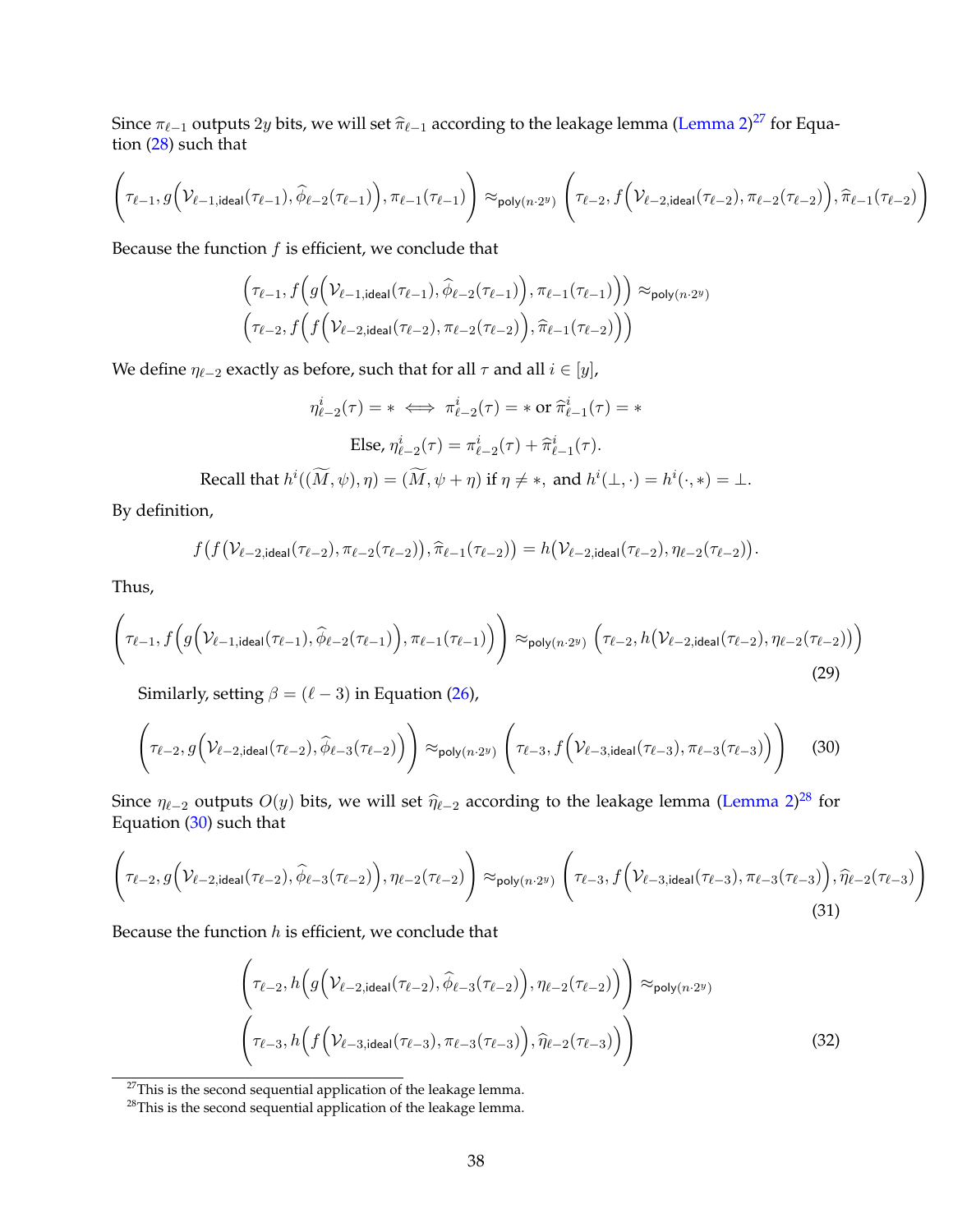We define  $\eta_{\ell-3}$  exactly as before such that for all  $\tau$  and all  $i \in [y]$ ,

$$
\eta_{\ell-3} = * \iff \pi_{\ell-3}^i = * \text{ or } \hat{\eta}_{\ell-2}^i(\tau) = *, \text{ and}
$$

$$
\eta_{\ell-3}^i(\tau) = \pi_{\ell-3}^i(\tau) + \hat{\eta}_{\ell-2}^i(\tau).
$$

Recall that  $h^i((\widetilde{M}, \psi), \eta) = (\widetilde{M}, \psi + \eta)$  if  $\eta \neq *,$  and  $h^i(\bot, \cdot) = h^i(\cdot, *) = \bot$ .

By definition,

<span id="page-40-0"></span>
$$
(\tau_{\ell-3}, h(f(\mathcal{V}_{\ell-3,ideal}(\tau_{\ell-3}), \pi_{\ell-3}(\tau_{\ell-3})), \widehat{\eta}_{\ell-2}(\tau_{\ell-3})) = (\tau_{\ell-3}, h(\mathcal{V}_{\ell-3,ideal}(\tau_{\ell-3}), \eta_{\ell-3}(\tau_{\ell-3}))
$$
(33)

Therefore,

$$
\left(\tau_{\ell-2}, h\Big(g\Big(\mathcal{V}_{\ell-2, \text{ideal}}(\tau_{\ell-2}), \widehat{\phi}_{\ell-3}(\tau_{\ell-2})\Big), \eta_{\ell-2}(\tau_{\ell-2})\Big)\right) \approx_{\text{poly}(n\cdot 2^y)} \left(\tau_{\ell-3}, h\big(\mathcal{V}_{\ell-3, \text{ideal}}(\tau_{\ell-3}), \eta_{\ell-3}(\tau_{\ell-3})\big)\right)
$$
\n(34)

Similarly, for all  $\alpha \in [\ell - 4]$ , we can define  $\eta_{\alpha}$  that outputs  $O(y \log \ell)$  bits and prove that:

<span id="page-40-1"></span>
$$
\left(\tau_{\alpha+1}, h\Big(g\Big(\mathcal{V}_{\alpha+1, \text{ideal}}(\tau_{\alpha+1}), \widehat{\phi}_{\alpha}(\tau_{\alpha+1})\Big), \eta_{\alpha+1}(\tau_{\alpha+1})\Big)\right) \approx_{\text{poly}(n\cdot 2^y)} \left(\tau_{\alpha}, h\Big(\mathcal{V}_{\alpha, \text{ideal}}(\tau_{\alpha}), \eta_{\alpha}(\tau_{\alpha})\Big)\right)
$$
\n(35)

This follows by setting  $\beta = \alpha$  in Equation [\(26\)](#page-38-3) and then applying the sequence of Equations [\(31,](#page-39-3) [32,](#page-39-4) [33\)](#page-40-0) with  $(\alpha + 1)$  instead of  $(\ell - 2)$ .

Our next step will be to replace the left hand side of Equation [\(35\)](#page-40-1) with

$$
\left(\tau_{\alpha+1},g\Big(h(\mathcal{V}_{\alpha+1,\text{ideal}}(\tau_{\alpha+1}),\eta_{\alpha+1}(\tau_{\alpha+1})\big),\widehat{\phi}_{\alpha}(\tau_{\alpha+1})\Big)\right),
$$

i.e., with h and g interchanged. To this end, we prove the following claim about the commutativity of the functions  $q$  and  $h$ .

**Claim 3.** For any leakage values  $\Phi \in \{0,*\}^y$  and  $\Pi \in ([-\ell, \ell] \cup *)^y$ , and any X,

$$
g(h(\mathcal{X}, \Pi), \Phi) = h(g(\mathcal{X}, \Phi), \Pi). \tag{36}
$$

*Proof.* We prove this via the following exhaustive case analysis, for each  $i \in [y]$ :

i

• If  $\Phi^i = 0$  then *g* is the identity function, and hence

$$
g(h^i(\chi_i, \Pi^i), \Phi^i) = h^i(g(\chi_i, \Phi^i), \Pi^i).
$$

• If  $\Phi^i = *$  then

$$
g(h^i(\chi_i, \Pi^i), \Phi^i) = h^i(g(\chi_i, \Phi^i), \Pi^i) = \bot,
$$

where the fact that  $g(h^i(\chi_i, \Pi^i), \Phi^i) = \bot$  follows from the fact that  $g(\cdot, *) = \bot$ , and the fact that  $h^i(g(\chi_i, \Phi^i), \Pi^i) = \bot$  follows from the fact that  $g(\cdot, *) = \bot$  and the fact that  $h^i(\bot, \cdot) = \bot$ (where the latter follows from the definition of  $h^i$  together with the fact that  $f(\bot, \cdot) = \bot$ ).

This completes the proof of the claim.

 $\Box$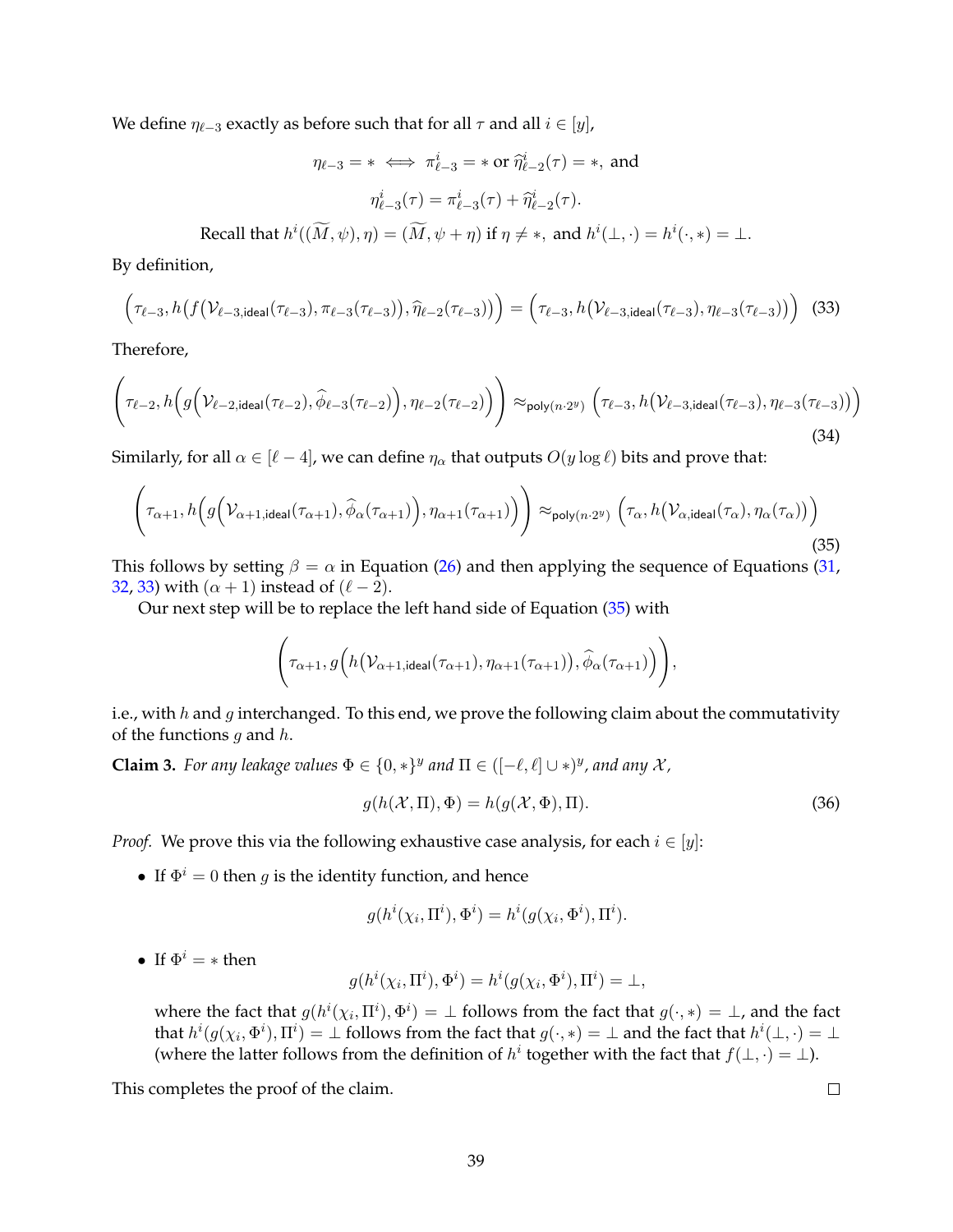Therefore, defining  $\eta_\ell \equiv 0^y, \eta_{\ell-1} \triangleq \pi_{\ell-1}$ , and  $\eta_{\ell-2}, \ldots \eta_1$  as defined above, it holds that for every  $\alpha \in [\ell - 1]$ :

<span id="page-41-0"></span>
$$
\left(\tau_{\alpha+1}, g\left(h(\mathcal{V}_{\alpha+1, \text{ideal}}(\tau_{\alpha+1}), \eta_{\alpha+1}(\tau_{\alpha+1})), \widehat{\phi}_{\alpha}(\tau_{\alpha+1})\right)\right) \approx_{\text{poly}(n\cdot 2^y)} \left(\tau_{\alpha}, h(\mathcal{V}_{\alpha, \text{ideal}}(\tau_{\alpha}), \eta_{\alpha}(\tau_{\alpha}))\right)
$$
(37)

We define  $\hat{\Phi}_1 \triangleq \hat{\phi}_1$ . We would like the right hand side of the equation above for  $\alpha$  to be the same as the left hand side applied with  $\alpha - 1$ , since then could denote the left hand side by  $(\tau_{\alpha+1},J_{\alpha+1}(\tau_{\alpha+1}))$  and the right hand side by  $(\tau_\alpha,J_\alpha(\tau_\alpha))$ , we use a standard hybrid argument to argue that

$$
(\tau_{\ell},J_{\ell}(\tau_{\ell})\big)\approx (\tau_1,J_1(\tau_1)).
$$

In what follows, we modify Equation [\(37\)](#page-41-0) to have this desired structure.

To this end, substitute  $\alpha = 1$  in Equation [\(37\)](#page-41-0), to obtain

$$
\left(\tau_2, g\Big(h(\mathcal V_{2,\text{ideal}}(\tau_2), \eta_2(\tau_2)), \widehat{\phi}_1(\tau_2)\Big)\right) \approx_{\text{poly}(n\cdot 2^y)} \left(\tau_1, h(\mathcal V_{1,\text{ideal}}(\tau_1), \eta_1(\tau_1))\right)
$$

Similarly, substitute  $\alpha = 2$  in Equation [\(37\)](#page-41-0), to obtain

$$
\left(\tau_3, g\Big(h(\mathcal V_{3,\text{ideal}}(\tau_3), \eta_3(\tau_3)), \widehat{\phi}_2(\tau_3)\Big)\right) \approx_{\text{poly}(n\cdot 2^y)} \left(\tau_2, h(\mathcal V_{2,\text{ideal}}(\tau_2), \eta_2(\tau_2))\right)
$$

Set  $\widehat{\Phi}_1$  according to the leakage lemma [\(Lemma 2\)](#page-33-1)<sup>[29](#page-41-1)</sup> such that:

<span id="page-41-3"></span>
$$
\left(\tau_3, g\Big(h(\mathcal{V}_{3,\text{ideal}}(\tau_3), \eta_3(\tau_3)), \widehat{\phi}_2(\tau_3)\Big), \widehat{\widehat{\Phi}}_1(\tau_3)\right) \approx_{\text{poly}(n\cdot 2^y)} \left(\tau_2, h(\mathcal{V}_{2,\text{ideal}}(\tau_2), \eta_2(\tau_2)), \widehat{\Phi}_1(\tau_2)\right) \tag{38}
$$

Because  $g$  is an efficient function,

<span id="page-41-2"></span>
$$
\left(\tau_3, g\Big(g\Big(h(\mathcal{V}_{3,\text{ideal}}(\tau_3), \eta_3(\tau_3)), \widehat{\phi}_2(\tau_3)\Big), \widehat{\widehat{\Phi}}_1(\tau_3)\Big)\right) \approx_{\text{poly}(n\cdot 2^y)} \left(\tau_2, g\Big(h(\mathcal{V}_{2,\text{ideal}}(\tau_2), \eta_2(\tau_2)), \widehat{\Phi}_1(\tau_2)\Big)\right)
$$
\n(39)

At this point, we will define  $\hat{\Phi}_2(\cdot)$  so that for every  $\tau$  and every  $i \in [y]$ ,

$$
(\widehat{\Phi}_{2}^{i}(\tau) = *)
$$
 if  $(\widehat{\phi}_{2}^{i}(\tau) = * \text{ or } \widehat{\widehat{\Phi}^{i}}_{1}(\tau) = *)$ , and 0 otherwise.

Note that

$$
g(g\Big(h(\mathcal{V}_{3,\text{ideal}}(\tau_3),\eta_3(\tau_3)),\widehat{\phi}_2(\tau_3)\Big),\widehat{\widehat{\Phi}}_1(\tau_3)\Big)=g\Big(h(\mathcal{V}_{3,\text{ideal}}(\tau_3),\eta_3(\tau_3)),\widehat{\Phi}_2(\tau_3)\Big)
$$

Substituting this in Equation [\(39\)](#page-41-2),

$$
\left(\tau_3, g\Big(h\big(\mathcal{V}_{3,\text{ideal}}(\tau_3), \eta_3(\tau_3)\big), \widehat{\Phi}_2(\tau_3)\Big)\right) \approx_{\text{poly}(n\cdot 2^y)} \Big(\tau_2, g\Big(h\big(\mathcal{V}_{2,\text{ideal}}(\tau_2), \eta_2(\tau_2)\big), \widehat{\Phi}_1(\tau_2)\Big)\Big)
$$

<span id="page-41-1"></span> $29$ This is the third sequential application of the leakage lemma.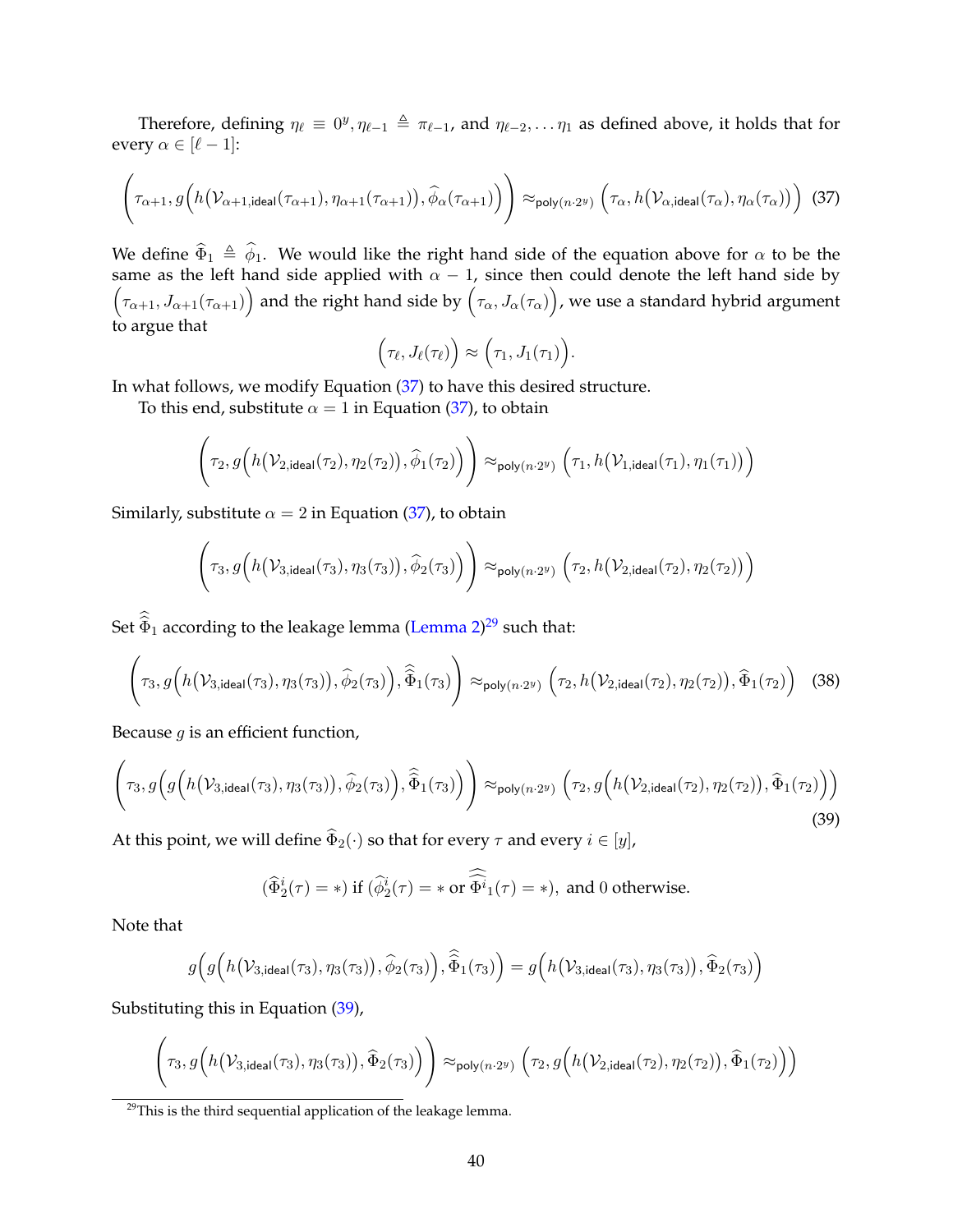Similarly, starting with Equation [\(37\)](#page-41-0) and applying [Lemma 2,](#page-33-1) we can define  $\hat{\Phi}_3$  such that:

$$
\left(\tau_4, g\Big(h(\mathcal{V}_{4,\text{ideal}}(\tau_4), \eta_4(\tau_4)), \widehat{\Phi}_3(\tau_4)\Big)\right) \approx_{\text{poly}(n\cdot 2^y)} \left(\tau_3, g\Big(h(\mathcal{V}_{3,\text{ideal}}(\tau_3), \eta_3(\tau_3)), \widehat{\Phi}_2(\tau_3)\Big)\right) \tag{40}
$$

This follows by substituting  $\alpha = 3$  in Equation [\(37\)](#page-41-0), and then applying Equations [\(38\)](#page-41-3) and [\(39\)](#page-41-2), with 3 instead of 2, and relying on  $\widehat{\Phi}_2$  instead of  $\widehat{\Phi}_1$ .

Similarly, we define  $\widehat{\Phi}_4, \cdots \widehat{\Phi}_{\ell-1}$ . Setting

$$
J_1(\tau_1) = h(\mathcal{V}_{1,\text{ideal}}(\tau_1), \eta_1(\tau_1)),
$$

and

$$
J_{\alpha}(\tau_{\alpha}) = g\Big(h\big(\mathcal{V}_{\alpha,\text{ideal}}(\tau_{\alpha}),\eta_{\alpha}(\tau_{\alpha})\big),\widehat{\Phi}_{\alpha-1}(\tau_{\alpha})\Big) \text{ for } \alpha \in [2,\ell],
$$

we conclude that for all  $\alpha \in [2, \ell]$ :

$$
(\tau_{\alpha}, J_{\alpha}(\tau_{\alpha})) \approx (\tau_{\alpha-1}, J_{\alpha-1}(\tau_{\alpha-1})).
$$

This follows by starting with Equation [\(37\)](#page-41-0), and then applying Equations [\(38\)](#page-41-3) and [\(39\)](#page-41-2), with  $\alpha$ instead of 3.

This implies

$$
(\tau_1, J_1(\tau_1)) \approx (\tau_\ell, J_\ell(\tau_\ell))
$$

Recall that by [Lemma 1](#page-29-0) we have,

<span id="page-42-1"></span>
$$
(\tau_1, \mathcal{V}_{1, \text{ideal}}(\tau_1)) \approx_{\text{poly}(n \cdot 2^y)} (\tau_0, \mathcal{V}_{1, \text{real}}(\tau_0))
$$
\n(41)

We set  $\hat{\eta}_1$  according to the leakage lemma [\(Lemma 2\)](#page-33-1) such that:

$$
\Big(\tau_1,\mathcal{V}_{1,\mathsf{ideal}}(\tau_1),\eta_1(\tau_1)\Big) \approx_{\mathsf{poly}(n\cdot 2^y)} \Big(\tau_0,\mathcal{V}_{1,\mathsf{real}}(\tau_0),\widehat{\eta}_1(\tau_0)\Big)
$$

This, together with the fact that  $h$  is efficiently computable, implies that

$$
\left(\tau_1, h\Big(\mathcal{V}_{1,\text{ideal}}(\tau_1), \eta_1(\tau_1)\Big)\right) \approx_{\text{poly}(n\cdot 2^y)} \left(\tau_0, h\Big(\mathcal{V}_{1,\text{real}}(\tau_0), \widehat{\eta}_1(\tau_0)\Big)\right)
$$

Define  $J_0(\tau_0) = h(\mathcal{V}_{1,\mathsf{real}}(\tau_0), \widehat{\eta}_1(\tau_0))$ , then we have that for all  $\alpha \in [1,\ell]$ ,

<span id="page-42-0"></span>
$$
(\tau_{\alpha}, J_{\alpha}(\tau_{\alpha})) \approx (\tau_{\alpha-1}, J_{\alpha-1}(\tau_{\alpha-1}))
$$
\n(42)

We define F as a function that on input a tuple  $(\chi_1, \ldots, \chi_y)$  outputs  $(\widetilde{m}_1, \ldots, \widetilde{m}_y)$  such that for all  $i \in [y]$ , if  $\chi_i = (\widetilde{M}, \psi)$  for some  $\widetilde{M} \in \{0, 1\}^p$  and some  $\psi \geq 0$ , then  $\widetilde{m}_i = \widetilde{M}$ , else  $\widetilde{m}_i = \bot$ . We then define  $V_{\text{Real}}$  as

$$
\mathcal{V}_{\mathsf{Real}}(\tau_0) = F\Big(J_0(\tau_0)\Big) = F\Big(h\Big(\mathcal{V}_{1,\mathsf{real}}(\tau_0),\widehat{\eta}_1(\tau_0)\Big)\Big)
$$

and  $V_{\text{Ideal}}$  as

$$
\mathcal{V}_{\text{Ideal}}(\tau_{\ell}) = F\Big(J_{\ell}(\tau_{\ell})\Big) = F\Big(g(\mathcal{V}_{\ell,\text{ideal}}, \widehat{\Phi}_{\ell-1}(\tau_{\ell}))\Big)
$$

which by Equation  $(42)$ , implies that

$$
\left(\tau_0, \mathcal{V}_{\mathsf{Real}}(\tau_0)\right) \approx \left(\tau_\ell, \mathcal{V}_{\mathsf{Ideal}}(\tau_\ell)\right)
$$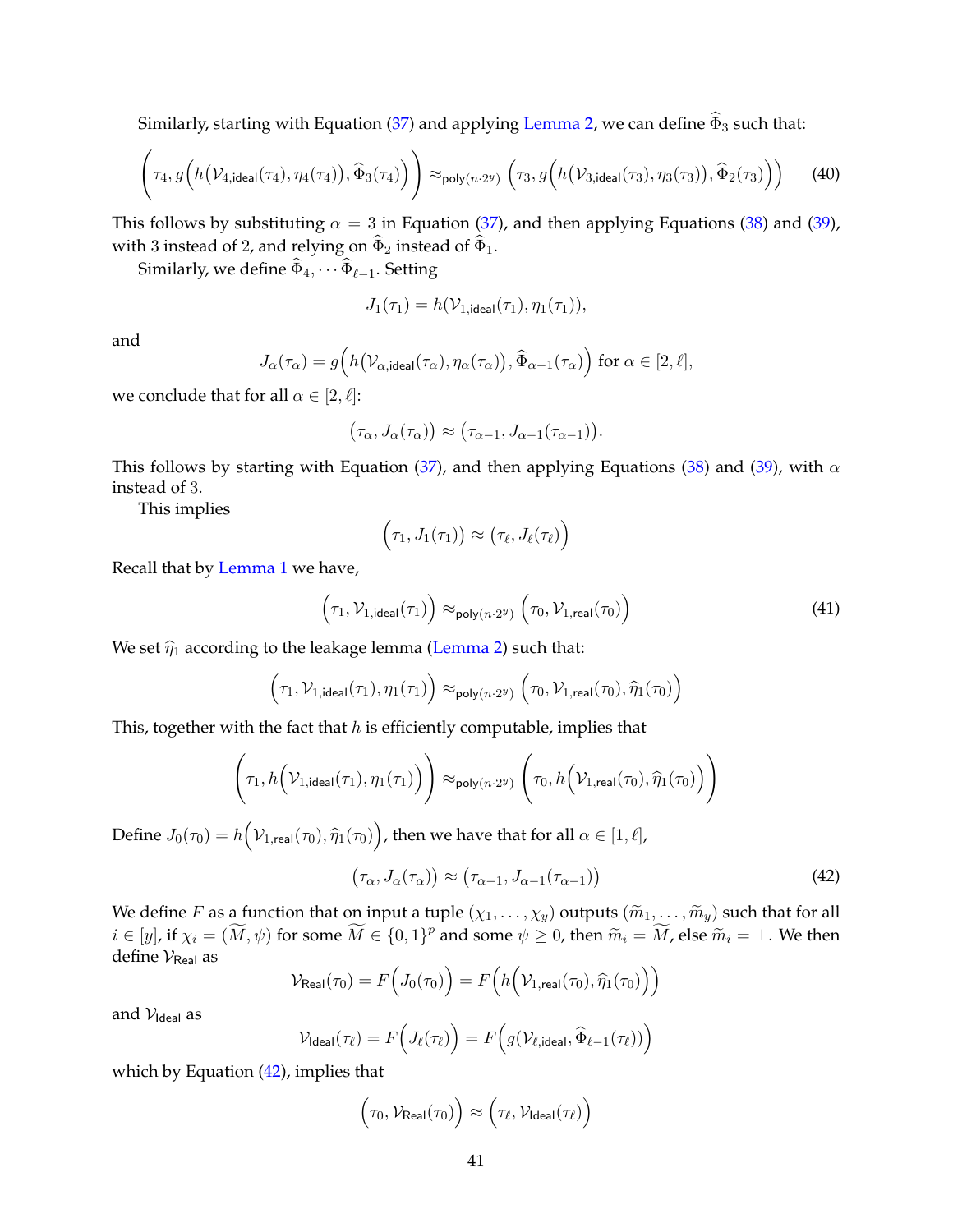**Efficiency of computing**  $V_{\text{Real}}$  and  $V_{\text{Ideal}}$ . Note that  $V_{\text{Real}}(\tau_0) = F\left(h\left(\mathcal{V}_{1,\text{real}}(\tau_0), \widehat{\eta}_1(\tau_0)\right)\right)$ , where F and h are efficiently computable, and  $V_{1,real}$  is computable in time  $T_V$ . Moreover,  $\hat{\eta}_1$  outputs a string of length at most  $O(y \log \ell)$ , and is defined as the result of applying the leakage lemma [\(Lemma 2\)](#page-33-1) to Equation [\(41\)](#page-42-1). Therefore, setting  $\gamma = O(y \log \ell)$  and  $T = n \cdot 2^y$  in [Lemma 2,](#page-33-1) the function  $\widehat{\eta}_1$  is computable in time  $(n \cdot 2^y)^{O(\log n)}$ .

Similarly,  $\mathcal{V}_{\sf{Ideal}}(\tau_\ell) = F\Big(g(\mathcal{V}_{\ell,\sf{ideal}},\widehat{\Phi}_{\ell-1}(\tau_\ell))\Big)$ , where  $F$  and  $g$  are efficiently computable, and  $\mathcal{V}_{\ell, \text{ideal}}$  is computable in time  $T_V$ . We next argue that  $\widehat{\Phi}_{\ell-1}$  is computable in time  $(n \cdot 2^y)^{O(\log n)}$ . To this end, recall that  $\Phi_{\ell-1} = \phi_{\ell-1} + \Phi_{\ell-2}$ , and thus it suffices to bound the running time of  $\phi_{\ell-1}$  and  $\Phi_{\ell-2}$ . Recall that  $\phi_{\ell-1}$  outputs a string of length  $O(\log y)$ , and is defined as the result of applying the leakage lemma [\(Lemma 2\)](#page-33-1) to Equation [\(37\)](#page-41-0). Therefore, setting  $\gamma = O(y)$  and  $T = n \cdot 2^y$ the function  $\hat{\phi}_{\ell-1}$  is computable in time  $(n \cdot 2^y)^{O(\log n)}$ . Similarly,  $\hat{\Phi}_{\ell-2}$  outputs a string of length  $O(\log y)$ , and is again defined as the result of applying the leakage lemma [\(Lemma 2\)](#page-33-1). Therefore, setting  $\gamma = O(y)$  and  $T = n \cdot 2^y$  in [Lemma 2,](#page-33-1) the function  $\widehat{\Phi}_{\ell-1}$  is computable in time  $(n \cdot 2^y)^{O(\log n)}$ . Therefore,  $\widehat{\Phi}_{\ell-1}$  is computable in time  $(n \cdot 2^y)^{O(\log n)}$ .

We thus conclude that  $\mathcal{V}_{\mathsf{Real}}$  and  $\mathcal{V}_{\mathsf{Ideal}}$  are computable in time  $T_V' = T_V + (n \cdot 2^y)^{O(\log n)}$ , as desired.

**Validity of**  $V_{\text{Real}}$  and  $V_{\text{Ideal}}$ . We now prove that  $V_{\text{Real}}$  and  $V_{\text{Ideal}}$  satisfy the validity condition in [Definition 3.](#page-15-0)

#### Proving that  $V_{\text{Real}}$  satisfies the validity condition.

Recall that  $\mathcal{V}_{\text{Real}}(\tau_0) = F\left(h\left(\mathcal{V}_{1,\text{Real}}(\tau_0), \widehat{\eta}_1(\tau_0)\right)\right)$ . First, we note that for every  $\beta \in [\ell], \mathcal{V}_{\beta,\text{Real}}$ and  $V_{\beta, \text{Ideal}}$  invoke  $v_{\text{Real}}$  or  $v_{\text{Ideal}}$  respectively on the underlying commitments corresponding to adversary's small tags  $\lambda_\beta$  in all the right sessions. Therefore by construction, for every  $\beta \in [\ell]$  and every  $i \in [y]$ , and for every transcript  $\tau$  in which the  $i^{th}$  commitment  $\widetilde{c}_i$  is valid (i.e., is of the form  $\widetilde{c}_i = \text{com}(\widetilde{M}; r)$  for some  $\widetilde{M}$  and  $r$ ), it holds that  $\mathcal{V}_{\beta, \text{Real}}^i(\tau)$  outputs  $(\widetilde{M}, k)$ . Hence, to prove that  $V_{\text{Real}}$  satisfies the validity condition, it suffices to prove that for every  $i \in [y]$ ,

$$
\Pr\big[\big(\mathcal{V}_{1,\text{Real}}^i(\tau_0)=(\widetilde{M},k)\big) \ \wedge \ \big(\widehat{\eta}_1^i(\tau_0)=*\big)\big]=\mathsf{negl}(n)
$$

We prove the following stronger equation, for every  $i \in [y]$ :

$$
\Pr\big[\big(\mathcal{V}_{1,\text{Real}}^{i}(\tau_0) \neq \bot\big) \ \wedge \ \big(\widehat{\eta}_1^{i}(\tau_0) = *\big)\big] = \mathsf{negl}(n)
$$

Recall that for any  $\beta \in [\ell - 1]$ , by definition of  $\pi_{\beta}$ , for all  $i \in [y]$ ,

<span id="page-43-0"></span>
$$
\pi_{\beta}^{i}(\tau_{\beta}) = * \implies \mathcal{V}_{\beta,\text{Ideal}}^{i}(\tau_{\beta}) = \bot.
$$
\n(43)

Setting  $\beta = [\ell - 1]$  in Equation [\(43\)](#page-43-0), for all  $i \in [y]$ ,  $\pi_{\ell-1}^i(\tau_{\ell-1}) = * \implies \mathcal{V}_{\ell-1,\text{Ideal}}^i(\tau_{\ell-1}) = \perp$ .

Recall that  $\eta_{\ell-1} \triangleq \pi_{\ell-1}$ . Since  $\hat{\eta}_{\ell-1}$  is computed based on  $\eta_{\ell-1}$  by applying the leakage lemma (refer to Equation [\(12\)](#page-35-3)), we have that for all  $i \in [y]$ ,

$$
\Pr\Big[\big(f^i\big(\mathcal{V}^i_{\ell-2,\mathsf{Ideal}}(\tau_{\ell-2}),\pi^i_{\ell-2}(\tau_{\ell-2})\big)\neq\bot\big) \ \wedge \ \big(\widehat{\eta}^i_{\ell-1}(\tau_{\ell-2})=\ast\big)\Big] = \mathsf{negl}(n).
$$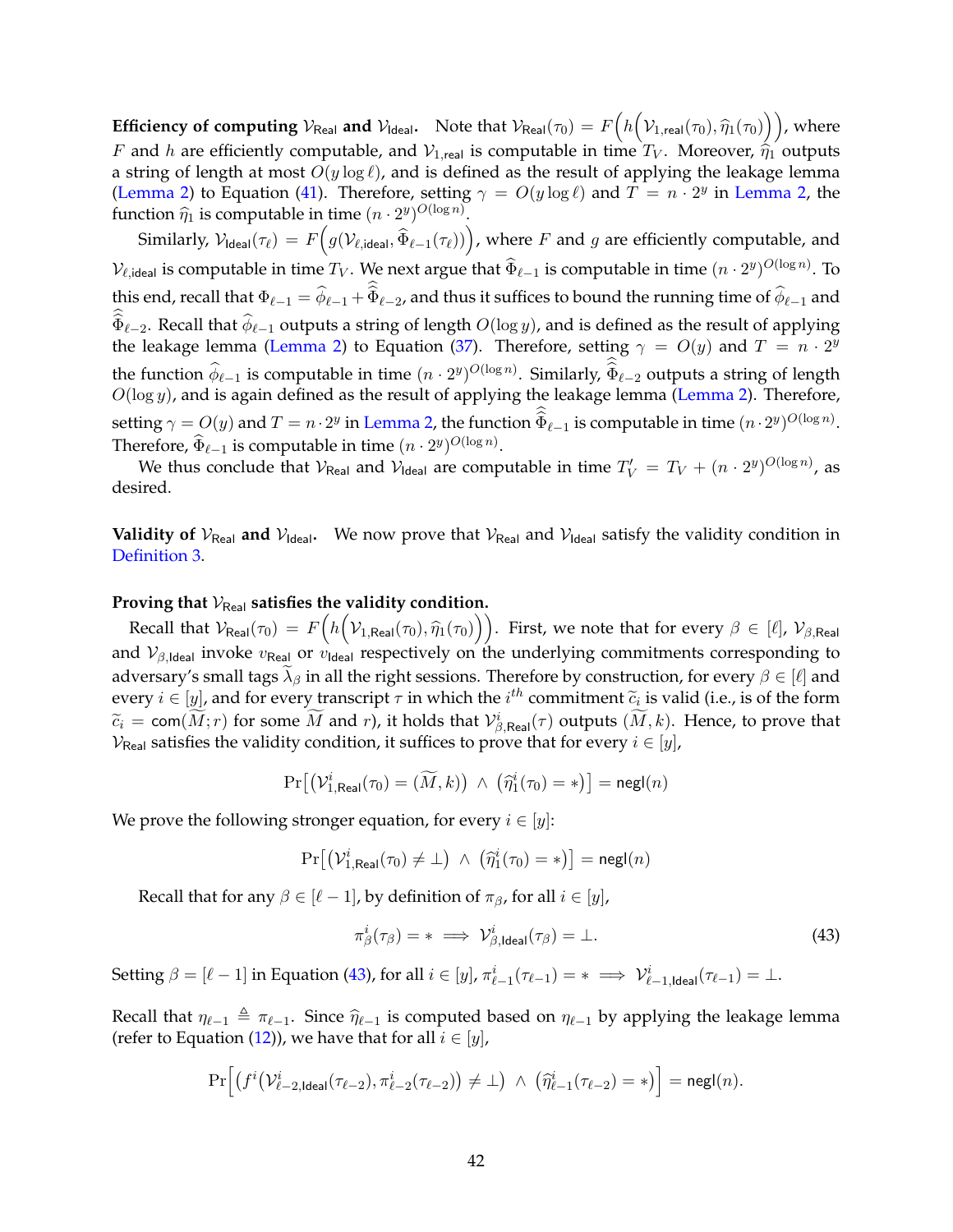Next, we prove that for every  $\beta$ , there exists a negligible function  $\mu_{\beta}$ , such that for every  $\beta \in [\ell-3]$ , if

$$
\Pr\Big[\big(f^i\big(\mathcal{V}_{\beta+1,\text{Ideal}}^i(\tau_{\beta+1}),\pi_\beta^i(\tau_{\beta+1})\big)\neq\bot\big) \ \wedge \ \left(\widehat{\eta}_{\beta+2}^i(\tau_{\beta+1})=\ast\right)\Big]=\epsilon
$$

then

$$
\Pr\Big[\big(f^i\big(\mathcal{V}_{\beta,\text{Ideal}}^i(\tau_{\beta}),\pi_{\beta}^i(\tau_{\beta})\big)\neq\bot\big) \ \wedge \ \big(\widehat{\eta}_{\beta+1}^i(\tau_{\beta})=\ast\big)\Big]\leq \epsilon+\mu_{\beta}(n).
$$

Fix any  $\beta \in [\ell - 3]$ . By definition,  $\eta_{\beta+1}^i(\tau) = * \iff (\widehat{\eta}_{\beta+2}^i(\tau) = *)$  or  $(\pi_{\beta+1}^i(\tau) = *)$ . Therefore,

$$
\Pr\left[\left(\mathcal{V}_{\beta+1,\text{ideal}}^{i}(\tau_{\beta+1})\neq\bot\right) \land \left(\eta_{\beta+1}^{i}(\tau_{\beta+1})=\ast\right)\right] \n= \Pr\left[\left(\mathcal{V}_{\beta+1,\text{ideal}}^{i}(\tau_{\beta+1})\neq\bot\right) \land \left(\widehat{\eta}_{\beta+2}^{i}(\tau_{\beta+1})=\ast\right) \land \left(\pi_{\beta+1}^{i}(\tau_{\beta+1})\neq\ast\right)\right] \n+ \Pr\left[\left(\mathcal{V}_{\beta+1,\text{ideal}}^{i}(\tau_{\beta+1})\neq\bot\right) \land \left(\pi_{\beta+1}^{i}(\tau_{\beta+1})=\ast\right)\right] \n= \Pr\left[\left(\mathcal{V}_{\beta+1,\text{ideal}}^{i}(\tau_{\beta+1})\neq\bot\right) \land \left(\widehat{\eta}_{\beta+2}^{i}(\tau_{\beta+1})=\ast\right) \land \left(\pi_{\beta+1}^{i}(\tau_{\beta+1})\neq\ast\right)\right] + 0 \n= \Pr\left[f^{i}\left(\mathcal{V}_{\beta+1,\text{ideal}}^{i}(\tau_{\beta+1}),\pi_{\beta+1}^{i}(\tau_{\beta+1})\right)\neq\bot\right) \land \left(\widehat{\eta}_{\beta+2}^{i}(\tau_{\beta+1})=\ast\right) \land \left(\pi_{\beta+1}^{i}(\tau_{\beta+1})\neq\ast\right)\right] = \epsilon
$$

Since  $\hat{\eta}_{\beta+1}$  is computed based on  $\eta_{\beta+1}$  by applying the leakage lemma to Equation [\(9\)](#page-35-0) (w.r.t.  $\beta$ +1), we have that for all  $i \in [y]$ ,

$$
\Pr\Big[\big(f^i\big(\mathcal{V}_{\beta,\mathsf{Ideal}}^i(\tau_{\beta}),\pi_{\beta}^i(\tau_{\beta})\big)\neq\bot\big) \ \wedge \ \big(\widehat{\eta}_{\beta+1}^i(\tau_{\beta})=\ast\big)\Big]\leq \epsilon+\mu_{\beta}(n),
$$

for some negligible function  $\mu_{\beta}$ , as required. This implies that for every  $\beta \in [1, \ell - 3]$ ,

$$
\Pr\Big[\big(f^i\big(\mathcal{V}_{\beta,\text{Ideal}}^i(\tau_{\beta}),\pi_{\beta}^i(\tau_{\beta})\big)\neq\bot\big) \ \wedge \ \big(\widehat{\eta}_{\beta+1}^i(\tau_{\beta})=\ast\big)\Big]=\mathsf{negl}(n)
$$

Specifically, setting  $\beta = 1$ , we have that for every  $i \in [y]$ ,

$$
\Pr\Big[f^i\big(\mathcal V^i_{1,\text{Ideal}}(\tau_1)\pi^i_1(\tau_1)\big) \neq \bot \ \wedge \ \left(\widehat{\eta}^i_2(\tau_1) = *\right)\Big] = {\mathsf{negl}}(n)
$$

Since by definition,  $\eta_1^i(\tau) = * \iff (\widehat{\eta}_2^i(\tau) = *)$  or  $(\pi_1^i(\tau) = *)$ , this implies:

$$
\Pr\left[\left(\mathcal{V}_{1,\text{ideal}}^{i}(\tau_{1})\neq\bot\right) \land \left(\eta_{1}^{i}(\tau_{1})=\ast\right)\right]
$$
\n
$$
= \Pr\left[\left(\mathcal{V}_{1,\text{ideal}}^{i}(\tau_{1})\neq\bot\right) \land \left(\widehat{\eta}_{2}^{i}(\tau_{1})=\ast\right) \land \left(\pi_{1}^{i}(\tau_{1})\neq\ast\right)\right] + \Pr\left[\left(\mathcal{V}_{1,\text{ideal}}^{i}(\tau_{1})\neq\bot\right) \land \left(\pi_{1}^{i}(\tau_{1})=\ast\right)\right]
$$
\n
$$
= \Pr\left[\left(\mathcal{V}_{1,\text{ideal}}^{i}(\tau_{1})\neq\bot\right) \land \left(\widehat{\eta}_{2}^{i}(\tau_{1})=\ast\right) \land \left(\pi_{1}^{i}(\tau_{1})\neq\ast\right)\right] + 0
$$
\n
$$
= \Pr\left[\left(f(\mathcal{V}_{1,\text{ideal}}^{i}(\tau_{1}), \pi_{1}^{i}(\tau_{1}))\neq\bot\right) \land \left(\widehat{\eta}_{2}^{i}(\tau_{1})=\ast\right) \land \left(\pi_{1}^{i}(\tau_{1})\neq\ast\right)\right] + 0
$$
\n
$$
= \mathsf{negl}(n)
$$

Since  $\hat{\eta}_1$  is derived from  $\eta_1$  by applying the leakage lemma to Equation [\(41\)](#page-42-1), we have that for every  $i \in [y]$ ,

 $\Pr\left[\left(\mathcal{V}_{1,\text{Real}}^{i}(\tau_0) \neq \bot\right) \ \wedge \ \left(\widehat{\eta}_1^{i}(\tau_0) = *\right)\right] = \mathsf{negl}(n),$ 

as desired.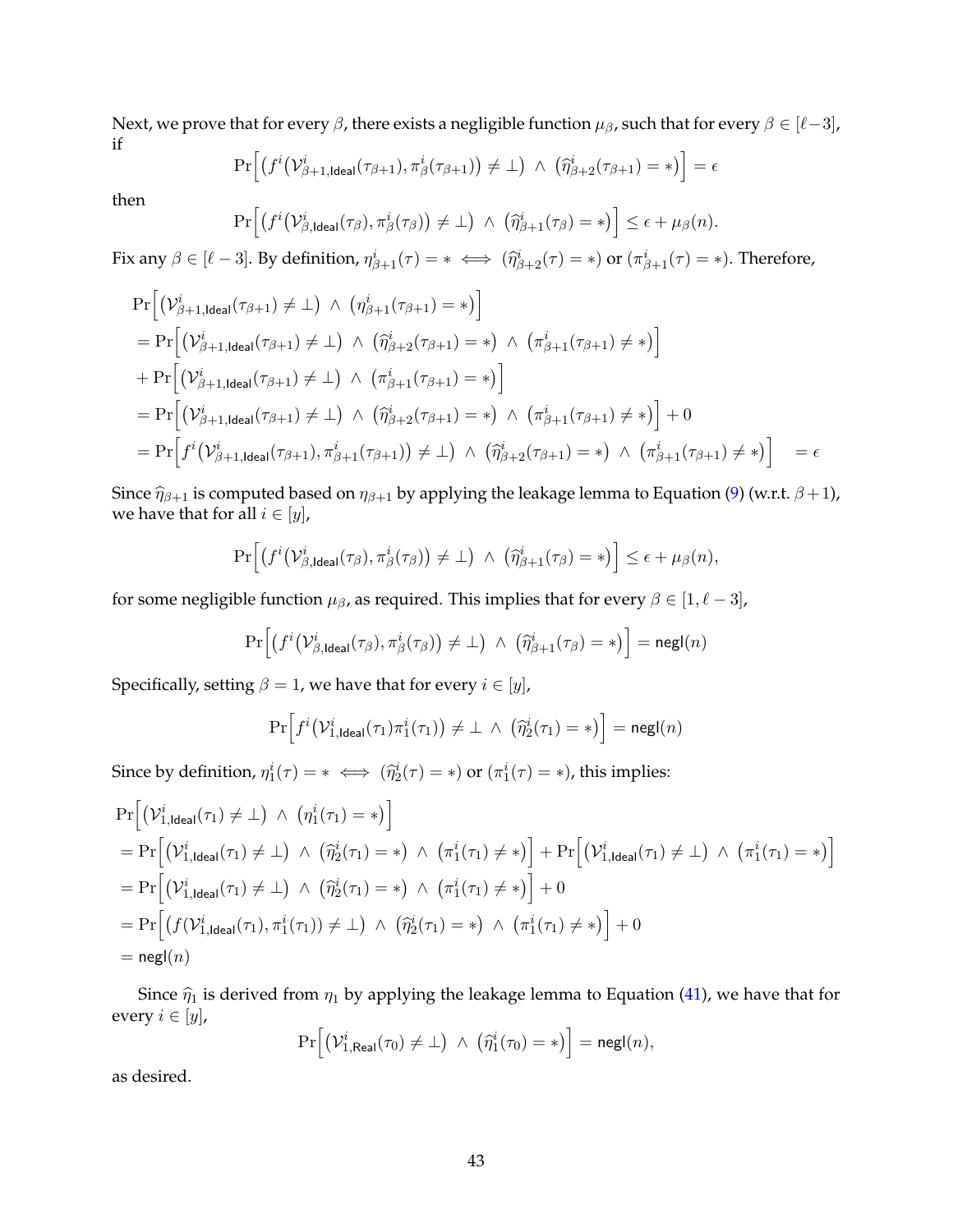## Proving that  $V_{\text{Ideal}}$  satisfies the validity condition.

 ${\rm Recall~that}~\mathcal{V}_{\sf Ideal}(\tau_\ell) = F\Big(g\Big(\mathcal{V}_{\ell, \sf{Ideal}}(\tau_\ell), \widehat{\Phi}_{\ell-1}(\tau_\ell)\Big)\Big).$  First, we note that for every  $\beta \in [\ell],$   $\mathcal{V}_{\beta, {\sf Real}}$ and  $V_{\beta, \text{Ideal}}$  invoke  $v_{\text{Real}}$  or  $v_{\text{Ideal}}$  respectively on the underlying commitments corresponding to adversary's small tags  $\lambda_\beta$  in all the right sessions. Therefore by construction, for every  $\beta \in [\ell]$  and every  $i \in [y]$ , and for every transcript  $\tau$  in which the  $i^{th}$  commitment  $\widetilde{c}_i$  is valid (i.e., is of the form  $\widetilde{c}_i = \text{com}(\widetilde{M}; r)$  for some  $\widetilde{M}$  and r), it holds that  $\mathcal{V}_{\beta, \text{Ideal}}^i(\tau)$  outputs  $(\widetilde{M}, k)$ . Hence, to prove that  $V_{\text{Ideal}}$  satisfies the validity condition, it suffices to prove that for every  $i \in [y]$ ,

$$
\Pr\Big[\big(\mathcal{V}_{\ell,\mathsf{Ideal}}^i(\tau_\ell) \in \{(\widetilde{M},k)\}_{\widetilde{M}\in\{0,1\}^p}\big) \ \wedge \ \big(\widehat{\Phi}_{\ell-1}^i(\tau_\ell)=*\big)\Big] = \mathsf{negl}(n).
$$

First, we recall that for every  $\beta \in [\ell - 1]$  and every  $i \in [y]$ , by definition

$$
(\phi^i_\beta(\tau_\beta) = *) \iff (\pi^i_\beta(\tau_\beta) = *)
$$

Moreover, if  $(\pi^i_\beta(\tau_\beta)=*)$  then

$$
\mathcal{V}^i_{\beta+1,\mathsf{real}}(\tau_{\beta}) = \left(\widetilde{M},\frac{3k}{4}-\beta+b\right) \text{ for some } \widetilde{M} \in \{0,1\}^p, b \in \{0,1\}.
$$

Therefore, if  $(\phi^i_\beta(\tau_\beta) = *)$  then

$$
\mathcal{V}^i_{\beta+1,\textsf{real}}(\tau_{\beta}) = \left(\widetilde{M},\frac{3k}{4}-\beta+b\right) \text{ for some } \widetilde{M} \in \{0,1\}^p, b \in \{0,1\}.
$$

Recall that for  $\beta \in [\ell - 1]$ , by Equation [\(25\)](#page-38-5),

 $(\tau_{\beta+1}, \mathcal{V}_{\beta+1, ideal}(\tau_{\beta+1}), \widetilde{\phi}_{\beta}(\tau_{\beta+1})) \approx (\tau_{\beta}, \mathcal{V}_{\beta+1, real}(\tau_{\beta}), \phi_{\beta}(\tau_{\beta})).$ 

Therefore for every  $\beta \in [\ell - 1]$  and every  $i \in [y]$ ,

$$
\Pr\left[\left(\mathcal{V}_{\beta+1,\text{ideal}}^{i}(\tau_{\beta+1})\notin\{(\widetilde{M},\psi)\}_{\widetilde{M}\in\{0,1\}^p,\psi\in\left\{\frac{3k}{4}-\beta,\frac{3k}{4}-\beta+1\right\}}\right) \;\wedge\; \left(\widehat{\phi}_{\beta}^{i}(\tau_{\beta+1})=\ast\right)\right] = \mathsf{negl}(n). \tag{44}
$$

Recall that for every  $i\in[y]$ ,  $h^i$  on input  $((\widetilde{M},\psi),\alpha)$ , for every  $\alpha$  in the range of  $\eta^i_{\beta+1}(\cdot)$  outputs either  $\perp$  (if  $\alpha = \ast$ ) or  $(\widetilde{M}, \psi')$ , where  $\psi' \in [\psi - \ell + \beta + 1, \psi + \ell - \beta - 1]^{30}$  $\psi' \in [\psi - \ell + \beta + 1, \psi + \ell - \beta - 1]^{30}$  $\psi' \in [\psi - \ell + \beta + 1, \psi + \ell - \beta - 1]^{30}$ . Therefore, if

$$
\mathcal{V}^i_{\beta+1,\text{ideal}}(\tau_{\beta+1}) \in \left\lbrace \left( \widetilde{M}, \frac{3k}{4}-\beta \right), \left( \widetilde{M}, \frac{3k}{4}-\beta+1 \right) \right\rbrace
$$

then

$$
h^{i}\left(\mathcal{V}_{\beta+1,\text{ideal}}^{i}(\tau_{\beta+1}), \eta_{\beta+1}^{i}(\tau_{\beta+1})\right) = * \text{ or,}
$$
\n
$$
h^{i}\left(\mathcal{V}_{\beta+1,\text{ideal}}^{i}(\tau_{\beta+1}), \eta_{\beta+1}^{i}(\tau_{\beta+1})\right) = (\widetilde{M}, \psi') \text{ where } \psi' \in \left[\frac{3k}{4} - \ell + 1, \frac{3k}{4} + \ell\right]
$$

which implies that for every  $i \in [y], \beta \in [\ell - 1]$ , there exists a negligible function  $\mu$  such that

<span id="page-45-1"></span>
$$
\Pr\Big[\Big(h^{i}\left(\mathcal{V}_{\beta+1,\text{ideal}}^{i}(\tau_{\beta+1}),\eta_{\beta+1}^{i}(\tau_{\beta+1})\right) \not\in \{\ast\} \cup \{(\widetilde{M},\psi)\}_{\widetilde{M}\in\{0,1\}^{p},\psi\in\left\{\frac{3k}{4}-\ell+1,\frac{3k}{4}+\ell\right\}}\Big) \wedge \Big(\widehat{\phi}_{\beta}^{i}(\tau_{\beta+1})=\ast\Big)\Big] = \mu(n). \tag{45}
$$

<span id="page-45-0"></span><sup>30</sup>This is because  $\eta_{\beta+1}^i$  outputs values in the range  $[-\ell + (\beta+1), \ell - (\beta+1)].$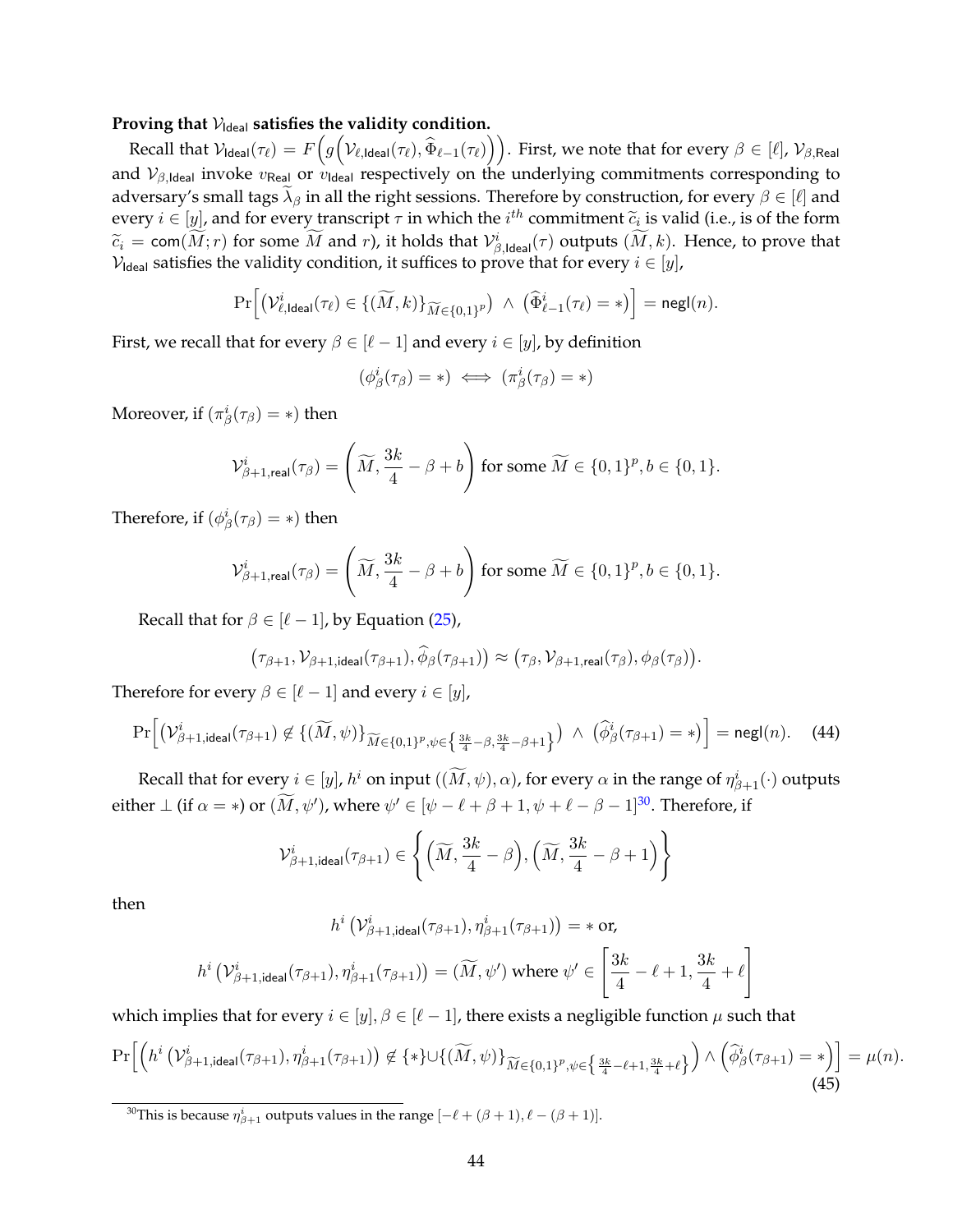Recall that by Equation [\(37\)](#page-41-0), for all  $\beta \in [\ell - 1]$ :

$$
\Bigg(\tau_{\beta+1},g\Big(h\big(\mathcal{V}_{\beta+1,\mathsf{ideal}}(\tau_{\beta+1}),\eta_{\beta+1}(\tau_{\beta+1})\big),\widehat{\phi}_{\beta}(\tau_{\beta+1})\Big)\Bigg) \approx_{\mathsf{poly}(n\cdot 2^{y})} \Big(\tau_{\beta},h\big(\mathcal{V}_{\beta,\mathsf{ideal}}(\tau_{\beta}),\eta_{\beta}(\tau_{\beta})\big)\Big)
$$

Therefore taking  $\beta=2$  and applying the leakage lemma, we get that  $\widehat{\Phi}_1\triangleq\widehat{\phi}_1$  is such that:

$$
\left(\left(\tau_3, g\Big(h\big(\mathcal V_{3,\mathsf{ideal}}(\tau_3), \eta_3(\tau_3)\big), \widehat{\phi}_2(\tau_3)\Big)\right), \widehat{\widehat{\phi}}_1(\tau_3)\right) \approx_{\mathsf{poly}(n\cdot 2^y)} \left(\left(\tau_2, h\big(\mathcal V_{2,\mathsf{ideal}}(\tau_{\beta}), \eta_2(\tau_2)\big)\right), \widehat{\phi}_1(\tau_2)\right)
$$

Combining this with Equation [\(45\)](#page-45-1), we have that for every  $i \in [y]$ ,

$$
\Pr\Bigg[\Big(g\Big(h^i\big(\mathcal{V}_{3,\mathsf{ideal}}^i(\tau_3),\eta_3^i(\tau_3)\big),\widehat{\phi}_2^i(\tau_3)\Big)\not\in\{\ast\}\cup\{(\widetilde{M},\psi)\}_{\widetilde{M}\in\{0,1\}^p,\psi\in\left[\frac{3k}{4}-\ell+1,\frac{3k}{4}+\ell\right]}\Big)\wedge\Big(\widehat{\widehat{\Phi}}_1^i(\tau_3)=\ast\Big)\Bigg]=\mathsf{negl}(n)
$$

Next, we prove that for every  $\beta \in [3, \ell - 1]$  there exists a negligible function  $\mu_{\beta}$  such that if:

$$
\Pr\Bigg[\Big(g\Big(h^i\big(\mathcal{V}_{\beta,\mathsf{ideal}}^i(\tau_\beta),\eta_\beta^i(\tau_\beta)\big),\widehat{\phi}_{\beta-1}^i(\tau_\beta)\Big) \not\in \{\ast\} \cup \{(\widetilde{M},\psi)\}_{\widetilde{M}\in\{0,1\}^p,\psi\in\left[\frac{3k}{4}-\ell+1,\frac{3k}{4}+\ell\right]}\Big) \wedge \left(\widehat{\widehat{\Phi}}_{\beta-2}^i(\tau_\beta)=\ast\right)\Bigg] = \varepsilon
$$

then

$$
\Pr\Bigg[\Big(g\Big(h^{i}\big(\mathcal{V}_{\beta+1,\mathsf{ideal}}^{i}(\tau_{\beta+1}),\eta_{\beta+1}^{i}(\tau_{\beta+1})\big),\widehat{\phi}_{\beta}^{i}(\tau_{\beta+1})\Big) \not\in \{*\} \cup \{(\widetilde{M},\psi)\}_{\widetilde{M}\in\{0,1\}^{p},\psi\in\left[\frac{3k}{4}-\ell+1,\frac{3k}{4}+\ell\right]}\Big) \newline \qquad \qquad \wedge \left(\widehat{\widehat{\Phi}}_{\beta-1}^{i}(\tau_{\beta+1})=\ast\right)\Bigg] \leq \varepsilon + \mu_{\beta}(n)
$$

To this end, fix any  $\beta \in [3, \ell - 1]$ . Since  $\widehat{\Phi}_{\beta-1}^i(\tau) = * \iff (\widehat{\phi}_{\beta-1}^i) = * \text{OR } \widehat{\Phi}$ i  $\beta_{\beta-2}=*$ ), we have for every  $i\in[y]$ ,

$$
\Pr\left[\left(h^{i}\left(\mathcal{V}_{\beta,\text{ideal}}^{i}(\tau_{\beta}),\eta_{\beta}^{i}(\tau_{\beta})\right) \notin \{*\} \cup \{(\widetilde{M},\psi)\}_{\widetilde{M}\in\{0,1\}^{p},\psi\in\left\{\frac{3k}{4}-\ell+1,\frac{3k}{4}+\ell\right\}}\right) \land \left(\widehat{\Phi}_{\beta-1}^{i}(\tau_{\beta})=\ast\right)\right] \n= \Pr\left[h^{i}\left(\mathcal{V}_{\beta,\text{ideal}}^{i}(\tau_{\beta}),\eta_{\beta}^{i}(\tau_{\beta})\right) \notin \{*}\} \cup \{(\widetilde{M},\psi)\}_{\widetilde{M}\in\{0,1\}^{p},\psi\in\left\{\frac{3k}{4}-\ell+1,\frac{3k}{4}+\ell\right\}} \land \left(\widehat{\phi}_{\beta-1}^{i}(\tau_{\beta})=\ast\right)\right] \n+ \Pr\left[h^{i}\left(\mathcal{V}_{\beta,\text{ideal}}^{i}(\tau_{\beta}),\eta_{\beta}^{i}(\tau_{\beta})\right) \notin \{*}\} \cup \{(\widetilde{M},\psi)\}_{\widetilde{M}\in\{0,1\}^{p},\psi\in\left\{\frac{3k}{4}-\ell+1,\frac{3k}{4}+\ell\right\}} \land \left(\widehat{\Phi}_{\beta-2}^{i}(\tau_{\beta})=\ast\right) \land \left(\widehat{\phi}_{\beta-1}^{i}(\tau_{\beta})\neq\ast\right)\right] \n= \Pr\left[h^{i}\left(\mathcal{V}_{\beta,\text{ideal}}^{i}(\tau_{\beta}),\eta_{\beta}^{i}(\tau_{\beta})\right) \notin \{*}\} \cup \{(\widetilde{M},\psi)\}_{\widetilde{M}\in\{0,1\}^{p},\psi\in\left\{\frac{3k}{4}-\ell+1,\frac{3k}{4}+\ell\right\}} \land \left(\widehat{\phi}_{\beta-1}^{i}(\tau_{\beta})=\ast\right)\right] \n+ \Pr\left[g\left(h^{i}\left(\mathcal{V}_{\beta,\text{ideal}}^{i}(\tau_{\beta}),\eta_{\beta}^{i}(\tau_{\beta})\right),\widehat{\phi}_{\beta-1}^{i}(\tau_{\beta})\right)\notin \{*}\} \cup \{(\widetilde{M},\psi)\}_{
$$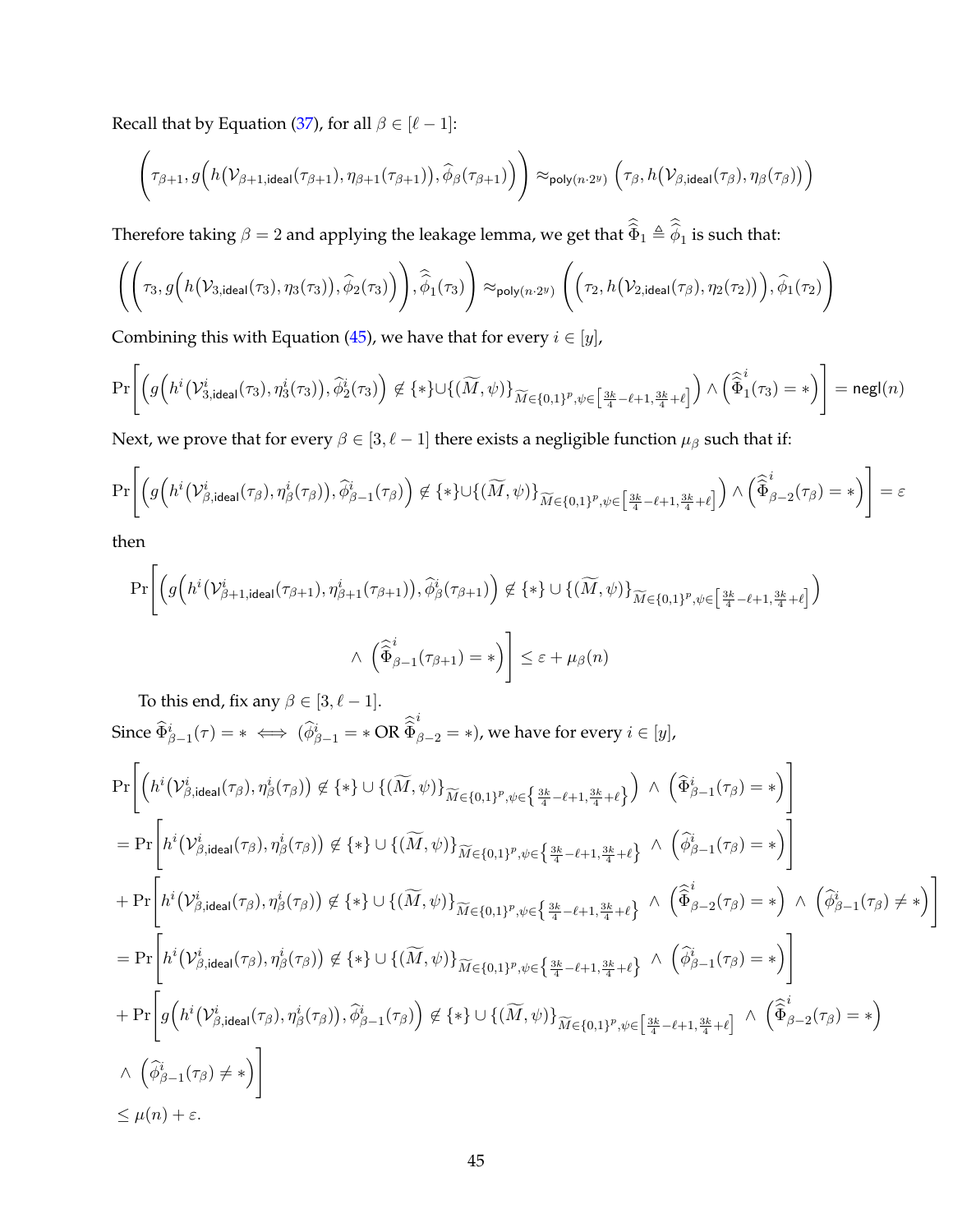Since  $\Phi_{\beta-1}$  is obtained by applying the leakage lemma [\(Lemma 2\)](#page-33-1) to Equation [\(37\)](#page-41-0), we have that for every  $i \in [y]$ , there exists a negligible function  $\mu_{\beta}'$  such that

$$
\Pr\Bigg[\Big(g\Big(h^{i}\big(\mathcal{V}_{\beta+1,\text{ideal}}^{i}(\tau_{\beta+1}),\eta_{\beta+1}^{i}(\tau_{\beta+1})\big),\widehat{\phi}_{\beta}^{i}(\tau_{\beta+1})\Big) \not\in \{*\} \cup \{(\widetilde{M},\psi)\}_{\widetilde{M}\in\{0,1\}^{p},\psi\in\left[\frac{3k}{4}-\ell+1,\frac{3k}{4}+\ell\right]}\Big) \wedge \\ \Big(\widehat{\widehat{\Phi}}_{\beta-1}^{i}(\tau_{\beta+1})=\ast\Big)\Bigg] \leq \varepsilon + \mu(n) + \mu_{\beta}'(n)
$$

Setting  $\mu_{\beta} = \mu + \mu_{\beta}^{\prime}$ , we have

$$
\Pr\Bigg[\Big(g\Big(h^{i}\big(\mathcal{V}_{\beta+1,\text{ideal}}^{i}(\tau_{\beta+1}),\eta_{\beta+1}^{i}(\tau_{\beta+1})\big),\widehat{\phi}_{\beta}^{i}(\tau_{\beta+1})\Big) \not\in \{*\} \cup \{(\widetilde{M},\psi)\}_{\widetilde{M}\in\{0,1\}^{p},\psi\in\left[\frac{3k}{4}-\ell+1,\frac{3k}{4}+\ell\right]}\Big) \; \wedge \\ \left(\widehat{\widehat{\Phi}}_{\beta-1}^{i}(\tau_{\beta+1})=\ast\right) \Bigg] \leq \varepsilon + \mu_{\beta}(n)
$$

as desired.

This implies that (setting  $\beta = \ell - 1$ ):

$$
\Pr\Bigg[g\Big(h^i\big(\mathcal{V}_{\ell,\mathsf{ideal}}^i(\tau_\ell),\eta_\ell^i(\tau_\ell)\big),\widehat{\phi}_{\ell-1}^i(\tau_\ell)\Big)\not\in \{\ast\}\cup\{(\widetilde{M},\psi)\}_{\widetilde{M}\in\{0,1\}^p,\psi\in\left[\frac{3k}{4}-\ell+1,\frac{3k}{4}+\ell\right]}\Big)\wedge\Big(\widehat{\widehat{\Phi}}_{\ell-2}^i(\tau_\ell)=\ast\Big)\Bigg]=\mathsf{negl}(n).
$$

Since  $\widehat{\Phi}_{\ell-1}^i(\tau) = * \iff (\widehat{\phi}_{\ell-1}^i) = * \text{OR } \widehat{\Phi}$ i  $_{\ell-2}$  = ∗), we have for every  $i \in [y]$ ,

$$
\Pr\left[\left(h^{i}(V_{\ell,\text{ideal}}^{i}(\tau_{\ell}),\eta_{\ell}^{i}(\tau_{\ell}))\notin\{*\}\cup\{(\widetilde{M},\psi)\}_{\widetilde{M}\in\{0,1\}^{p},\psi\in\left[\frac{3k}{4}-\ell+1,\frac{3k}{4}+\ell\right]}\right)\land\left(\widehat{\Phi}_{\ell-1}^{i}(\tau_{\ell})=\ast\right)\right]
$$
\n
$$
=\Pr\left[\left(h^{i}(V_{\ell,\text{ideal}}^{i}(\tau_{\ell}),\eta_{\ell}^{i}(\tau_{\ell}))\notin\{*\}\cup\{(\widetilde{M},\psi)\}_{\widetilde{M}\in\{0,1\}^{p},\psi\in\left[\frac{3k}{4}-\ell+1,\frac{3k}{4}+\ell\right]}\right)\land\left(\widehat{\phi}_{\ell-1}^{i}(\tau_{\ell})=\ast\right)\right]
$$
\n
$$
+\Pr\left[\left(h^{i}(V_{\ell,\text{ideal}}^{i}(\tau_{\ell}),\eta_{\ell}^{i}(\tau_{\ell}))\notin\{*\}\cup\{(\widetilde{M},\psi)\}_{\widetilde{M}\in\{0,1\}^{p},\psi\in\left[\frac{3k}{4}-\ell+1,\frac{3k}{4}+\ell\right]}\right)\land\left(\widehat{\Phi}_{\ell-2}^{i}(\tau_{\beta})=\ast\right)\land\left(\widehat{\phi}_{\ell-1}^{i}(\tau_{\ell})\neq*\right)\right]
$$
\n
$$
=\Pr\left[\left(h^{i}(V_{\ell,\text{ideal}}^{i}(\tau_{\ell}),\eta_{\ell}^{i}(\tau_{\ell}))\notin\{*\}\cup\{(\widetilde{M},\psi)\}_{\widetilde{M}\in\{0,1\}^{p},\psi\in\left[\frac{3k}{4}-\ell+1,\frac{3k}{4}+\ell\right]}\right)\land\left(\widehat{\phi}_{\ell-1}^{i}(\tau_{\ell})=\ast\right)\right]
$$
\n
$$
+\Pr\left[g\left(h^{i}(V_{\ell,\text{ideal}}^{i}(\tau_{\ell}),\eta_{\ell}^{i}(\tau_{\ell})),\widehat{\phi}_{\ell-1}^{i}(\tau_{\ell})\right)\notin\{*\}\cup\{(\widetilde{M},\psi)\}_{\widetilde{M}\in\{0,1\}^{p},\psi\in\left[\frac{3
$$

Since  $\eta_{\ell} := 0^y$ , this implies:

$$
\Pr\Bigg[\Big(\mathcal{V}_{\ell,\mathsf{ideal}}^i(\tau_\ell) \not\in \{*\} \cup \{(\widetilde{M},\psi)\}_{\widetilde{M} \in \{0,1\}^p, \psi \in \left[\frac{3k}{4} - \ell, \frac{3k}{4} + \ell\right]}\Big) \ \wedge \ \left(\widehat{\Phi}_{\ell-1}^i(\tau_\ell) = *\right)\Bigg] = \mathsf{negl}(n)
$$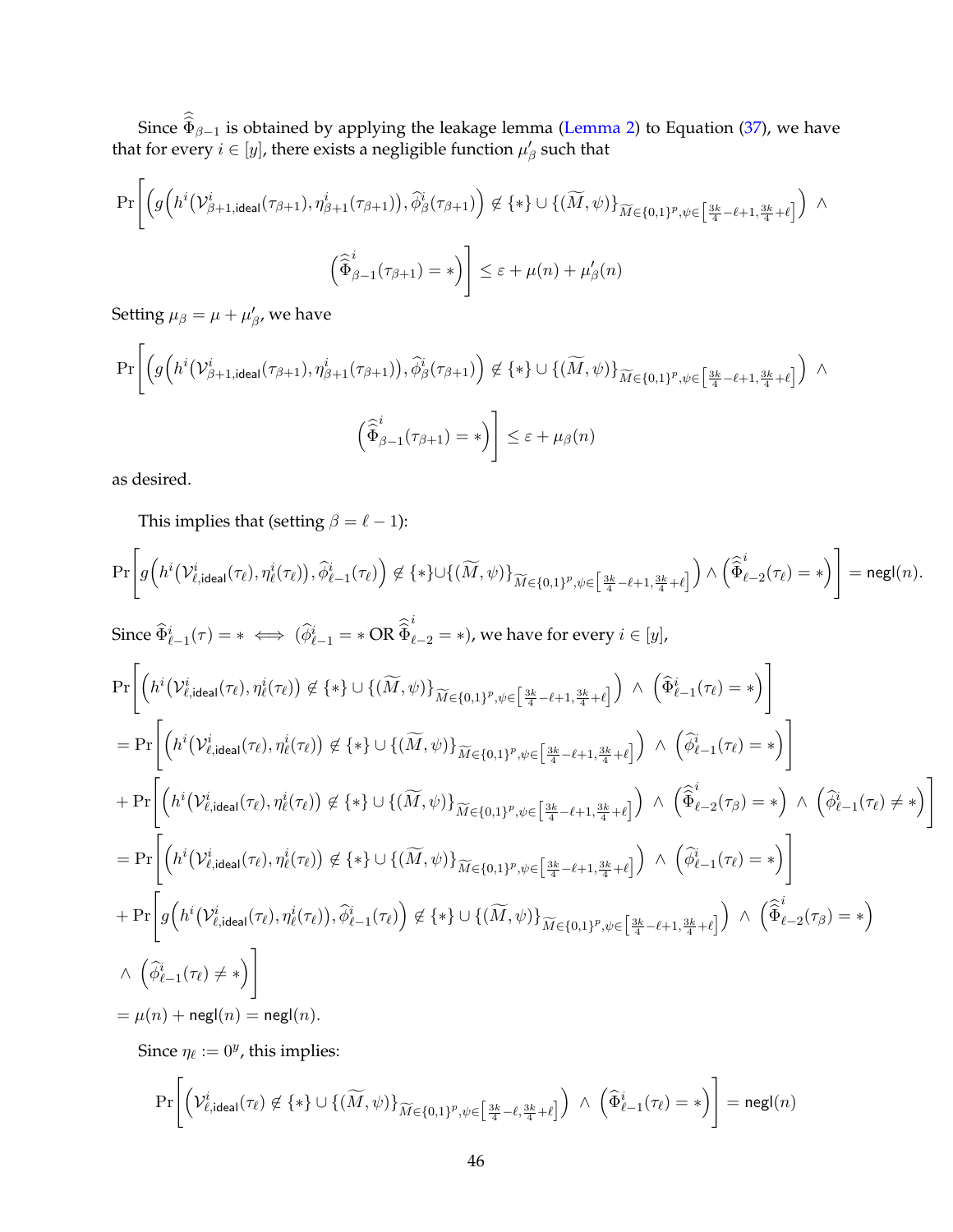which implies

$$
\Pr\Biggl[\Bigl(\mathcal{V}_{\ell,\mathsf{ideal}}^i(\tau_\ell) \not\in \{(\widetilde{M},k)\}_{\widetilde{M}\in\{0,1\}^p\Bigr\} \Bigr) \;\wedge\; \Bigl(\widehat{\Phi}_{\ell-1}^i(\tau_\ell) = *\Bigr)\Biggr] = \mathsf{negl}(n),
$$

as desired. This completes the proof of validity, and also concludes the proof of the theorem.  $\Box$ 

# <span id="page-48-0"></span>**6 Putting Things Together: Non-Malleable Commitments for All Tags**

In this section, we describe how one can combine results from [Section 4](#page-18-0) and [Section 5](#page-25-0) to obtain our main result.

**Theorem 3.** *There exists a non-interactive non-malleable commitment w.r.t. replacement satisfying [Defi](#page-14-2)[nition 1,](#page-14-2) assuming the following:*

- Sub-exponential hardness of factoring or discrete log.
- Sub-exponential quantum hardness of LWE.
- Sub-exponential non-interactive witness indistinguishable (NIWI) proofs.

*Proof.* To obtain this theorem, we apply the following sequence of steps:

- Let  $\mathcal{C}_{[\eta \log \log n]}$  denote a many-to-many same-tag non-malleable commitment w.r.t. commit-ment satisfying [Definition 4,](#page-17-1) for  $\eta \log \log n$  tags where  $0 < \eta < 1$ , secure against  $2^{\mathsf{poly}\log n}$ -size adversaries. Such a scheme is constructed in [Theorem 1,](#page-21-0) assuming sub-exponential hardness of factoring or discrete log, and sub-exponential quantum hardness of LWE. By Remark [2,](#page-18-5) this scheme also satisfies [Definition 3](#page-15-0) for any polynomials  $\ell$  and y.
- Apply the compiler in [Section 5](#page-25-0) to  $\mathcal{C}_{[\eta \log \log n]}$ .

Specifically, setting  $y = \log^3 n, \ell = \log^3 n, z = \log^7 n, t = \eta \log \log n$  in [Theorem 2,](#page-25-1) we note that  $z \ge 10 \ell y$  and  $\mathcal{C}_{[\eta \log \log n]}$  is  $5\ell t$ -to- $z$  same-tag auxiliary-input non-malleable w.r.t. replacement against poly $(n \cdot 2^{y})$ -size adversaries.

Therefore, [Theorem 2](#page-25-1) gives a  $(\log^3 n)$ -to- $(\log^3 n)$  same-tag auxiliary-input non-malleable commitment w.r.t. replacement satisfying [Definition 3,](#page-15-0) for  $\log^{\epsilon} n$  tags, (for a small constant  $\epsilon > 0$ ), against polynomial-size adversaries.

Denote this resulting scheme by  $C_{\lceil \log^{\epsilon} n \rceil}$ .

• Apply the compiler in [Section 5](#page-25-0) once again, this time to  $\mathcal{C}_{\lceil \log^{\epsilon} n \rceil}$ .

Specifically, setting  $y = 10, \ell = 10 \log^2 n, z = 1000 \log^2 n, t = \log^{\epsilon} n$  in [Theorem 2,](#page-25-1) we note that  $z = 10 \ell y$  and that  $\mathcal{C}_{[\log^{\epsilon} n]}$  is  $5\ell t$ -to- $z$  same-tag auxiliary-input non-malleable w.r.t. replacement against poly $(n \cdot 2^y)$ -size adversaries.

Therefore, [Theorem 2](#page-25-1) gives a  $10 \log^2 n$ -to-10 same-tag auxiliary-input non-malleable com-mitment w.r.t. replacement satisfying [Definition 3,](#page-15-0) for  $2 \log^2 n$  tags, against polynomial-size adversaries.

Denote this resulting scheme by  $C_{[2\log^2 n]}.$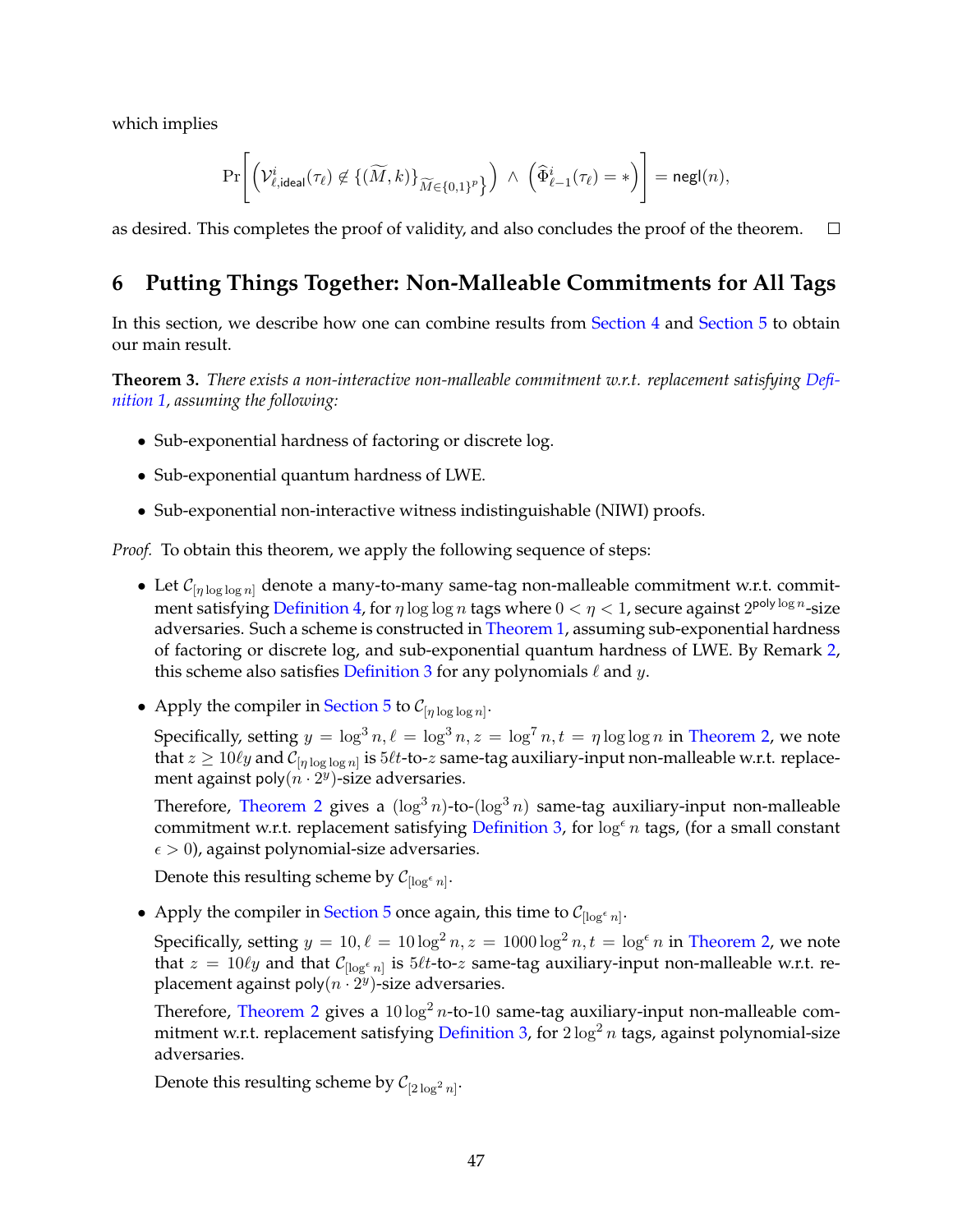• Apply the compiler in [Section 5](#page-25-0) one final time, this time to To  $C_{[2\log^2 n]'}$ .

Specifically, setting  $\ell = y = 1, z = 10, t = 2 \log^2 n$  in [Theorem 2,](#page-25-1) we note that  $z = 10 \ell y$ and that  $\mathcal{C}_{[\log^2 n]}$  is  $5\ell t$ -to- $z$  same-tag auxiliary-input non-malleable w.r.t. replacement against poly $(n \cdot 2^y)$ -size adversaries.

Therefore, [Theorem 2](#page-25-1) gives a a 1-to-1 auxiliary-input non-malleable commitment w.r.t. re-placement satisfying [Definition 3,](#page-15-0) for  $n^{\log n}$  tags, against polynomial-size adversaries. Denote this resulting scheme by  $\mathcal{C}_{[n^{\log n}]}$ .

• Next, assume the existence of a sub-exponentially secure digital signature scheme. More specifically, assume the existence of a signature scheme such that poly-size adversary cannot forge signatures w.r.t. verification keys of size  $\log^2 n$  (except with negligible probability). Such a scheme is implied by sub-exponential one-way functions. Denote the keys for such a scheme by  $(vk, sk)$ , the setup algorithm by Setup $(1^{\lambda})$  and the signing algorithm by Sign $(sk, \cdot)$ .

Then starting with a non-malleable commitment scheme (w.r.t. replacement) according to [Definition 1](#page-14-2) for tags in  $[n^{\log n}]$  (denoted by  $\mathcal{C}_{[n^{\log n}]}$ ), we build non-malleable commitments for tags in  $[2^n]$ , satisfying [Definition 1](#page-14-2) as follows:

To commit to message  $m$  with tag  $T\in [2^n]$ , sample  $(vk,sk)\stackrel{\$}{\leftarrow}$  Setup $(1^{\log^2 n})$ , compute a commitment  $c \leftarrow \textsf{Com}_{vk}(m)$ , and a signature  $\sigma \leftarrow \textsf{Sign}(sk, T)$ . Output  $(vk, c, \sigma)$ . Here Com<sub>vk</sub> $(\cdot)$ denotes the (randomized) commitment algorithm of  $\mathcal{C}_{[n^{\log n}]}$  corresponding to tag  $vk$ , and we note that  $|vk| = \log^2 n$  bits.

For every PPT man-in-the-middle A that outputs  $(\widetilde{vk}, \widetilde{c}, \widetilde{\sigma})$ , one of the following holds.

- **–** Either  $vk = vk$ , in which case by unforgeability of the signature scheme, if  $T \neq T$  then  $\tilde{\sigma}$  does not verify.
- **–** Or  $\widetilde{vk} \neq vk$ , in which case the message committed to in  $\widetilde{c}$  is "unrelated" to the message committed to in  $c$ , i.e., it satisfies the non-malleability condition of [Definition 1,](#page-14-2) since we assume that  $Com_{vk}$  satisfies [Definition 1.](#page-14-2)

 $\Box$ 

# <span id="page-49-0"></span>**References**

- <span id="page-49-1"></span>[Bar02] Boaz Barak. Constant-Round Coin-Tossing with a Man in the Middle or Realizing the Shared Random String Model. In *FOCS 2002*, pages 345–355, 2002. [1](#page-0-0)
- <span id="page-49-3"></span>[BD18] Zvika Brakerski and Nico Döttling. Two-message statistically sender-private OT from LWE. In Amos Beimel and Stefan Dziembowski, editors, *Theory of Cryptography - 16th International Conference, TCC 2018, Panaji, India, November 11-14, 2018, Proceedings, Part II*, volume 11240 of *Lecture Notes in Computer Science*, pages 370–390. Springer, 2018. [52,](#page-53-3) [53](#page-54-0)
- <span id="page-49-2"></span>[BDK+18] Marshall Ball, Dana Dachman-Soled, Mukul Kulkarni, Huijia Lin, and Tal Malkin. Non-malleable codes against bounded polynomial time tampering. *IACR Cryptology ePrint Archive*, 2018:1015, 2018. [6](#page-7-1)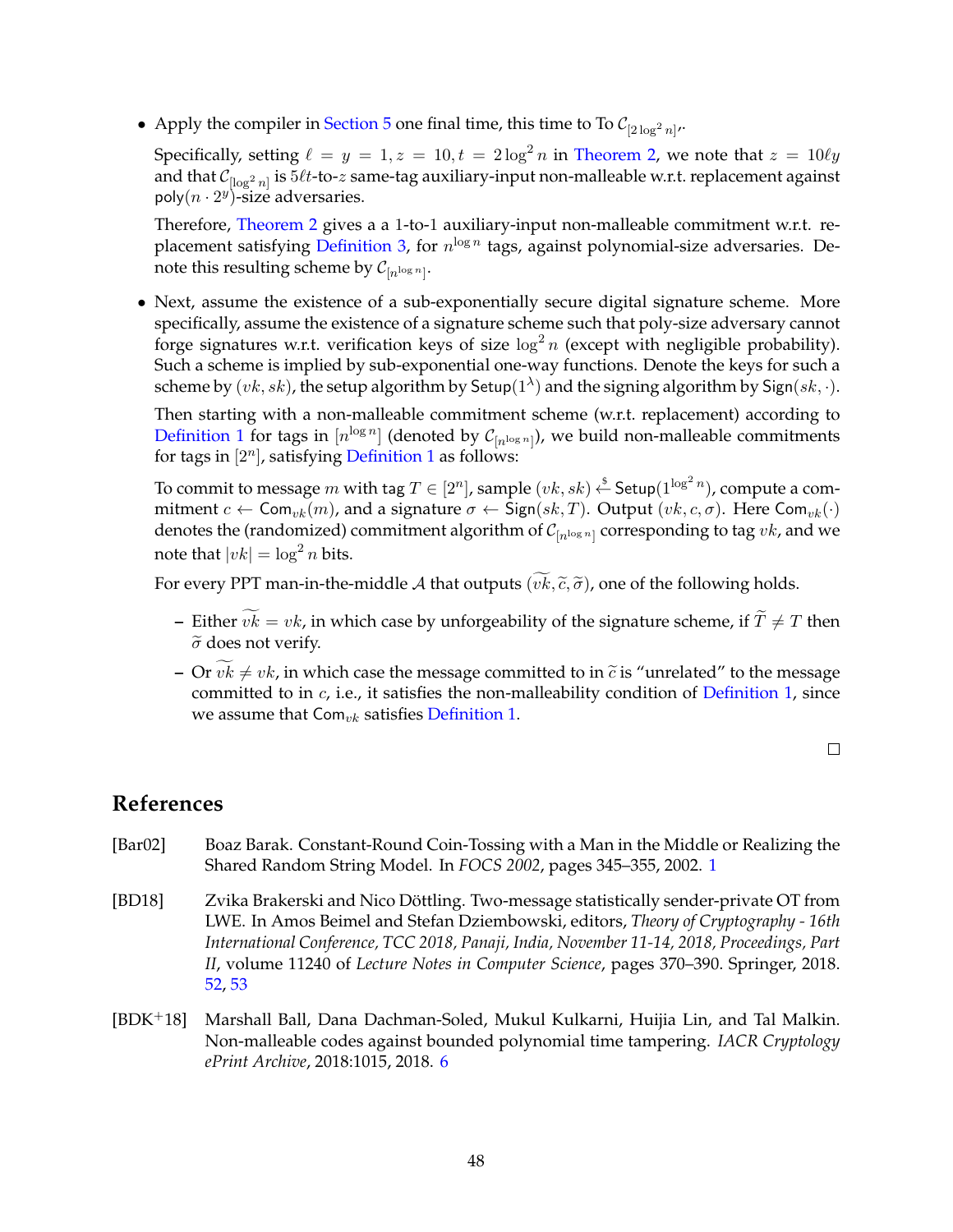- <span id="page-50-3"></span>[BFMR18] Brandon Broadnax, Valerie Fetzer, Jörn Müller-Quade, and Andy Rupp. Nonmalleability vs. cca-security: The case of commitments. In Michel Abdalla and Ricardo Dahab, editors, *Public-Key Cryptography - PKC 2018 - 21st IACR International Conference on Practice and Theory of Public-Key Cryptography, Rio de Janeiro, Brazil, March 25-29, 2018, Proceedings, Part II*, volume 10770 of *Lecture Notes in Computer Science*, pages 312–337. Springer, 2018. [2,](#page-1-0) [3,](#page-4-3) [5](#page-6-1)
- <span id="page-50-9"></span>[BGI+17] Saikrishna Badrinarayanan, Sanjam Garg, Yuval Ishai, Amit Sahai, and Akshay Wadia. Two-message witness indistinguishability and secure computation in the plain model from new assumptions. *IACR Cryptology ePrint Archive*, 2017:433, 2017. [52,](#page-53-3) [53,](#page-54-0) [54](#page-55-0)
- <span id="page-50-2"></span>[BL18] Nir Bitansky and Huijia Lin. One-message zero knowledge and non-malleable commitments. *IACR Cryptology ePrint Archive*, 2018:613, 2018. [1,](#page-0-0) [4,](#page-5-1) [6](#page-7-1)
- <span id="page-50-4"></span>[BOV07] Boaz Barak, Shien Jin Ong, and Salil P. Vadhan. Derandomization in cryptography. *SIAM J. Comput.*, 37(2):380–400, 2007. [4,](#page-5-1) [32](#page-33-3)
- <span id="page-50-7"></span>[BP04] Mihir Bellare and Adriana Palacio. The knowledge-of-exponent assumptions and 3 round zero-knowledge protocols. In *CRPTO 2004*, pages 273–289, 2004. [5](#page-6-1)
- <span id="page-50-5"></span>[BP15] Nir Bitansky and Omer Paneth. Zaps and non-interactive witness indistinguishability from indistinguishability obfuscation. In Yevgeniy Dodis and Jesper Buus Nielsen, editors, *Theory of Cryptography - 12th Theory of Cryptography Conference, TCC 2015, Warsaw, Poland, March 23-25, 2015, Proceedings, Part II*, volume 9015 of *Lecture Notes in Computer Science*, pages 401–427. Springer, 2015. [4](#page-5-1)
- <span id="page-50-6"></span>[CGM+16] Nishanth Chandran, Vipul Goyal, Pratyay Mukherjee, Omkant Pandey, and Jalaj Upadhyay. Block-wise non-malleable codes. In Ioannis Chatzigiannakis, Michael Mitzenmacher, Yuval Rabani, and Davide Sangiorgi, editors, *43rd International Colloquium on Automata, Languages, and Programming, ICALP 2016, July 11-15, 2016, Rome, Italy*, volume 55 of *LIPIcs*, pages 31:1–31:14. Schloss Dagstuhl - Leibniz-Zentrum fuer Informatik, 2016. [5](#page-6-1)
- <span id="page-50-8"></span>[CLP15] Kai-Min Chung, Edward Lui, and Rafael Pass. From weak to strong zero-knowledge and applications. In Yevgeniy Dodis and Jesper Buus Nielsen, editors, *Theory of Cryptography - 12th Theory of Cryptography Conference, TCC 2015, Warsaw, Poland, March 23- 25, 2015, Proceedings, Part I*, volume 9014 of *Lecture Notes in Computer Science*, pages 66–92. Springer, 2015. [32](#page-33-3)
- <span id="page-50-0"></span>[COSV16] Michele Ciampi, Rafail Ostrovsky, Luisa Siniscalchi, and Ivan Visconti. Concurrent non-malleable commitments (and more) in 3 rounds. In Matthew Robshaw and Jonathan Katz, editors, *Advances in Cryptology - CRYPTO 2016 - 36th Annual International Cryptology Conference, Santa Barbara, CA, USA, August 14-18, 2016, Proceedings, Part III*, volume 9816 of *Lecture Notes in Computer Science*, pages 270–299. Springer, 2016. [1,](#page-0-0) [5](#page-6-1)
- <span id="page-50-1"></span>[COSV17] Michele Ciampi, Rafail Ostrovsky, Luisa Siniscalchi, and Ivan Visconti. Four-round concurrent non-malleable commitments from one-way functions. In *Annual International Cryptology Conference*, pages 127–157. Springer, 2017. [1](#page-0-0)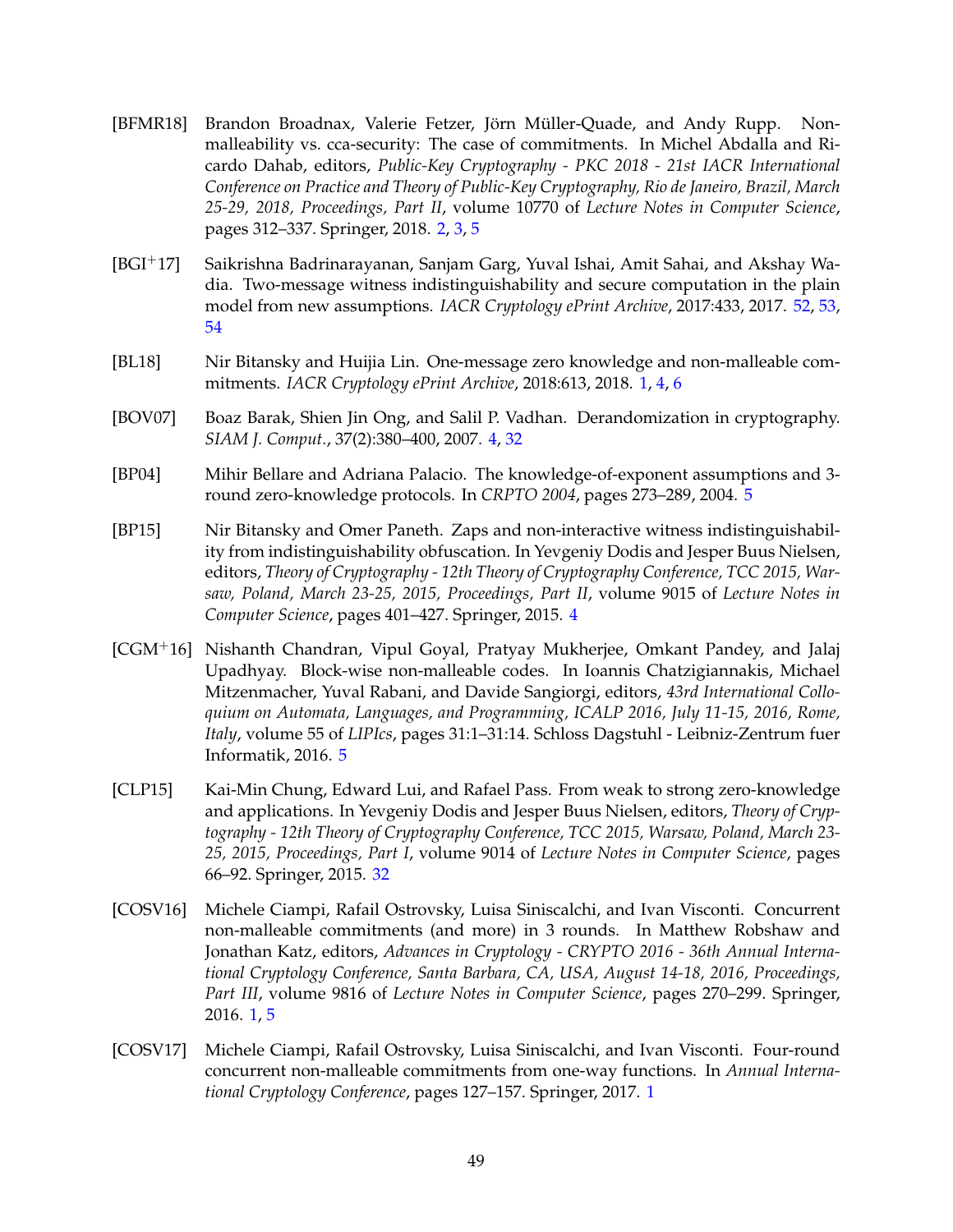- <span id="page-51-14"></span><span id="page-51-0"></span>[DDN91] Danny Dolev, Cynthia Dwork, and Moni Naor. Non-Malleable Cryptography (Extended Abstract). In *STOC 1991*, 1991. [1,](#page-0-0) [6](#page-7-1)
- <span id="page-51-11"></span>[FF18] Peter Fenteany and Benjamin Fuller. Non-malleable digital lockers. Cryptology ePrint Archive, Report 2018/957, 2018. <https://eprint.iacr.org/2018/957>. [6](#page-7-1)
- <span id="page-51-8"></span>[GHKW17] Rishab Goyal, Susan Hohenberger, Venkata Koppula, and Brent Waters. A generic approach to constructing and proving verifiable random functions. In Kalai and Reyzin [\[KR17\]](#page-51-13), pages 537–566. [3,](#page-4-3) [23,](#page-24-1) [24](#page-25-2)
- <span id="page-51-6"></span>[GKS16] Vipul Goyal, Dakshita Khurana, and Amit Sahai. Breaking the three round barrier for non-malleable commitments. In *FOCS*, 2016. [2,](#page-1-0) [5](#page-6-1)
- <span id="page-51-2"></span>[GLOV12] Vipul Goyal, Chen-Kuei Lee, Rafail Ostrovsky, and Ivan Visconti. Constructing nonmalleable commitments: A black-box approach. In *FOCS*, 2012. [1](#page-0-0)
- <span id="page-51-10"></span>[GOS12] Jens Groth, Rafail Ostrovsky, and Amit Sahai. New techniques for noninteractive zero-knowledge. *J. ACM*, 59(3):11:1–11:35, 2012. [4,](#page-5-1) [32](#page-33-3)
- <span id="page-51-1"></span>[Goy11] Vipul Goyal. Constant Round Non-malleable Protocols Using One-way Functions. In *STOC 2011*, pages 695–704. ACM, 2011. [1,](#page-0-0) [2,](#page-1-0) [6,](#page-7-1) [13](#page-14-3)
- <span id="page-51-4"></span>[GPR16] Vipul Goyal, Omkant Pandey, and Silas Richelson. Textbook non-malleable commitments. In *STOC*, pages 1128–1141, New York, NY, USA, 2016. ACM. [1](#page-0-0)
- <span id="page-51-3"></span>[GRRV14] Vipul Goyal, Silas Richelson, Alon Rosen, and Margarita Vald. An algebraic approach to non-malleability. In *FOCS 2014*, pages 41–50, 2014. [1,](#page-0-0) [5](#page-6-1)
- <span id="page-51-7"></span>[GW11] Craig Gentry and Daniel Wichs. Separating succinct non-interactive arguments from all falsifiable assumptions. In Lance Fortnow and Salil P. Vadhan, editors, *Proceedings of the 43rd ACM Symposium on Theory of Computing, STOC 2011, San Jose, CA, USA, 6-8 June 2011*, pages 99–108. ACM, 2011. [3,](#page-4-3) [4,](#page-5-1) [9,](#page-10-3) [11,](#page-12-3) [31,](#page-32-1) [32](#page-33-3)
- <span id="page-51-9"></span>[JKKR17] Abhishek Jain, Yael Tauman Kalai, Dakshita Khurana, and Ron Rothblum. Distinguisher-dependent simulation in two rounds and its applications. In Jonathan Katz and Hovav Shacham, editors, *Advances in Cryptology - CRYPTO 2017 - 37th Annual International Cryptology Conference, Santa Barbara, CA, USA, August 20-24, 2017, Proceedings, Part II*, volume 10402 of *Lecture Notes in Computer Science*, pages 158–189. Springer, 2017. [4,](#page-5-1) [52,](#page-53-3) [53,](#page-54-0) [54](#page-55-0)
- <span id="page-51-12"></span>[JP14] Dimitar Jetchev and Krzysztof Pietrzak. How to fake auxiliary input. In Yehuda Lindell, editor, *Theory of Cryptography - 11th Theory of Cryptography Conference, TCC 2014, San Diego, CA, USA, February 24-26, 2014. Proceedings*, volume 8349 of *Lecture Notes in Computer Science*, pages 566–590. Springer, 2014. [32](#page-33-3)
- <span id="page-51-5"></span>[Khu17] Dakshita Khurana. Round optimal concurrent non-malleability from polynomial hardness. In Kalai and Reyzin [\[KR17\]](#page-51-13), pages [1](#page-0-0)39–171. 1
- <span id="page-51-13"></span>[KR17] Yael Kalai and Leonid Reyzin, editors. *Theory of Cryptography - 15th International Conference, TCC 2017, Baltimore, MD, USA, November 12-15, 2017, Proceedings, Part II*, volume 10678 of *Lecture Notes in Computer Science*. Springer, 2017. [50](#page-51-14)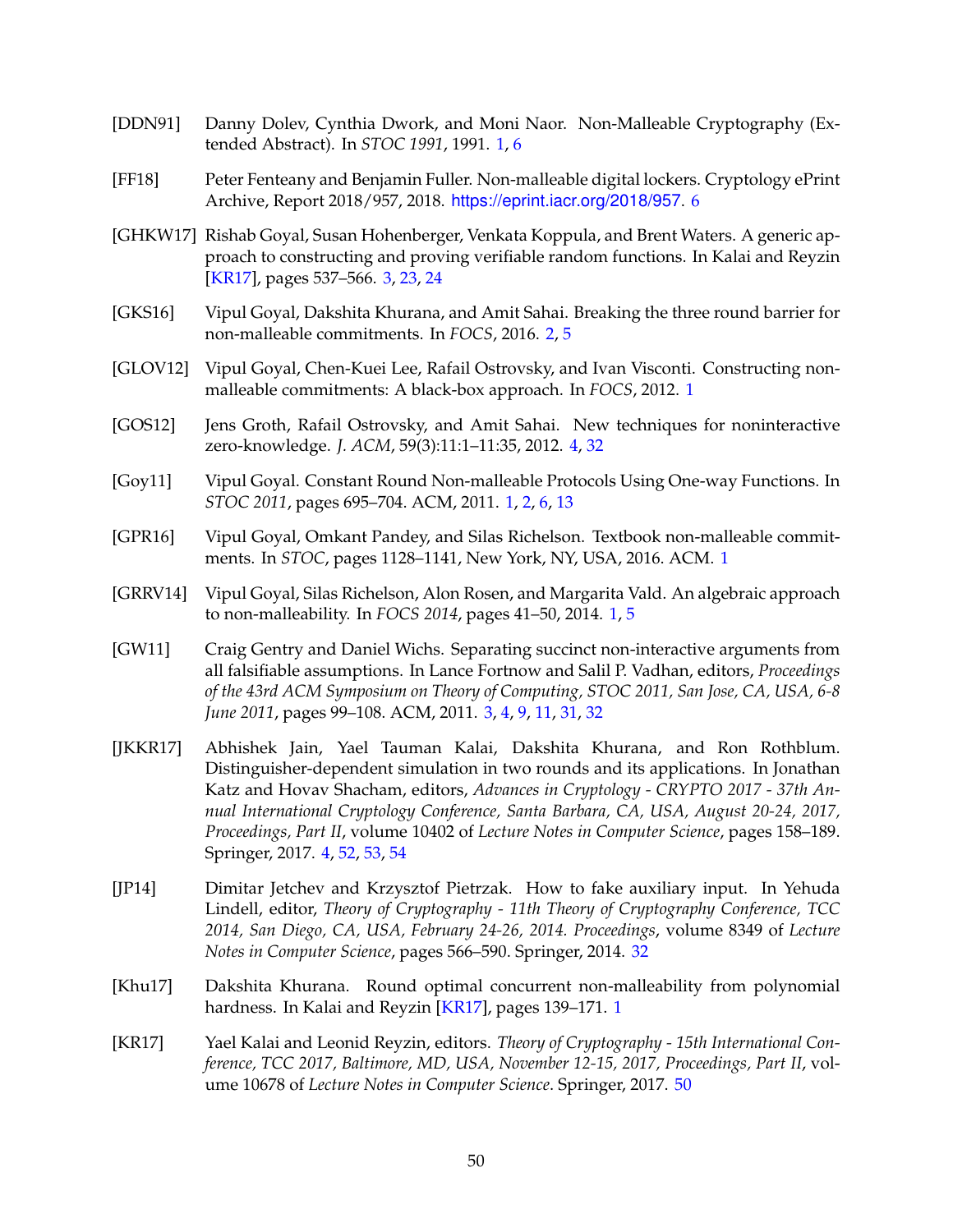- <span id="page-52-9"></span>[KS17] Dakshita Khurana and Amit Sahai. Birthday simulation from exponential hardness: 2 round non-malleable commitments and 3 round gap zk. 2017. [1,](#page-0-0) [7,](#page-8-6) [11](#page-12-3)
- <span id="page-52-12"></span>[KY18] Ilan Komargodski and Eylon Yogev. Another step towards realizing random oracles: Non-malleable point obfuscation. In Jesper Buus Nielsen and Vincent Rijmen, editors, *Advances in Cryptology - EUROCRYPT 2018 - 37th Annual International Conference on the Theory and Applications of Cryptographic Techniques, Tel Aviv, Israel, April 29 - May 3, 2018 Proceedings, Part I*, volume 10820 of *Lecture Notes in Computer Science*, pages 259–279. Springer, 2018. [6](#page-7-1)
- <span id="page-52-11"></span>[Lev87] Leonid A. Levin. One-way functions and pseudorandom generators. *Combinatorica*, 7(4):357–363, 1987. [3,](#page-4-3) [52](#page-53-3)
- <span id="page-52-7"></span>[LP] Huijia Lin and Rafael Pass. Constant-round Non-malleable Commitments from Any One-way Function. In *STOC 2011*, pages 705–714. [1](#page-0-0)
- <span id="page-52-4"></span>[LP09] Huijia Lin and Rafael Pass. Non-malleability Amplification. In *Proceedings of the 41st Annual ACM Symposium on Theory of Computing*, STOC '09, pages 189–198, 2009. [1,](#page-0-0) [6](#page-7-1)
- <span id="page-52-10"></span>[LP12] Huijia Lin and Rafael Pass. Black-box constructions of composable protocols without set-up. In Reihaneh Safavi-Naini and Ran Canetti, editors, *Advances in Cryptology - CRYPTO 2012 - 32nd Annual Cryptology Conference, Santa Barbara, CA, USA, August 19-23, 2012. Proceedings*, volume 7417 of *Lecture Notes in Computer Science*, pages 461– 478. Springer, 2012. [3](#page-4-3)
- <span id="page-52-8"></span>[LPS17] Huijia Lin, Rafael Pass, and Pratik Soni. Two-round and non-interactive concurrent non-malleable commitments from time-lock puzzles. Cryptology ePrint Archive, Report 2017/273, 2017. <http://eprint.iacr.org/2017/273>. [1,](#page-0-0) [4,](#page-5-1) [5,](#page-6-1) [6,](#page-7-1) [11](#page-12-3)
- <span id="page-52-2"></span>[LPV] Huijia Lin, Rafael Pass, and Muthuramakrishnan Venkitasubramaniam. Concurrent Non-malleable Commitments from Any One-Way Function. In *TCC 2008*, pages 571– 588. [1,](#page-0-0) [17,](#page-18-6) [20](#page-21-2)
- <span id="page-52-3"></span>[PPV08] Omkant Pandey, Rafael Pass, and Vinod Vaikuntanathan. Adaptive One-Way Functions and Applications. In *Advances in Cryptology — CRYPTO '08*, pages 57–74, 2008. [1,](#page-0-0) [3,](#page-4-3) [6,](#page-7-1) [24](#page-25-2)
- <span id="page-52-0"></span>[PR05a] Rafael Pass and Alon Rosen. Concurrent Non-Malleable Commitments. In *Proceedings of the 46th Annual IEEE Symposium on Foundations of ComputerScience*, FOCS '05, pages 563–572, 2005. [1](#page-0-0)
- <span id="page-52-13"></span>[PR05b] Rafael Pass and Alon Rosen. New and improved constructions of non-malleable cryptographic protocols. In *STOC 2005*, pages 533–542, 2005. [16](#page-17-2)
- <span id="page-52-1"></span>[PR08] Rafael Pass and Alon Rosen. New and Improved Constructions of Nonmalleable Cryptographic Protocols. *SIAM J. Comput.*, 38(2):702–752, 2008. [1](#page-0-0)
- <span id="page-52-6"></span>[PW10] Rafael Pass and Hoeteck Wee. Constant-round non-malleable commitments from sub-exponential one-way functions. In *EUROCRYPT 2010*, pages 638–655, 2010. [1,](#page-0-0) [3,](#page-4-3) [12,](#page-13-1) [18,](#page-19-0) [19](#page-20-0)
- <span id="page-52-5"></span>[Wee10] Hoeteck Wee. Black-box, round-efficient secure computation via non-malleability amplification. In *FOCS 2010*, pages 531–540, 2010. [1,](#page-0-0) [6](#page-7-1)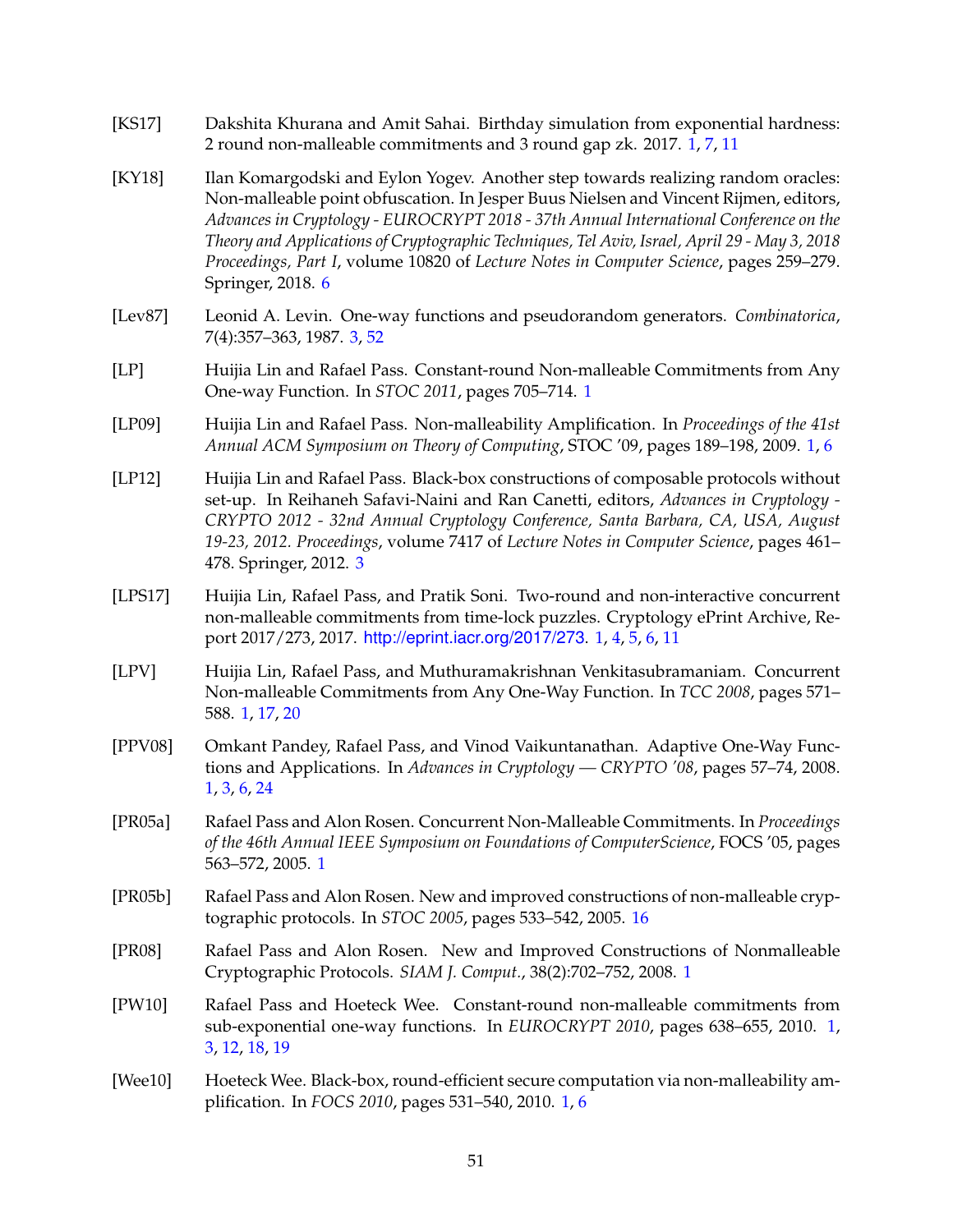# <span id="page-53-3"></span><span id="page-53-0"></span>**A Two Message Arguments from Quantum Polynonial Hardness**

In this section, we construct a two-message argument system assuming quantum (polynomial) hardness of LWE and polynomial hardness of factoring or discrete log. Recall that an argument system is a proof system where soundness holds only against computationally bounded (polynomial-size) provers.

The argument system we construct satisfies zero-knowledge with super-polynomial simulation and witness indistinguishability, as well as weak zero-knowledge, strong witness indistinguishability and witness hiding against delayed-input verifiers.

This argument system is the same as the one in [\[JKKR17\]](#page-51-9), except that while the [\[JKKR17\]](#page-51-9) protocol relies on any commitment and any two-message OT with security against unbounded receivers and *super-polynomial senders*, we rely on commitments based on factoring or discrete log [\[Lev87\]](#page-52-11) and OT based on LWE [\[BD18\]](#page-49-3) with security against unbounded receivers and quantum polynomial senders. This allows us to use quantum supremacy instead of complexity leveraging to argue soundness of the protocol.

## <span id="page-53-1"></span>**A.1 Modified Blum Protocol**

We use a specific instantiation of the Blum  $\Sigma$ -protocol for Graph Hamiltonicity. Recall that in the Blum protocol, the prover commits to a random permutation and the permuted graph. If the verifier's challenge bit is 0, the prover decommits to the permutation, and if the bit is 1, decommits to a Hamiltonian cycle in this permuted graph. In our setting, instead of using *any* commitment, we will use a statistically binding, quantum-breakable non-interactive commitment<sup>[31](#page-53-4)</sup>. Quantum breakable commitments are statistically binding (string) commitments that are computationally hiding against polynomial-size receivers, but where the value committed to by any malicious PPT committer can be extracted in quantum polynomial time. As described in [Section 4.2,](#page-24-0) such a scheme exists based on any one-way function that is invertible in BQP, such as one based on factoring or discrete log.

This protocol has soundness at least  $\frac{1}{2}$  – negl $(n)$  against quantum polynomial-size provers, and satisfies honest-verifier zero-knowledge against PPT verifiers.

## <span id="page-53-2"></span>**A.2 Construction of Two-message Arguments**

Our two-message argument is essentially identical to the one in  $[JKKR17, BGI^+17]^{32}$  $[JKKR17, BGI^+17]^{32}$  $[JKKR17, BGI^+17]^{32}$  $[JKKR17, BGI^+17]^{32}$  $[JKKR17, BGI^+17]^{32}$  $[JKKR17, BGI^+17]^{32}$ . Recall that these protocols use two-message oblivious transfer (OT) with super-polynomial security to convert the Blum Σ-protocol into a two-message argument system. We will use the modified Blum protocol above together with polynomially secure OT which is based on LWE.

Let  $\overline{OT}_Q = (\overline{OT}_{Q,1}, \overline{OT}_{Q,2})$  denote a two-message bit oblivious transfer protocol. Let  $\overline{OT}_{Q,1}(b)$ denote the first (receiver) message of this OT protocol with receiver input b, and let  $\text{OT}_{Q,2}(m_0, m_1)$ denote the second (sender) message of the OT protocol with sender input bits  $m_0, {m_1}^{33}.$  $m_0, {m_1}^{33}.$  $m_0, {m_1}^{33}.$  We require this protocol to satisfy the following properties:

• The distributions  $\overline{OT}_{Q,1}(0)$  and  $\overline{OT}_{Q,1}(1)$  are computationally indistinguishable.

<span id="page-53-5"></span><span id="page-53-4"></span><sup>&</sup>lt;sup>31</sup>These can be non-interactive or 2-message commitment; we rely on non-interactive commitments for simplicity.

 $32$ The only difference is that we use specific LWE-based OT and specific commitments, whereas they rely on superpolynomially secure OT and any commitment.

<span id="page-53-6"></span><sup>&</sup>lt;sup>33</sup>We note that the second (sender) message also depends on the first (receiver) message; we omit this dependence here for succinctness.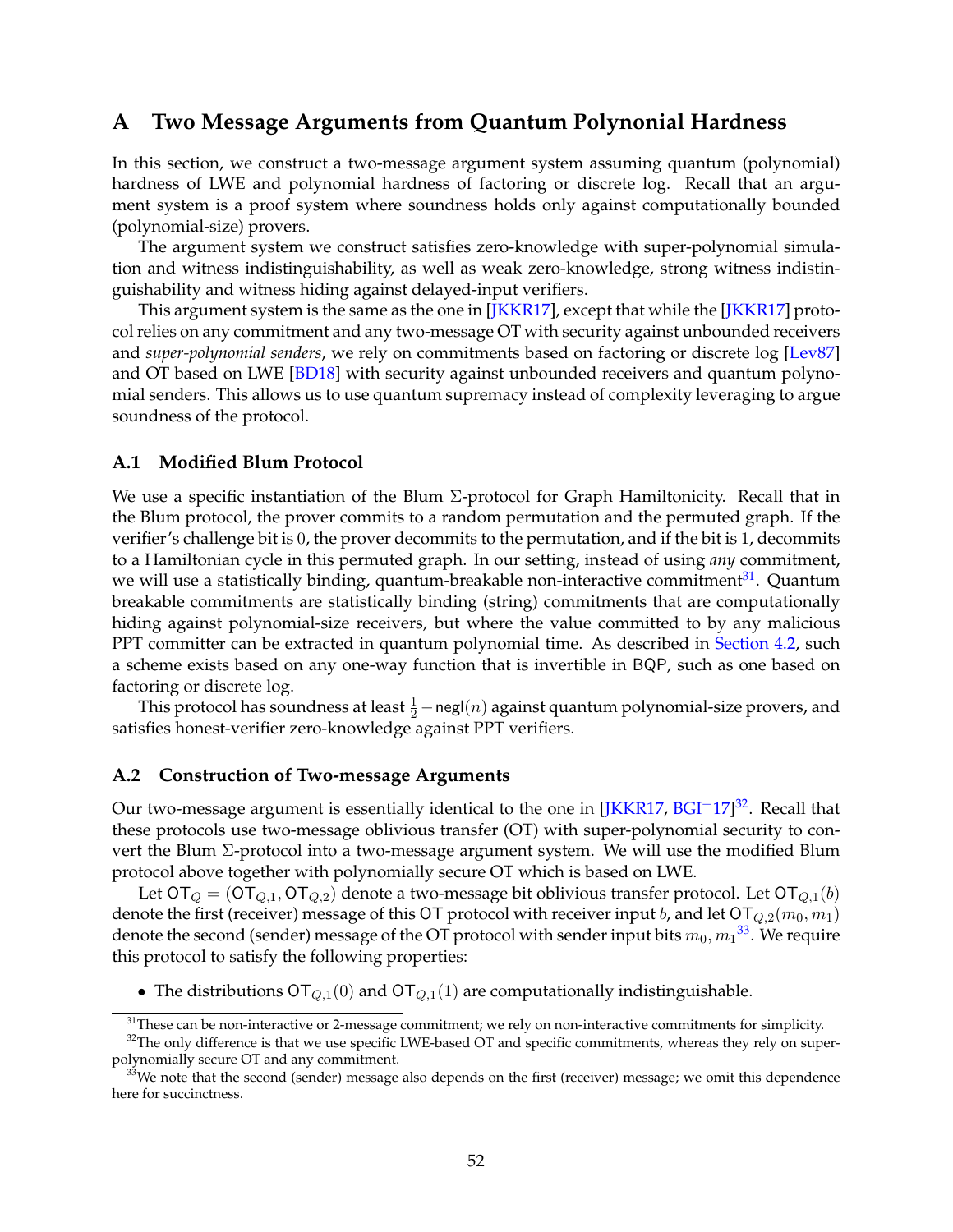<span id="page-54-0"></span>• For every unbounded malicious receiver that outputs first message  $o<sub>1</sub>$ , there exists a bit b such that for every pair of messages  $(m_0, m_1)$ , the distributions  $\text{OT}_{Q,2}(m_0, m_1)$  and  $\text{OT}_{Q,2}(m_b, m_b)$ are statistically indistinguishable.

This can be instantiated assuming quantum polynomial hardness of LWE [\[BD18\]](#page-49-3).

Let  $\Sigma = (a, e, z)$  denote the three messages of the modified Blum protocol, where a denotes the message of our underlying (quantum-breakable) commitment. We will perform a parallel repetition of this protocol, thus for each  $i \in [n]$ ,  $(a_i, e_i, z_i)$  are messages corresponding to an underlying modified Blum protocol with a single-bit challenge (i.e., where  $e_i \in \{0, 1\}$ ).

<span id="page-54-1"></span>**Two-Message Argument**

- **Verifier Message:**
	- **–** For every  $i \in [n]$  do the following:
		- $*$  Sample challenge  $e_i$  uniformly at random.
		- ∗ Compute  $o_{1,i} = \text{OT}_{Q,1,i}(e_i)$ .
	- $-$  Send  $\{o_{1,i}\}_{i\in[n]}$  in parallel.
- **Prover Message:**
	- **–** Obtain input  $x \in L$ , witness w such that  $R_L(x, w) = 1$ .
	- **–** For every  $i \in [n]$ , do:
		- ∗ Emulate the honest prover of the Blum Protocol by sampling commitment  $a_i$  and compute answers  $z_i^0, z_i^1$  corresponding to verifier challenges 0 and 1 respectively.
		- \* Compute  $o_{2,i} = \text{OT}_{Q,2,i}(z_i^0, z_i^1)$ .
	- **−** Send  $\{a_i, o_{2,i}\}_{i \in [n]}$ .
- Verifier Output: For every  $i \in [n]$  verifier V recovers  $z_i$  as the output of  $(\mathsf{OT}_{Q,1,i},\mathsf{OT}_{Q,2,i})$  for  $i \in [n]$ , and outputs accept if for all  $i \in [n]$ ,  $(a_i,e_i,z_i)_{i \in [n]}$  is an accepting transcript of the underlying modified Blum protocol.

Figure 4: Two Message Argument System for NP

**Theorem 4.** *Assuming quantum polynomial hardness of LWE, and polynomial hardness of factoring or discrete log, there exist two-message arguments with adaptive soundness against polynomial-sized quantum provers, and satisfying:*

- *Witness Indistinguishability and ZK with superpolynomial simulation against all malicious verifiers*
- *Distributional weak zero-knowledge, strong WI and witness hiding against delayed-input verifiers.*

*Proof. (Sketch)* In this proof sketch, we focus on proving soundness.

We note that the proof of secrecy follows directly from previous work  $[**BGI**+17, **JKKR17**]$ . This is because the protocol in [\[BGI](#page-50-9)+17, [JKKR17\]](#page-51-9) is proven secure assuming *any* two-round malicious OT with security against unbounded receivers, and *any* commitment; and we only change it to rely on a *specific* instantiation of two-round malicious OT and commitments.